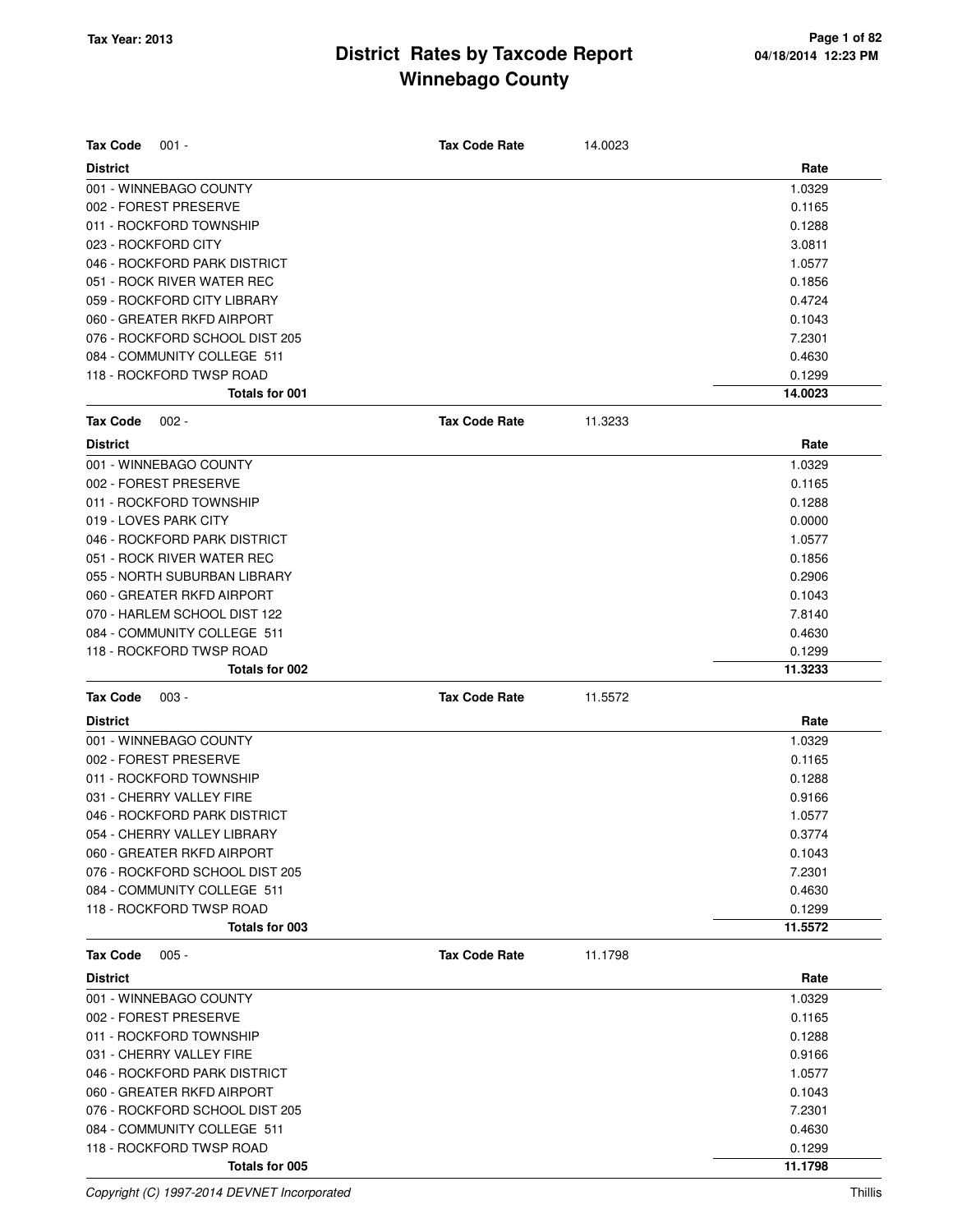| <b>Tax Code</b><br>$006 -$                                 | <b>Tax Code Rate</b> | 11.2175 |                   |
|------------------------------------------------------------|----------------------|---------|-------------------|
| <b>District</b>                                            |                      |         | Rate              |
| 001 - WINNEBAGO COUNTY                                     |                      |         | 1.0329            |
| 002 - FOREST PRESERVE                                      |                      |         | 0.1165            |
| 006 - HARLEM TOWNSHIP                                      |                      |         | 0.1072            |
| 019 - LOVES PARK CITY                                      |                      |         | 0.0000            |
| 046 - ROCKFORD PARK DISTRICT                               |                      |         | 1.0577            |
| 051 - ROCK RIVER WATER REC                                 |                      |         | 0.1856            |
| 055 - NORTH SUBURBAN LIBRARY                               |                      |         | 0.2906            |
| 060 - GREATER RKFD AIRPORT                                 |                      |         | 0.1043            |
| 070 - HARLEM SCHOOL DIST 122                               |                      |         | 7.8140            |
| 084 - COMMUNITY COLLEGE 511                                |                      |         | 0.4630            |
| 113 - HARLEM TWSP ROAD<br>Totals for 006                   |                      |         | 0.0457<br>11.2175 |
|                                                            |                      |         |                   |
| <b>Tax Code</b><br>$007 -$                                 | <b>Tax Code Rate</b> | 11.0319 |                   |
| <b>District</b>                                            |                      |         | Rate              |
| 001 - WINNEBAGO COUNTY                                     |                      |         | 1.0329            |
| 002 - FOREST PRESERVE                                      |                      |         | 0.1165            |
| 006 - HARLEM TOWNSHIP                                      |                      |         | 0.1072            |
| 019 - LOVES PARK CITY                                      |                      |         | 0.0000            |
| 046 - ROCKFORD PARK DISTRICT                               |                      |         | 1.0577            |
| 055 - NORTH SUBURBAN LIBRARY                               |                      |         | 0.2906            |
| 060 - GREATER RKFD AIRPORT                                 |                      |         | 0.1043            |
| 070 - HARLEM SCHOOL DIST 122                               |                      |         | 7.8140            |
| 084 - COMMUNITY COLLEGE 511                                |                      |         | 0.4630            |
| 113 - HARLEM TWSP ROAD                                     |                      |         | 0.0457            |
|                                                            |                      |         |                   |
| Totals for 007                                             |                      |         | 11.0319           |
| <b>Tax Code</b><br>$008 -$                                 | <b>Tax Code Rate</b> | 10.7394 |                   |
|                                                            |                      |         |                   |
| <b>District</b>                                            |                      |         | Rate              |
| 001 - WINNEBAGO COUNTY                                     |                      |         | 1.0329            |
| 002 - FOREST PRESERVE                                      |                      |         | 0.1165            |
| 011 - ROCKFORD TOWNSHIP<br>019 - LOVES PARK CITY           |                      |         | 0.1288<br>0.0000  |
| 046 - ROCKFORD PARK DISTRICT                               |                      |         |                   |
| 051 - ROCK RIVER WATER REC                                 |                      |         | 1.0577<br>0.1856  |
| 055 - NORTH SUBURBAN LIBRARY                               |                      |         |                   |
| 060 - GREATER RKFD AIRPORT                                 |                      |         | 0.2906<br>0.1043  |
| 076 - ROCKFORD SCHOOL DIST 205                             |                      |         | 7.2301            |
| 084 - COMMUNITY COLLEGE 511                                |                      |         | 0.4630            |
| 118 - ROCKFORD TWSP ROAD                                   |                      |         | 0.1299            |
| Totals for 008                                             |                      |         | 10.7394           |
| $010 -$                                                    | <b>Tax Code Rate</b> | 11.7622 |                   |
| <b>Tax Code</b>                                            |                      |         |                   |
| <b>District</b>                                            |                      |         | Rate              |
| 001 - WINNEBAGO COUNTY<br>002 - FOREST PRESERVE            |                      |         | 1.0329            |
|                                                            |                      |         | 0.1165            |
| 011 - ROCKFORD TOWNSHIP                                    |                      |         | 0.1288            |
| 037 - NORTH PARK FIRE                                      |                      |         | 0.4389            |
| 046 - ROCKFORD PARK DISTRICT                               |                      |         | 1.0577            |
| 051 - ROCK RIVER WATER REC                                 |                      |         | 0.1856            |
| 055 - NORTH SUBURBAN LIBRARY                               |                      |         | 0.2906            |
| 060 - GREATER RKFD AIRPORT<br>070 - HARLEM SCHOOL DIST 122 |                      |         | 0.1043<br>7.8140  |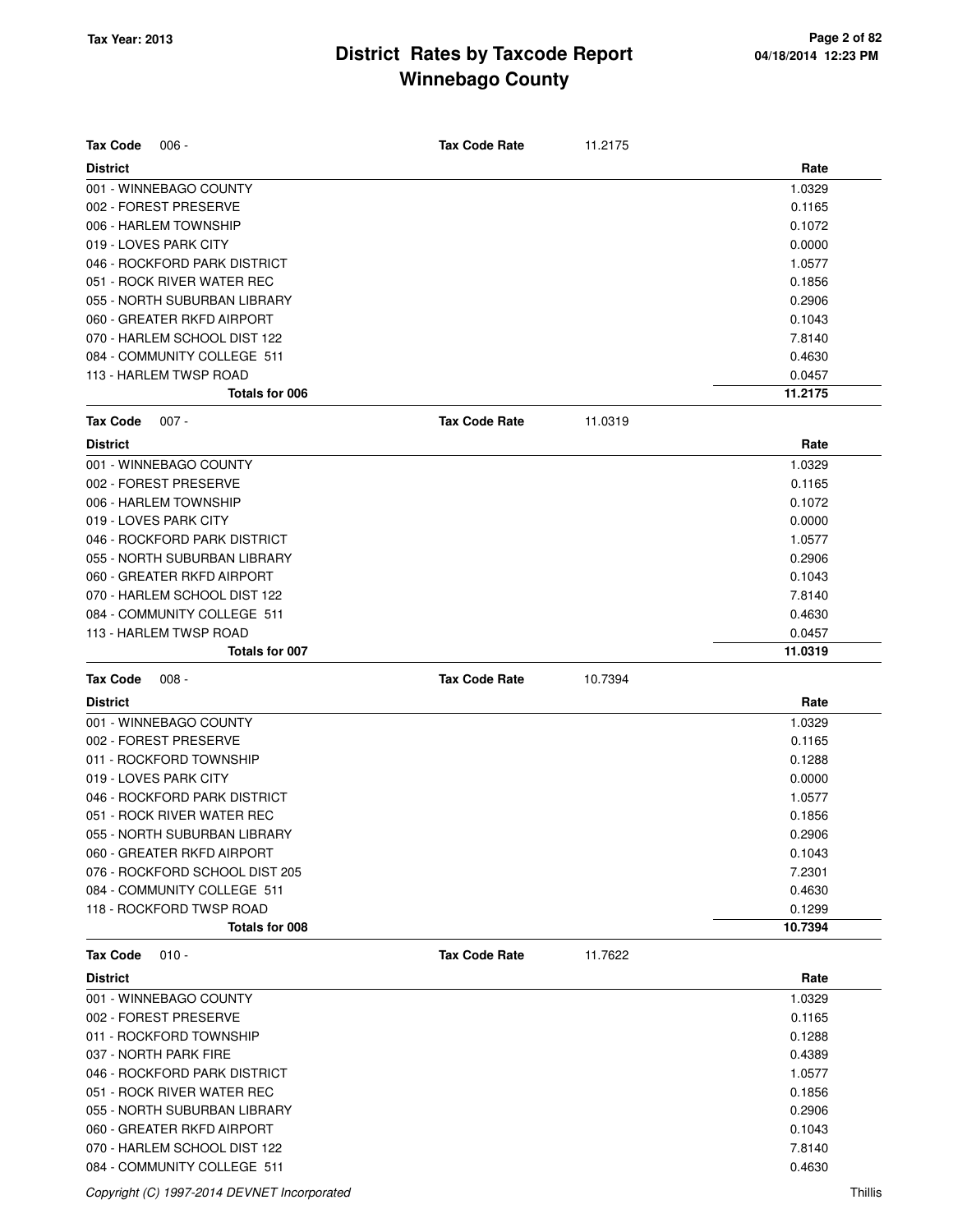| <b>Tax Code</b><br>$010 -$     | <b>Tax Code Rate</b> | 11.7622 |         |
|--------------------------------|----------------------|---------|---------|
| <b>District</b>                |                      |         | Rate    |
| 118 - ROCKFORD TWSP ROAD       |                      |         | 0.1299  |
| Totals for 010                 |                      |         | 11.7622 |
| <b>Tax Code</b><br>$011 -$     | <b>Tax Code Rate</b> | 10.7394 |         |
| <b>District</b>                |                      |         | Rate    |
| 001 - WINNEBAGO COUNTY         |                      |         | 1.0329  |
| 002 - FOREST PRESERVE          |                      |         | 0.1165  |
| 011 - ROCKFORD TOWNSHIP        |                      |         | 0.1288  |
| 046 - ROCKFORD PARK DISTRICT   |                      |         | 1.0577  |
| 051 - ROCK RIVER WATER REC     |                      |         | 0.1856  |
| 055 - NORTH SUBURBAN LIBRARY   |                      |         | 0.2906  |
| 060 - GREATER RKFD AIRPORT     |                      |         | 0.1043  |
| 076 - ROCKFORD SCHOOL DIST 205 |                      |         | 7.2301  |
| 084 - COMMUNITY COLLEGE 511    |                      |         | 0.4630  |
| 118 - ROCKFORD TWSP ROAD       |                      |         | 0.1299  |
| <b>Totals for 011</b>          |                      |         | 10.7394 |
| <b>Tax Code</b><br>$012 -$     | <b>Tax Code Rate</b> | 9.3903  |         |
| <b>District</b>                |                      |         | Rate    |
| 001 - WINNEBAGO COUNTY         |                      |         | 1.0329  |
| 002 - FOREST PRESERVE          |                      |         | 0.1165  |
| 006 - HARLEM TOWNSHIP          |                      |         | 0.1072  |
| 019 - LOVES PARK CITY          |                      |         | 0.0000  |
| 055 - NORTH SUBURBAN LIBRARY   |                      |         | 0.2906  |
| 060 - GREATER RKFD AIRPORT     |                      |         | 0.1043  |
| 076 - ROCKFORD SCHOOL DIST 205 |                      |         | 7.2301  |
| 084 - COMMUNITY COLLEGE 511    |                      |         | 0.4630  |
| 113 - HARLEM TWSP ROAD         |                      |         | 0.0457  |
| Totals for 012                 |                      |         | 9.3903  |
| <b>Tax Code</b><br>$013 -$     | <b>Tax Code Rate</b> | 10.8877 |         |
| <b>District</b>                |                      |         | Rate    |
| 001 - WINNEBAGO COUNTY         |                      |         | 1.0329  |
| 002 - FOREST PRESERVE          |                      |         | 0.1165  |
| 011 - ROCKFORD TOWNSHIP        |                      |         | 0.1288  |
| 037 - NORTH PARK FIRE          |                      |         | 0.4389  |
| 046 - ROCKFORD PARK DISTRICT   |                      |         | 1.0577  |
| 051 - ROCK RIVER WATER REC     |                      |         | 0.1856  |
| 060 - GREATER RKFD AIRPORT     |                      |         | 0.1043  |
| 076 - ROCKFORD SCHOOL DIST 205 |                      |         | 7.2301  |
| 084 - COMMUNITY COLLEGE 511    |                      |         | 0.4630  |
| 118 - ROCKFORD TWSP ROAD       |                      |         | 0.1299  |
| Totals for 013                 |                      |         | 10.8877 |
| <b>Tax Code</b><br>$014 -$     | <b>Tax Code Rate</b> | 14.0023 |         |
| <b>District</b>                |                      |         | Rate    |
| 001 - WINNEBAGO COUNTY         |                      |         | 1.0329  |
| 002 - FOREST PRESERVE          |                      |         | 0.1165  |
| 011 - ROCKFORD TOWNSHIP        |                      |         | 0.1288  |
| 023 - ROCKFORD CITY            |                      |         | 3.0811  |
| 046 - ROCKFORD PARK DISTRICT   |                      |         | 1.0577  |
| 051 - ROCK RIVER WATER REC     |                      |         | 0.1856  |
| 059 - ROCKFORD CITY LIBRARY    |                      |         | 0.4724  |
| 060 - GREATER RKFD AIRPORT     |                      |         | 0.1043  |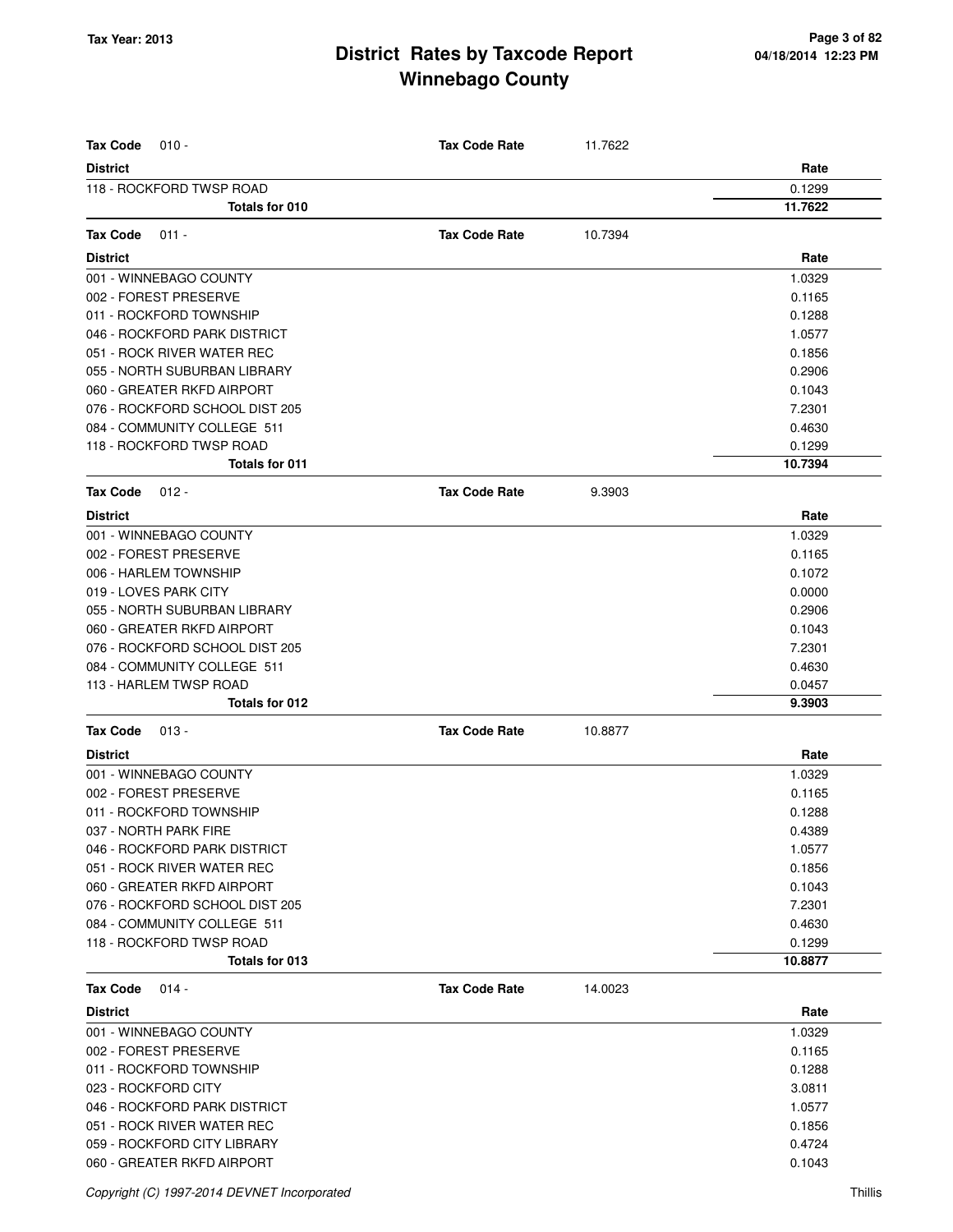| <b>Tax Code</b><br>$014 -$                        | <b>Tax Code Rate</b> | 14.0023 |                |
|---------------------------------------------------|----------------------|---------|----------------|
| <b>District</b><br>076 - ROCKFORD SCHOOL DIST 205 |                      |         | Rate<br>7.2301 |
| 084 - COMMUNITY COLLEGE 511                       |                      |         | 0.4630         |
| 104 - SOUTH ROCKFORD TIF                          |                      |         | 0.0000         |
| 118 - ROCKFORD TWSP ROAD                          |                      |         | 0.1299         |
| Totals for 014                                    |                      |         | 14.0023        |
| <b>Tax Code</b><br>$015 -$                        | <b>Tax Code Rate</b> | 10.4488 |                |
| <b>District</b>                                   |                      |         | Rate           |
| 001 - WINNEBAGO COUNTY                            |                      |         | 1.0329         |
| 002 - FOREST PRESERVE                             |                      |         | 0.1165         |
| 011 - ROCKFORD TOWNSHIP                           |                      |         | 0.1288         |
| 046 - ROCKFORD PARK DISTRICT                      |                      |         | 1.0577         |
| 051 - ROCK RIVER WATER REC                        |                      |         | 0.1856         |
| 060 - GREATER RKFD AIRPORT                        |                      |         | 0.1043         |
| 076 - ROCKFORD SCHOOL DIST 205                    |                      |         | 7.2301         |
| 084 - COMMUNITY COLLEGE 511                       |                      |         | 0.4630         |
| 118 - ROCKFORD TWSP ROAD                          |                      |         | 0.1299         |
| Totals for 015                                    |                      |         | 10.4488        |
|                                                   | <b>Tax Code Rate</b> |         |                |
| <b>Tax Code</b><br>$016 -$                        |                      | 10.4488 |                |
| <b>District</b><br>001 - WINNEBAGO COUNTY         |                      |         | Rate<br>1.0329 |
| 002 - FOREST PRESERVE                             |                      |         | 0.1165         |
| 011 - ROCKFORD TOWNSHIP                           |                      |         | 0.1288         |
| 046 - ROCKFORD PARK DISTRICT                      |                      |         | 1.0577         |
| 051 - ROCK RIVER WATER REC                        |                      |         | 0.1856         |
| 060 - GREATER RKFD AIRPORT                        |                      |         | 0.1043         |
| 076 - ROCKFORD SCHOOL DIST 205                    |                      |         | 7.2301         |
| 084 - COMMUNITY COLLEGE 511                       |                      |         | 0.4630         |
| 118 - ROCKFORD TWSP ROAD                          |                      |         | 0.1299         |
| Totals for 016                                    |                      |         | 10.4488        |
| <b>Tax Code</b><br>$017 -$                        | <b>Tax Code Rate</b> | 11.7428 |                |
| <b>District</b>                                   |                      |         | Rate           |
| 001 - WINNEBAGO COUNTY                            |                      |         | 1.0329         |
| 002 - FOREST PRESERVE                             |                      |         | 0.1165         |
| 011 - ROCKFORD TOWNSHIP                           |                      |         | 0.1288         |
| 031 - CHERRY VALLEY FIRE                          |                      |         | 0.9166         |
| 046 - ROCKFORD PARK DISTRICT                      |                      |         | 1.0577         |
| 051 - ROCK RIVER WATER REC                        |                      |         | 0.1856         |
| 054 - CHERRY VALLEY LIBRARY                       |                      |         | 0.3774         |
| 060 - GREATER RKFD AIRPORT                        |                      |         | 0.1043         |
| 076 - ROCKFORD SCHOOL DIST 205                    |                      |         | 7.2301         |
| 084 - COMMUNITY COLLEGE 511                       |                      |         | 0.4630         |
| 118 - ROCKFORD TWSP ROAD                          |                      |         | 0.1299         |
| Totals for 017                                    |                      |         | 11.7428        |
| Tax Code<br>$018 -$                               | <b>Tax Code Rate</b> | 11.3654 |                |
| <b>District</b>                                   |                      |         | Rate           |
| 001 - WINNEBAGO COUNTY                            |                      |         | 1.0329         |
| 002 - FOREST PRESERVE                             |                      |         | 0.1165         |
| 011 - ROCKFORD TOWNSHIP                           |                      |         | 0.1288         |
| 031 - CHERRY VALLEY FIRE                          |                      |         | 0.9166         |

046 - ROCKFORD PARK DISTRICT **1.0577**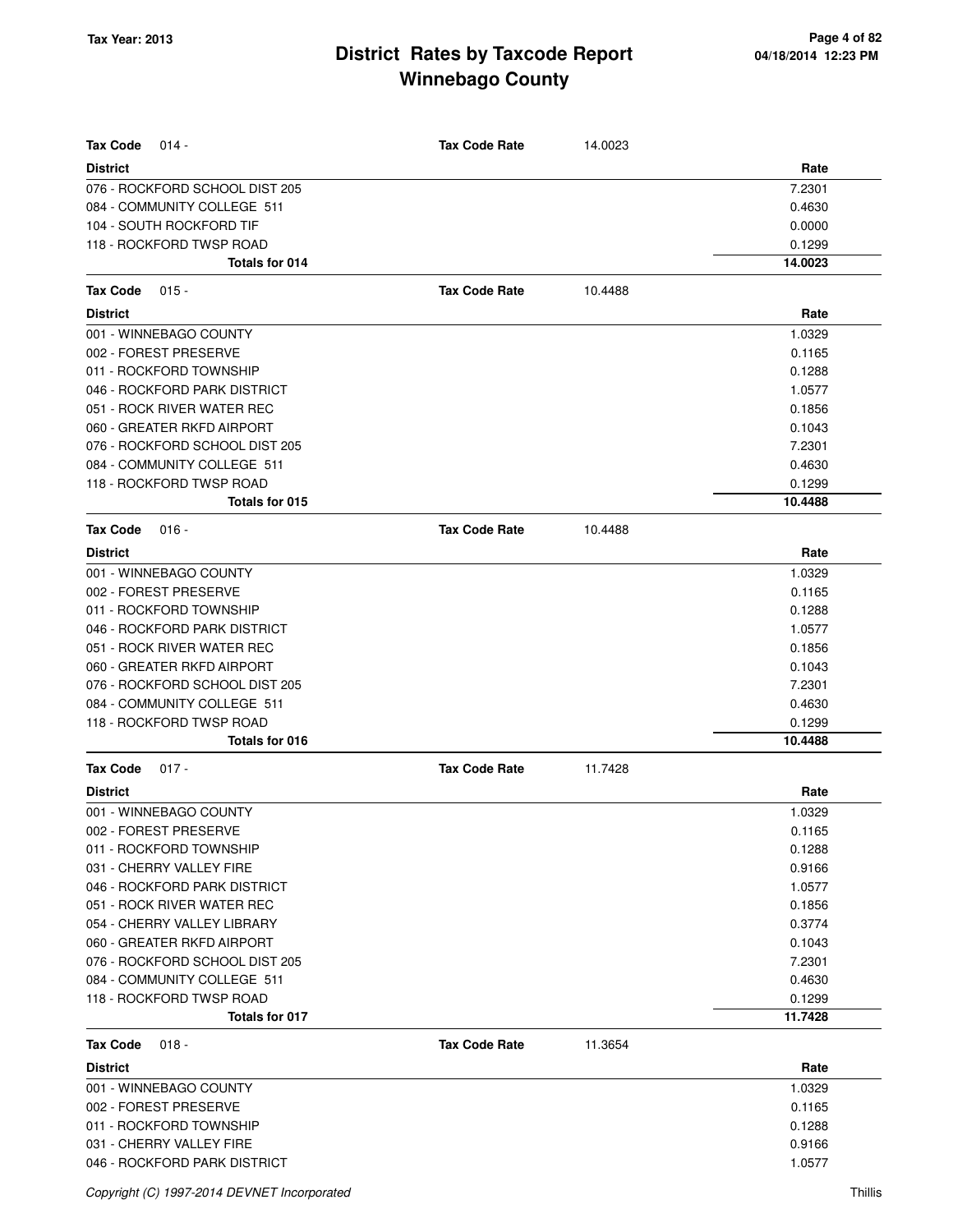| <b>Tax Code</b><br>$018 -$     | <b>Tax Code Rate</b> | 11.3654 |         |
|--------------------------------|----------------------|---------|---------|
| <b>District</b>                |                      |         | Rate    |
| 051 - ROCK RIVER WATER REC     |                      |         | 0.1856  |
| 060 - GREATER RKFD AIRPORT     |                      |         | 0.1043  |
| 076 - ROCKFORD SCHOOL DIST 205 |                      |         | 7.2301  |
| 084 - COMMUNITY COLLEGE 511    |                      |         | 0.4630  |
| 118 - ROCKFORD TWSP ROAD       |                      |         | 0.1299  |
| Totals for 018                 |                      |         | 11.3654 |
| $019 -$<br><b>Tax Code</b>     | <b>Tax Code Rate</b> | 10.7413 |         |
| <b>District</b>                |                      |         | Rate    |
| 001 - WINNEBAGO COUNTY         |                      |         | 1.0329  |
| 002 - FOREST PRESERVE          |                      |         | 0.1165  |
| 006 - HARLEM TOWNSHIP          |                      |         | 0.1072  |
| 019 - LOVES PARK CITY          |                      |         | 0.0000  |
| 046 - ROCKFORD PARK DISTRICT   |                      |         | 1.0577  |
| 060 - GREATER RKFD AIRPORT     |                      |         | 0.1043  |
| 070 - HARLEM SCHOOL DIST 122   |                      |         | 7.8140  |
| 084 - COMMUNITY COLLEGE 511    |                      |         | 0.4630  |
| 113 - HARLEM TWSP ROAD         |                      |         | 0.0457  |
| Totals for 019                 |                      |         | 10.7413 |
| <b>Tax Code</b><br>$020 -$     | <b>Tax Code Rate</b> | 10.4480 |         |
| <b>District</b>                |                      |         | Rate    |
| 001 - WINNEBAGO COUNTY         |                      |         | 1.0329  |
| 002 - FOREST PRESERVE          |                      |         | 0.1165  |
| 006 - HARLEM TOWNSHIP          |                      |         | 0.1072  |
| 019 - LOVES PARK CITY          |                      |         | 0.0000  |
| 046 - ROCKFORD PARK DISTRICT   |                      |         | 1.0577  |
| 055 - NORTH SUBURBAN LIBRARY   |                      |         | 0.2906  |
| 060 - GREATER RKFD AIRPORT     |                      |         | 0.1043  |
| 076 - ROCKFORD SCHOOL DIST 205 |                      |         | 7.2301  |
| 084 - COMMUNITY COLLEGE 511    |                      |         | 0.4630  |
| 113 - HARLEM TWSP ROAD         |                      |         | 0.0457  |
| Totals for 020                 |                      |         | 10.4480 |
| <b>Tax Code</b><br>$021 -$     | <b>Tax Code Rate</b> | 14.5862 |         |
| <b>District</b>                |                      |         | Rate    |
| 001 - WINNEBAGO COUNTY         |                      |         | 1.0329  |
| 002 - FOREST PRESERVE          |                      |         | 0.1165  |
| 011 - ROCKFORD TOWNSHIP        |                      |         | 0.1288  |
| 023 - ROCKFORD CITY            |                      |         | 3.0811  |
| 046 - ROCKFORD PARK DISTRICT   |                      |         | 1.0577  |
| 051 - ROCK RIVER WATER REC     |                      |         | 0.1856  |
| 059 - ROCKFORD CITY LIBRARY    |                      |         | 0.4724  |
| 060 - GREATER RKFD AIRPORT     |                      |         | 0.1043  |
| 070 - HARLEM SCHOOL DIST 122   |                      |         | 7.8140  |
| 084 - COMMUNITY COLLEGE 511    |                      |         | 0.4630  |
| 118 - ROCKFORD TWSP ROAD       |                      |         | 0.1299  |
| Totals for 021                 |                      |         | 14.5862 |
| <b>Tax Code</b><br>$026 -$     | <b>Tax Code Rate</b> | 10.6336 |         |
| <b>District</b>                |                      |         | Rate    |
| 001 - WINNEBAGO COUNTY         |                      |         | 1.0329  |
| 002 - FOREST PRESERVE          |                      |         | 0.1165  |
| 006 - HARLEM TOWNSHIP          |                      |         | 0.1072  |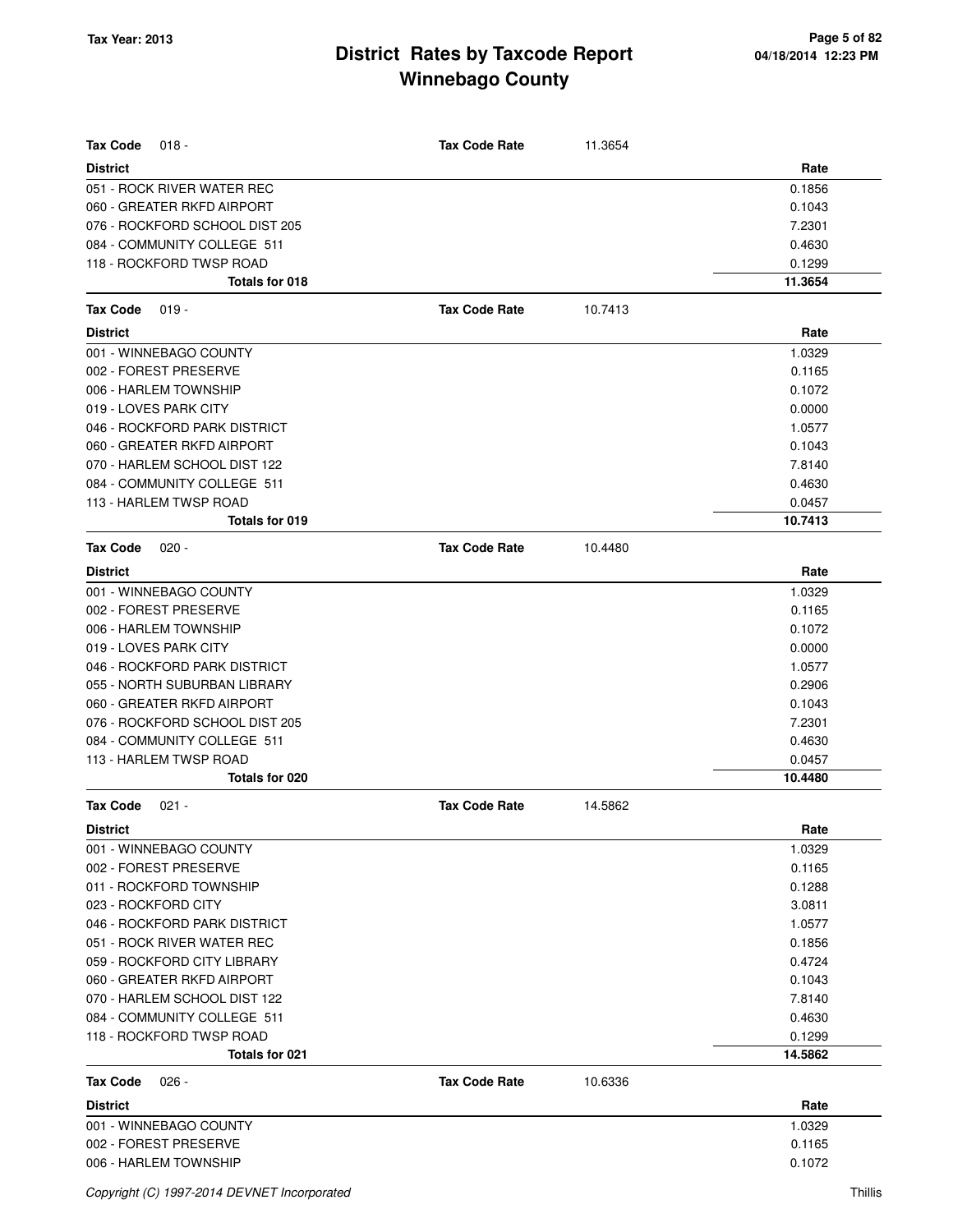| <b>Tax Code</b><br>$026 -$            | <b>Tax Code Rate</b> | 10.6336 |         |
|---------------------------------------|----------------------|---------|---------|
| <b>District</b>                       |                      |         | Rate    |
| 019 - LOVES PARK CITY                 |                      |         | 0.0000  |
| 046 - ROCKFORD PARK DISTRICT          |                      |         | 1.0577  |
| 051 - ROCK RIVER WATER REC            |                      |         | 0.1856  |
| 055 - NORTH SUBURBAN LIBRARY          |                      |         | 0.2906  |
| 060 - GREATER RKFD AIRPORT            |                      |         | 0.1043  |
| 076 - ROCKFORD SCHOOL DIST 205        |                      |         | 7.2301  |
| 084 - COMMUNITY COLLEGE 511           |                      |         | 0.4630  |
| 113 - HARLEM TWSP ROAD                |                      |         | 0.0457  |
| Totals for 026                        |                      |         | 10.6336 |
| <b>Tax Code</b><br>027 - EASTSIDE TIF | <b>Tax Code Rate</b> | 14.0023 |         |
| <b>District</b>                       |                      |         | Rate    |
| 001 - WINNEBAGO COUNTY                |                      |         | 1.0329  |
| 002 - FOREST PRESERVE                 |                      |         | 0.1165  |
| 011 - ROCKFORD TOWNSHIP               |                      |         | 0.1288  |
| 023 - ROCKFORD CITY                   |                      |         | 3.0811  |
| 046 - ROCKFORD PARK DISTRICT          |                      |         | 1.0577  |
| 051 - ROCK RIVER WATER REC            |                      |         | 0.1856  |
| 059 - ROCKFORD CITY LIBRARY           |                      |         | 0.4724  |
|                                       |                      |         |         |
| 060 - GREATER RKFD AIRPORT            |                      |         | 0.1043  |
| 076 - ROCKFORD SCHOOL DIST 205        |                      |         | 7.2301  |
| 084 - COMMUNITY COLLEGE 511           |                      |         | 0.4630  |
| 090 - EASTSIDE TIF                    |                      |         | 0.0000  |
| 118 - ROCKFORD TWSP ROAD              |                      |         | 0.1299  |
| Totals for 027                        |                      |         | 14.0023 |
| 028 - WESTSIDE TIF<br><b>Tax Code</b> | <b>Tax Code Rate</b> | 14.0023 |         |
| <b>District</b>                       |                      |         | Rate    |
| 001 - WINNEBAGO COUNTY                |                      |         | 1.0329  |
| 002 - FOREST PRESERVE                 |                      |         | 0.1165  |
| 011 - ROCKFORD TOWNSHIP               |                      |         | 0.1288  |
| 023 - ROCKFORD CITY                   |                      |         | 3.0811  |
| 046 - ROCKFORD PARK DISTRICT          |                      |         | 1.0577  |
| 051 - ROCK RIVER WATER REC            |                      |         | 0.1856  |
| 059 - ROCKFORD CITY LIBRARY           |                      |         | 0.4724  |
| 060 - GREATER RKFD AIRPORT            |                      |         | 0.1043  |
| 076 - ROCKFORD SCHOOL DIST 205        |                      |         | 7.2301  |
| 084 - COMMUNITY COLLEGE 511           |                      |         | 0.4630  |
| 091 - WESTSIDE TIF                    |                      |         | 0.0000  |
| 118 - ROCKFORD TWSP ROAD              |                      |         | 0.1299  |
| Totals for 028                        |                      |         | 14.0023 |
| <b>Tax Code</b><br>$029 -$            | <b>Tax Code Rate</b> | 10.2632 |         |
| <b>District</b>                       |                      |         | Rate    |
| 001 - WINNEBAGO COUNTY                |                      |         | 1.0329  |
| 002 - FOREST PRESERVE                 |                      |         | 0.1165  |
| 011 - ROCKFORD TOWNSHIP               |                      |         | 0.1288  |
| 019 - LOVES PARK CITY                 |                      |         | 0.0000  |
| 046 - ROCKFORD PARK DISTRICT          |                      |         | 1.0577  |
| 060 - GREATER RKFD AIRPORT            |                      |         | 0.1043  |
| 076 - ROCKFORD SCHOOL DIST 205        |                      |         | 7.2301  |
| 084 - COMMUNITY COLLEGE 511           |                      |         | 0.4630  |
| 118 - ROCKFORD TWSP ROAD              |                      |         | 0.1299  |

**Totals for 029 10.2632**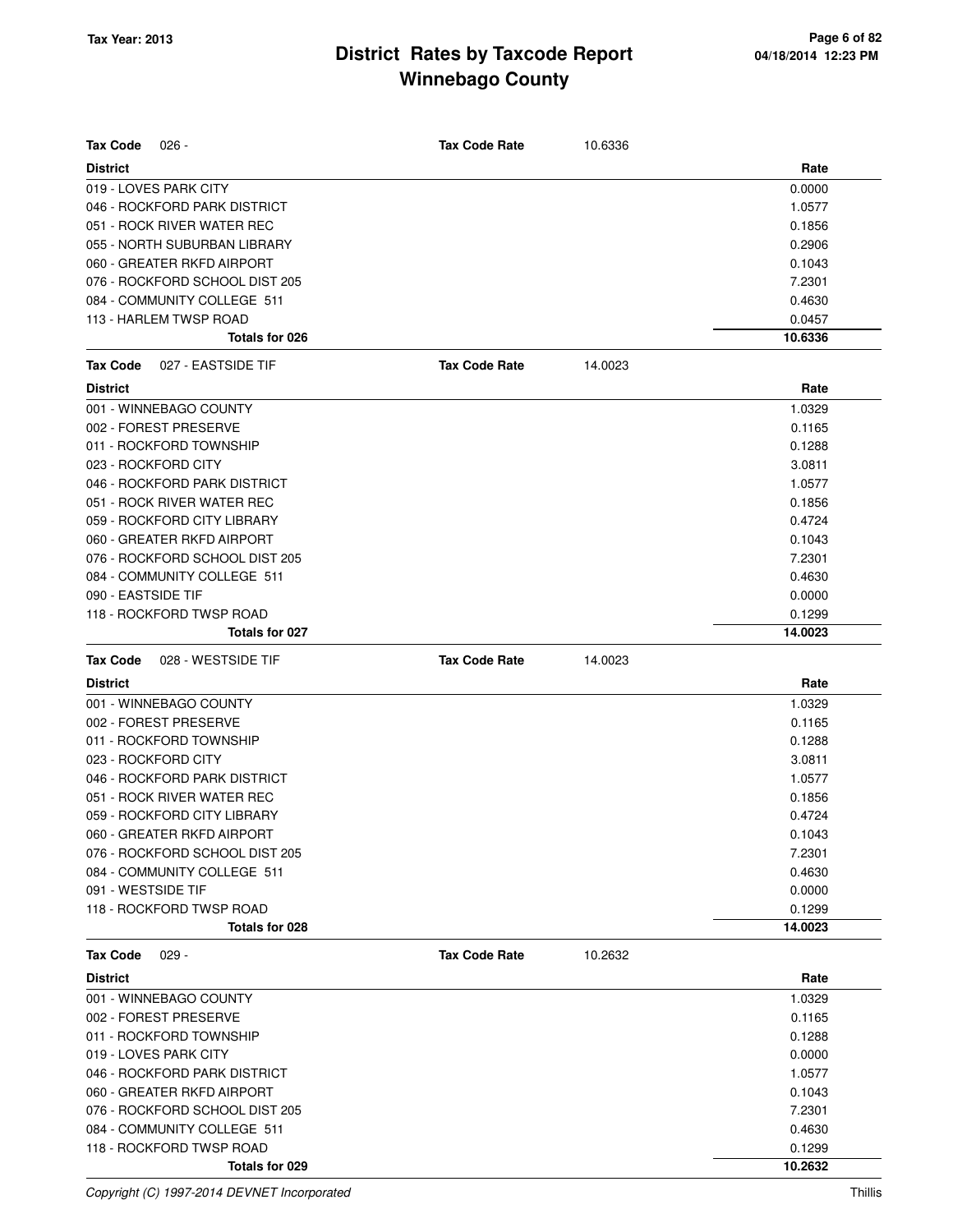| <b>Tax Code</b><br>$030 -$              | <b>Tax Code Rate</b> | 10.4488 |         |
|-----------------------------------------|----------------------|---------|---------|
| <b>District</b>                         |                      |         | Rate    |
| 001 - WINNEBAGO COUNTY                  |                      |         | 1.0329  |
| 002 - FOREST PRESERVE                   |                      |         | 0.1165  |
| 011 - ROCKFORD TOWNSHIP                 |                      |         | 0.1288  |
| 019 - LOVES PARK CITY                   |                      |         | 0.0000  |
| 046 - ROCKFORD PARK DISTRICT            |                      |         | 1.0577  |
| 051 - ROCK RIVER WATER REC              |                      |         | 0.1856  |
| 060 - GREATER RKFD AIRPORT              |                      |         | 0.1043  |
| 076 - ROCKFORD SCHOOL DIST 205          |                      |         | 7.2301  |
| 084 - COMMUNITY COLLEGE 511             |                      |         | 0.4630  |
| 118 - ROCKFORD TWSP ROAD                |                      |         | 0.1299  |
| Totals for 030                          |                      |         | 10.4488 |
| <b>Tax Code</b><br>$031 -$              | <b>Tax Code Rate</b> | 10.7021 |         |
| <b>District</b>                         |                      |         | Rate    |
| 001 - WINNEBAGO COUNTY                  |                      |         | 1.0329  |
| 002 - FOREST PRESERVE                   |                      |         | 0.1165  |
| 011 - ROCKFORD TOWNSHIP                 |                      |         | 0.1288  |
| 037 - NORTH PARK FIRE                   |                      |         | 0.4389  |
| 046 - ROCKFORD PARK DISTRICT            |                      |         | 1.0577  |
| 060 - GREATER RKFD AIRPORT              |                      |         | 0.1043  |
| 076 - ROCKFORD SCHOOL DIST 205          |                      |         | 7.2301  |
| 084 - COMMUNITY COLLEGE 511             |                      |         | 0.4630  |
| 118 - ROCKFORD TWSP ROAD                |                      |         | 0.1299  |
| <b>Totals for 031</b>                   |                      |         | 10.7021 |
| <b>Tax Code</b><br>$033 -$              | <b>Tax Code Rate</b> | 14.0023 |         |
| <b>District</b>                         |                      |         | Rate    |
| 001 - WINNEBAGO COUNTY                  |                      |         | 1.0329  |
| 002 - FOREST PRESERVE                   |                      |         | 0.1165  |
| 011 - ROCKFORD TOWNSHIP                 |                      |         | 0.1288  |
| 023 - ROCKFORD CITY                     |                      |         | 3.0811  |
| 046 - ROCKFORD PARK DISTRICT            |                      |         | 1.0577  |
|                                         |                      |         |         |
| 051 - ROCK RIVER WATER REC              |                      |         | 0.1856  |
| 059 - ROCKFORD CITY LIBRARY             |                      |         | 0.4724  |
| 060 - GREATER RKFD AIRPORT              |                      |         | 0.1043  |
| 076 - ROCKFORD SCHOOL DIST 205          |                      |         | 7.2301  |
| 084 - COMMUNITY COLLEGE 511             |                      |         | 0.4630  |
| 091 - WESTSIDE TIF                      |                      |         | 0.0000  |
| 118 - ROCKFORD TWSP ROAD                |                      |         | 0.1299  |
| Totals for 033                          |                      |         | 14.0023 |
| 034 - SEVENTH ST TIF<br><b>Tax Code</b> | <b>Tax Code Rate</b> | 14.0023 |         |
| <b>District</b>                         |                      |         | Rate    |
| 001 - WINNEBAGO COUNTY                  |                      |         | 1.0329  |
| 002 - FOREST PRESERVE                   |                      |         | 0.1165  |
| 011 - ROCKFORD TOWNSHIP                 |                      |         | 0.1288  |
| 023 - ROCKFORD CITY                     |                      |         | 3.0811  |
| 046 - ROCKFORD PARK DISTRICT            |                      |         | 1.0577  |
| 051 - ROCK RIVER WATER REC              |                      |         | 0.1856  |
| 059 - ROCKFORD CITY LIBRARY             |                      |         | 0.4724  |
| 060 - GREATER RKFD AIRPORT              |                      |         | 0.1043  |
| 076 - ROCKFORD SCHOOL DIST 205          |                      |         | 7.2301  |
| 084 - COMMUNITY COLLEGE 511             |                      |         | 0.4630  |

Copyright (C) 1997-2014 DEVNET Incorporated Thillis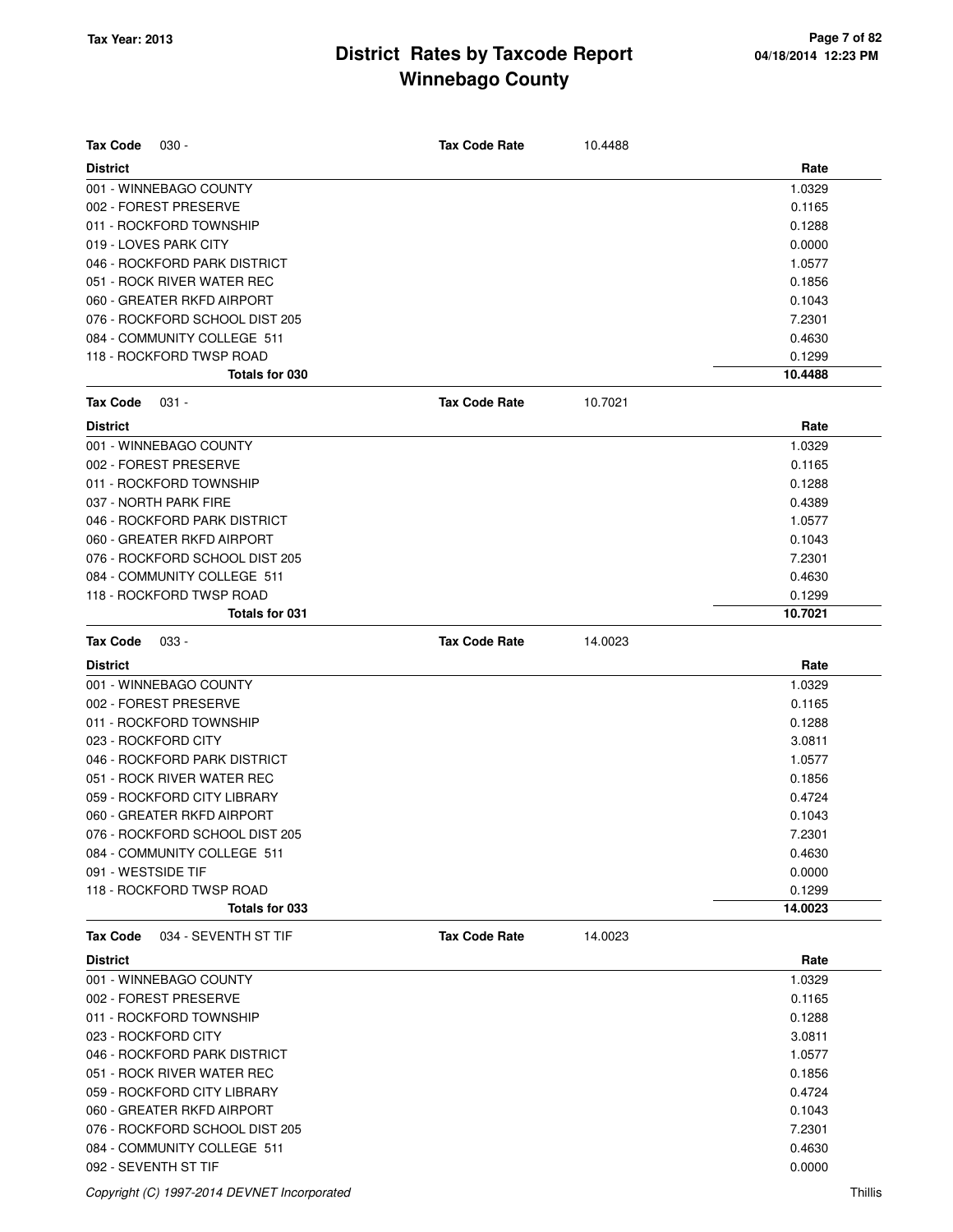| <b>Tax Code</b><br>034 - SEVENTH ST TIF | <b>Tax Code Rate</b> | 14.0023 |         |
|-----------------------------------------|----------------------|---------|---------|
| <b>District</b>                         |                      |         | Rate    |
| 118 - ROCKFORD TWSP ROAD                |                      |         | 0.1299  |
| Totals for 034                          |                      |         | 14.0023 |
| <b>Tax Code</b><br>$035 -$              | <b>Tax Code Rate</b> | 11.1377 |         |
| <b>District</b>                         |                      |         | Rate    |
| 001 - WINNEBAGO COUNTY                  |                      |         | 1.0329  |
| 002 - FOREST PRESERVE                   |                      |         | 0.1165  |
| 011 - ROCKFORD TOWNSHIP                 |                      |         | 0.1288  |
| 019 - LOVES PARK CITY                   |                      |         | 0.0000  |
| 046 - ROCKFORD PARK DISTRICT            |                      |         | 1.0577  |
| 055 - NORTH SUBURBAN LIBRARY            |                      |         | 0.2906  |
| 060 - GREATER RKFD AIRPORT              |                      |         | 0.1043  |
| 070 - HARLEM SCHOOL DIST 122            |                      |         | 7.8140  |
| 084 - COMMUNITY COLLEGE 511             |                      |         | 0.4630  |
| 118 - ROCKFORD TWSP ROAD                |                      |         | 0.1299  |
| Totals for 035                          |                      |         | 11.1377 |
| <b>Tax Code</b><br>$036 -$              | <b>Tax Code Rate</b> | 13.8167 |         |
| <b>District</b>                         |                      |         | Rate    |
| 001 - WINNEBAGO COUNTY                  |                      |         | 1.0329  |
| 002 - FOREST PRESERVE                   |                      |         | 0.1165  |
| 011 - ROCKFORD TOWNSHIP                 |                      |         | 0.1288  |
| 023 - ROCKFORD CITY                     |                      |         | 3.0811  |
| 046 - ROCKFORD PARK DISTRICT            |                      |         | 1.0577  |
| 059 - ROCKFORD CITY LIBRARY             |                      |         | 0.4724  |
| 060 - GREATER RKFD AIRPORT              |                      |         | 0.1043  |
| 076 - ROCKFORD SCHOOL DIST 205          |                      |         | 7.2301  |
| 084 - COMMUNITY COLLEGE 511             |                      |         | 0.4630  |
| 118 - ROCKFORD TWSP ROAD                |                      |         | 0.1299  |
| Totals for 036                          |                      |         | 13.8167 |
| <b>Tax Code</b><br>038 -                | <b>Tax Code Rate</b> | 14.0023 |         |
| <b>District</b>                         |                      |         | Rate    |
| 001 - WINNEBAGO COUNTY                  |                      |         | 1.0329  |
| 002 - FOREST PRESERVE                   |                      |         | 0.1165  |
| 011 - ROCKFORD TOWNSHIP                 |                      |         | 0.1288  |
| 023 - ROCKFORD CITY                     |                      |         | 3.0811  |
| 046 - ROCKFORD PARK DISTRICT            |                      |         | 1.0577  |
| 051 - ROCK RIVER WATER REC              |                      |         | 0.1856  |
| 059 - ROCKFORD CITY LIBRARY             |                      |         | 0.4724  |
| 060 - GREATER RKFD AIRPORT              |                      |         | 0.1043  |
| 076 - ROCKFORD SCHOOL DIST 205          |                      |         | 7.2301  |
| 084 - COMMUNITY COLLEGE 511             |                      |         | 0.4630  |
| 091 - WESTSIDE TIF                      |                      |         | 0.0000  |
| 118 - ROCKFORD TWSP ROAD                |                      |         | 0.1299  |
| Totals for 038                          |                      |         | 14.0023 |
| <b>Tax Code</b><br>039 - SEVENTH ST TIF | <b>Tax Code Rate</b> | 14.0023 |         |
| <b>District</b>                         |                      |         | Rate    |
| 001 - WINNEBAGO COUNTY                  |                      |         | 1.0329  |
| 002 - FOREST PRESERVE                   |                      |         | 0.1165  |
| 011 - ROCKFORD TOWNSHIP                 |                      |         | 0.1288  |
| 023 - ROCKFORD CITY                     |                      |         | 3.0811  |
| 046 - ROCKFORD PARK DISTRICT            |                      |         | 1.0577  |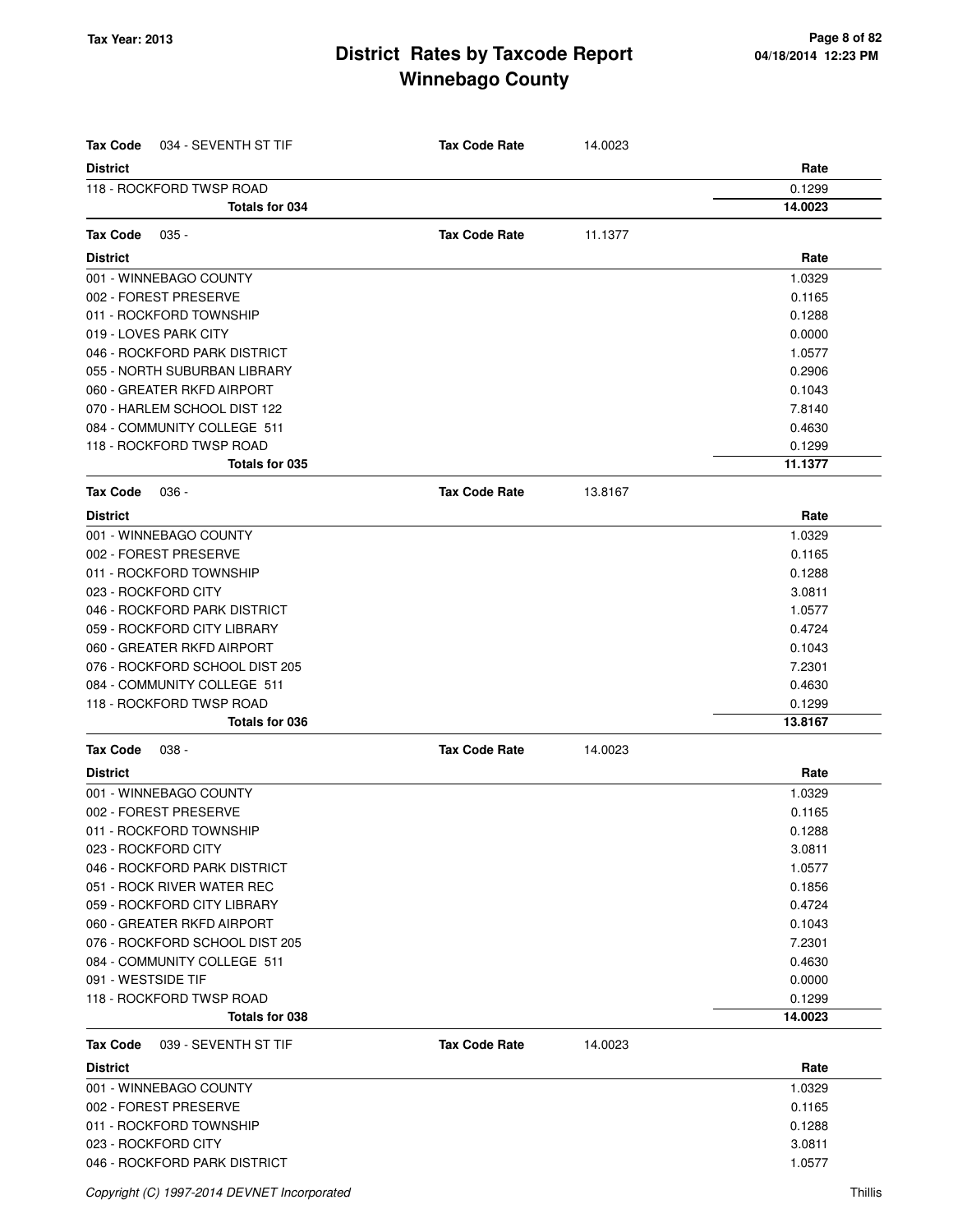| <b>Tax Code</b><br>039 - SEVENTH ST TIF | <b>Tax Code Rate</b> | 14.0023 |         |
|-----------------------------------------|----------------------|---------|---------|
| <b>District</b>                         |                      |         | Rate    |
| 051 - ROCK RIVER WATER REC              |                      |         | 0.1856  |
| 059 - ROCKFORD CITY LIBRARY             |                      |         | 0.4724  |
| 060 - GREATER RKFD AIRPORT              |                      |         | 0.1043  |
| 076 - ROCKFORD SCHOOL DIST 205          |                      |         | 7.2301  |
| 084 - COMMUNITY COLLEGE 511             |                      |         | 0.4630  |
| 092 - SEVENTH ST TIF                    |                      |         | 0.0000  |
| 118 - ROCKFORD TWSP ROAD                |                      |         | 0.1299  |
| Totals for 039                          |                      |         | 14.0023 |
| <b>Tax Code</b><br>040 -                | <b>Tax Code Rate</b> | 10.9927 |         |
| <b>District</b>                         |                      |         | Rate    |
| 001 - WINNEBAGO COUNTY                  |                      |         | 1.0329  |
| 002 - FOREST PRESERVE                   |                      |         | 0.1165  |
| 011 - ROCKFORD TOWNSHIP                 |                      |         | 0.1288  |
| 037 - NORTH PARK FIRE                   |                      |         | 0.4389  |
| 046 - ROCKFORD PARK DISTRICT            |                      |         | 1.0577  |
| 055 - NORTH SUBURBAN LIBRARY            |                      |         | 0.2906  |
| 060 - GREATER RKFD AIRPORT              |                      |         | 0.1043  |
| 076 - ROCKFORD SCHOOL DIST 205          |                      |         | 7.2301  |
| 084 - COMMUNITY COLLEGE 511             |                      |         | 0.4630  |
| 118 - ROCKFORD TWSP ROAD                |                      |         | 0.1299  |
| Totals for 040                          |                      |         | 10.9927 |
| <b>Tax Code</b><br>042 -                | <b>Tax Code Rate</b> | 11.0725 |         |
| <b>District</b>                         |                      |         | Rate    |
| 001 - WINNEBAGO COUNTY                  |                      |         | 1.0329  |
| 002 - FOREST PRESERVE                   |                      |         | 0.1165  |
| 006 - HARLEM TOWNSHIP                   |                      |         | 0.1072  |
| 037 - NORTH PARK FIRE                   |                      |         | 0.4389  |
| 046 - ROCKFORD PARK DISTRICT            |                      |         | 1.0577  |
| 051 - ROCK RIVER WATER REC              |                      |         | 0.1856  |
| 055 - NORTH SUBURBAN LIBRARY            |                      |         | 0.2906  |
| 060 - GREATER RKFD AIRPORT              |                      |         | 0.1043  |
| 076 - ROCKFORD SCHOOL DIST 205          |                      |         | 7.2301  |
| 084 - COMMUNITY COLLEGE 511             |                      |         | 0.4630  |
| 113 - HARLEM TWSP ROAD                  |                      |         | 0.0457  |
| Totals for 042                          |                      |         | 11.0725 |
| $044 -$<br><b>Tax Code</b>              | <b>Tax Code Rate</b> | 10.5538 |         |
| <b>District</b>                         |                      |         | Rate    |
| 001 - WINNEBAGO COUNTY                  |                      |         | 1.0329  |
| 002 - FOREST PRESERVE                   |                      |         | 0.1165  |
| 011 - ROCKFORD TOWNSHIP                 |                      |         | 0.1288  |
| 019 - LOVES PARK CITY                   |                      |         | 0.0000  |
| 046 - ROCKFORD PARK DISTRICT            |                      |         | 1.0577  |
| 055 - NORTH SUBURBAN LIBRARY            |                      |         | 0.2906  |
| 060 - GREATER RKFD AIRPORT              |                      |         | 0.1043  |
| 076 - ROCKFORD SCHOOL DIST 205          |                      |         | 7.2301  |
| 084 - COMMUNITY COLLEGE 511             |                      |         | 0.4630  |
| 118 - ROCKFORD TWSP ROAD                |                      |         | 0.1299  |
| Totals for 044                          |                      |         | 10.5538 |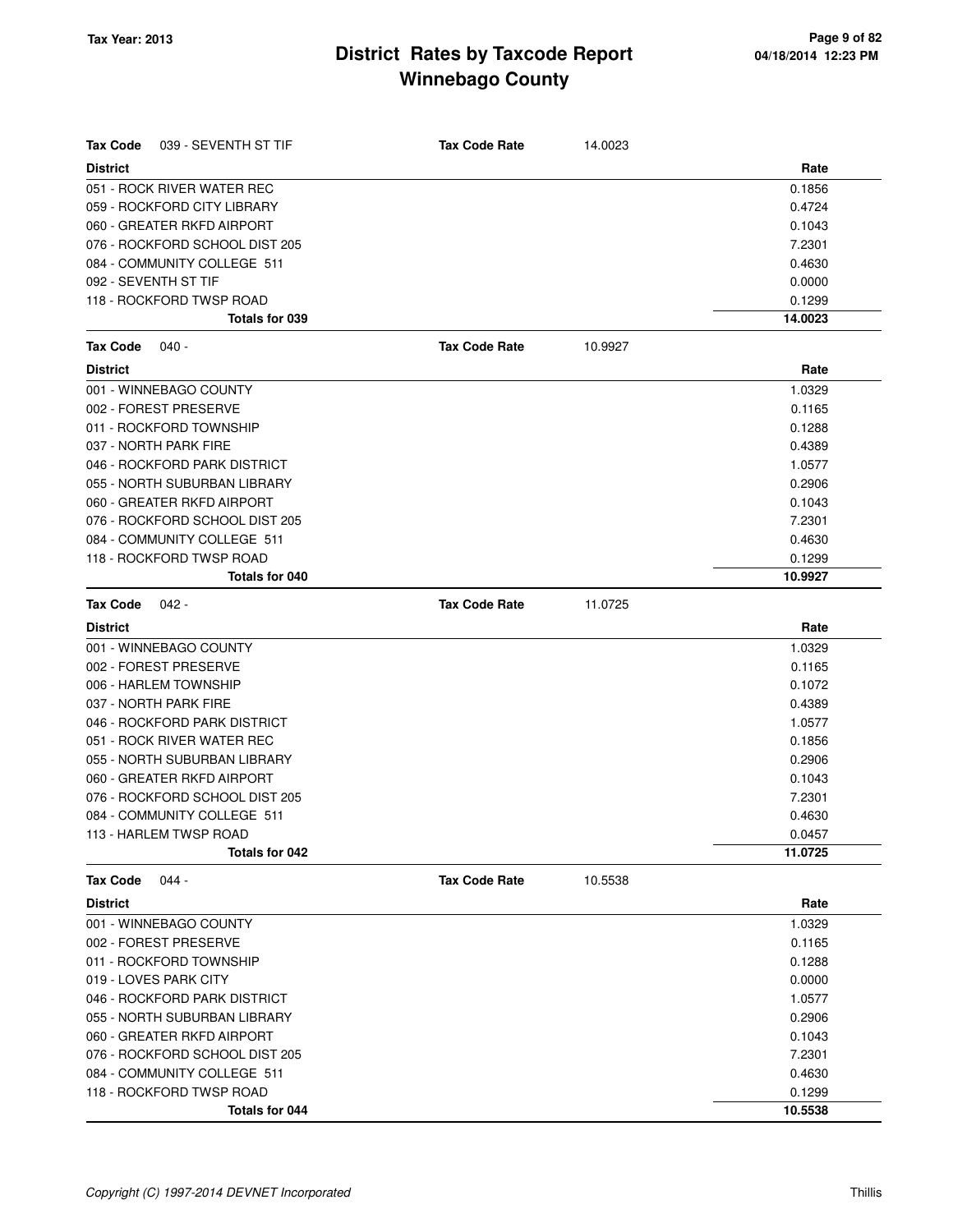| <b>Tax Code</b><br>045 -                                      | <b>Tax Code Rate</b> | 9.5759  |                  |
|---------------------------------------------------------------|----------------------|---------|------------------|
| <b>District</b>                                               |                      |         | Rate             |
| 001 - WINNEBAGO COUNTY                                        |                      |         | 1.0329           |
| 002 - FOREST PRESERVE                                         |                      |         | 0.1165           |
| 006 - HARLEM TOWNSHIP                                         |                      |         | 0.1072           |
| 019 - LOVES PARK CITY                                         |                      |         | 0.0000           |
| 051 - ROCK RIVER WATER REC                                    |                      |         | 0.1856           |
| 055 - NORTH SUBURBAN LIBRARY                                  |                      |         | 0.2906           |
| 060 - GREATER RKFD AIRPORT                                    |                      |         | 0.1043           |
| 076 - ROCKFORD SCHOOL DIST 205                                |                      |         | 7.2301           |
| 084 - COMMUNITY COLLEGE 511                                   |                      |         | 0.4630           |
| 113 - HARLEM TWSP ROAD                                        |                      |         | 0.0457           |
| Totals for 045                                                |                      |         | 9.5759           |
| <b>Tax Code</b><br>046                                        | <b>Tax Code Rate</b> | 13.8002 |                  |
| <b>District</b>                                               |                      |         | Rate             |
| 001 - WINNEBAGO COUNTY                                        |                      |         | 1.0329           |
| 002 - FOREST PRESERVE                                         |                      |         | 0.1165           |
| 009 - OWEN TOWNSHIP                                           |                      |         | 0.1442           |
| 023 - ROCKFORD CITY                                           |                      |         | 3.0811           |
| 046 - ROCKFORD PARK DISTRICT                                  |                      |         | 1.0577           |
| 059 - ROCKFORD CITY LIBRARY                                   |                      |         | 0.4724           |
| 076 - ROCKFORD SCHOOL DIST 205                                |                      |         | 7.2301           |
| 084 - COMMUNITY COLLEGE 511                                   |                      |         | 0.4630           |
| 116 - OWEN TWSP ROAD                                          |                      |         | 0.2023           |
| Totals for 046                                                |                      |         | 13.8002          |
| <b>Tax Code</b><br>047 - LINCOLNWOOD TIF                      | <b>Tax Code Rate</b> | 14.0023 |                  |
| <b>District</b>                                               |                      |         | Rate             |
| 001 - WINNEBAGO COUNTY                                        |                      |         | 1.0329           |
| 002 - FOREST PRESERVE                                         |                      |         | 0.1165           |
| 011 - ROCKFORD TOWNSHIP                                       |                      |         | 0.1288           |
| 023 - ROCKFORD CITY                                           |                      |         | 3.0811           |
| 046 - ROCKFORD PARK DISTRICT                                  |                      |         | 1.0577           |
| 051 - ROCK RIVER WATER REC                                    |                      |         | 0.1856           |
| 059 - ROCKFORD CITY LIBRARY                                   |                      |         | 0.4724           |
| 060 - GREATER RKFD AIRPORT                                    |                      |         | 0.1043           |
|                                                               |                      |         |                  |
| 076 - ROCKFORD SCHOOL DIST 205<br>084 - COMMUNITY COLLEGE 511 |                      |         | 7.2301<br>0.4630 |
| 105 - LINCOLNWOOD TIF                                         |                      |         | 0.0000           |
| 118 - ROCKFORD TWSP ROAD                                      |                      |         | 0.1299           |
| Totals for 047                                                |                      |         | 14.0023          |
|                                                               |                      |         |                  |
| <b>Tax Code</b><br>048 -                                      | <b>Tax Code Rate</b> | 14.0023 |                  |
| <b>District</b>                                               |                      |         | Rate             |
| 001 - WINNEBAGO COUNTY                                        |                      |         | 1.0329           |
| 002 - FOREST PRESERVE                                         |                      |         | 0.1165           |
| 011 - ROCKFORD TOWNSHIP                                       |                      |         | 0.1288           |
| 023 - ROCKFORD CITY                                           |                      |         | 3.0811           |
| 046 - ROCKFORD PARK DISTRICT                                  |                      |         | 1.0577           |
| 051 - ROCK RIVER WATER REC                                    |                      |         | 0.1856           |
| 059 - ROCKFORD CITY LIBRARY                                   |                      |         | 0.4724           |
| 060 - GREATER RKFD AIRPORT                                    |                      |         | 0.1043           |
| 076 - ROCKFORD SCHOOL DIST 205                                |                      |         | 7.2301           |
| 084 - COMMUNITY COLLEGE 511                                   |                      |         | 0.4630           |
| 107 - SPRINGFIELD CORNERS TIF                                 |                      |         | 0.0000           |

Copyright (C) 1997-2014 DEVNET Incorporated Thillis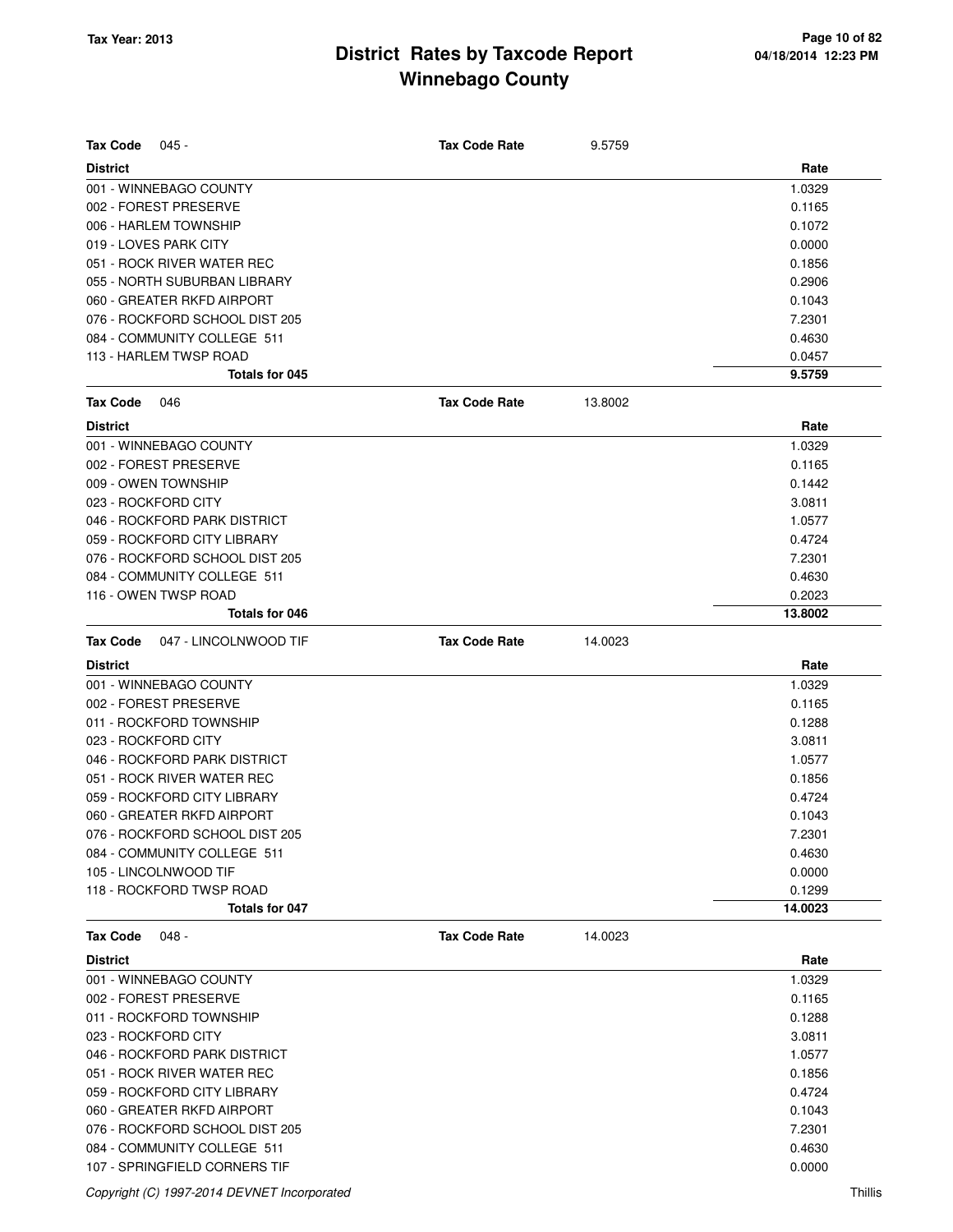| <b>Tax Code</b><br>048 -       | <b>Tax Code Rate</b> | 14.0023 |         |
|--------------------------------|----------------------|---------|---------|
| <b>District</b>                |                      |         | Rate    |
| 118 - ROCKFORD TWSP ROAD       |                      |         | 0.1299  |
| Totals for 048                 |                      |         | 14.0023 |
| $049 -$<br>Tax Code            | <b>Tax Code Rate</b> | 11.5647 |         |
| <b>District</b>                |                      |         | Rate    |
| 001 - WINNEBAGO COUNTY         |                      |         | 1.0329  |
| 002 - FOREST PRESERVE          |                      |         | 0.1165  |
| 006 - HARLEM TOWNSHIP          |                      |         | 0.1072  |
| 025 - ROSCOE VILLAGE           |                      |         | 0.6582  |
| 035 - HARLEM-ROSCOE FIRE       |                      |         | 0.7467  |
| 051 - ROCK RIVER WATER REC     |                      |         | 0.1856  |
| 055 - NORTH SUBURBAN LIBRARY   |                      |         | 0.2906  |
| 060 - GREATER RKFD AIRPORT     |                      |         | 0.1043  |
| 070 - HARLEM SCHOOL DIST 122   |                      |         | 7.8140  |
| 084 - COMMUNITY COLLEGE 511    |                      |         | 0.4630  |
| 113 - HARLEM TWSP ROAD         |                      |         | 0.0457  |
| Totals for 049                 |                      |         | 11.5647 |
| <b>Tax Code</b><br>$050 -$     | <b>Tax Code Rate</b> | 10.8801 |         |
| <b>District</b>                |                      |         | Rate    |
| 001 - WINNEBAGO COUNTY         |                      |         | 1.0329  |
| 002 - FOREST PRESERVE          |                      |         | 0.1165  |
| 011 - ROCKFORD TOWNSHIP        |                      |         | 0.1288  |
| 038 - NORTHWEST FIRE           |                      |         | 0.4313  |
| 046 - ROCKFORD PARK DISTRICT   |                      |         | 1.0577  |
| 051 - ROCK RIVER WATER REC     |                      |         | 0.1856  |
| 060 - GREATER RKFD AIRPORT     |                      |         | 0.1043  |
| 076 - ROCKFORD SCHOOL DIST 205 |                      |         | 7.2301  |
| 084 - COMMUNITY COLLEGE 511    |                      |         | 0.4630  |
| 118 - ROCKFORD TWSP ROAD       |                      |         | 0.1299  |
| Totals for 050                 |                      |         | 10.8801 |
| <b>Tax Code</b><br>$051 -$     | <b>Tax Code Rate</b> | 10.6945 |         |
| <b>District</b>                |                      |         | Rate    |
| 001 - WINNEBAGO COUNTY         |                      |         | 1.0329  |
| 002 - FOREST PRESERVE          |                      |         | 0.1165  |
| 011 - ROCKFORD TOWNSHIP        |                      |         | 0.1288  |
| 038 - NORTHWEST FIRE           |                      |         | 0.4313  |
| 046 - ROCKFORD PARK DISTRICT   |                      |         | 1.0577  |
| 060 - GREATER RKFD AIRPORT     |                      |         | 0.1043  |
| 076 - ROCKFORD SCHOOL DIST 205 |                      |         | 7.2301  |
| 084 - COMMUNITY COLLEGE 511    |                      |         | 0.4630  |
| 118 - ROCKFORD TWSP ROAD       |                      |         | 0.1299  |
| <b>Totals for 051</b>          |                      |         | 10.6945 |
| <b>Tax Code</b><br>$052 -$     | <b>Tax Code Rate</b> | 10.6179 |         |
| <b>District</b>                |                      |         | Rate    |
| 001 - WINNEBAGO COUNTY         |                      |         | 1.0329  |
| 002 - FOREST PRESERVE          |                      |         | 0.1165  |
| 011 - ROCKFORD TOWNSHIP        |                      |         | 0.1288  |
| 038 - NORTHWEST FIRE           |                      |         | 0.4313  |
| 046 - ROCKFORD PARK DISTRICT   |                      |         | 1.0577  |
| 058 - WINNEBAGO LIBRARY        |                      |         | 0.2023  |
| 060 - GREATER RKFD AIRPORT     |                      |         | 0.1043  |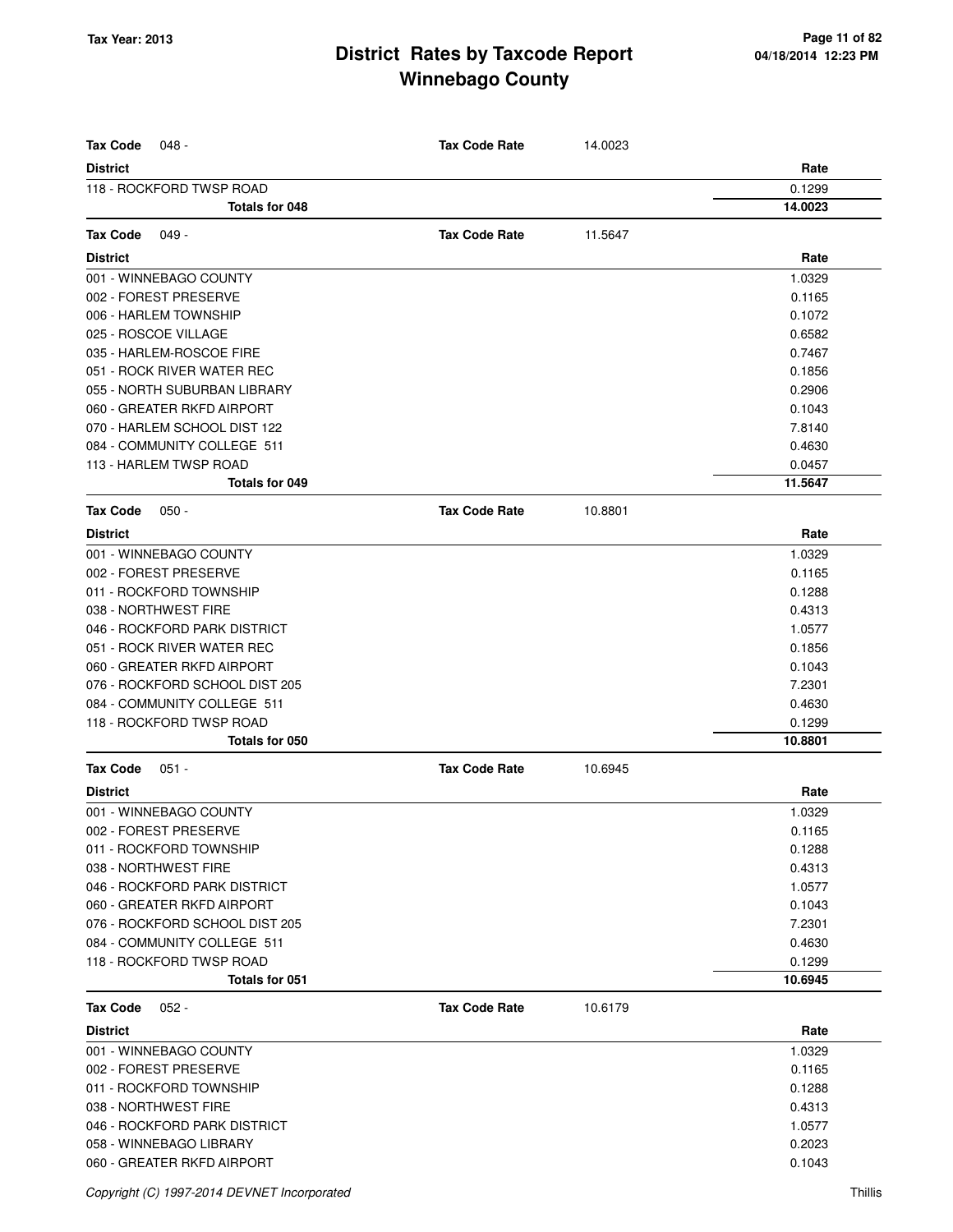| <b>Tax Code</b><br>$052 -$         | <b>Tax Code Rate</b> | 10.6179 |         |
|------------------------------------|----------------------|---------|---------|
| <b>District</b>                    |                      |         | Rate    |
| 082 - WINNEBAGO UNIT SD #323       |                      |         | 6.9512  |
| 084 - COMMUNITY COLLEGE 511        |                      |         | 0.4630  |
| 118 - ROCKFORD TWSP ROAD           |                      |         | 0.1299  |
| Totals for 052                     |                      |         | 10.6179 |
|                                    |                      |         |         |
| <b>Tax Code</b><br>$053 -$         | <b>Tax Code Rate</b> | 10.8362 |         |
| <b>District</b>                    |                      |         | Rate    |
| 001 - WINNEBAGO COUNTY             |                      |         | 1.0329  |
| 002 - FOREST PRESERVE              |                      |         | 0.1165  |
| 011 - ROCKFORD TOWNSHIP            |                      |         | 0.1288  |
| 036 - NEW MILFORD FIRE             |                      |         | 0.3874  |
| 046 - ROCKFORD PARK DISTRICT       |                      |         | 1.0577  |
| 051 - ROCK RIVER WATER REC         |                      |         | 0.1856  |
| 060 - GREATER RKFD AIRPORT         |                      |         | 0.1043  |
| 076 - ROCKFORD SCHOOL DIST 205     |                      |         | 7.2301  |
| 084 - COMMUNITY COLLEGE 511        |                      |         | 0.4630  |
| 118 - ROCKFORD TWSP ROAD           |                      |         | 0.1299  |
| Totals for 053                     |                      |         | 10.8362 |
| Tax Code<br>$054 -$                | <b>Tax Code Rate</b> | 10.8362 |         |
| <b>District</b>                    |                      |         | Rate    |
| 001 - WINNEBAGO COUNTY             |                      |         | 1.0329  |
| 002 - FOREST PRESERVE              |                      |         | 0.1165  |
| 011 - ROCKFORD TOWNSHIP            |                      |         | 0.1288  |
| 036 - NEW MILFORD FIRE             |                      |         | 0.3874  |
| 046 - ROCKFORD PARK DISTRICT       |                      |         | 1.0577  |
| 051 - ROCK RIVER WATER REC         |                      |         | 0.1856  |
| 060 - GREATER RKFD AIRPORT         |                      |         | 0.1043  |
| 076 - ROCKFORD SCHOOL DIST 205     |                      |         | 7.2301  |
| 084 - COMMUNITY COLLEGE 511        |                      |         | 0.4630  |
| 118 - ROCKFORD TWSP ROAD           |                      |         | 0.1299  |
| Totals for 054                     |                      |         | 10.8362 |
| Tax Code<br>055                    | <b>Tax Code Rate</b> | 10.9563 |         |
| <b>District</b>                    |                      |         | Rate    |
| 001 - WINNEBAGO COUNTY             |                      |         | 1.0329  |
| 002 - FOREST PRESERVE              |                      |         | 0.1165  |
| 011 - ROCKFORD TOWNSHIP            |                      |         | 0.1288  |
| 043 - WEST SUBURBAN FIRE           |                      |         | 0.5075  |
| 046 - ROCKFORD PARK DISTRICT       |                      |         | 1.0577  |
| 051 - ROCK RIVER WATER REC         |                      |         | 0.1856  |
| 060 - GREATER RKFD AIRPORT         |                      |         | 0.1043  |
| 076 - ROCKFORD SCHOOL DIST 205     |                      |         | 7.2301  |
| 084 - COMMUNITY COLLEGE 511        |                      |         | 0.4630  |
| 118 - ROCKFORD TWSP ROAD           |                      |         | 0.1299  |
| Totals for 055                     |                      |         | 10.9563 |
| 056 - COUNTRY OAKS SSA<br>Tax Code | <b>Tax Code Rate</b> | 14.0023 |         |
| <b>District</b>                    |                      |         | Rate    |
| 001 - WINNEBAGO COUNTY             |                      |         | 1.0329  |
| 002 - FOREST PRESERVE              |                      |         | 0.1165  |
| 011 - ROCKFORD TOWNSHIP            |                      |         | 0.1288  |
| 023 - ROCKFORD CITY                |                      |         | 3.0811  |
| 046 - ROCKFORD PARK DISTRICT       |                      |         | 1.0577  |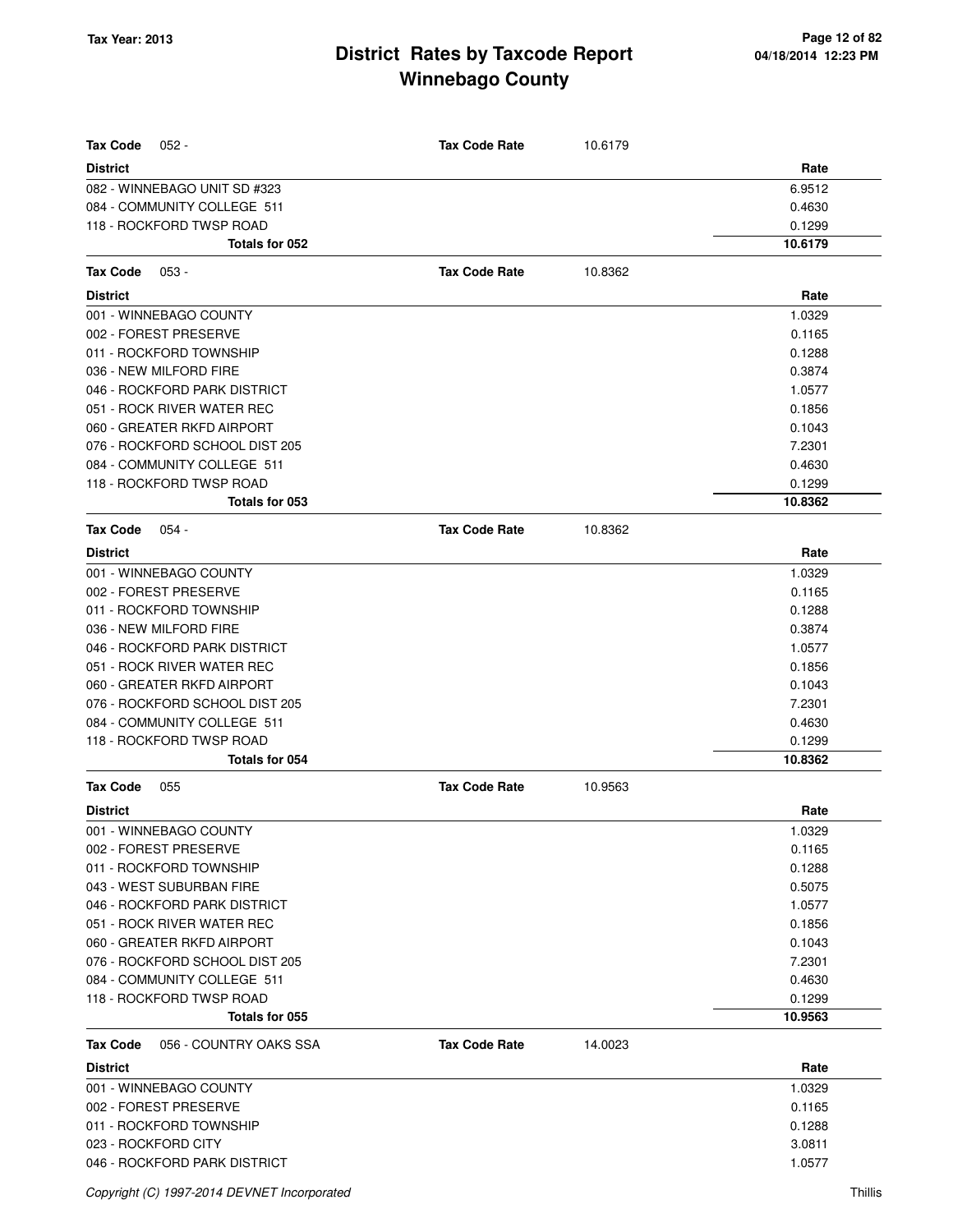| 056 - COUNTRY OAKS SSA<br>Tax Code | <b>Tax Code Rate</b> | 14.0023 |         |
|------------------------------------|----------------------|---------|---------|
| <b>District</b>                    |                      |         | Rate    |
| 051 - ROCK RIVER WATER REC         |                      |         | 0.1856  |
| 059 - ROCKFORD CITY LIBRARY        |                      |         | 0.4724  |
| 060 - GREATER RKFD AIRPORT         |                      |         | 0.1043  |
| 076 - ROCKFORD SCHOOL DIST 205     |                      |         | 7.2301  |
| 084 - COMMUNITY COLLEGE 511        |                      |         | 0.4630  |
| 109 - COUNTRY OAKS SSA             |                      |         | 0.0000  |
| 118 - ROCKFORD TWSP ROAD           |                      |         | 0.1299  |
| Totals for 056                     |                      |         | 14.0023 |
| Tax Code<br>$057 -$                | <b>Tax Code Rate</b> | 10.9563 |         |
| <b>District</b>                    |                      |         | Rate    |
| 001 - WINNEBAGO COUNTY             |                      |         | 1.0329  |
| 002 - FOREST PRESERVE              |                      |         | 0.1165  |
| 011 - ROCKFORD TOWNSHIP            |                      |         | 0.1288  |
| 043 - WEST SUBURBAN FIRE           |                      |         | 0.5075  |
| 046 - ROCKFORD PARK DISTRICT       |                      |         | 1.0577  |
| 051 - ROCK RIVER WATER REC         |                      |         | 0.1856  |
| 060 - GREATER RKFD AIRPORT         |                      |         | 0.1043  |
| 076 - ROCKFORD SCHOOL DIST 205     |                      |         | 7.2301  |
| 084 - COMMUNITY COLLEGE 511        |                      |         | 0.4630  |
| 118 - ROCKFORD TWSP ROAD           |                      |         | 0.1299  |
| Totals for 057                     |                      |         | 10.9563 |
| <b>Tax Code</b><br>$058 -$         | <b>Tax Code Rate</b> | 10.7707 |         |
| <b>District</b>                    |                      |         | Rate    |
| 001 - WINNEBAGO COUNTY             |                      |         | 1.0329  |
| 002 - FOREST PRESERVE              |                      |         | 0.1165  |
| 011 - ROCKFORD TOWNSHIP            |                      |         | 0.1288  |
| 043 - WEST SUBURBAN FIRE           |                      |         | 0.5075  |
| 046 - ROCKFORD PARK DISTRICT       |                      |         | 1.0577  |
| 060 - GREATER RKFD AIRPORT         |                      |         | 0.1043  |
| 076 - ROCKFORD SCHOOL DIST 205     |                      |         | 7.2301  |
| 084 - COMMUNITY COLLEGE 511        |                      |         | 0.4630  |
| 118 - ROCKFORD TWSP ROAD           |                      |         | 0.1299  |
| Totals for 058                     |                      |         | 10.7707 |
| Tax Code<br>$059 -$                | <b>Tax Code Rate</b> | 11.7087 |         |
| <b>District</b>                    |                      |         | Rate    |
| 001 - WINNEBAGO COUNTY             |                      |         | 1.0329  |
| 002 - FOREST PRESERVE              |                      |         | 0.1165  |
| 011 - ROCKFORD TOWNSHIP            |                      |         | 0.1288  |
| 043 - WEST SUBURBAN FIRE           |                      |         | 0.5075  |
| 046 - ROCKFORD PARK DISTRICT       |                      |         | 1.0577  |
| 051 - ROCK RIVER WATER REC         |                      |         | 0.1856  |
| 060 - GREATER RKFD AIRPORT         |                      |         | 0.1043  |
| 065 - WASHINGTON PARK STREET LIGHT |                      |         | 0.7524  |
| 076 - ROCKFORD SCHOOL DIST 205     |                      |         | 7.2301  |
| 084 - COMMUNITY COLLEGE 511        |                      |         | 0.4630  |
| 118 - ROCKFORD TWSP ROAD           |                      |         | 0.1299  |
| Totals for 059                     |                      |         | 11.7087 |
| $060 -$<br>Tax Code                | <b>Tax Code Rate</b> | 10.8087 |         |
| <b>District</b>                    |                      |         | Rate    |
| 001 - WINNEBAGO COUNTY             |                      |         | 1.0329  |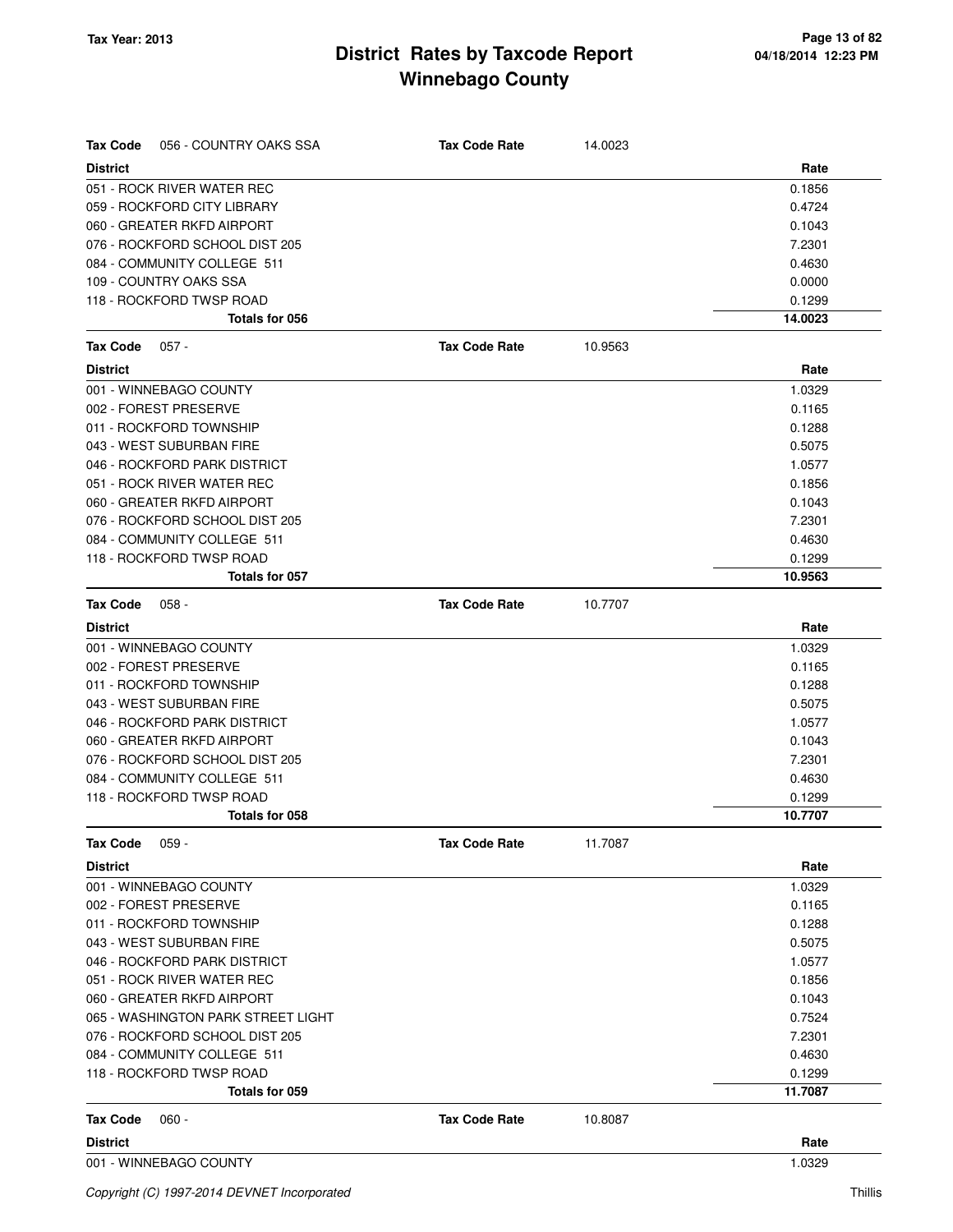| <b>Tax Code</b><br>$060 -$     | <b>Tax Code Rate</b> | 10.8087 |         |
|--------------------------------|----------------------|---------|---------|
| <b>District</b>                |                      |         | Rate    |
| 002 - FOREST PRESERVE          |                      |         | 0.1165  |
| 011 - ROCKFORD TOWNSHIP        |                      |         | 0.1288  |
| 043 - WEST SUBURBAN FIRE       |                      |         | 0.5075  |
| 046 - ROCKFORD PARK DISTRICT   |                      |         | 1.0577  |
| 060 - GREATER RKFD AIRPORT     |                      |         | 0.1043  |
| 062 - RKFD - WINN DRAINAGE     |                      |         | 0.0380  |
| 076 - ROCKFORD SCHOOL DIST 205 |                      |         | 7.2301  |
| 084 - COMMUNITY COLLEGE 511    |                      |         | 0.4630  |
| 118 - ROCKFORD TWSP ROAD       |                      |         | 0.1299  |
| Totals for 060                 |                      |         | 10.8087 |
| <b>Tax Code</b><br>$061 -$     | <b>Tax Code Rate</b> | 11.1783 |         |
| <b>District</b>                |                      |         | Rate    |
| 001 - WINNEBAGO COUNTY         |                      |         | 1.0329  |
| 002 - FOREST PRESERVE          |                      |         | 0.1165  |
| 011 - ROCKFORD TOWNSHIP        |                      |         | 0.1288  |
| 037 - NORTH PARK FIRE          |                      |         | 0.4389  |
| 046 - ROCKFORD PARK DISTRICT   |                      |         | 1.0577  |
| 051 - ROCK RIVER WATER REC     |                      |         | 0.1856  |
| 055 - NORTH SUBURBAN LIBRARY   |                      |         | 0.2906  |
| 060 - GREATER RKFD AIRPORT     |                      |         | 0.1043  |
| 076 - ROCKFORD SCHOOL DIST 205 |                      |         | 7.2301  |
| 084 - COMMUNITY COLLEGE 511    |                      |         | 0.4630  |
| 118 - ROCKFORD TWSP ROAD       |                      |         | 0.1299  |
| <b>Totals for 061</b>          |                      |         | 11.1783 |
| Tax Code<br>$062 -$            | <b>Tax Code Rate</b> | 10.9943 |         |
| <b>District</b>                |                      |         | Rate    |
| 001 - WINNEBAGO COUNTY         |                      |         | 1.0329  |
| 002 - FOREST PRESERVE          |                      |         | 0.1165  |
| 011 - ROCKFORD TOWNSHIP        |                      |         | 0.1288  |
| 043 - WEST SUBURBAN FIRE       |                      |         | 0.5075  |
| 046 - ROCKFORD PARK DISTRICT   |                      |         | 1.0577  |
| 051 - ROCK RIVER WATER REC     |                      |         | 0.1856  |
| 060 - GREATER RKFD AIRPORT     |                      |         | 0.1043  |
| 062 - RKFD - WINN DRAINAGE     |                      |         | 0.0380  |
| 076 - ROCKFORD SCHOOL DIST 205 |                      |         | 7.2301  |
| 084 - COMMUNITY COLLEGE 511    |                      |         | 0.4630  |
| 118 - ROCKFORD TWSP ROAD       |                      |         | 0.1299  |
| Totals for 062                 |                      |         | 10.9943 |
| <b>Tax Code</b><br>063 -       | <b>Tax Code Rate</b> | 10.6941 |         |
| <b>District</b>                |                      |         | Rate    |
| 001 - WINNEBAGO COUNTY         |                      |         | 1.0329  |
| 002 - FOREST PRESERVE          |                      |         | 0.1165  |
| 011 - ROCKFORD TOWNSHIP        |                      |         | 0.1288  |
| 043 - WEST SUBURBAN FIRE       |                      |         | 0.5075  |
| 046 - ROCKFORD PARK DISTRICT   |                      |         | 1.0577  |
| 058 - WINNEBAGO LIBRARY        |                      |         | 0.2023  |
| 060 - GREATER RKFD AIRPORT     |                      |         | 0.1043  |
| 082 - WINNEBAGO UNIT SD #323   |                      |         | 6.9512  |
| 084 - COMMUNITY COLLEGE 511    |                      |         | 0.4630  |
| 118 - ROCKFORD TWSP ROAD       |                      |         |         |
|                                |                      |         | 0.1299  |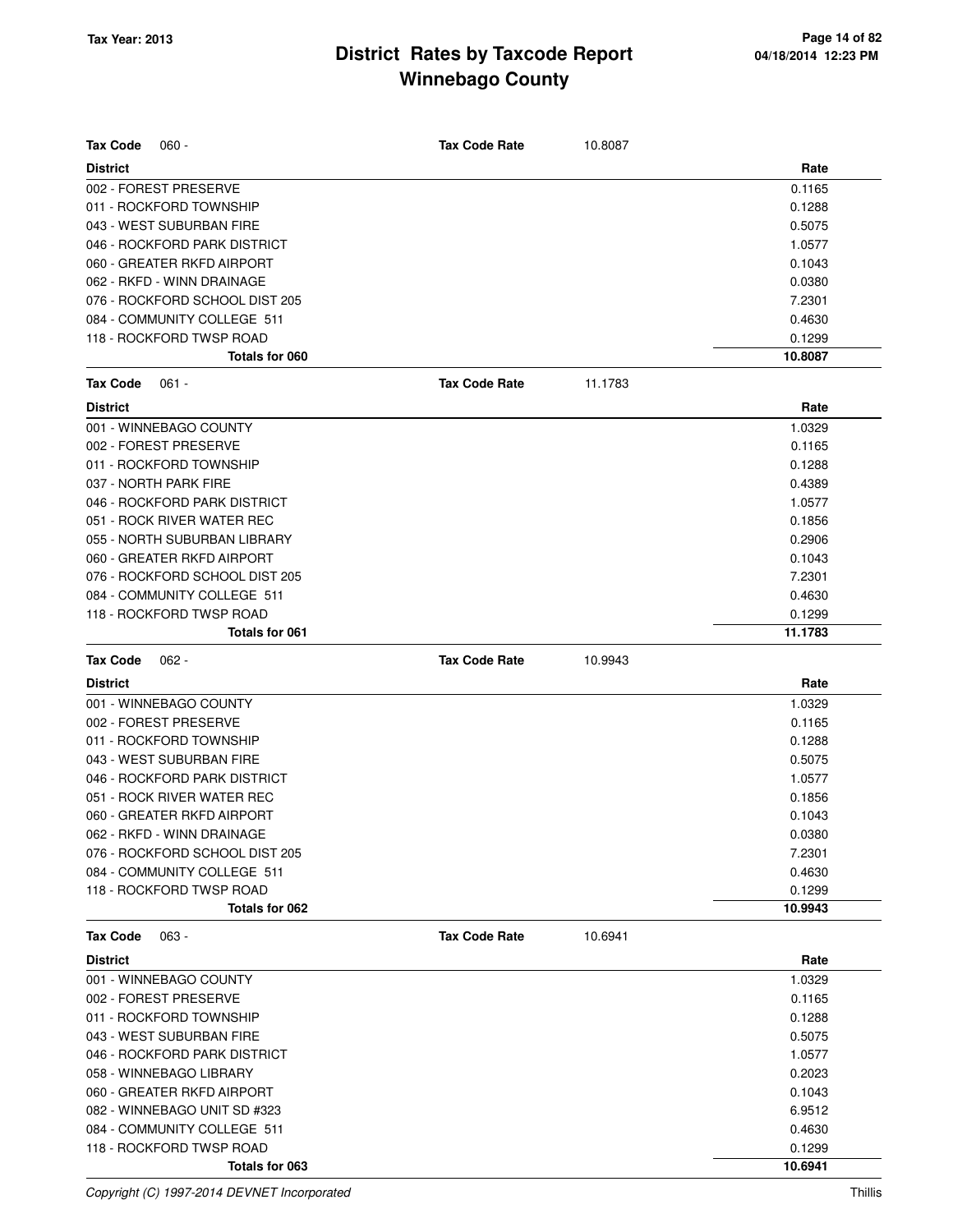| <b>Tax Code</b><br>064 -        | <b>Tax Code Rate</b> | 10.7078 |         |
|---------------------------------|----------------------|---------|---------|
| <b>District</b>                 |                      |         | Rate    |
| 001 - WINNEBAGO COUNTY          |                      |         | 1.0329  |
| 002 - FOREST PRESERVE           |                      |         | 0.1165  |
| 011 - ROCKFORD TOWNSHIP         |                      |         | 0.1288  |
| 030 - BLACKHAWK FIRE            |                      |         | 0.4446  |
| 046 - ROCKFORD PARK DISTRICT    |                      |         | 1.0577  |
| 060 - GREATER RKFD AIRPORT      |                      |         | 0.1043  |
| 076 - ROCKFORD SCHOOL DIST 205  |                      |         | 7.2301  |
| 084 - COMMUNITY COLLEGE 511     |                      |         | 0.4630  |
| 118 - ROCKFORD TWSP ROAD        |                      |         | 0.1299  |
| Totals for 064                  |                      |         | 10.7078 |
| <b>Tax Code</b><br>$066 -$      | <b>Tax Code Rate</b> | 10.8934 |         |
| <b>District</b>                 |                      |         | Rate    |
| 001 - WINNEBAGO COUNTY          |                      |         | 1.0329  |
| 002 - FOREST PRESERVE           |                      |         | 0.1165  |
| 011 - ROCKFORD TOWNSHIP         |                      |         | 0.1288  |
| 030 - BLACKHAWK FIRE            |                      |         | 0.4446  |
| 046 - ROCKFORD PARK DISTRICT    |                      |         | 1.0577  |
| 051 - ROCK RIVER WATER REC      |                      |         | 0.1856  |
| 060 - GREATER RKFD AIRPORT      |                      |         | 0.1043  |
| 076 - ROCKFORD SCHOOL DIST 205  |                      |         | 7.2301  |
| 084 - COMMUNITY COLLEGE 511     |                      |         | 0.4630  |
| 118 - ROCKFORD TWSP ROAD        |                      |         | 0.1299  |
| Totals for 066                  |                      |         | 10.8934 |
| <b>Tax Code</b><br>068          | <b>Tax Code Rate</b> | 10.7781 |         |
| <b>District</b>                 |                      |         | Rate    |
| 001 - WINNEBAGO COUNTY          |                      |         | 1.0329  |
| 002 - FOREST PRESERVE           |                      |         | 0.1165  |
| 013 - ROSCOE TOWNSHIP           |                      |         | 0.1456  |
| 025 - ROSCOE VILLAGE            |                      |         | 0.6582  |
| 035 - HARLEM-ROSCOE FIRE        |                      |         | 0.7467  |
| 051 - ROCK RIVER WATER REC      |                      |         | 0.1856  |
| 055 - NORTH SUBURBAN LIBRARY    |                      |         | 0.2906  |
| 072 - PRAIRIE HILL SCH DIST 133 |                      |         | 4.4356  |
| 077 - HONONEGAH HIGH SD #207    |                      |         | 2.5241  |
| 084 - COMMUNITY COLLEGE 511     |                      |         | 0.4630  |
| 120 - ROSCOE TWSP ROAD          |                      |         | 0.1793  |
| Totals for 068                  |                      |         | 10.7781 |
| <b>Tax Code</b><br>$069 -$      | <b>Tax Code Rate</b> | 10.8168 |         |
| <b>District</b>                 |                      |         | Rate    |
| 001 - WINNEBAGO COUNTY          |                      |         | 1.0329  |
| 002 - FOREST PRESERVE           |                      |         | 0.1165  |
| 011 - ROCKFORD TOWNSHIP         |                      |         | 0.1288  |
| 030 - BLACKHAWK FIRE            |                      |         | 0.4446  |
| 046 - ROCKFORD PARK DISTRICT    |                      |         | 1.0577  |
| 051 - ROCK RIVER WATER REC      |                      |         | 0.1856  |
| 058 - WINNEBAGO LIBRARY         |                      |         | 0.2023  |
| 060 - GREATER RKFD AIRPORT      |                      |         | 0.1043  |
| 082 - WINNEBAGO UNIT SD #323    |                      |         | 6.9512  |
| 084 - COMMUNITY COLLEGE 511     |                      |         | 0.4630  |
| 118 - ROCKFORD TWSP ROAD        |                      |         | 0.1299  |
| Totals for 069                  |                      |         | 10.8168 |

Copyright (C) 1997-2014 DEVNET Incorporated Thillis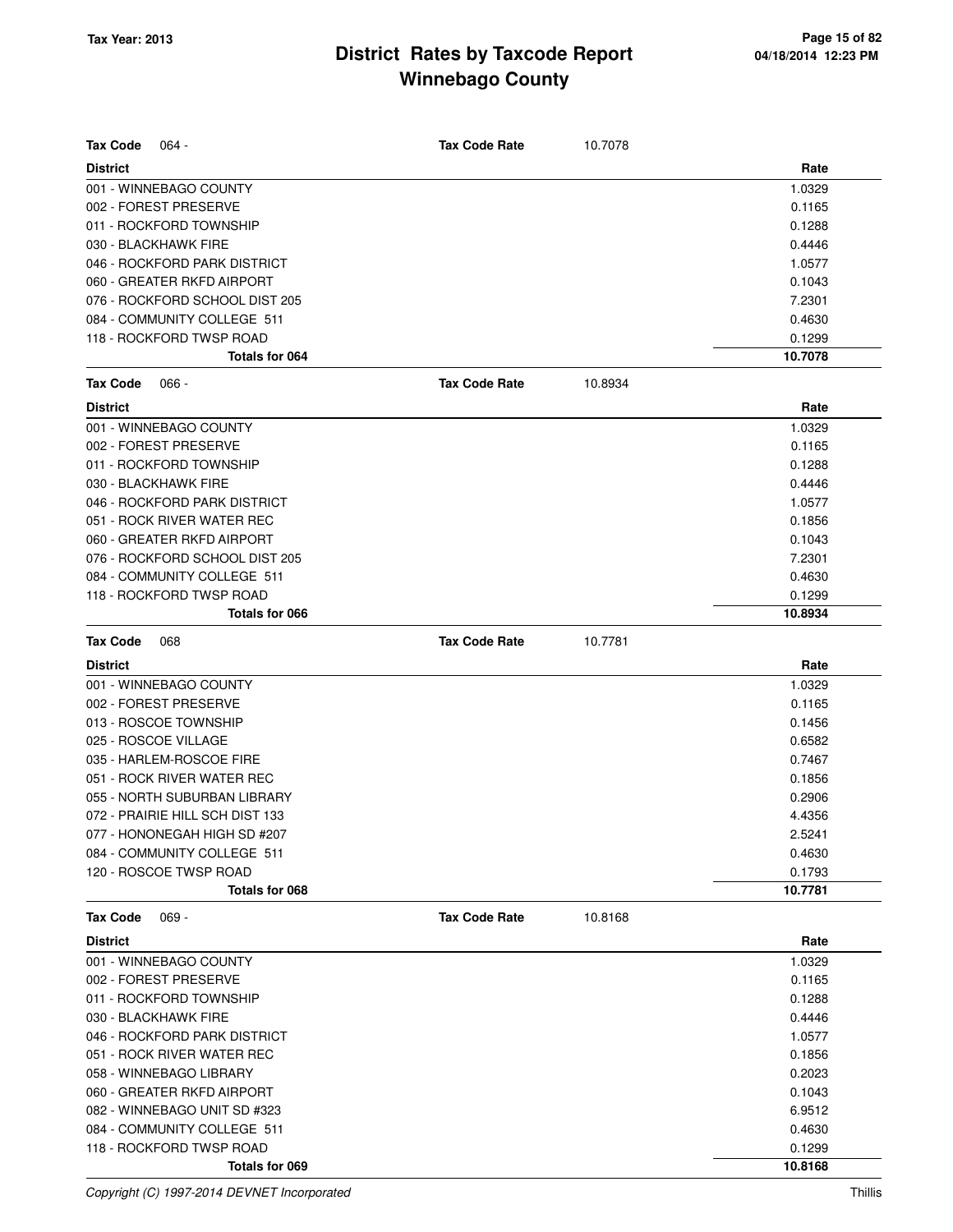| <b>Tax Code</b><br>070 - Harvest Hills SSA | <b>Tax Code Rate</b> | 10.7394 |         |
|--------------------------------------------|----------------------|---------|---------|
| <b>District</b>                            |                      |         | Rate    |
| 001 - WINNEBAGO COUNTY                     |                      |         | 1.0329  |
| 002 - FOREST PRESERVE                      |                      |         | 0.1165  |
| 011 - ROCKFORD TOWNSHIP                    |                      |         | 0.1288  |
| 019 - LOVES PARK CITY                      |                      |         | 0.0000  |
| 046 - ROCKFORD PARK DISTRICT               |                      |         | 1.0577  |
| 051 - ROCK RIVER WATER REC                 |                      |         | 0.1856  |
| 055 - NORTH SUBURBAN LIBRARY               |                      |         | 0.2906  |
| 060 - GREATER RKFD AIRPORT                 |                      |         | 0.1043  |
| 076 - ROCKFORD SCHOOL DIST 205             |                      |         | 7.2301  |
| 084 - COMMUNITY COLLEGE 511                |                      |         | 0.4630  |
| 118 - ROCKFORD TWSP ROAD                   |                      |         | 0.1299  |
| 136 - HARVEST HILLS SSA                    |                      |         | 0.0000  |
| Totals for 070                             |                      |         | 10.7394 |
|                                            |                      |         |         |
| <b>Tax Code</b><br>$071 -$                 | <b>Tax Code Rate</b> | 10.6312 |         |
| <b>District</b>                            |                      |         | Rate    |
| 001 - WINNEBAGO COUNTY                     |                      |         | 1.0329  |
| 002 - FOREST PRESERVE                      |                      |         | 0.1165  |
| 011 - ROCKFORD TOWNSHIP                    |                      |         | 0.1288  |
| 030 - BLACKHAWK FIRE                       |                      |         | 0.4446  |
| 046 - ROCKFORD PARK DISTRICT               |                      |         | 1.0577  |
| 058 - WINNEBAGO LIBRARY                    |                      |         | 0.2023  |
| 060 - GREATER RKFD AIRPORT                 |                      |         | 0.1043  |
| 082 - WINNEBAGO UNIT SD #323               |                      |         | 6.9512  |
| 084 - COMMUNITY COLLEGE 511                |                      |         | 0.4630  |
| 118 - ROCKFORD TWSP ROAD                   |                      |         | 0.1299  |
| Totals for 071                             |                      |         | 10.6312 |
| <b>Tax Code</b><br>072                     | <b>Tax Code Rate</b> | 10.4995 |         |
| <b>District</b>                            |                      |         | Rate    |
| 001 - WINNEBAGO COUNTY                     |                      |         | 1.0329  |
| 002 - FOREST PRESERVE                      |                      |         | 0.1165  |
| 011 - ROCKFORD TOWNSHIP                    |                      |         | 0.1288  |
| 017 - CHERRY VALLEY VILLAGE                |                      |         | 0.0000  |
| 031 - CHERRY VALLEY FIRE                   |                      |         | 0.9166  |
| 054 - CHERRY VALLEY LIBRARY                |                      |         | 0.3774  |
| 060 - GREATER RKFD AIRPORT                 |                      |         | 0.1043  |
| 076 - ROCKFORD SCHOOL DIST 205             |                      |         | 7.2301  |
| 084 - COMMUNITY COLLEGE 511                |                      |         | 0.4630  |
| 118 - ROCKFORD TWSP ROAD                   |                      |         | 0.1299  |
| Totals for 072                             |                      |         | 10.4995 |
| <b>Tax Code</b><br>$073 -$                 | <b>Tax Code Rate</b> | 10.7321 |         |
| <b>District</b>                            |                      |         | Rate    |
| 001 - WINNEBAGO COUNTY                     |                      |         | 1.0329  |
| 002 - FOREST PRESERVE                      |                      |         | 0.1165  |
| 011 - ROCKFORD TOWNSHIP                    |                      |         | 0.1288  |
| 043 - WEST SUBURBAN FIRE                   |                      |         | 0.5075  |
| 046 - ROCKFORD PARK DISTRICT               |                      |         | 1.0577  |
| 058 - WINNEBAGO LIBRARY                    |                      |         | 0.2023  |
| 060 - GREATER RKFD AIRPORT                 |                      |         | 0.1043  |
| 062 - RKFD - WINN DRAINAGE                 |                      |         | 0.0380  |
| 082 - WINNEBAGO UNIT SD #323               |                      |         | 6.9512  |
| 084 - COMMUNITY COLLEGE 511                |                      |         | 0.4630  |

#### Copyright (C) 1997-2014 DEVNET Incorporated Thillis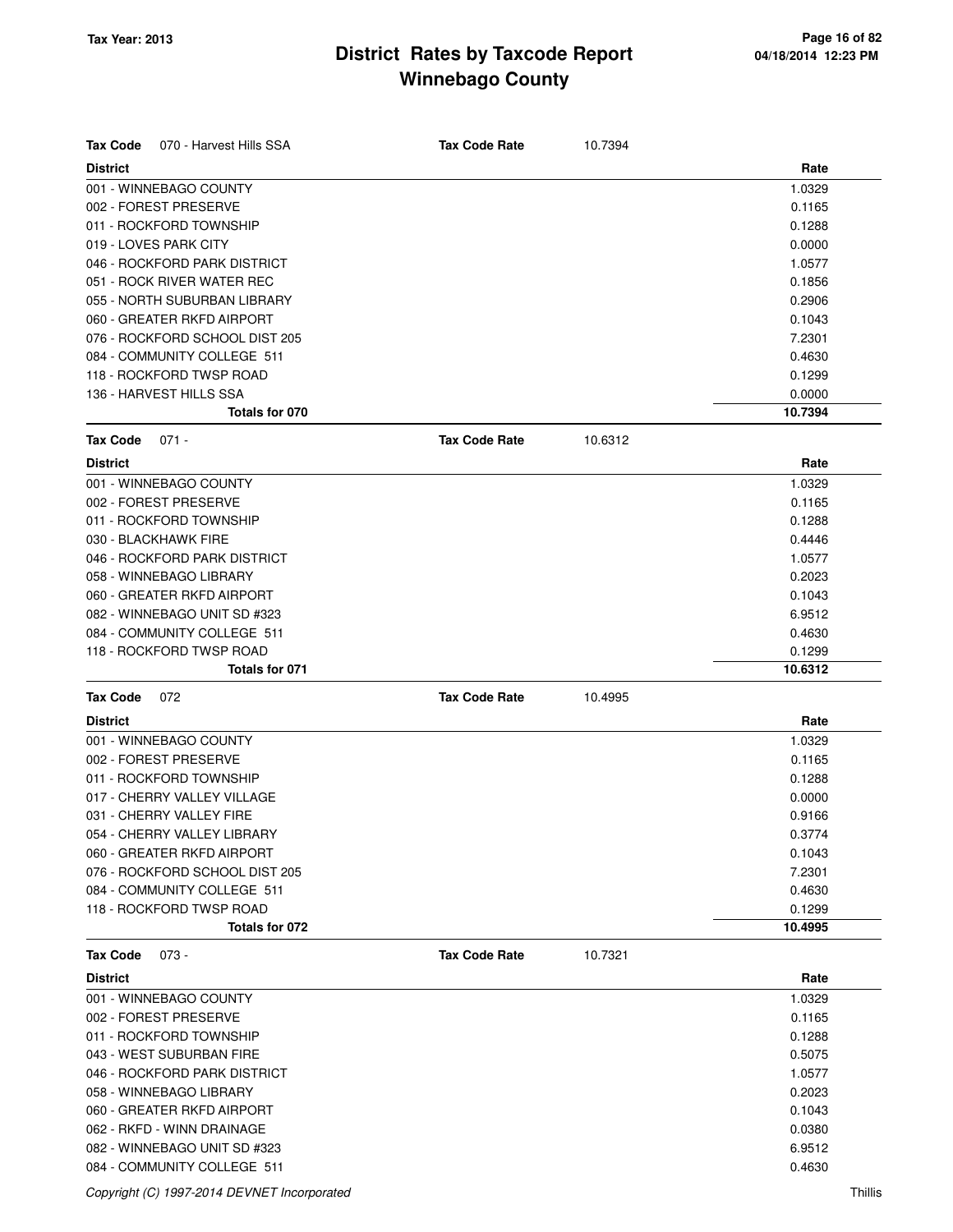| <b>Tax Code</b><br>$073 -$                  | <b>Tax Code Rate</b> | 10.7321 |         |
|---------------------------------------------|----------------------|---------|---------|
| <b>District</b>                             |                      |         | Rate    |
| 118 - ROCKFORD TWSP ROAD                    |                      |         | 0.1299  |
| Totals for 073                              |                      |         | 10.7321 |
| 074 - OAK CREST WEST SSA<br><b>Tax Code</b> | <b>Tax Code Rate</b> | 11.2175 |         |
| <b>District</b>                             |                      |         | Rate    |
| 001 - WINNEBAGO COUNTY                      |                      |         | 1.0329  |
| 002 - FOREST PRESERVE                       |                      |         | 0.1165  |
| 006 - HARLEM TOWNSHIP                       |                      |         | 0.1072  |
| 019 - LOVES PARK CITY                       |                      |         | 0.0000  |
| 046 - ROCKFORD PARK DISTRICT                |                      |         | 1.0577  |
| 051 - ROCK RIVER WATER REC                  |                      |         | 0.1856  |
|                                             |                      |         |         |
| 055 - NORTH SUBURBAN LIBRARY                |                      |         | 0.2906  |
| 060 - GREATER RKFD AIRPORT                  |                      |         | 0.1043  |
| 070 - HARLEM SCHOOL DIST 122                |                      |         | 7.8140  |
| 084 - COMMUNITY COLLEGE 511                 |                      |         | 0.4630  |
| 113 - HARLEM TWSP ROAD                      |                      |         | 0.0457  |
| Totals for 074                              |                      |         | 11.2175 |
| <b>Tax Code</b><br>075 - OAK CREST WEST SSA | <b>Tax Code Rate</b> | 10.3430 |         |
| <b>District</b>                             |                      |         | Rate    |
| 001 - WINNEBAGO COUNTY                      |                      |         | 1.0329  |
| 002 - FOREST PRESERVE                       |                      |         | 0.1165  |
| 006 - HARLEM TOWNSHIP                       |                      |         | 0.1072  |
| 019 - LOVES PARK CITY                       |                      |         | 0.0000  |
| 046 - ROCKFORD PARK DISTRICT                |                      |         | 1.0577  |
| 051 - ROCK RIVER WATER REC                  |                      |         | 0.1856  |
| 060 - GREATER RKFD AIRPORT                  |                      |         | 0.1043  |
| 076 - ROCKFORD SCHOOL DIST 205              |                      |         | 7.2301  |
| 084 - COMMUNITY COLLEGE 511                 |                      |         | 0.4630  |
| 113 - HARLEM TWSP ROAD                      |                      |         | 0.0457  |
| Totals for 075                              |                      |         | 10.3430 |
| <b>Tax Code</b><br>076 - Harvest Hills SSA  | <b>Tax Code Rate</b> | 10.5538 |         |
| <b>District</b>                             |                      |         | Rate    |
| 001 - WINNEBAGO COUNTY                      |                      |         | 1.0329  |
| 002 - FOREST PRESERVE                       |                      |         | 0.1165  |
| 011 - ROCKFORD TOWNSHIP                     |                      |         | 0.1288  |
| 019 - LOVES PARK CITY                       |                      |         | 0.0000  |
| 046 - ROCKFORD PARK DISTRICT                |                      |         | 1.0577  |
| 055 - NORTH SUBURBAN LIBRARY                |                      |         | 0.2906  |
| 060 - GREATER RKFD AIRPORT                  |                      |         | 0.1043  |
| 076 - ROCKFORD SCHOOL DIST 205              |                      |         | 7.2301  |
| 084 - COMMUNITY COLLEGE 511                 |                      |         | 0.4630  |
| 118 - ROCKFORD TWSP ROAD                    |                      |         | 0.1299  |
| 136 - HARVEST HILLS SSA                     |                      |         | 0.0000  |
| Totals for 076                              |                      |         | 10.5538 |
| 077 - Harvest Hills SSA<br><b>Tax Code</b>  | <b>Tax Code Rate</b> | 10.4488 |         |
| <b>District</b>                             |                      |         | Rate    |
| 001 - WINNEBAGO COUNTY                      |                      |         | 1.0329  |
| 002 - FOREST PRESERVE                       |                      |         | 0.1165  |
| 011 - ROCKFORD TOWNSHIP                     |                      |         | 0.1288  |
| 019 - LOVES PARK CITY                       |                      |         | 0.0000  |
| 046 - ROCKFORD PARK DISTRICT                |                      |         | 1.0577  |
|                                             |                      |         |         |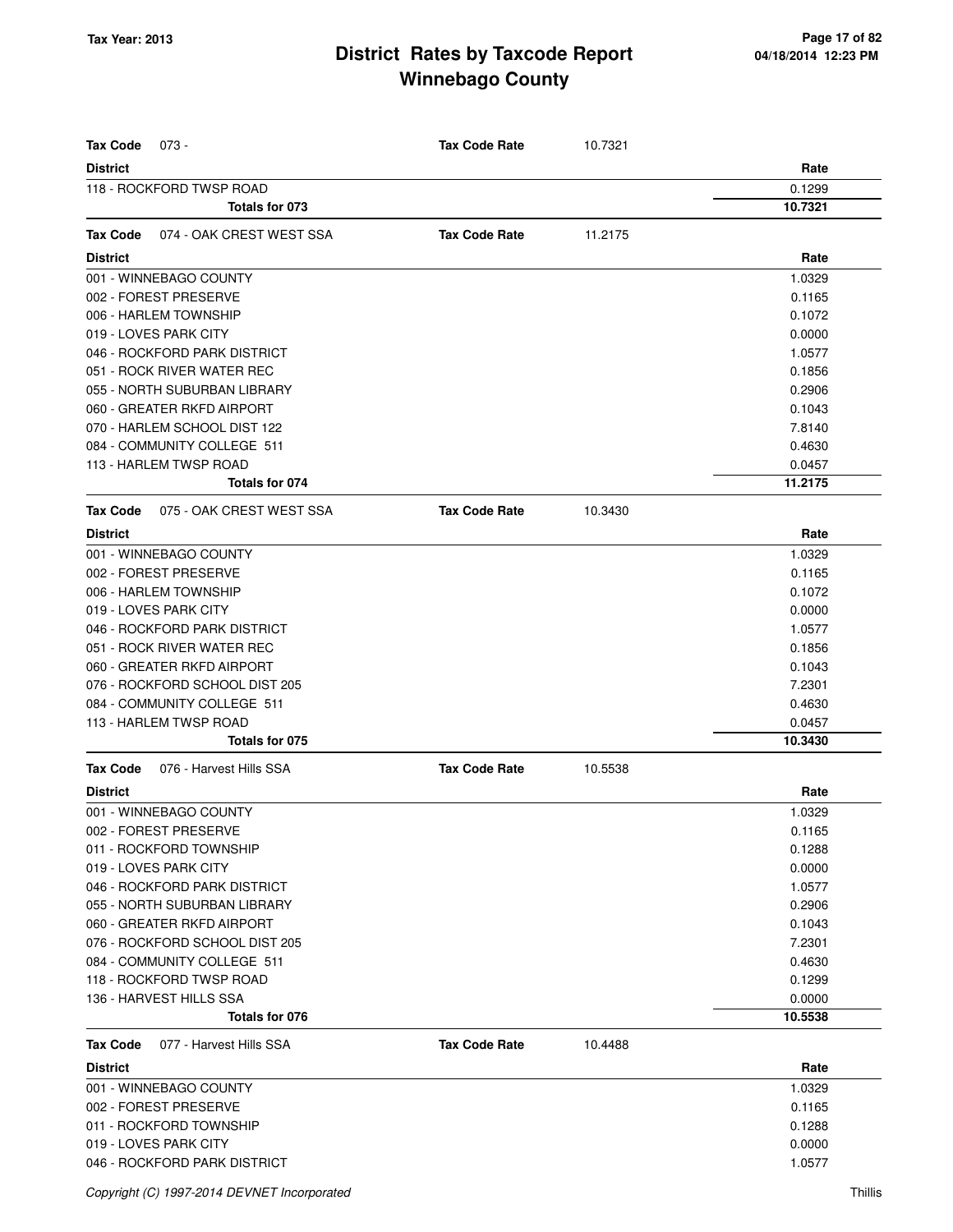| <b>Tax Code</b><br>077 - Harvest Hills SSA | <b>Tax Code Rate</b> | 10.4488 |         |
|--------------------------------------------|----------------------|---------|---------|
| <b>District</b>                            |                      |         | Rate    |
| 051 - ROCK RIVER WATER REC                 |                      |         | 0.1856  |
| 060 - GREATER RKFD AIRPORT                 |                      |         | 0.1043  |
| 076 - ROCKFORD SCHOOL DIST 205             |                      |         | 7.2301  |
| 084 - COMMUNITY COLLEGE 511                |                      |         | 0.4630  |
| 118 - ROCKFORD TWSP ROAD                   |                      |         | 0.1299  |
| 136 - HARVEST HILLS SSA                    |                      |         | 0.0000  |
| Totals for 077                             |                      |         | 10.4488 |
| <b>Tax Code</b><br>078                     | <b>Tax Code Rate</b> | 10.3430 |         |
| <b>District</b>                            |                      |         | Rate    |
| 001 - WINNEBAGO COUNTY                     |                      |         | 1.0329  |
| 002 - FOREST PRESERVE                      |                      |         | 0.1165  |
| 006 - HARLEM TOWNSHIP                      |                      |         | 0.1072  |
| 019 - LOVES PARK CITY                      |                      |         | 0.0000  |
| 046 - ROCKFORD PARK DISTRICT               |                      |         | 1.0577  |
| 051 - ROCK RIVER WATER REC                 |                      |         | 0.1856  |
| 060 - GREATER RKFD AIRPORT                 |                      |         | 0.1043  |
| 076 - ROCKFORD SCHOOL DIST 205             |                      |         | 7.2301  |
| 084 - COMMUNITY COLLEGE 511                |                      |         | 0.4630  |
| 113 - HARLEM TWSP ROAD                     |                      |         | 0.0457  |
| Totals for 078                             |                      |         | 10.3430 |
| 082 - WESTSIDE TIF #2<br>Tax Code          | <b>Tax Code Rate</b> | 14.0023 |         |
| <b>District</b>                            |                      |         | Rate    |
| 001 - WINNEBAGO COUNTY                     |                      |         | 1.0329  |
| 002 - FOREST PRESERVE                      |                      |         | 0.1165  |
| 011 - ROCKFORD TOWNSHIP                    |                      |         | 0.1288  |
| 023 - ROCKFORD CITY                        |                      |         | 3.0811  |
| 046 - ROCKFORD PARK DISTRICT               |                      |         | 1.0577  |
| 051 - ROCK RIVER WATER REC                 |                      |         | 0.1856  |
| 059 - ROCKFORD CITY LIBRARY                |                      |         | 0.4724  |
| 060 - GREATER RKFD AIRPORT                 |                      |         | 0.1043  |
| 063 - WESTSIDE TIF #2                      |                      |         | 0.0000  |
| 076 - ROCKFORD SCHOOL DIST 205             |                      |         | 7.2301  |
| 084 - COMMUNITY COLLEGE 511                |                      |         | 0.4630  |
| 118 - ROCKFORD TWSP ROAD                   |                      |         | 0.1299  |
| Totals for 082                             |                      |         | 14.0023 |
| <b>Tax Code</b><br>$083 -$                 | <b>Tax Code Rate</b> | 10.9563 |         |
| <b>District</b>                            |                      |         | Rate    |
| 001 - WINNEBAGO COUNTY                     |                      |         | 1.0329  |
| 002 - FOREST PRESERVE                      |                      |         | 0.1165  |
| 011 - ROCKFORD TOWNSHIP                    |                      |         | 0.1288  |
| 043 - WEST SUBURBAN FIRE                   |                      |         | 0.5075  |
| 046 - ROCKFORD PARK DISTRICT               |                      |         | 1.0577  |
| 051 - ROCK RIVER WATER REC                 |                      |         | 0.1856  |
| 060 - GREATER RKFD AIRPORT                 |                      |         | 0.1043  |
| 064 - LINCOLN-ACRES STREET LIGHT           |                      |         | 0.0000  |
| 076 - ROCKFORD SCHOOL DIST 205             |                      |         | 7.2301  |
| 084 - COMMUNITY COLLEGE 511                |                      |         | 0.4630  |
| 118 - ROCKFORD TWSP ROAD                   |                      |         | 0.1299  |
| Totals for 083                             |                      |         | 10.9563 |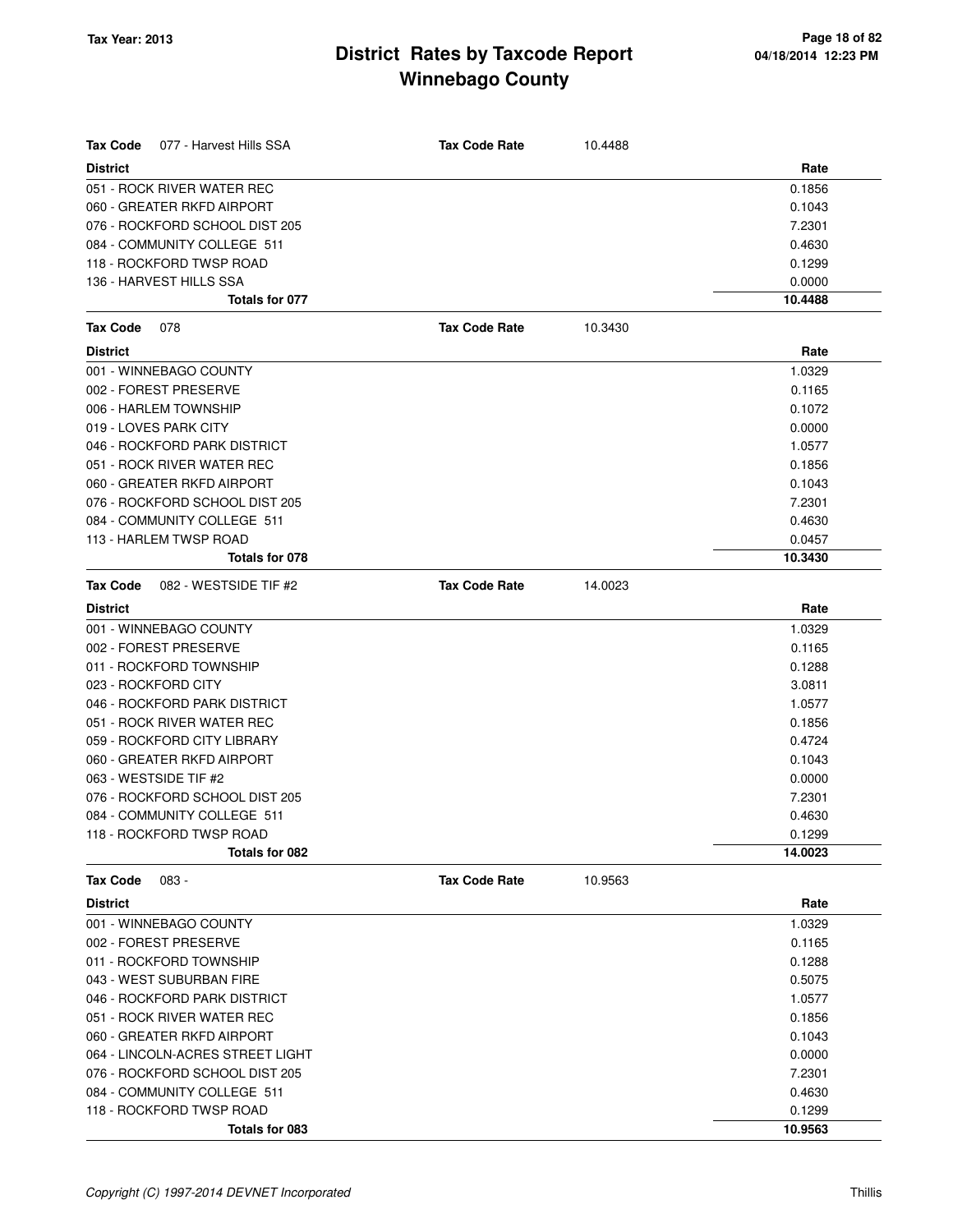| <b>Tax Code</b><br>084 -                   | <b>Tax Code Rate</b> | 10.3444 |                   |
|--------------------------------------------|----------------------|---------|-------------------|
| <b>District</b>                            |                      |         | Rate              |
| 001 - WINNEBAGO COUNTY                     |                      |         | 1.0329            |
| 002 - FOREST PRESERVE                      |                      |         | 0.1165            |
| 011 - ROCKFORD TOWNSHIP                    |                      |         | 0.1288            |
| 040 - ROCK RIVER FIRE                      |                      |         | 0.0812            |
| 046 - ROCKFORD PARK DISTRICT               |                      |         | 1.0577            |
| 060 - GREATER RKFD AIRPORT                 |                      |         | 0.1043            |
| 076 - ROCKFORD SCHOOL DIST 205             |                      |         | 7.2301            |
| 084 - COMMUNITY COLLEGE 511                |                      |         | 0.4630            |
| 118 - ROCKFORD TWSP ROAD                   |                      |         | 0.1299            |
| Totals for 084                             |                      |         | 10.3444           |
| <b>Tax Code</b><br>$085 -$                 | <b>Tax Code Rate</b> | 14.0023 |                   |
| <b>District</b>                            |                      |         | Rate              |
| 001 - WINNEBAGO COUNTY                     |                      |         | 1.0329            |
| 002 - FOREST PRESERVE                      |                      |         | 0.1165            |
| 011 - ROCKFORD TOWNSHIP                    |                      |         | 0.1288            |
| 023 - ROCKFORD CITY                        |                      |         | 3.0811            |
| 046 - ROCKFORD PARK DISTRICT               |                      |         | 1.0577            |
| 051 - ROCK RIVER WATER REC                 |                      |         | 0.1856            |
| 059 - ROCKFORD CITY LIBRARY                |                      |         | 0.4724            |
| 060 - GREATER RKFD AIRPORT                 |                      |         | 0.1043            |
| 067 - WEST STATE & CENTRAL TIF             |                      |         | 0.0000            |
| 076 - ROCKFORD SCHOOL DIST 205             |                      |         | 7.2301            |
| 084 - COMMUNITY COLLEGE 511                |                      |         | 0.4630            |
|                                            |                      |         |                   |
| 118 - ROCKFORD TWSP ROAD<br>Totals for 085 |                      |         | 0.1299<br>14.0023 |
| <b>Tax Code</b><br>$086 -$                 | <b>Tax Code Rate</b> | 13.8980 |                   |
| <b>District</b>                            |                      |         | Rate              |
| 001 - WINNEBAGO COUNTY                     |                      |         | 1.0329            |
|                                            |                      |         |                   |
| 002 - FOREST PRESERVE                      |                      |         | 0.1165            |
| 011 - ROCKFORD TOWNSHIP                    |                      |         | 0.1288            |
| 023 - ROCKFORD CITY                        |                      |         | 3.0811            |
| 046 - ROCKFORD PARK DISTRICT               |                      |         | 1.0577            |
| 051 - ROCK RIVER WATER REC                 |                      |         | 0.1856            |
| 059 - ROCKFORD CITY LIBRARY                |                      |         | 0.4724            |
| 076 - ROCKFORD SCHOOL DIST 205             |                      |         | 7.2301            |
| 084 - COMMUNITY COLLEGE 511                |                      |         | 0.4630            |
| 088 - NORTH MAIN/AUBURN TIF                |                      |         | 0.0000            |
| 118 - ROCKFORD TWSP ROAD                   |                      |         | 0.1299            |
| Totals for 086                             |                      |         | 13.8980           |
| <b>Tax Code</b><br>$089 -$                 | <b>Tax Code Rate</b> | 9.2055  |                   |
| <b>District</b>                            |                      |         | Rate              |
| 001 - WINNEBAGO COUNTY                     |                      |         | 1.0329            |
| 002 - FOREST PRESERVE                      |                      |         | 0.1165            |
| 011 - ROCKFORD TOWNSHIP                    |                      |         | 0.1288            |
| 060 - GREATER RKFD AIRPORT                 |                      |         | 0.1043            |
| 076 - ROCKFORD SCHOOL DIST 205             |                      |         | 7.2301            |
| 084 - COMMUNITY COLLEGE 511                |                      |         | 0.4630            |
| 118 - ROCKFORD TWSP ROAD                   |                      |         | 0.1299            |
| Totals for 089                             |                      |         | 9.2055            |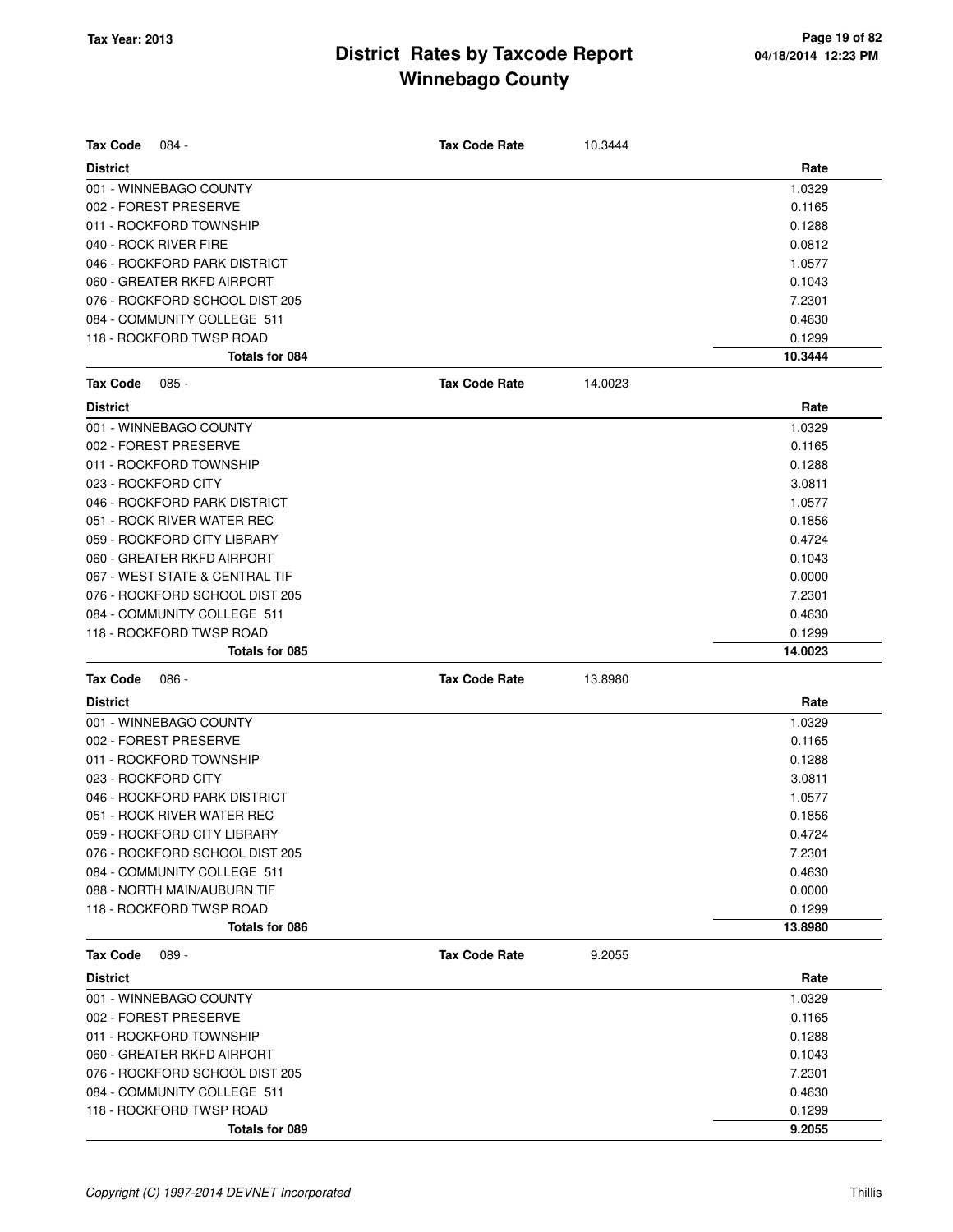| <b>Tax Code</b><br>$090 -$     | <b>Tax Code Rate</b> | 9.8905 |        |
|--------------------------------|----------------------|--------|--------|
| <b>District</b>                |                      |        | Rate   |
| 001 - WINNEBAGO COUNTY         |                      |        | 1.0329 |
| 002 - FOREST PRESERVE          |                      |        | 0.1165 |
| 011 - ROCKFORD TOWNSHIP        |                      |        | 0.1288 |
| 042 - STILLMAN FIRE            |                      |        | 0.6850 |
| 060 - GREATER RKFD AIRPORT     |                      |        | 0.1043 |
| 076 - ROCKFORD SCHOOL DIST 205 |                      |        | 7.2301 |
| 084 - COMMUNITY COLLEGE 511    |                      |        | 0.4630 |
| 118 - ROCKFORD TWSP ROAD       |                      |        | 0.1299 |
| Totals for 090                 |                      |        | 9.8905 |
| <b>Tax Code</b><br>$091 -$     | <b>Tax Code Rate</b> | 7.9469 |        |
| <b>District</b>                |                      |        | Rate   |
| 001 - WINNEBAGO COUNTY         |                      |        | 1.0329 |
| 002 - FOREST PRESERVE          |                      |        | 0.1165 |
| 011 - ROCKFORD TOWNSHIP        |                      |        | 0.1288 |
| 042 - STILLMAN FIRE            |                      |        | 0.6850 |
| 060 - GREATER RKFD AIRPORT     |                      |        | 0.1043 |
| 078 - MERIDIAN SCHOOL DIST 223 |                      |        | 5.2865 |
| 084 - COMMUNITY COLLEGE 511    |                      |        | 0.4630 |
| 118 - ROCKFORD TWSP ROAD       |                      |        | 0.1299 |
| Totals for 091                 |                      |        | 7.9469 |
| <b>Tax Code</b><br>$092 -$     | <b>Tax Code Rate</b> | 9.5929 |        |
| <b>District</b>                |                      |        | Rate   |
| 001 - WINNEBAGO COUNTY         |                      |        | 1.0329 |
| 002 - FOREST PRESERVE          |                      |        | 0.1165 |
| 011 - ROCKFORD TOWNSHIP        |                      |        | 0.1288 |
| 036 - NEW MILFORD FIRE         |                      |        | 0.3874 |
| 060 - GREATER RKFD AIRPORT     |                      |        | 0.1043 |
| 076 - ROCKFORD SCHOOL DIST 205 |                      |        | 7.2301 |
| 084 - COMMUNITY COLLEGE 511    |                      |        | 0.4630 |
| 118 - ROCKFORD TWSP ROAD       |                      |        | 0.1299 |
| Totals for 092                 |                      |        | 9.5929 |
| <b>Tax Code</b><br>$093 -$     | <b>Tax Code Rate</b> | 7.6493 |        |
| <b>District</b>                |                      |        | Rate   |
| 001 - WINNEBAGO COUNTY         |                      |        | 1.0329 |
| 002 - FOREST PRESERVE          |                      |        | 0.1165 |
| 011 - ROCKFORD TOWNSHIP        |                      |        | 0.1288 |
| 036 - NEW MILFORD FIRE         |                      |        | 0.3874 |
| 060 - GREATER RKFD AIRPORT     |                      |        | 0.1043 |
| 078 - MERIDIAN SCHOOL DIST 223 |                      |        | 5.2865 |
| 084 - COMMUNITY COLLEGE 511    |                      |        | 0.4630 |
| 118 - ROCKFORD TWSP ROAD       |                      |        | 0.1299 |
| Totals for 093                 |                      |        | 7.6493 |
| <b>Tax Code</b><br>$095 -$     | <b>Tax Code Rate</b> | 9.9703 |        |
| <b>District</b>                |                      |        | Rate   |
| 001 - WINNEBAGO COUNTY         |                      |        | 1.0329 |
| 002 - FOREST PRESERVE          |                      |        | 0.1165 |
| 011 - ROCKFORD TOWNSHIP        |                      |        | 0.1288 |
| 036 - NEW MILFORD FIRE         |                      |        | 0.3874 |
| 054 - CHERRY VALLEY LIBRARY    |                      |        | 0.3774 |
| 060 - GREATER RKFD AIRPORT     |                      |        | 0.1043 |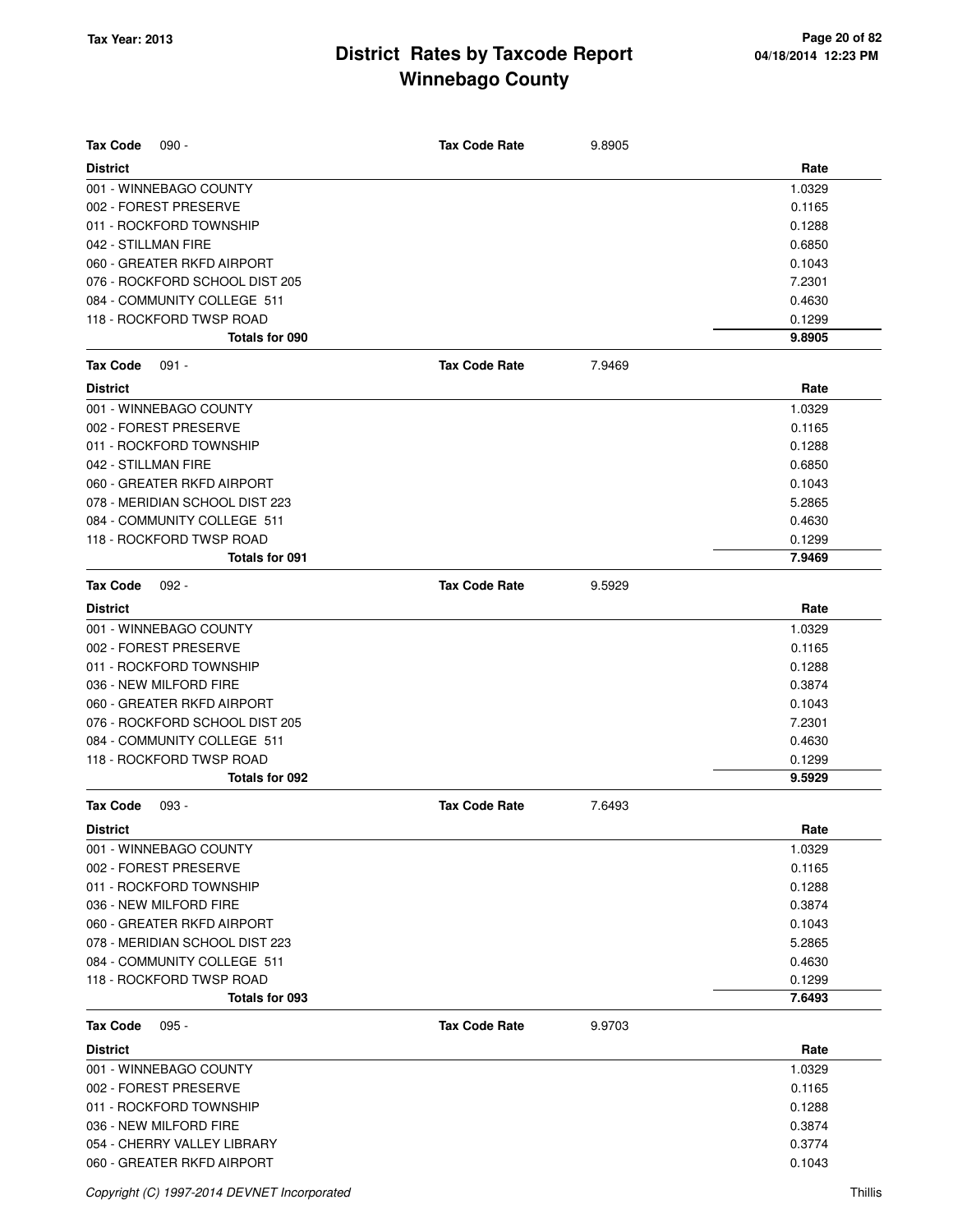| <b>Tax Code</b><br>$095 -$                  | <b>Tax Code Rate</b> | 9.9703  |         |
|---------------------------------------------|----------------------|---------|---------|
| <b>District</b>                             |                      |         | Rate    |
| 076 - ROCKFORD SCHOOL DIST 205              |                      |         | 7.2301  |
| 084 - COMMUNITY COLLEGE 511                 |                      |         | 0.4630  |
| 118 - ROCKFORD TWSP ROAD                    |                      |         | 0.1299  |
| Totals for 095                              |                      |         | 9.9703  |
| Tax Code<br>096                             | <b>Tax Code Rate</b> | 11.0280 |         |
| <b>District</b>                             |                      |         | Rate    |
| 001 - WINNEBAGO COUNTY                      |                      |         | 1.0329  |
| 002 - FOREST PRESERVE                       |                      |         | 0.1165  |
| 011 - ROCKFORD TOWNSHIP                     |                      |         | 0.1288  |
| 036 - NEW MILFORD FIRE                      |                      |         | 0.3874  |
| 046 - ROCKFORD PARK DISTRICT                |                      |         | 1.0577  |
| 054 - CHERRY VALLEY LIBRARY                 |                      |         | 0.3774  |
| 060 - GREATER RKFD AIRPORT                  |                      |         | 0.1043  |
| 076 - ROCKFORD SCHOOL DIST 205              |                      |         | 7.2301  |
| 084 - COMMUNITY COLLEGE 511                 |                      |         | 0.4630  |
| 118 - ROCKFORD TWSP ROAD                    |                      |         | 0.1299  |
| Totals for 096                              |                      |         | 11.0280 |
| <b>Tax Code</b><br>$099 -$                  | <b>Tax Code Rate</b> | 10.6506 |         |
| <b>District</b>                             |                      |         | Rate    |
| 001 - WINNEBAGO COUNTY                      |                      |         | 1.0329  |
| 002 - FOREST PRESERVE                       |                      |         | 0.1165  |
| 011 - ROCKFORD TOWNSHIP                     |                      |         | 0.1288  |
| 036 - NEW MILFORD FIRE                      |                      |         | 0.3874  |
| 046 - ROCKFORD PARK DISTRICT                |                      |         | 1.0577  |
| 060 - GREATER RKFD AIRPORT                  |                      |         | 0.1043  |
| 076 - ROCKFORD SCHOOL DIST 205              |                      |         | 7.2301  |
| 084 - COMMUNITY COLLEGE 511                 |                      |         | 0.4630  |
| 118 - ROCKFORD TWSP ROAD                    |                      |         | 0.1299  |
| <b>Totals for 099</b>                       |                      |         | 10.6506 |
| 100 - LILAC LANE SSA<br>Tax Code            | <b>Tax Code Rate</b> | 10.5987 |         |
| <b>District</b>                             |                      |         | Rate    |
| 001 - WINNEBAGO COUNTY                      |                      |         | 1.0329  |
| 002 - FOREST PRESERVE                       |                      |         | 0.1165  |
| 006 - HARLEM TOWNSHIP                       |                      |         | 0.1072  |
| 020 - MACHESNEY PARK VILLAGE                |                      |         | 0.0000  |
| 037 - NORTH PARK FIRE                       |                      |         | 0.4389  |
| 051 - ROCK RIVER WATER REC                  |                      |         | 0.1856  |
| 055 - NORTH SUBURBAN LIBRARY                |                      |         | 0.2906  |
| 060 - GREATER RKFD AIRPORT                  |                      |         | 0.1043  |
| 070 - HARLEM SCHOOL DIST 122                |                      |         | 7.8140  |
| 084 - COMMUNITY COLLEGE 511                 |                      |         | 0.4630  |
| 113 - HARLEM TWSP ROAD                      |                      |         | 0.0457  |
| Totals for 100                              |                      |         | 10.5987 |
| 101 - OAK CREST WEST SSA<br><b>Tax Code</b> | <b>Tax Code Rate</b> | 10.5987 |         |
| <b>District</b>                             |                      |         | Rate    |
| 001 - WINNEBAGO COUNTY                      |                      |         | 1.0329  |
| 002 - FOREST PRESERVE                       |                      |         | 0.1165  |
| 006 - HARLEM TOWNSHIP                       |                      |         | 0.1072  |
| 037 - NORTH PARK FIRE                       |                      |         | 0.4389  |
| 051 - ROCK RIVER WATER REC                  |                      |         | 0.1856  |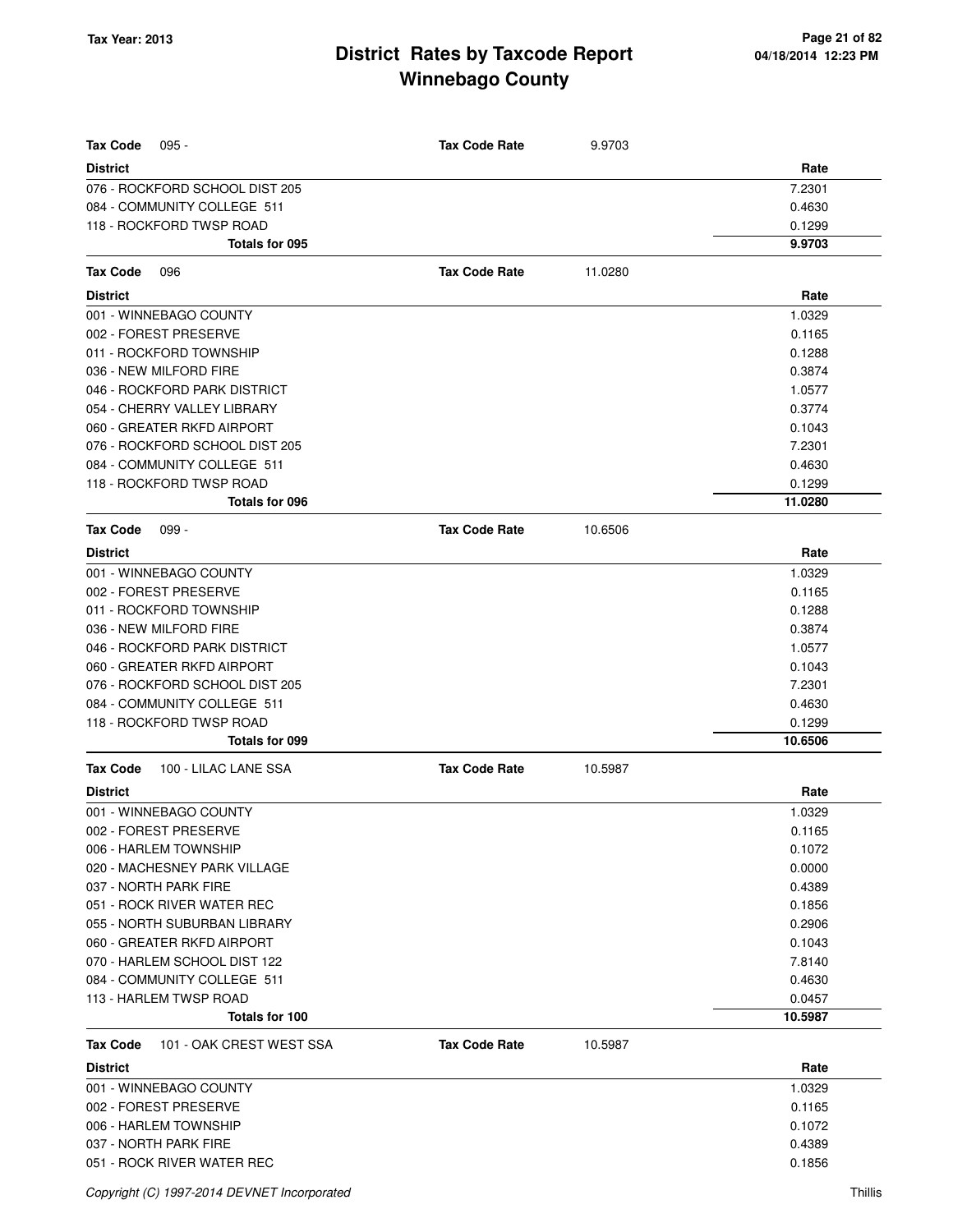| 101 - OAK CREST WEST SSA<br><b>Tax Code</b> | <b>Tax Code Rate</b> | 10.5987 |         |
|---------------------------------------------|----------------------|---------|---------|
| <b>District</b>                             |                      |         | Rate    |
| 055 - NORTH SUBURBAN LIBRARY                |                      |         | 0.2906  |
| 060 - GREATER RKFD AIRPORT                  |                      |         | 0.1043  |
| 070 - HARLEM SCHOOL DIST 122                |                      |         | 7.8140  |
| 084 - COMMUNITY COLLEGE 511                 |                      |         | 0.4630  |
| 113 - HARLEM TWSP ROAD                      |                      |         | 0.0457  |
| Totals for 101                              |                      |         | 10.5987 |
| 102 - OAK CREST WEST SSA<br>Tax Code        | <b>Tax Code Rate</b> | 10.0148 |         |
| <b>District</b>                             |                      |         | Rate    |
| 001 - WINNEBAGO COUNTY                      |                      |         | 1.0329  |
| 002 - FOREST PRESERVE                       |                      |         | 0.1165  |
| 006 - HARLEM TOWNSHIP                       |                      |         | 0.1072  |
| 037 - NORTH PARK FIRE                       |                      |         | 0.4389  |
| 051 - ROCK RIVER WATER REC                  |                      |         | 0.1856  |
| 055 - NORTH SUBURBAN LIBRARY                |                      |         | 0.2906  |
| 060 - GREATER RKFD AIRPORT                  |                      |         | 0.1043  |
| 076 - ROCKFORD SCHOOL DIST 205              |                      |         | 7.2301  |
| 084 - COMMUNITY COLLEGE 511                 |                      |         | 0.4630  |
| 113 - HARLEM TWSP ROAD                      |                      |         | 0.0457  |
| Totals for 102                              |                      |         | 10.0148 |
| <b>Tax Code</b><br>104 -                    | <b>Tax Code Rate</b> | 10.5300 |         |
| <b>District</b>                             |                      |         | Rate    |
| 001 - WINNEBAGO COUNTY                      |                      |         | 1.0329  |
| 002 - FOREST PRESERVE                       |                      |         | 0.1165  |
| 011 - ROCKFORD TOWNSHIP                     |                      |         | 0.1288  |
| 040 - ROCK RIVER FIRE                       |                      |         | 0.0812  |
| 046 - ROCKFORD PARK DISTRICT                |                      |         | 1.0577  |
| 051 - ROCK RIVER WATER REC                  |                      |         | 0.1856  |
| 060 - GREATER RKFD AIRPORT                  |                      |         | 0.1043  |
| 076 - ROCKFORD SCHOOL DIST 205              |                      |         | 7.2301  |
| 084 - COMMUNITY COLLEGE 511                 |                      |         | 0.4630  |
| 118 - ROCKFORD TWSP ROAD                    |                      |         | 0.1299  |
| Totals for 104                              |                      |         | 10.5300 |
| Tax Code<br>$108 -$                         | <b>Tax Code Rate</b> | 10.1370 |         |
| <b>District</b>                             |                      |         | Rate    |
| 001 - WINNEBAGO COUNTY                      |                      |         | 1.0329  |
| 002 - FOREST PRESERVE                       |                      |         | 0.1165  |
| 006 - HARLEM TOWNSHIP                       |                      |         | 0.1072  |
| 020 - MACHESNEY PARK VILLAGE                |                      |         | 0.0000  |
| 035 - HARLEM-ROSCOE FIRE                    |                      |         | 0.7467  |
| 055 - NORTH SUBURBAN LIBRARY                |                      |         | 0.2906  |
| 060 - GREATER RKFD AIRPORT                  |                      |         | 0.1043  |
| 076 - ROCKFORD SCHOOL DIST 205              |                      |         | 7.2301  |
| 084 - COMMUNITY COLLEGE 511                 |                      |         | 0.4630  |
| 113 - HARLEM TWSP ROAD                      |                      |         | 0.0457  |
| Totals for 108                              |                      |         | 10.1370 |
| $109 -$<br><b>Tax Code</b>                  | <b>Tax Code Rate</b> | 10.3226 |         |
| <b>District</b>                             |                      |         | Rate    |
| 001 - WINNEBAGO COUNTY                      |                      |         | 1.0329  |
| 002 - FOREST PRESERVE                       |                      |         | 0.1165  |
| 006 - HARLEM TOWNSHIP                       |                      |         | 0.1072  |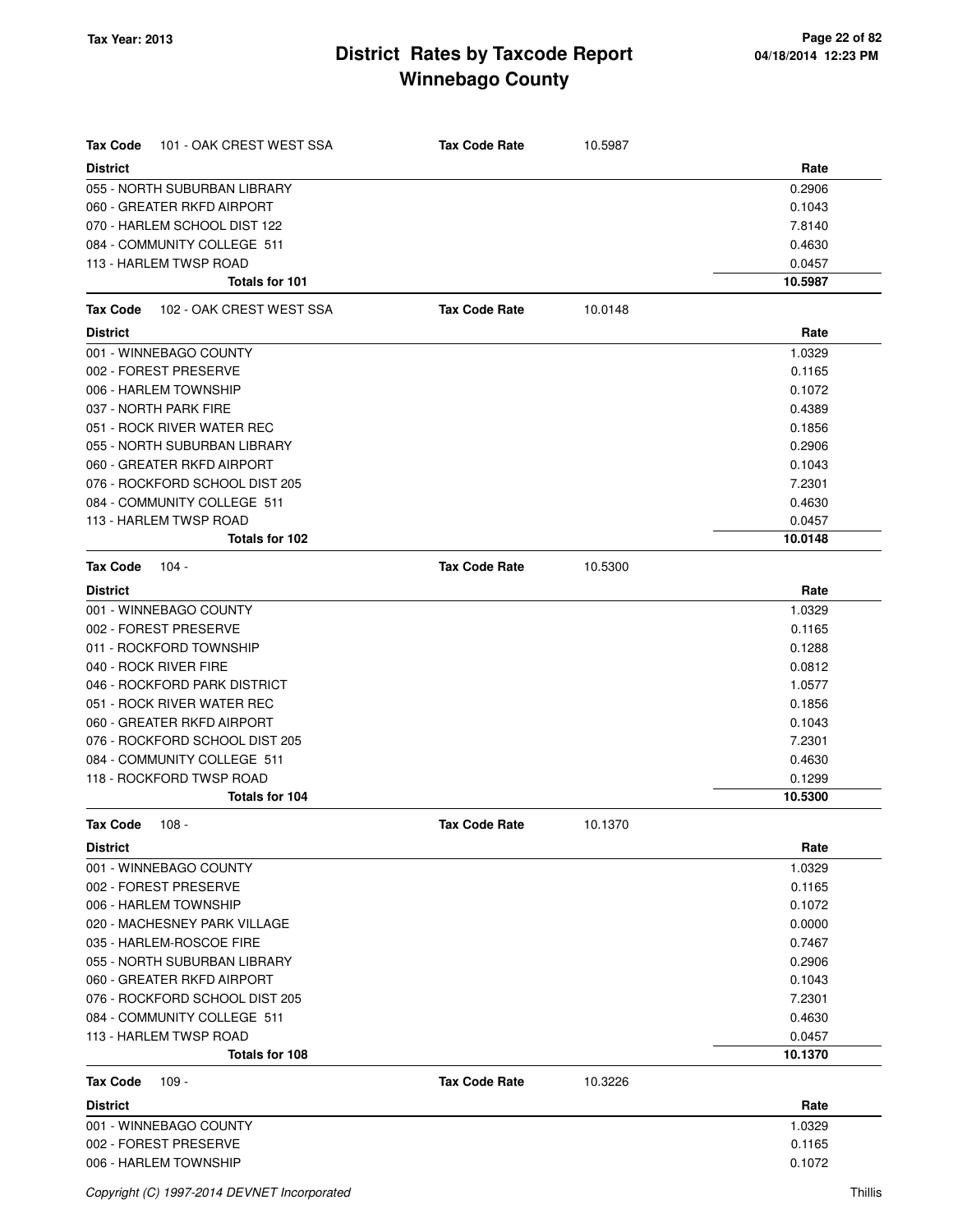| <b>Tax Code</b><br>$109 -$     | <b>Tax Code Rate</b> | 10.3226 |         |
|--------------------------------|----------------------|---------|---------|
| <b>District</b>                |                      |         | Rate    |
| 020 - MACHESNEY PARK VILLAGE   |                      |         | 0.0000  |
| 035 - HARLEM-ROSCOE FIRE       |                      |         | 0.7467  |
| 051 - ROCK RIVER WATER REC     |                      |         | 0.1856  |
| 055 - NORTH SUBURBAN LIBRARY   |                      |         | 0.2906  |
| 060 - GREATER RKFD AIRPORT     |                      |         | 0.1043  |
| 076 - ROCKFORD SCHOOL DIST 205 |                      |         | 7.2301  |
| 084 - COMMUNITY COLLEGE 511    |                      |         | 0.4630  |
| 113 - HARLEM TWSP ROAD         |                      |         | 0.0457  |
| Totals for 109                 |                      |         | 10.3226 |
| <b>Tax Code</b><br>$110 -$     | <b>Tax Code Rate</b> | 10.8187 |         |
| <b>District</b>                |                      |         | Rate    |
| 001 - WINNEBAGO COUNTY         |                      |         | 1.0329  |
| 002 - FOREST PRESERVE          |                      |         | 0.1165  |
| 004 - CHERRY VALLEY TOWNSHIP   |                      |         | 0.1330  |
| 031 - CHERRY VALLEY FIRE       |                      |         | 0.9166  |
| 051 - ROCK RIVER WATER REC     |                      |         | 0.1856  |
| 054 - CHERRY VALLEY LIBRARY    |                      |         | 0.3774  |
| 060 - GREATER RKFD AIRPORT     |                      |         | 0.1043  |
| 076 - ROCKFORD SCHOOL DIST 205 |                      |         | 7.2301  |
| 084 - COMMUNITY COLLEGE 511    |                      |         | 0.4630  |
| 111 - CHERRY VALLEY TWSP ROAD  |                      |         | 0.2593  |
| Totals for 110                 |                      |         | 10.8187 |
| <b>Tax Code</b><br>$111 -$     | <b>Tax Code Rate</b> | 10.4413 |         |
| <b>District</b>                |                      |         | Rate    |
| 001 - WINNEBAGO COUNTY         |                      |         | 1.0329  |
| 002 - FOREST PRESERVE          |                      |         | 0.1165  |
| 004 - CHERRY VALLEY TOWNSHIP   |                      |         | 0.1330  |
| 031 - CHERRY VALLEY FIRE       |                      |         | 0.9166  |
| 051 - ROCK RIVER WATER REC     |                      |         | 0.1856  |
| 060 - GREATER RKFD AIRPORT     |                      |         | 0.1043  |
| 076 - ROCKFORD SCHOOL DIST 205 |                      |         | 7.2301  |
| 084 - COMMUNITY COLLEGE 511    |                      |         | 0.4630  |
| 111 - CHERRY VALLEY TWSP ROAD  |                      |         | 0.2593  |
| Totals for 111                 |                      |         | 10.4413 |
| <b>Tax Code</b><br>112 -       | <b>Tax Code Rate</b> | 13.0782 |         |
| <b>District</b>                |                      |         | Rate    |
| 001 - WINNEBAGO COUNTY         |                      |         | 1.0329  |
| 002 - FOREST PRESERVE          |                      |         | 0.1165  |
| 004 - CHERRY VALLEY TOWNSHIP   |                      |         | 0.1330  |
| 023 - ROCKFORD CITY            |                      |         | 3.0811  |
| 051 - ROCK RIVER WATER REC     |                      |         | 0.1856  |
| 059 - ROCKFORD CITY LIBRARY    |                      |         | 0.4724  |
| 060 - GREATER RKFD AIRPORT     |                      |         | 0.1043  |
| 076 - ROCKFORD SCHOOL DIST 205 |                      |         | 7.2301  |
| 084 - COMMUNITY COLLEGE 511    |                      |         | 0.4630  |
| 111 - CHERRY VALLEY TWSP ROAD  |                      |         | 0.2593  |
| Totals for 112                 |                      |         | 13.0782 |
| <b>Tax Code</b><br>113 -       | <b>Tax Code Rate</b> | 11.8764 |         |
| <b>District</b>                |                      |         | Rate    |
| 001 - WINNEBAGO COUNTY         |                      |         | 1.0329  |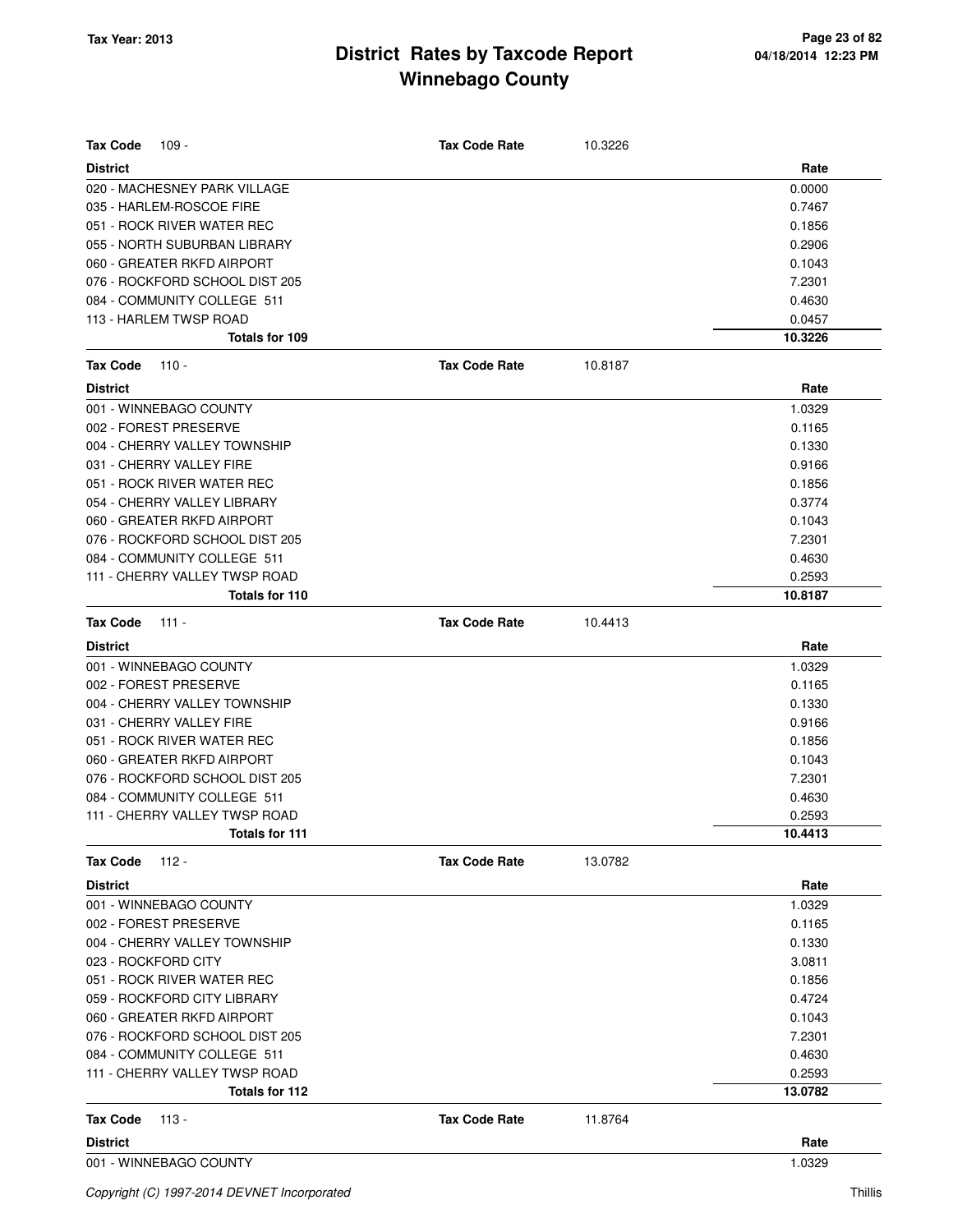| <b>Tax Code</b><br>113 -                        | <b>Tax Code Rate</b> | 11.8764 |                   |
|-------------------------------------------------|----------------------|---------|-------------------|
| <b>District</b>                                 |                      |         | Rate              |
| 002 - FOREST PRESERVE                           |                      |         | 0.1165            |
| 004 - CHERRY VALLEY TOWNSHIP                    |                      |         | 0.1330            |
| 031 - CHERRY VALLEY FIRE                        |                      |         | 0.9166            |
| 046 - ROCKFORD PARK DISTRICT                    |                      |         | 1.0577            |
| 051 - ROCK RIVER WATER REC                      |                      |         | 0.1856            |
| 054 - CHERRY VALLEY LIBRARY                     |                      |         | 0.3774            |
| 060 - GREATER RKFD AIRPORT                      |                      |         | 0.1043            |
| 076 - ROCKFORD SCHOOL DIST 205                  |                      |         | 7.2301            |
| 084 - COMMUNITY COLLEGE 511                     |                      |         | 0.4630            |
| 111 - CHERRY VALLEY TWSP ROAD                   |                      |         | 0.2593            |
| Totals for 113                                  |                      |         | 11.8764           |
| <b>Tax Code</b><br>114 -                        | <b>Tax Code Rate</b> | 10.6331 |                   |
| <b>District</b>                                 |                      |         | Rate              |
| 001 - WINNEBAGO COUNTY                          |                      |         | 1.0329            |
| 002 - FOREST PRESERVE                           |                      |         | 0.1165            |
| 004 - CHERRY VALLEY TOWNSHIP                    |                      |         | 0.1330            |
| 031 - CHERRY VALLEY FIRE                        |                      |         | 0.9166            |
| 054 - CHERRY VALLEY LIBRARY                     |                      |         | 0.3774            |
| 060 - GREATER RKFD AIRPORT                      |                      |         | 0.1043            |
| 076 - ROCKFORD SCHOOL DIST 205                  |                      |         | 7.2301            |
| 084 - COMMUNITY COLLEGE 511                     |                      |         | 0.4630            |
| 111 - CHERRY VALLEY TWSP ROAD                   |                      |         | 0.2593            |
| Totals for 114                                  |                      |         | 10.6331           |
| <b>Tax Code</b><br>$115 -$                      | <b>Tax Code Rate</b> | 10.2557 |                   |
| <b>District</b>                                 |                      |         | Rate              |
| 001 - WINNEBAGO COUNTY                          |                      |         | 1.0329            |
| 002 - FOREST PRESERVE                           |                      |         | 0.1165            |
| 004 - CHERRY VALLEY TOWNSHIP                    |                      |         | 0.1330            |
| 031 - CHERRY VALLEY FIRE                        |                      |         | 0.9166            |
| 060 - GREATER RKFD AIRPORT                      |                      |         | 0.1043            |
|                                                 |                      |         |                   |
| 076 - ROCKFORD SCHOOL DIST 205                  |                      |         | 7.2301            |
| 084 - COMMUNITY COLLEGE 511                     |                      |         | 0.4630            |
| 111 - CHERRY VALLEY TWSP ROAD<br>Totals for 115 |                      |         | 0.2593<br>10.2557 |
| <b>Tax Code</b><br>116 -                        | <b>Tax Code Rate</b> | 12.8926 |                   |
| <b>District</b>                                 |                      |         | Rate              |
| 001 - WINNEBAGO COUNTY                          |                      |         | 1.0329            |
| 002 - FOREST PRESERVE                           |                      |         | 0.1165            |
| 004 - CHERRY VALLEY TOWNSHIP                    |                      |         | 0.1330            |
| 023 - ROCKFORD CITY                             |                      |         | 3.0811            |
| 059 - ROCKFORD CITY LIBRARY                     |                      |         | 0.4724            |
| 060 - GREATER RKFD AIRPORT                      |                      |         | 0.1043            |
|                                                 |                      |         |                   |
| 076 - ROCKFORD SCHOOL DIST 205                  |                      |         | 7.2301            |
| 084 - COMMUNITY COLLEGE 511                     |                      |         | 0.4630            |
| 111 - CHERRY VALLEY TWSP ROAD<br>Totals for 116 |                      |         | 0.2593<br>12.8926 |
|                                                 |                      |         |                   |
| <b>Tax Code</b><br>$117 -$                      | <b>Tax Code Rate</b> | 14.0023 |                   |
| <b>District</b>                                 |                      |         | Rate              |
| 001 - WINNEBAGO COUNTY                          |                      |         | 1.0329            |
| 002 - FOREST PRESERVE                           |                      |         | 0.1165            |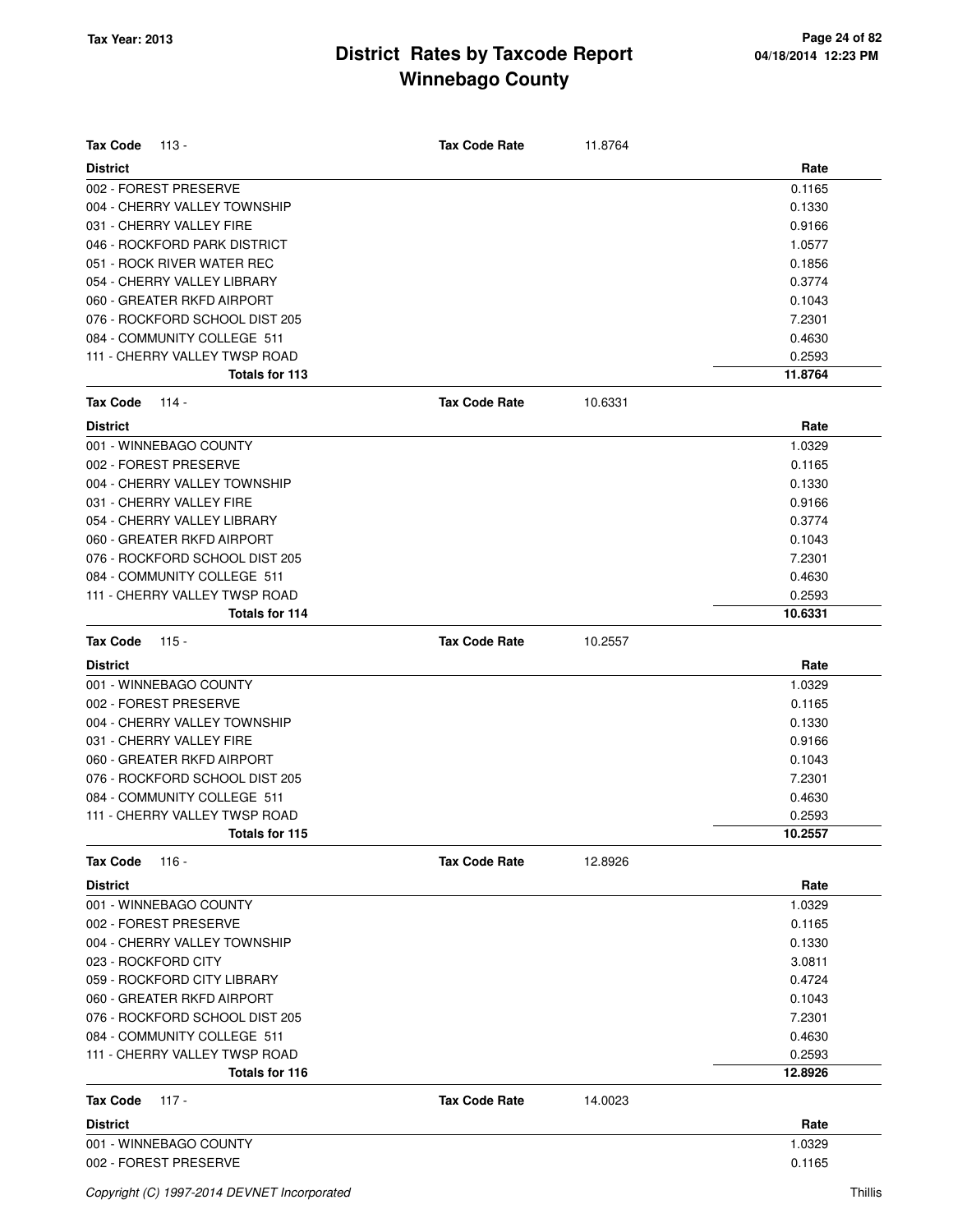| <b>Tax Code</b>     | $117 -$                                                     | <b>Tax Code Rate</b> | 14.0023 |                  |
|---------------------|-------------------------------------------------------------|----------------------|---------|------------------|
|                     |                                                             |                      |         |                  |
| <b>District</b>     |                                                             |                      |         | Rate             |
|                     | 011 - ROCKFORD TOWNSHIP                                     |                      |         | 0.1288           |
| 023 - ROCKFORD CITY | 046 - ROCKFORD PARK DISTRICT                                |                      |         | 3.0811           |
|                     | 051 - ROCK RIVER WATER REC                                  |                      |         | 1.0577           |
|                     | 059 - ROCKFORD CITY LIBRARY                                 |                      |         | 0.1856           |
|                     |                                                             |                      |         | 0.4724           |
|                     | 060 - GREATER RKFD AIRPORT<br>066 - EAST STATE & ALPINE TIF |                      |         | 0.1043<br>0.0000 |
|                     | 076 - ROCKFORD SCHOOL DIST 205                              |                      |         | 7.2301           |
|                     | 084 - COMMUNITY COLLEGE 511                                 |                      |         | 0.4630           |
|                     | 118 - ROCKFORD TWSP ROAD                                    |                      |         | 0.1299           |
|                     | Totals for 117                                              |                      |         | 14.0023          |
|                     |                                                             |                      |         |                  |
| <b>Tax Code</b>     | 118 -                                                       | <b>Tax Code Rate</b> | 10.9065 |                  |
| <b>District</b>     |                                                             |                      |         | Rate             |
|                     | 001 - WINNEBAGO COUNTY                                      |                      |         | 1.0329           |
|                     | 002 - FOREST PRESERVE                                       |                      |         | 0.1165           |
|                     | 006 - HARLEM TOWNSHIP                                       |                      |         | 0.1072           |
|                     | 020 - MACHESNEY PARK VILLAGE                                |                      |         | 0.0000           |
|                     | 035 - HARLEM-ROSCOE FIRE                                    |                      |         | 0.7467           |
|                     | 051 - ROCK RIVER WATER REC                                  |                      |         | 0.1856           |
|                     | 055 - NORTH SUBURBAN LIBRARY                                |                      |         | 0.2906           |
|                     | 060 - GREATER RKFD AIRPORT                                  |                      |         | 0.1043           |
|                     | 070 - HARLEM SCHOOL DIST 122                                |                      |         | 7.8140           |
|                     | 084 - COMMUNITY COLLEGE 511                                 |                      |         | 0.4630           |
|                     | 098 - MACHESNEY PARK TIF                                    |                      |         | 0.0000           |
|                     | 113 - HARLEM TWSP ROAD                                      |                      |         | 0.0457           |
|                     | Totals for 118                                              |                      |         | 10.9065          |
| <b>Tax Code</b>     | $119 -$                                                     | <b>Tax Code Rate</b> | 10.8187 |                  |
| <b>District</b>     |                                                             |                      |         | Rate             |
|                     | 001 - WINNEBAGO COUNTY                                      |                      |         | 1.0329           |
|                     | 002 - FOREST PRESERVE                                       |                      |         | 0.1165           |
|                     | 004 - CHERRY VALLEY TOWNSHIP                                |                      |         | 0.1330           |
|                     | 017 - CHERRY VALLEY VILLAGE                                 |                      |         | 0.0000           |
|                     | 031 - CHERRY VALLEY FIRE                                    |                      |         | 0.9166           |
|                     | 051 - ROCK RIVER WATER REC                                  |                      |         | 0.1856           |
|                     | 054 - CHERRY VALLEY LIBRARY                                 |                      |         | 0.3774           |
|                     | 060 - GREATER RKFD AIRPORT                                  |                      |         | 0.1043           |
|                     | 076 - ROCKFORD SCHOOL DIST 205                              |                      |         | 7.2301           |
|                     | 084 - COMMUNITY COLLEGE 511                                 |                      |         | 0.4630           |
|                     | 111 - CHERRY VALLEY TWSP ROAD                               |                      |         | 0.2593           |
|                     | Totals for 119                                              |                      |         | 10.8187          |
| <b>Tax Code</b>     | 120 -                                                       | <b>Tax Code Rate</b> | 10.6331 |                  |
| <b>District</b>     |                                                             |                      |         | Rate             |
|                     | 001 - WINNEBAGO COUNTY                                      |                      |         | 1.0329           |
|                     | 002 - FOREST PRESERVE                                       |                      |         | 0.1165           |
|                     | 004 - CHERRY VALLEY TOWNSHIP                                |                      |         | 0.1330           |
|                     | 017 - CHERRY VALLEY VILLAGE                                 |                      |         | 0.0000           |
|                     | 031 - CHERRY VALLEY FIRE                                    |                      |         | 0.9166           |
|                     | 054 - CHERRY VALLEY LIBRARY                                 |                      |         | 0.3774           |
|                     | 060 - GREATER RKFD AIRPORT                                  |                      |         | 0.1043           |
|                     | 076 - ROCKFORD SCHOOL DIST 205                              |                      |         | 7.2301           |
|                     | 084 - COMMUNITY COLLEGE 511                                 |                      |         | 0.4630           |

Copyright (C) 1997-2014 DEVNET Incorporated Thillis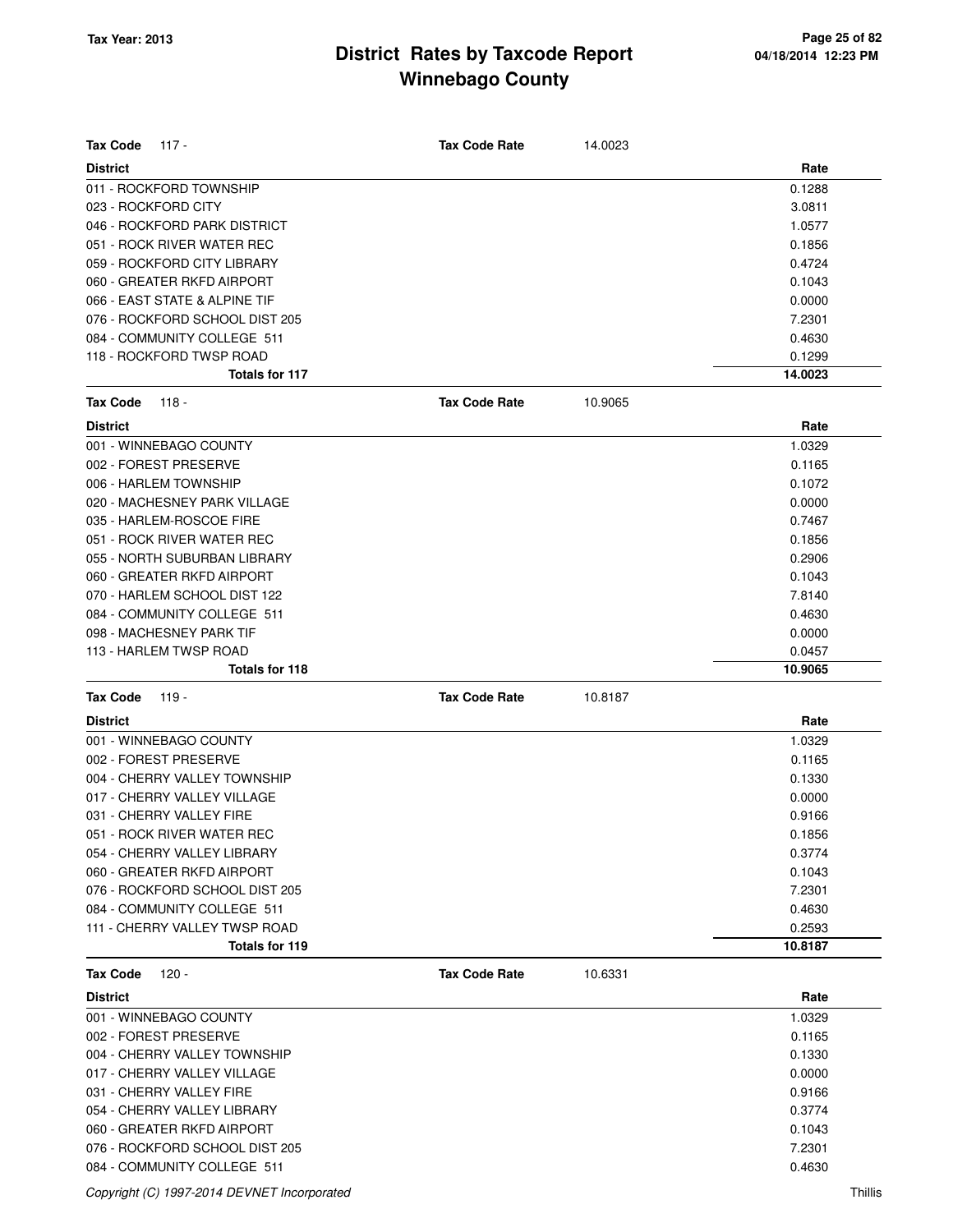| <b>Tax Code</b><br>120 -       | <b>Tax Code Rate</b> | 10.6331 |         |
|--------------------------------|----------------------|---------|---------|
| <b>District</b>                |                      |         | Rate    |
| 111 - CHERRY VALLEY TWSP ROAD  |                      |         | 0.2593  |
| <b>Totals for 120</b>          |                      |         | 10.6331 |
| <b>Tax Code</b><br>122 -       | <b>Tax Code Rate</b> | 9.5770  |         |
| <b>District</b>                |                      |         | Rate    |
| 001 - WINNEBAGO COUNTY         |                      |         | 1.0329  |
| 002 - FOREST PRESERVE          |                      |         | 0.1165  |
| 004 - CHERRY VALLEY TOWNSHIP   |                      |         | 0.1330  |
| 031 - CHERRY VALLEY FIRE       |                      |         | 0.9166  |
| 054 - CHERRY VALLEY LIBRARY    |                      |         | 0.3774  |
| 060 - GREATER RKFD AIRPORT     |                      |         | 0.1043  |
| 083 - HIAWATHA SCHOOL DIST 426 |                      |         | 5.9134  |
| 085 - COMMUNITY COLLEGE 523    |                      |         | 0.7236  |
| 111 - CHERRY VALLEY TWSP ROAD  |                      |         | 0.2593  |
| Totals for 122                 |                      |         | 9.5770  |
| <b>Tax Code</b><br>123 -       | <b>Tax Code Rate</b> | 12.9446 |         |
| <b>District</b>                |                      |         | Rate    |
| 001 - WINNEBAGO COUNTY         |                      |         | 1.0329  |
| 002 - FOREST PRESERVE          |                      |         | 0.1165  |
| 011 - ROCKFORD TOWNSHIP        |                      |         | 0.1288  |
| 023 - ROCKFORD CITY            |                      |         | 3.0811  |
| 051 - ROCK RIVER WATER REC     |                      |         | 0.1856  |
| 059 - ROCKFORD CITY LIBRARY    |                      |         | 0.4724  |
| 060 - GREATER RKFD AIRPORT     |                      |         | 0.1043  |
| 076 - ROCKFORD SCHOOL DIST 205 |                      |         | 7.2301  |
| 084 - COMMUNITY COLLEGE 511    |                      |         | 0.4630  |
| 118 - ROCKFORD TWSP ROAD       |                      |         | 0.1299  |
| Totals for 123                 |                      |         | 12.9446 |
| <b>Tax Code</b><br>124 -       | <b>Tax Code Rate</b> | 11.8764 |         |
| <b>District</b>                |                      |         | Rate    |
| 001 - WINNEBAGO COUNTY         |                      |         | 1.0329  |
| 002 - FOREST PRESERVE          |                      |         | 0.1165  |
| 004 - CHERRY VALLEY TOWNSHIP   |                      |         | 0.1330  |
| 017 - CHERRY VALLEY VILLAGE    |                      |         | 0.0000  |
| 031 - CHERRY VALLEY FIRE       |                      |         | 0.9166  |
| 046 - ROCKFORD PARK DISTRICT   |                      |         | 1.0577  |
| 051 - ROCK RIVER WATER REC     |                      |         | 0.1856  |
| 054 - CHERRY VALLEY LIBRARY    |                      |         | 0.3774  |
| 060 - GREATER RKFD AIRPORT     |                      |         | 0.1043  |
| 076 - ROCKFORD SCHOOL DIST 205 |                      |         | 7.2301  |
| 084 - COMMUNITY COLLEGE 511    |                      |         | 0.4630  |
| 111 - CHERRY VALLEY TWSP ROAD  |                      |         | 0.2593  |
| Totals for 124                 |                      |         | 11.8764 |
| <b>Tax Code</b><br>125 -       | <b>Tax Code Rate</b> | 11.6908 |         |
| <b>District</b>                |                      |         | Rate    |
| 001 - WINNEBAGO COUNTY         |                      |         | 1.0329  |
| 002 - FOREST PRESERVE          |                      |         | 0.1165  |
| 004 - CHERRY VALLEY TOWNSHIP   |                      |         | 0.1330  |
| 017 - CHERRY VALLEY VILLAGE    |                      |         | 0.0000  |
| 031 - CHERRY VALLEY FIRE       |                      |         | 0.9166  |
| 046 - ROCKFORD PARK DISTRICT   |                      |         | 1.0577  |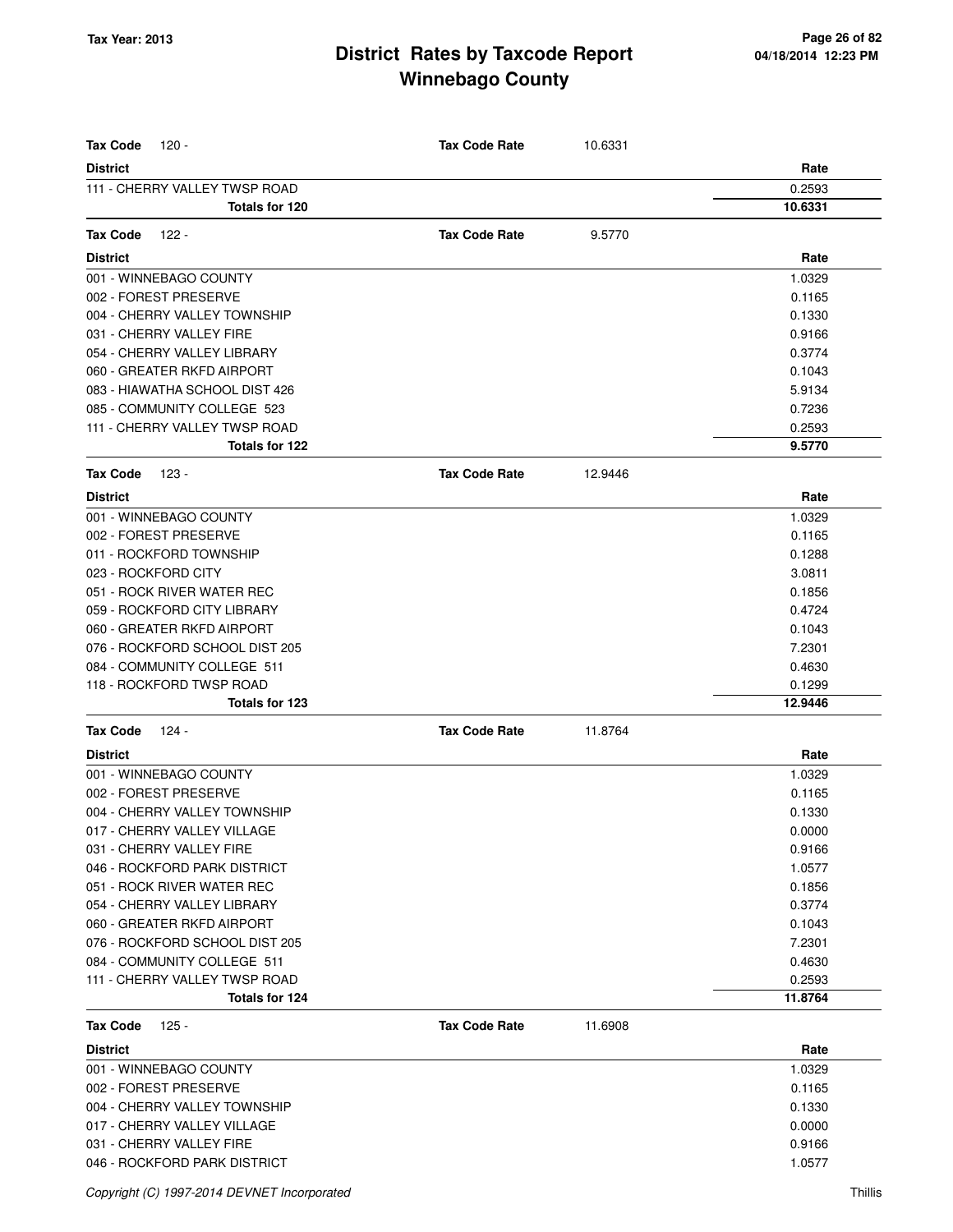| <b>Tax Code</b><br>125 -                                     | <b>Tax Code Rate</b> | 11.6908 |                   |
|--------------------------------------------------------------|----------------------|---------|-------------------|
| <b>District</b>                                              |                      |         | Rate              |
| 054 - CHERRY VALLEY LIBRARY                                  |                      |         | 0.3774            |
| 060 - GREATER RKFD AIRPORT                                   |                      |         | 0.1043            |
| 076 - ROCKFORD SCHOOL DIST 205                               |                      |         | 7.2301            |
| 084 - COMMUNITY COLLEGE 511                                  |                      |         | 0.4630            |
| 111 - CHERRY VALLEY TWSP ROAD                                |                      |         | 0.2593            |
| Totals for 125                                               |                      |         | 11.6908           |
| $126 -$<br>Tax Code                                          | <b>Tax Code Rate</b> | 14.0023 |                   |
| <b>District</b>                                              |                      |         | Rate              |
| 001 - WINNEBAGO COUNTY                                       |                      |         | 1.0329            |
| 002 - FOREST PRESERVE                                        |                      |         | 0.1165            |
| 011 - ROCKFORD TOWNSHIP                                      |                      |         | 0.1288            |
| 023 - ROCKFORD CITY                                          |                      |         | 3.0811            |
| 046 - ROCKFORD PARK DISTRICT                                 |                      |         | 1.0577            |
| 051 - ROCK RIVER WATER REC                                   |                      |         | 0.1856            |
| 052 - PRESTON & CENTRAL TIF                                  |                      |         | 0.0000            |
| 059 - ROCKFORD CITY LIBRARY                                  |                      |         | 0.4724            |
| 060 - GREATER RKFD AIRPORT                                   |                      |         | 0.1043            |
| 076 - ROCKFORD SCHOOL DIST 205                               |                      |         | 7.2301            |
| 084 - COMMUNITY COLLEGE 511                                  |                      |         | 0.4630            |
| 118 - ROCKFORD TWSP ROAD<br>Totals for 126                   |                      |         | 0.1299<br>14.0023 |
|                                                              |                      |         |                   |
| Tax Code<br>127 -                                            | <b>Tax Code Rate</b> | 14.1359 |                   |
| <b>District</b>                                              |                      |         | Rate              |
| 001 - WINNEBAGO COUNTY                                       |                      |         | 1.0329            |
| 002 - FOREST PRESERVE                                        |                      |         | 0.1165            |
| 004 - CHERRY VALLEY TOWNSHIP                                 |                      |         | 0.1330            |
| 023 - ROCKFORD CITY                                          |                      |         | 3.0811            |
| 046 - ROCKFORD PARK DISTRICT                                 |                      |         | 1.0577            |
| 051 - ROCK RIVER WATER REC                                   |                      |         | 0.1856            |
| 059 - ROCKFORD CITY LIBRARY                                  |                      |         | 0.4724            |
| 060 - GREATER RKFD AIRPORT                                   |                      |         | 0.1043            |
| 076 - ROCKFORD SCHOOL DIST 205                               |                      |         | 7.2301            |
| 084 - COMMUNITY COLLEGE 511<br>111 - CHERRY VALLEY TWSP ROAD |                      |         | 0.4630<br>0.2593  |
| Totals for 127                                               |                      |         | 14.1359           |
|                                                              |                      |         |                   |
| <b>Tax Code</b><br>128 -                                     | <b>Tax Code Rate</b> | 11.3134 |                   |
| <b>District</b>                                              |                      |         | Rate              |
| 001 - WINNEBAGO COUNTY                                       |                      |         | 1.0329            |
| 002 - FOREST PRESERVE                                        |                      |         | 0.1165            |
| 004 - CHERRY VALLEY TOWNSHIP                                 |                      |         | 0.1330            |
| 031 - CHERRY VALLEY FIRE                                     |                      |         | 0.9166            |
| 046 - ROCKFORD PARK DISTRICT                                 |                      |         | 1.0577            |
| 060 - GREATER RKFD AIRPORT<br>076 - ROCKFORD SCHOOL DIST 205 |                      |         | 0.1043<br>7.2301  |
| 084 - COMMUNITY COLLEGE 511                                  |                      |         | 0.4630            |
| 111 - CHERRY VALLEY TWSP ROAD                                |                      |         | 0.2593            |
| Totals for 128                                               |                      |         | 11.3134           |
| Tax Code<br>129 -                                            | <b>Tax Code Rate</b> | 11.6908 |                   |
|                                                              |                      |         |                   |
| <b>District</b><br>001 - WINNEBAGO COUNTY                    |                      |         | Rate<br>1.0329    |
|                                                              |                      |         |                   |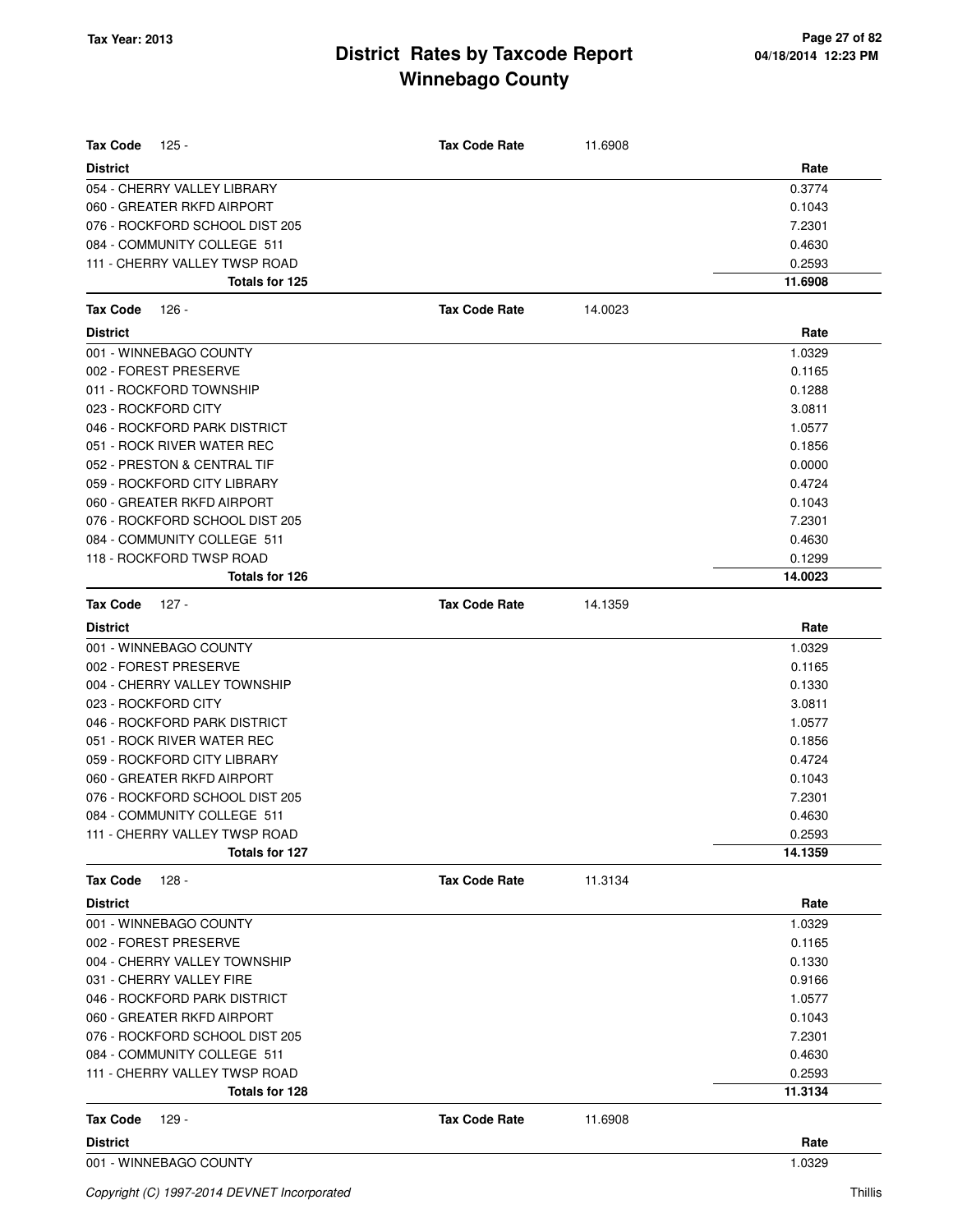| <b>Tax Code</b><br>$129 -$     | <b>Tax Code Rate</b> | 11.6908 |         |
|--------------------------------|----------------------|---------|---------|
| <b>District</b>                |                      |         | Rate    |
| 002 - FOREST PRESERVE          |                      |         | 0.1165  |
| 004 - CHERRY VALLEY TOWNSHIP   |                      |         | 0.1330  |
| 031 - CHERRY VALLEY FIRE       |                      |         | 0.9166  |
| 046 - ROCKFORD PARK DISTRICT   |                      |         | 1.0577  |
| 054 - CHERRY VALLEY LIBRARY    |                      |         | 0.3774  |
| 060 - GREATER RKFD AIRPORT     |                      |         | 0.1043  |
| 076 - ROCKFORD SCHOOL DIST 205 |                      |         | 7.2301  |
| 084 - COMMUNITY COLLEGE 511    |                      |         | 0.4630  |
| 111 - CHERRY VALLEY TWSP ROAD  |                      |         | 0.2593  |
| Totals for 129                 |                      |         | 11.6908 |
| <b>Tax Code</b><br>130 -       | <b>Tax Code Rate</b> | 10.7952 |         |
| <b>District</b>                |                      |         | Rate    |
| 001 - WINNEBAGO COUNTY         |                      |         | 1.0329  |
| 002 - FOREST PRESERVE          |                      |         | 0.1165  |
| 006 - HARLEM TOWNSHIP          |                      |         | 0.1072  |
| 025 - ROSCOE VILLAGE           |                      |         | 0.6582  |
| 035 - HARLEM-ROSCOE FIRE       |                      |         | 0.7467  |
| 055 - NORTH SUBURBAN LIBRARY   |                      |         | 0.2906  |
| 060 - GREATER RKFD AIRPORT     |                      |         | 0.1043  |
| 076 - ROCKFORD SCHOOL DIST 205 |                      |         | 7.2301  |
| 084 - COMMUNITY COLLEGE 511    |                      |         | 0.4630  |
| 113 - HARLEM TWSP ROAD         |                      |         | 0.0457  |
| Totals for 130                 |                      |         | 10.7952 |
| <b>Tax Code</b><br>131 -       | <b>Tax Code Rate</b> | 12.7590 |         |
| <b>District</b>                |                      |         | Rate    |
| 001 - WINNEBAGO COUNTY         |                      |         | 1.0329  |
| 002 - FOREST PRESERVE          |                      |         | 0.1165  |
| 011 - ROCKFORD TOWNSHIP        |                      |         | 0.1288  |
| 023 - ROCKFORD CITY            |                      |         | 3.0811  |
| 059 - ROCKFORD CITY LIBRARY    |                      |         | 0.4724  |
| 060 - GREATER RKFD AIRPORT     |                      |         | 0.1043  |
| 076 - ROCKFORD SCHOOL DIST 205 |                      |         | 7.2301  |
| 084 - COMMUNITY COLLEGE 511    |                      |         | 0.4630  |
| 118 - ROCKFORD TWSP ROAD       |                      |         | 0.1299  |
| <b>Totals for 131</b>          |                      |         | 12.7590 |
| <b>Tax Code</b><br>133 -       | <b>Tax Code Rate</b> | 10.9065 |         |
| <b>District</b>                |                      |         | Rate    |
| 001 - WINNEBAGO COUNTY         |                      |         | 1.0329  |
| 002 - FOREST PRESERVE          |                      |         | 0.1165  |
| 006 - HARLEM TOWNSHIP          |                      |         | 0.1072  |
| 020 - MACHESNEY PARK VILLAGE   |                      |         | 0.0000  |
| 035 - HARLEM-ROSCOE FIRE       |                      |         | 0.7467  |
| 051 - ROCK RIVER WATER REC     |                      |         | 0.1856  |
| 055 - NORTH SUBURBAN LIBRARY   |                      |         | 0.2906  |
| 060 - GREATER RKFD AIRPORT     |                      |         | 0.1043  |
| 070 - HARLEM SCHOOL DIST 122   |                      |         | 7.8140  |
| 084 - COMMUNITY COLLEGE 511    |                      |         | 0.4630  |
| 113 - HARLEM TWSP ROAD         |                      |         | 0.0457  |
| Totals for 133                 |                      |         | 10.9065 |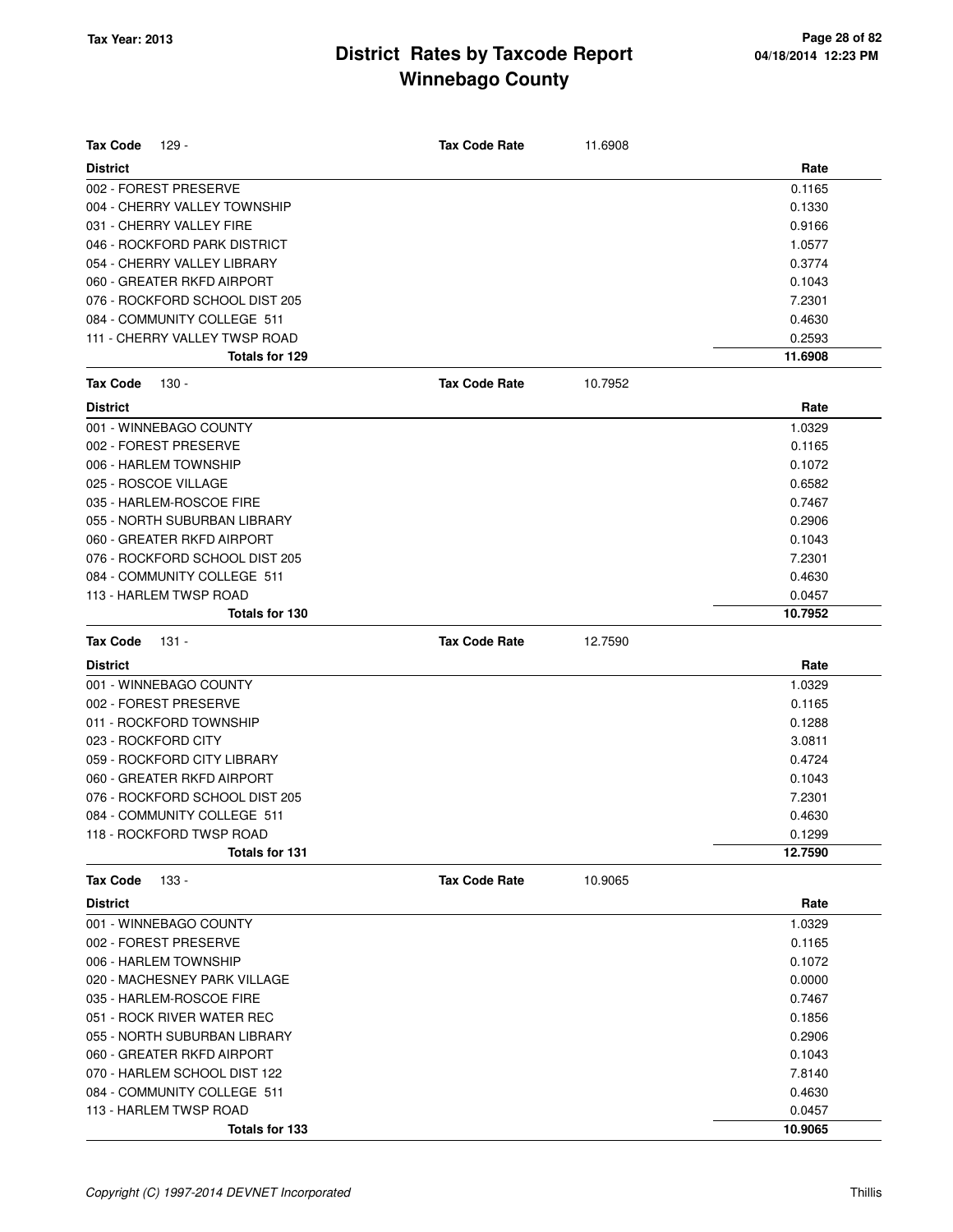| <b>Tax Code</b><br>134 -       | <b>Tax Code Rate</b> | 9.9742  |         |
|--------------------------------|----------------------|---------|---------|
| <b>District</b>                |                      |         | Rate    |
| 001 - WINNEBAGO COUNTY         |                      |         | 1.0329  |
| 002 - FOREST PRESERVE          |                      |         | 0.1165  |
| 006 - HARLEM TOWNSHIP          |                      |         | 0.1072  |
| 019 - LOVES PARK CITY          |                      |         | 0.0000  |
| 055 - NORTH SUBURBAN LIBRARY   |                      |         | 0.2906  |
| 060 - GREATER RKFD AIRPORT     |                      |         | 0.1043  |
| 070 - HARLEM SCHOOL DIST 122   |                      |         | 7.8140  |
| 084 - COMMUNITY COLLEGE 511    |                      |         | 0.4630  |
| 113 - HARLEM TWSP ROAD         |                      |         | 0.0457  |
| Totals for 134                 |                      |         | 9.9742  |
| <b>Tax Code</b><br>135 -       | <b>Tax Code Rate</b> | 10.1370 |         |
| <b>District</b>                |                      |         | Rate    |
| 001 - WINNEBAGO COUNTY         |                      |         | 1.0329  |
| 002 - FOREST PRESERVE          |                      |         | 0.1165  |
| 006 - HARLEM TOWNSHIP          |                      |         | 0.1072  |
| 035 - HARLEM-ROSCOE FIRE       |                      |         | 0.7467  |
| 055 - NORTH SUBURBAN LIBRARY   |                      |         | 0.2906  |
| 060 - GREATER RKFD AIRPORT     |                      |         | 0.1043  |
| 076 - ROCKFORD SCHOOL DIST 205 |                      |         | 7.2301  |
| 084 - COMMUNITY COLLEGE 511    |                      |         | 0.4630  |
| 113 - HARLEM TWSP ROAD         |                      |         | 0.0457  |
| Totals for 135                 |                      |         | 10.1370 |
| <b>Tax Code</b><br>136 -       | <b>Tax Code Rate</b> | 8.9418  |         |
| <b>District</b>                |                      |         | Rate    |
| 001 - WINNEBAGO COUNTY         |                      |         | 1.0329  |
| 002 - FOREST PRESERVE          |                      |         | 0.1165  |
| 006 - HARLEM TOWNSHIP          |                      |         | 0.1072  |
| 035 - HARLEM-ROSCOE FIRE       |                      |         | 0.7467  |
| 055 - NORTH SUBURBAN LIBRARY   |                      |         | 0.2906  |
| 060 - GREATER RKFD AIRPORT     |                      |         | 0.1043  |
| 071 - KINNIKINNICK SD #131     |                      |         | 3.5108  |
| 077 - HONONEGAH HIGH SD #207   |                      |         | 2.5241  |
| 084 - COMMUNITY COLLEGE 511    |                      |         | 0.4630  |
| 113 - HARLEM TWSP ROAD         |                      |         | 0.0457  |
| Totals for 136                 |                      |         | 8.9418  |
| <b>Tax Code</b><br>137 -       | <b>Tax Code Rate</b> | 10.7209 |         |
| <b>District</b>                |                      |         | Rate    |
| 001 - WINNEBAGO COUNTY         |                      |         | 1.0329  |
| 002 - FOREST PRESERVE          |                      |         | 0.1165  |
| 006 - HARLEM TOWNSHIP          |                      |         | 0.1072  |
| 020 - MACHESNEY PARK VILLAGE   |                      |         | 0.0000  |
| 035 - HARLEM-ROSCOE FIRE       |                      |         | 0.7467  |
| 055 - NORTH SUBURBAN LIBRARY   |                      |         | 0.2906  |
| 060 - GREATER RKFD AIRPORT     |                      |         | 0.1043  |
| 070 - HARLEM SCHOOL DIST 122   |                      |         | 7.8140  |
| 084 - COMMUNITY COLLEGE 511    |                      |         | 0.4630  |
| 113 - HARLEM TWSP ROAD         |                      |         | 0.0457  |
| Totals for 137                 |                      |         | 10.7209 |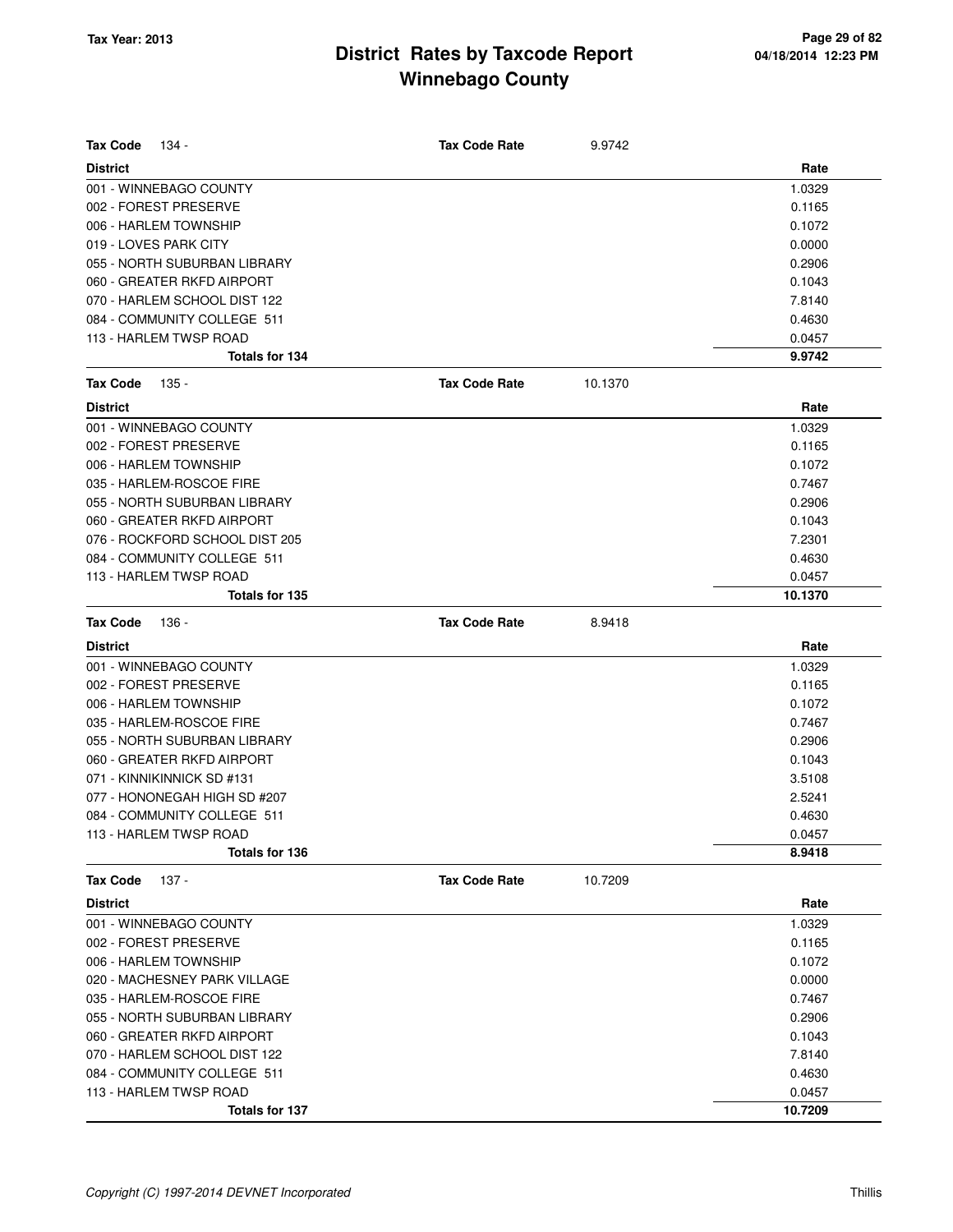| <b>Tax Code</b><br>139 -       | <b>Tax Code Rate</b> | 10.4131 |         |
|--------------------------------|----------------------|---------|---------|
| <b>District</b>                |                      |         | Rate    |
| 001 - WINNEBAGO COUNTY         |                      |         | 1.0329  |
| 002 - FOREST PRESERVE          |                      |         | 0.1165  |
| 006 - HARLEM TOWNSHIP          |                      |         | 0.1072  |
| 020 - MACHESNEY PARK VILLAGE   |                      |         | 0.0000  |
| 037 - NORTH PARK FIRE          |                      |         | 0.4389  |
| 055 - NORTH SUBURBAN LIBRARY   |                      |         | 0.2906  |
| 060 - GREATER RKFD AIRPORT     |                      |         | 0.1043  |
| 070 - HARLEM SCHOOL DIST 122   |                      |         | 7.8140  |
| 084 - COMMUNITY COLLEGE 511    |                      |         | 0.4630  |
| 113 - HARLEM TWSP ROAD         |                      |         | 0.0457  |
| <b>Totals for 139</b>          |                      |         | 10.4131 |
| Tax Code<br>140 -              | <b>Tax Code Rate</b> | 9.5386  |         |
| <b>District</b>                |                      |         | Rate    |
| 001 - WINNEBAGO COUNTY         |                      |         | 1.0329  |
| 002 - FOREST PRESERVE          |                      |         | 0.1165  |
| 006 - HARLEM TOWNSHIP          |                      |         | 0.1072  |
| 037 - NORTH PARK FIRE          |                      |         | 0.4389  |
| 060 - GREATER RKFD AIRPORT     |                      |         | 0.1043  |
| 076 - ROCKFORD SCHOOL DIST 205 |                      |         | 7.2301  |
| 084 - COMMUNITY COLLEGE 511    |                      |         | 0.4630  |
| 113 - HARLEM TWSP ROAD         |                      |         | 0.0457  |
| Totals for 140                 |                      |         | 9.5386  |
| <b>Tax Code</b><br>141 -       | <b>Tax Code Rate</b> | 10.7209 |         |
| <b>District</b>                |                      |         | Rate    |
| 001 - WINNEBAGO COUNTY         |                      |         | 1.0329  |
| 002 - FOREST PRESERVE          |                      |         | 0.1165  |
| 006 - HARLEM TOWNSHIP          |                      |         | 0.1072  |
| 020 - MACHESNEY PARK VILLAGE   |                      |         | 0.0000  |
| 035 - HARLEM-ROSCOE FIRE       |                      |         | 0.7467  |
| 055 - NORTH SUBURBAN LIBRARY   |                      |         | 0.2906  |
| 060 - GREATER RKFD AIRPORT     |                      |         | 0.1043  |
| 070 - HARLEM SCHOOL DIST 122   |                      |         | 7.8140  |
| 084 - COMMUNITY COLLEGE 511    |                      |         | 0.4630  |
| 098 - MACHESNEY PARK TIF       |                      |         | 0.0000  |
| 113 - HARLEM TWSP ROAD         |                      |         | 0.0457  |
| Totals for 141                 |                      |         | 10.7209 |
| <b>Tax Code</b><br>142 -       | <b>Tax Code Rate</b> | 11.4708 |         |
| <b>District</b>                |                      |         | Rate    |
| 001 - WINNEBAGO COUNTY         |                      |         | 1.0329  |
| 002 - FOREST PRESERVE          |                      |         | 0.1165  |
| 006 - HARLEM TOWNSHIP          |                      |         | 0.1072  |
| 037 - NORTH PARK FIRE          |                      |         | 0.4389  |
| 046 - ROCKFORD PARK DISTRICT   |                      |         | 1.0577  |
| 055 - NORTH SUBURBAN LIBRARY   |                      |         | 0.2906  |
| 060 - GREATER RKFD AIRPORT     |                      |         | 0.1043  |
| 070 - HARLEM SCHOOL DIST 122   |                      |         | 7.8140  |
| 084 - COMMUNITY COLLEGE 511    |                      |         | 0.4630  |
| 113 - HARLEM TWSP ROAD         |                      |         | 0.0457  |
| Totals for 142                 |                      |         | 11.4708 |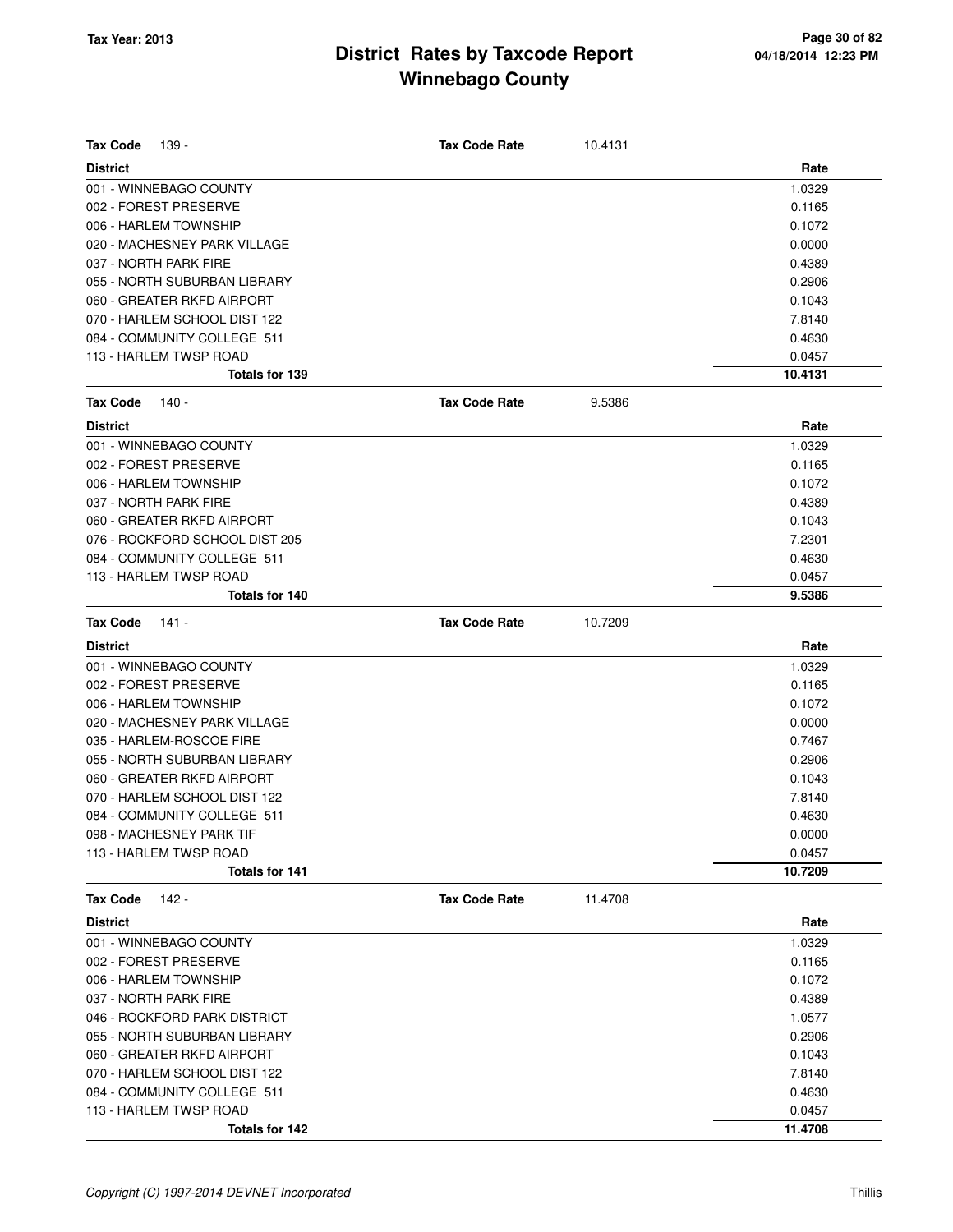| <b>Tax Code</b><br>- 143       | <b>Tax Code Rate</b> | 10.1598 |         |
|--------------------------------|----------------------|---------|---------|
| <b>District</b>                |                      |         | Rate    |
| 001 - WINNEBAGO COUNTY         |                      |         | 1.0329  |
| 002 - FOREST PRESERVE          |                      |         | 0.1165  |
| 006 - HARLEM TOWNSHIP          |                      |         | 0.1072  |
| 019 - LOVES PARK CITY          |                      |         | 0.0000  |
| 051 - ROCK RIVER WATER REC     |                      |         | 0.1856  |
| 055 - NORTH SUBURBAN LIBRARY   |                      |         | 0.2906  |
| 060 - GREATER RKFD AIRPORT     |                      |         | 0.1043  |
| 070 - HARLEM SCHOOL DIST 122   |                      |         | 7.8140  |
| 084 - COMMUNITY COLLEGE 511    |                      |         | 0.4630  |
| 113 - HARLEM TWSP ROAD         |                      |         | 0.0457  |
| Totals for 143                 |                      |         | 10.1598 |
| <b>Tax Code</b><br>144 -       | <b>Tax Code Rate</b> | 10.5987 |         |
| <b>District</b>                |                      |         | Rate    |
| 001 - WINNEBAGO COUNTY         |                      |         | 1.0329  |
| 002 - FOREST PRESERVE          |                      |         | 0.1165  |
| 006 - HARLEM TOWNSHIP          |                      |         | 0.1072  |
| 020 - MACHESNEY PARK VILLAGE   |                      |         | 0.0000  |
| 037 - NORTH PARK FIRE          |                      |         | 0.4389  |
| 051 - ROCK RIVER WATER REC     |                      |         | 0.1856  |
| 055 - NORTH SUBURBAN LIBRARY   |                      |         | 0.2906  |
| 060 - GREATER RKFD AIRPORT     |                      |         | 0.1043  |
| 070 - HARLEM SCHOOL DIST 122   |                      |         | 7.8140  |
| 084 - COMMUNITY COLLEGE 511    |                      |         | 0.4630  |
| 113 - HARLEM TWSP ROAD         |                      |         | 0.0457  |
| Totals for 144                 |                      |         | 10.5987 |
|                                |                      |         |         |
| <b>Tax Code</b><br>145 -       | <b>Tax Code Rate</b> | 9.8292  |         |
| <b>District</b>                |                      |         | Rate    |
| 001 - WINNEBAGO COUNTY         |                      |         | 1.0329  |
| 002 - FOREST PRESERVE          |                      |         | 0.1165  |
| 006 - HARLEM TOWNSHIP          |                      |         | 0.1072  |
| 037 - NORTH PARK FIRE          |                      |         | 0.4389  |
| 055 - NORTH SUBURBAN LIBRARY   |                      |         | 0.2906  |
| 060 - GREATER RKFD AIRPORT     |                      |         | 0.1043  |
| 076 - ROCKFORD SCHOOL DIST 205 |                      |         | 7.2301  |
| 084 - COMMUNITY COLLEGE 511    |                      |         | 0.4630  |
| 113 - HARLEM TWSP ROAD         |                      |         | 0.0457  |
| Totals for 145                 |                      |         | 9.8292  |
| <b>Tax Code</b><br>146 -       | <b>Tax Code Rate</b> | 14.0901 |         |
| <b>District</b>                |                      |         | Rate    |
| 001 - WINNEBAGO COUNTY         |                      |         | 1.0329  |
| 002 - FOREST PRESERVE          |                      |         | 0.1165  |
| 009 - OWEN TOWNSHIP            |                      |         | 0.1442  |
| 023 - ROCKFORD CITY            |                      |         | 3.0811  |
| 046 - ROCKFORD PARK DISTRICT   |                      |         | 1.0577  |
| 051 - ROCK RIVER WATER REC     |                      |         | 0.1856  |
| 059 - ROCKFORD CITY LIBRARY    |                      |         | 0.4724  |
| 060 - GREATER RKFD AIRPORT     |                      |         | 0.1043  |
| 076 - ROCKFORD SCHOOL DIST 205 |                      |         | 7.2301  |
| 084 - COMMUNITY COLLEGE 511    |                      |         | 0.4630  |
| 116 - OWEN TWSP ROAD           |                      |         | 0.2023  |

Copyright (C) 1997-2014 DEVNET Incorporated Thillis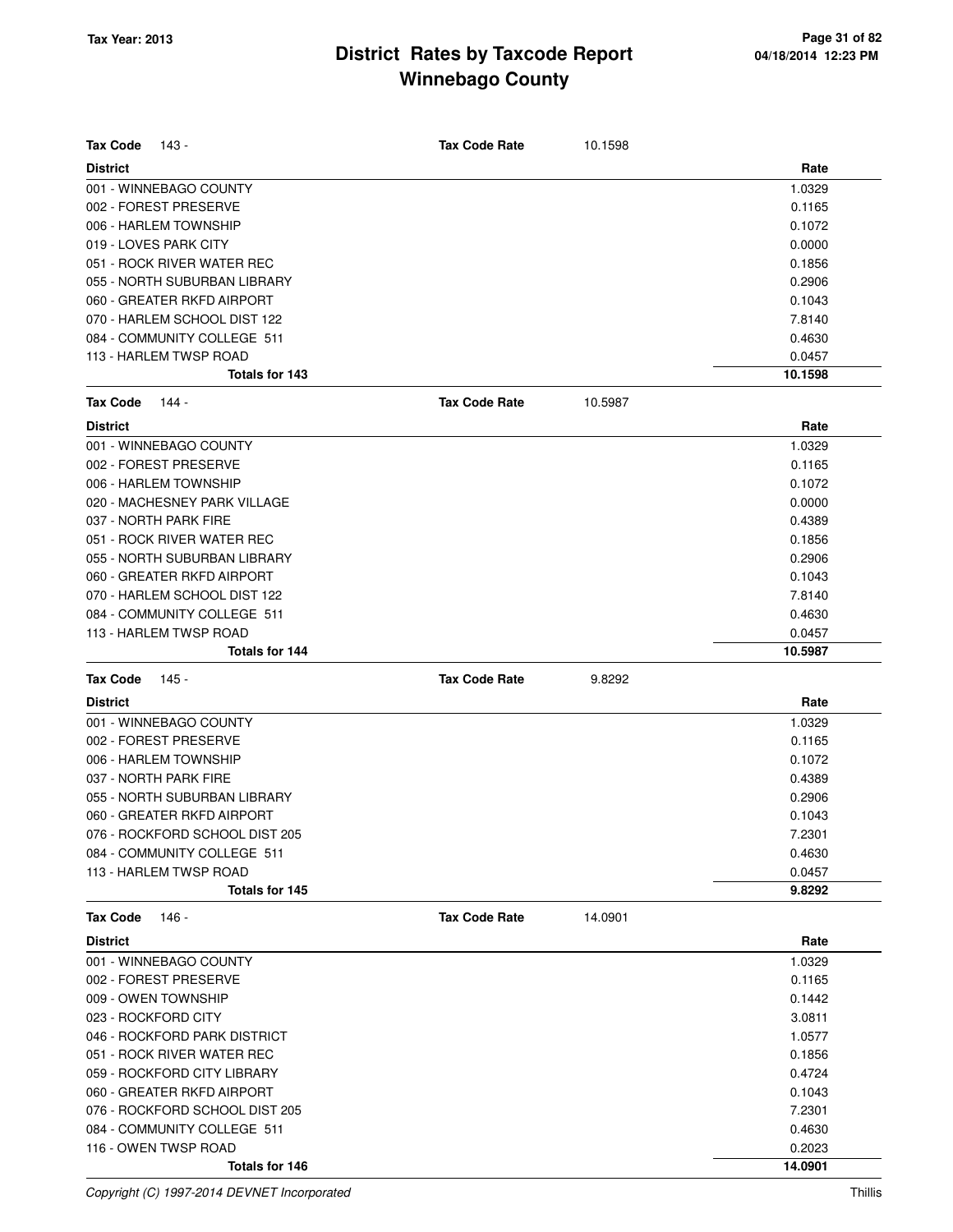| <b>Tax Code</b><br>147 -       | <b>Tax Code Rate</b> | 11.6564 |         |
|--------------------------------|----------------------|---------|---------|
| <b>District</b>                |                      |         | Rate    |
| 001 - WINNEBAGO COUNTY         |                      |         | 1.0329  |
| 002 - FOREST PRESERVE          |                      |         | 0.1165  |
| 006 - HARLEM TOWNSHIP          |                      |         | 0.1072  |
| 037 - NORTH PARK FIRE          |                      |         | 0.4389  |
| 046 - ROCKFORD PARK DISTRICT   |                      |         | 1.0577  |
| 051 - ROCK RIVER WATER REC     |                      |         | 0.1856  |
| 055 - NORTH SUBURBAN LIBRARY   |                      |         | 0.2906  |
| 060 - GREATER RKFD AIRPORT     |                      |         | 0.1043  |
| 070 - HARLEM SCHOOL DIST 122   |                      |         | 7.8140  |
| 084 - COMMUNITY COLLEGE 511    |                      |         | 0.4630  |
| 113 - HARLEM TWSP ROAD         |                      |         | 0.0457  |
| <b>Totals for 147</b>          |                      |         | 11.6564 |
| <b>Tax Code</b><br>149 -       | <b>Tax Code Rate</b> | 11.3791 |         |
| <b>District</b>                |                      |         | Rate    |
| 001 - WINNEBAGO COUNTY         |                      |         | 1.0329  |
| 002 - FOREST PRESERVE          |                      |         | 0.1165  |
| 006 - HARLEM TOWNSHIP          |                      |         | 0.1072  |
| 025 - ROSCOE VILLAGE           |                      |         | 0.6582  |
| 035 - HARLEM-ROSCOE FIRE       |                      |         | 0.7467  |
| 055 - NORTH SUBURBAN LIBRARY   |                      |         | 0.2906  |
| 060 - GREATER RKFD AIRPORT     |                      |         | 0.1043  |
| 070 - HARLEM SCHOOL DIST 122   |                      |         | 7.8140  |
| 084 - COMMUNITY COLLEGE 511    |                      |         | 0.4630  |
| 113 - HARLEM TWSP ROAD         |                      |         | 0.0457  |
| Totals for 149                 |                      |         | 11.3791 |
| <b>Tax Code</b><br>$150 -$     | <b>Tax Code Rate</b> | 10.7823 |         |
| <b>District</b>                |                      |         | Rate    |
| 001 - WINNEBAGO COUNTY         |                      |         | 1.0329  |
| 002 - FOREST PRESERVE          |                      |         | 0.1165  |
| 009 - OWEN TOWNSHIP            |                      |         | 0.1442  |
| 038 - NORTHWEST FIRE           |                      |         | 0.4313  |
| 046 - ROCKFORD PARK DISTRICT   |                      |         | 1.0577  |
| 060 - GREATER RKFD AIRPORT     |                      |         | 0.1043  |
| 076 - ROCKFORD SCHOOL DIST 205 |                      |         | 7.2301  |
| 084 - COMMUNITY COLLEGE 511    |                      |         | 0.4630  |
| 116 - OWEN TWSP ROAD           |                      |         | 0.2023  |
| Totals for 150                 |                      |         | 10.7823 |
| <b>Tax Code</b><br>$151 -$     | <b>Tax Code Rate</b> | 11.9642 |         |
| <b>District</b>                |                      |         | Rate    |
| 001 - WINNEBAGO COUNTY         |                      |         | 1.0329  |
| 002 - FOREST PRESERVE          |                      |         | 0.1165  |
| 006 - HARLEM TOWNSHIP          |                      |         | 0.1072  |
| 035 - HARLEM-ROSCOE FIRE       |                      |         | 0.7467  |
| 046 - ROCKFORD PARK DISTRICT   |                      |         | 1.0577  |
| 051 - ROCK RIVER WATER REC     |                      |         | 0.1856  |
| 055 - NORTH SUBURBAN LIBRARY   |                      |         | 0.2906  |
| 060 - GREATER RKFD AIRPORT     |                      |         | 0.1043  |
| 070 - HARLEM SCHOOL DIST 122   |                      |         | 7.8140  |
| 084 - COMMUNITY COLLEGE 511    |                      |         | 0.4630  |
| 113 - HARLEM TWSP ROAD         |                      |         | 0.0457  |
| Totals for 151                 |                      |         | 11.9642 |

Copyright (C) 1997-2014 DEVNET Incorporated Thillis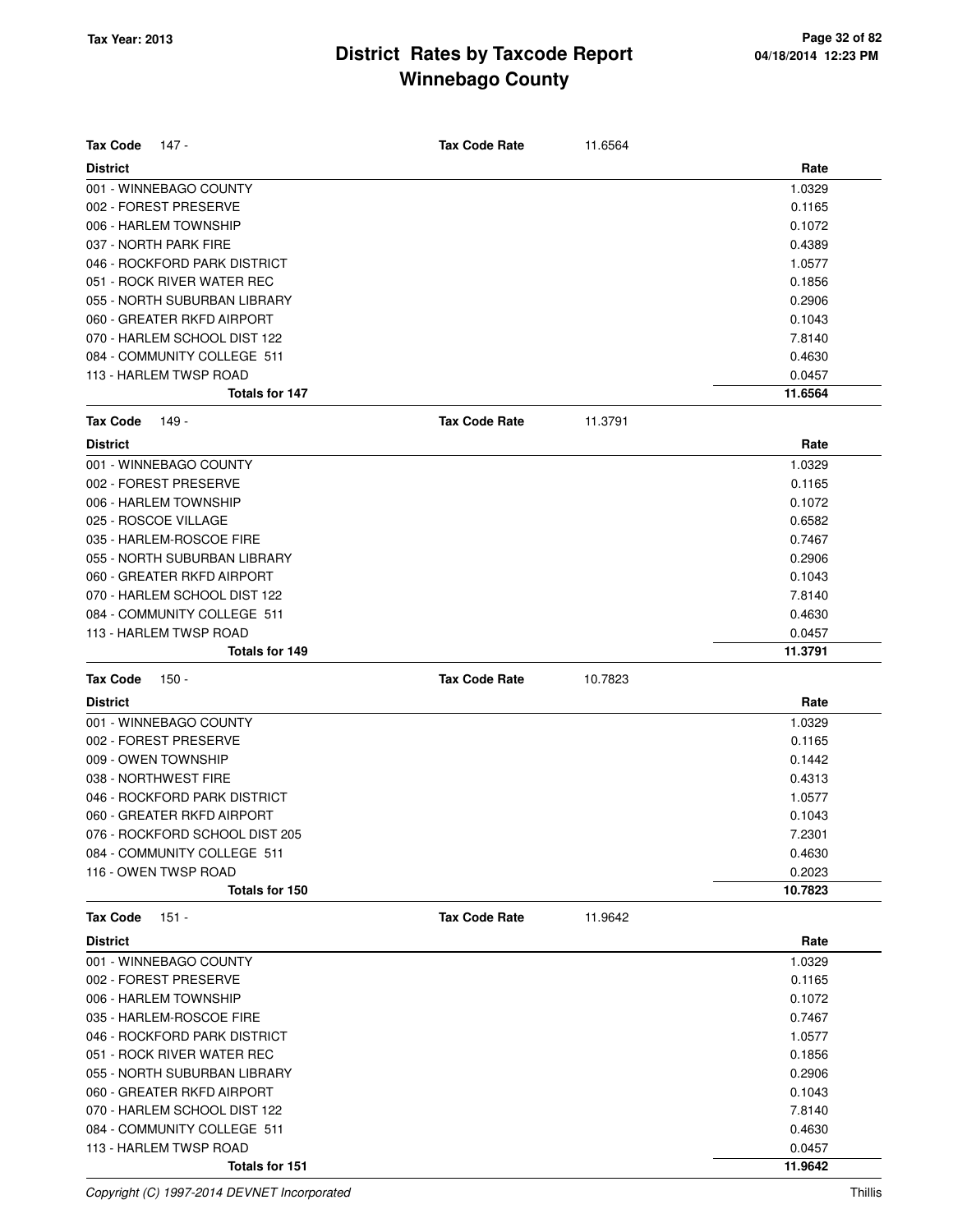| <b>Tax Code</b><br>152 -       | <b>Tax Code Rate</b> | 11.9642 |         |
|--------------------------------|----------------------|---------|---------|
| <b>District</b>                |                      |         | Rate    |
| 001 - WINNEBAGO COUNTY         |                      |         | 1.0329  |
| 002 - FOREST PRESERVE          |                      |         | 0.1165  |
| 006 - HARLEM TOWNSHIP          |                      |         | 0.1072  |
| 020 - MACHESNEY PARK VILLAGE   |                      |         | 0.0000  |
| 035 - HARLEM-ROSCOE FIRE       |                      |         | 0.7467  |
| 046 - ROCKFORD PARK DISTRICT   |                      |         | 1.0577  |
| 051 - ROCK RIVER WATER REC     |                      |         | 0.1856  |
| 055 - NORTH SUBURBAN LIBRARY   |                      |         | 0.2906  |
| 060 - GREATER RKFD AIRPORT     |                      |         | 0.1043  |
| 070 - HARLEM SCHOOL DIST 122   |                      |         | 7.8140  |
| 084 - COMMUNITY COLLEGE 511    |                      |         | 0.4630  |
| 113 - HARLEM TWSP ROAD         |                      |         | 0.0457  |
| Totals for 152                 |                      |         | 11.9642 |
| <b>Tax Code</b><br>153 -       | <b>Tax Code Rate</b> | 10.9065 |         |
| <b>District</b>                |                      |         | Rate    |
| 001 - WINNEBAGO COUNTY         |                      |         | 1.0329  |
| 002 - FOREST PRESERVE          |                      |         | 0.1165  |
| 006 - HARLEM TOWNSHIP          |                      |         | 0.1072  |
| 035 - HARLEM-ROSCOE FIRE       |                      |         | 0.7467  |
| 051 - ROCK RIVER WATER REC     |                      |         | 0.1856  |
| 055 - NORTH SUBURBAN LIBRARY   |                      |         | 0.2906  |
| 060 - GREATER RKFD AIRPORT     |                      |         | 0.1043  |
| 070 - HARLEM SCHOOL DIST 122   |                      |         | 7.8140  |
| 084 - COMMUNITY COLLEGE 511    |                      |         | 0.4630  |
| 113 - HARLEM TWSP ROAD         |                      |         | 0.0457  |
| Totals for 153                 |                      |         | 10.9065 |
| <b>Tax Code</b><br>154 -       | <b>Tax Code Rate</b> | 13.9045 |         |
|                                |                      |         |         |
| <b>District</b>                |                      |         | Rate    |
| 001 - WINNEBAGO COUNTY         |                      |         | 1.0329  |
| 002 - FOREST PRESERVE          |                      |         | 0.1165  |
| 009 - OWEN TOWNSHIP            |                      |         | 0.1442  |
| 023 - ROCKFORD CITY            |                      |         | 3.0811  |
| 046 - ROCKFORD PARK DISTRICT   |                      |         | 1.0577  |
| 059 - ROCKFORD CITY LIBRARY    |                      |         | 0.4724  |
| 060 - GREATER RKFD AIRPORT     |                      |         | 0.1043  |
| 076 - ROCKFORD SCHOOL DIST 205 |                      |         | 7.2301  |
| 084 - COMMUNITY COLLEGE 511    |                      |         | 0.4630  |
| 116 - OWEN TWSP ROAD           |                      |         | 0.2023  |
| Totals for 154                 |                      |         | 13.9045 |
| <b>Tax Code</b><br>155 -       | <b>Tax Code Rate</b> | 10.0473 |         |
| <b>District</b>                |                      |         | Rate    |
| 001 - WINNEBAGO COUNTY         |                      |         | 1.0329  |
| 002 - FOREST PRESERVE          |                      |         | 0.1165  |
| 009 - OWEN TOWNSHIP            |                      |         | 0.1442  |
| 041 - ROCKTON FIRE             |                      |         | 0.7540  |
| 060 - GREATER RKFD AIRPORT     |                      |         | 0.1043  |
| 076 - ROCKFORD SCHOOL DIST 205 |                      |         | 7.2301  |
| 084 - COMMUNITY COLLEGE 511    |                      |         | 0.4630  |
| 116 - OWEN TWSP ROAD           |                      |         | 0.2023  |
| Totals for 155                 |                      |         | 10.0473 |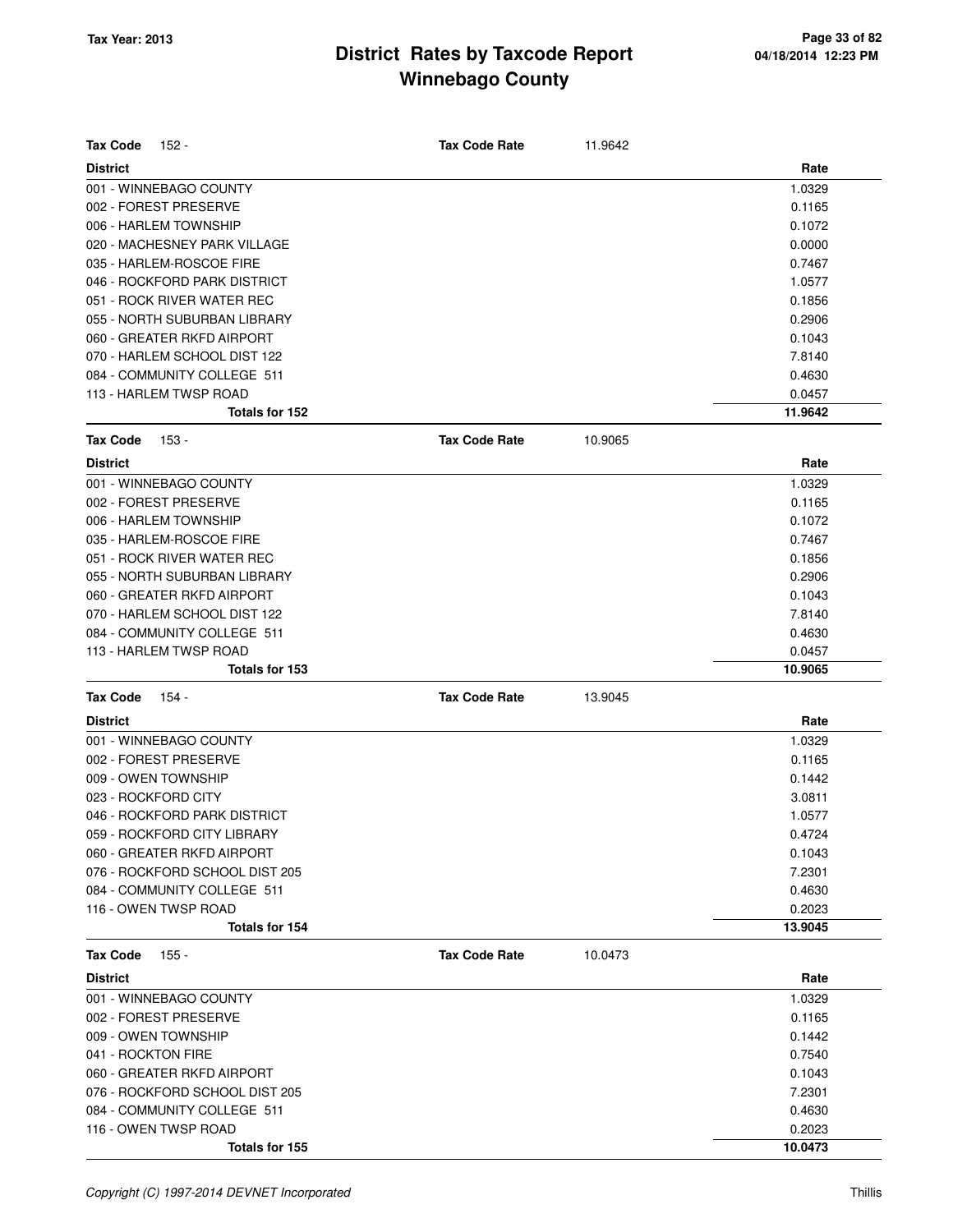| <b>Tax Code</b>     | 156 -                          | <b>Tax Code Rate</b> | 9.7246  |         |
|---------------------|--------------------------------|----------------------|---------|---------|
| <b>District</b>     |                                |                      |         | Rate    |
|                     | 001 - WINNEBAGO COUNTY         |                      |         | 1.0329  |
|                     | 002 - FOREST PRESERVE          |                      |         | 0.1165  |
|                     | 009 - OWEN TOWNSHIP            |                      |         | 0.1442  |
|                     | 038 - NORTHWEST FIRE           |                      |         | 0.4313  |
|                     | 060 - GREATER RKFD AIRPORT     |                      |         | 0.1043  |
|                     | 076 - ROCKFORD SCHOOL DIST 205 |                      |         | 7.2301  |
|                     | 084 - COMMUNITY COLLEGE 511    |                      |         | 0.4630  |
|                     | 116 - OWEN TWSP ROAD           |                      |         | 0.2023  |
|                     | Totals for 156                 |                      |         | 9.7246  |
| <b>Tax Code</b>     | 157 -                          | <b>Tax Code Rate</b> | 12.8468 |         |
| <b>District</b>     |                                |                      |         | Rate    |
|                     | 001 - WINNEBAGO COUNTY         |                      |         | 1.0329  |
|                     | 002 - FOREST PRESERVE          |                      |         | 0.1165  |
|                     | 009 - OWEN TOWNSHIP            |                      |         | 0.1442  |
| 023 - ROCKFORD CITY |                                |                      |         | 3.0811  |
|                     | 059 - ROCKFORD CITY LIBRARY    |                      |         | 0.4724  |
|                     | 060 - GREATER RKFD AIRPORT     |                      |         | 0.1043  |
|                     | 076 - ROCKFORD SCHOOL DIST 205 |                      |         | 7.2301  |
|                     | 084 - COMMUNITY COLLEGE 511    |                      |         | 0.4630  |
|                     | 116 - OWEN TWSP ROAD           |                      |         | 0.2023  |
|                     | Totals for 157                 |                      |         | 12.8468 |
| <b>Tax Code</b>     | $158 -$                        | <b>Tax Code Rate</b> | 11.6564 |         |
| <b>District</b>     |                                |                      |         | Rate    |
|                     | 001 - WINNEBAGO COUNTY         |                      |         | 1.0329  |
|                     | 002 - FOREST PRESERVE          |                      |         | 0.1165  |
|                     | 006 - HARLEM TOWNSHIP          |                      |         | 0.1072  |
|                     | 020 - MACHESNEY PARK VILLAGE   |                      |         | 0.0000  |
|                     | 037 - NORTH PARK FIRE          |                      |         | 0.4389  |
|                     | 046 - ROCKFORD PARK DISTRICT   |                      |         | 1.0577  |
|                     | 051 - ROCK RIVER WATER REC     |                      |         | 0.1856  |
|                     | 055 - NORTH SUBURBAN LIBRARY   |                      |         | 0.2906  |
|                     | 060 - GREATER RKFD AIRPORT     |                      |         | 0.1043  |
|                     | 070 - HARLEM SCHOOL DIST 122   |                      |         | 7.8140  |
|                     | 084 - COMMUNITY COLLEGE 511    |                      |         | 0.4630  |
|                     | 113 - HARLEM TWSP ROAD         |                      |         | 0.0457  |
|                     | Totals for 158                 |                      |         | 11.6564 |
| <b>Tax Code</b>     | 159 -                          | <b>Tax Code Rate</b> | 10.8869 |         |
| <b>District</b>     |                                |                      |         | Rate    |
|                     | 001 - WINNEBAGO COUNTY         |                      |         | 1.0329  |
|                     | 002 - FOREST PRESERVE          |                      |         | 0.1165  |
|                     | 006 - HARLEM TOWNSHIP          |                      |         | 0.1072  |
|                     | 037 - NORTH PARK FIRE          |                      |         | 0.4389  |
|                     | 046 - ROCKFORD PARK DISTRICT   |                      |         | 1.0577  |
|                     | 055 - NORTH SUBURBAN LIBRARY   |                      |         | 0.2906  |
|                     | 060 - GREATER RKFD AIRPORT     |                      |         | 0.1043  |
|                     | 076 - ROCKFORD SCHOOL DIST 205 |                      |         | 7.2301  |
|                     | 084 - COMMUNITY COLLEGE 511    |                      |         | 0.4630  |
|                     | 113 - HARLEM TWSP ROAD         |                      |         | 0.0457  |
|                     | Totals for 159                 |                      |         | 10.8869 |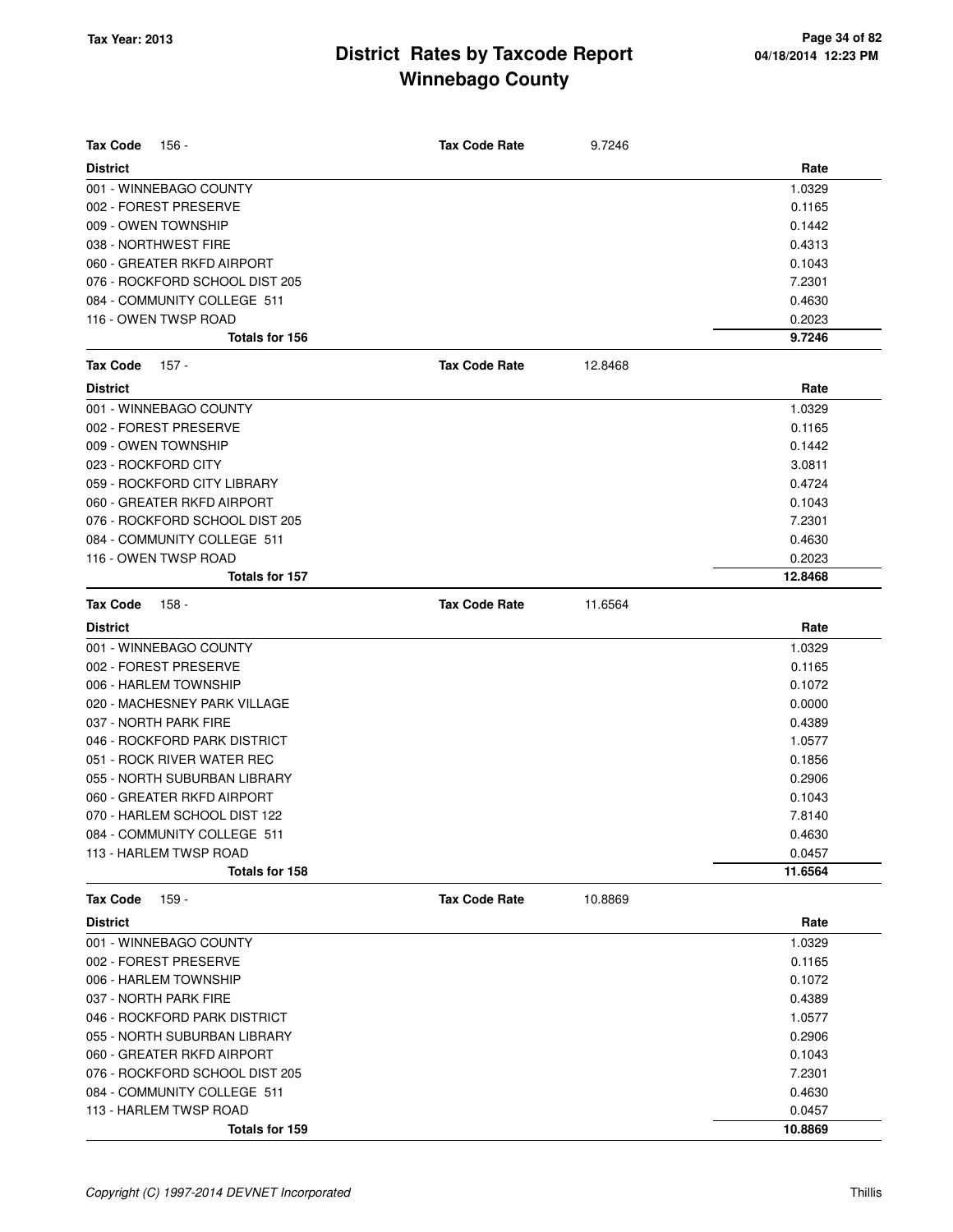| <b>Tax Code</b><br>160 -      | <b>Tax Code Rate</b> | 10.5987 |         |
|-------------------------------|----------------------|---------|---------|
| <b>District</b>               |                      |         | Rate    |
| 001 - WINNEBAGO COUNTY        |                      |         | 1.0329  |
| 002 - FOREST PRESERVE         |                      |         | 0.1165  |
| 006 - HARLEM TOWNSHIP         |                      |         | 0.1072  |
| 037 - NORTH PARK FIRE         |                      |         | 0.4389  |
| 051 - ROCK RIVER WATER REC    |                      |         | 0.1856  |
| 055 - NORTH SUBURBAN LIBRARY  |                      |         | 0.2906  |
| 060 - GREATER RKFD AIRPORT    |                      |         | 0.1043  |
| 070 - HARLEM SCHOOL DIST 122  |                      |         | 7.8140  |
| 084 - COMMUNITY COLLEGE 511   |                      |         | 0.4630  |
| 113 - HARLEM TWSP ROAD        |                      |         | 0.0457  |
| Totals for 160                |                      |         | 10.5987 |
| <b>Tax Code</b><br>161 -      | <b>Tax Code Rate</b> | 8.7617  |         |
| <b>District</b>               |                      |         | Rate    |
| 001 - WINNEBAGO COUNTY        |                      |         | 1.0329  |
| 002 - FOREST PRESERVE         |                      |         | 0.1165  |
| 009 - OWEN TOWNSHIP           |                      |         | 0.1442  |
| 038 - NORTHWEST FIRE          |                      |         | 0.4313  |
| 060 - GREATER RKFD AIRPORT    |                      |         | 0.1043  |
| 074 - ROCKTON SCHOOL DIST 140 |                      |         | 3.7431  |
| 077 - HONONEGAH HIGH SD #207  |                      |         | 2.5241  |
| 084 - COMMUNITY COLLEGE 511   |                      |         | 0.4630  |
| 116 - OWEN TWSP ROAD          |                      |         | 0.2023  |
| Totals for 161                |                      |         | 8.7617  |
| <b>Tax Code</b><br>162 -      | <b>Tax Code Rate</b> | 9.6480  |         |
| <b>District</b>               |                      |         | Rate    |
| 001 - WINNEBAGO COUNTY        |                      |         | 1.0329  |
| 002 - FOREST PRESERVE         |                      |         | 0.1165  |
| 009 - OWEN TOWNSHIP           |                      |         | 0.1442  |
| 038 - NORTHWEST FIRE          |                      |         | 0.4313  |
| 058 - WINNEBAGO LIBRARY       |                      |         | 0.2023  |
| 060 - GREATER RKFD AIRPORT    |                      |         | 0.1043  |
| 082 - WINNEBAGO UNIT SD #323  |                      |         | 6.9512  |
| 084 - COMMUNITY COLLEGE 511   |                      |         | 0.4630  |
| 116 - OWEN TWSP ROAD          |                      |         | 0.2023  |
| Totals for 162                |                      |         | 9.6480  |
| <b>Tax Code</b><br>163 -      | <b>Tax Code Rate</b> | 10.7209 |         |
| <b>District</b>               |                      |         | Rate    |
| 001 - WINNEBAGO COUNTY        |                      |         | 1.0329  |
| 002 - FOREST PRESERVE         |                      |         | 0.1165  |
| 006 - HARLEM TOWNSHIP         |                      |         | 0.1072  |
| 035 - HARLEM-ROSCOE FIRE      |                      |         | 0.7467  |
| 055 - NORTH SUBURBAN LIBRARY  |                      |         | 0.2906  |
| 060 - GREATER RKFD AIRPORT    |                      |         | 0.1043  |
| 070 - HARLEM SCHOOL DIST 122  |                      |         | 7.8140  |
| 084 - COMMUNITY COLLEGE 511   |                      |         | 0.4630  |
| 113 - HARLEM TWSP ROAD        |                      |         | 0.0457  |
| Totals for 163                |                      |         | 10.7209 |
| <b>Tax Code</b><br>164 -      | <b>Tax Code Rate</b> | 10.4131 |         |
| <b>District</b>               |                      |         | Rate    |
| 001 - WINNEBAGO COUNTY        |                      |         | 1.0329  |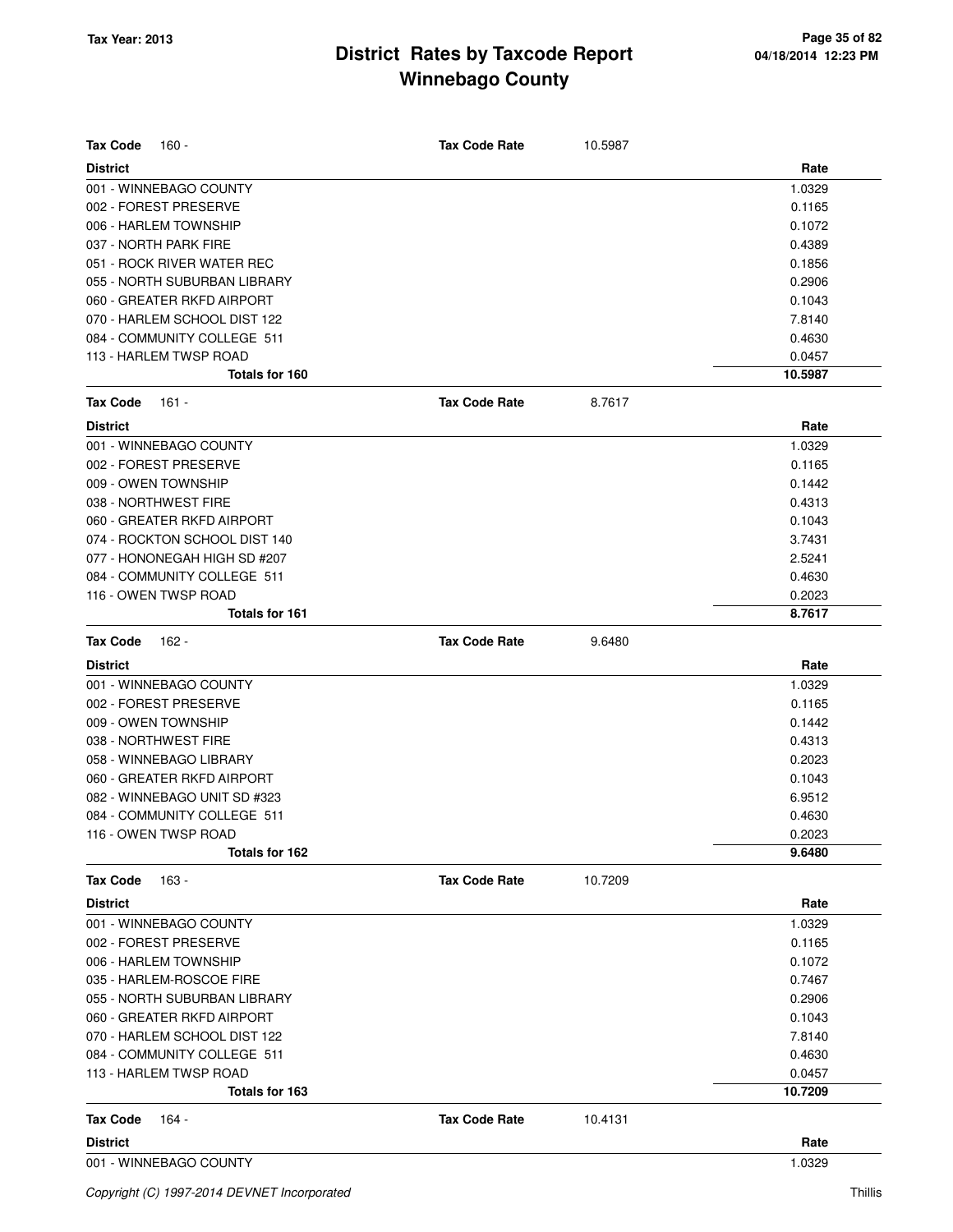| <b>Tax Code</b><br>164 -       | <b>Tax Code Rate</b> | 10.4131 |         |
|--------------------------------|----------------------|---------|---------|
| <b>District</b>                |                      |         | Rate    |
| 002 - FOREST PRESERVE          |                      |         | 0.1165  |
| 006 - HARLEM TOWNSHIP          |                      |         | 0.1072  |
| 037 - NORTH PARK FIRE          |                      |         | 0.4389  |
| 055 - NORTH SUBURBAN LIBRARY   |                      |         | 0.2906  |
| 060 - GREATER RKFD AIRPORT     |                      |         | 0.1043  |
| 070 - HARLEM SCHOOL DIST 122   |                      |         | 7.8140  |
| 084 - COMMUNITY COLLEGE 511    |                      |         | 0.4630  |
| 113 - HARLEM TWSP ROAD         |                      |         | 0.0457  |
| Totals for 164                 |                      |         | 10.4131 |
| <b>Tax Code</b><br>165 -       | <b>Tax Code Rate</b> | 9.0844  |         |
| <b>District</b>                |                      |         | Rate    |
| 001 - WINNEBAGO COUNTY         |                      |         | 1.0329  |
| 002 - FOREST PRESERVE          |                      |         | 0.1165  |
| 009 - OWEN TOWNSHIP            |                      |         | 0.1442  |
| 041 - ROCKTON FIRE             |                      |         | 0.7540  |
| 060 - GREATER RKFD AIRPORT     |                      |         | 0.1043  |
| 074 - ROCKTON SCHOOL DIST 140  |                      |         | 3.7431  |
| 077 - HONONEGAH HIGH SD #207   |                      |         | 2.5241  |
| 084 - COMMUNITY COLLEGE 511    |                      |         | 0.4630  |
| 116 - OWEN TWSP ROAD           |                      |         | 0.2023  |
| Totals for 165                 |                      |         | 9.0844  |
| <b>Tax Code</b><br>167 -       | <b>Tax Code Rate</b> | 9.6203  |         |
| <b>District</b>                |                      |         | Rate    |
| 001 - WINNEBAGO COUNTY         |                      |         | 1.0329  |
| 002 - FOREST PRESERVE          |                      |         | 0.1165  |
| 009 - OWEN TOWNSHIP            |                      |         | 0.1442  |
| 038 - NORTHWEST FIRE           |                      |         | 0.4313  |
| 076 - ROCKFORD SCHOOL DIST 205 |                      |         | 7.2301  |
| 084 - COMMUNITY COLLEGE 511    |                      |         | 0.4630  |
| 116 - OWEN TWSP ROAD           |                      |         | 0.2023  |
| <b>Totals for 167</b>          |                      |         | 9.6203  |
| <b>Tax Code</b><br>168 -       | <b>Tax Code Rate</b> | 9.0844  |         |
| <b>District</b>                |                      |         | Rate    |
| 001 - WINNEBAGO COUNTY         |                      |         | 1.0329  |
| 002 - FOREST PRESERVE          |                      |         | 0.1165  |
| 009 - OWEN TOWNSHIP            |                      |         | 0.1442  |
| 020 - MACHESNEY PARK VILLAGE   |                      |         | 0.0000  |
| 041 - ROCKTON FIRE             |                      |         | 0.7540  |
| 060 - GREATER RKFD AIRPORT     |                      |         | 0.1043  |
| 074 - ROCKTON SCHOOL DIST 140  |                      |         | 3.7431  |
| 077 - HONONEGAH HIGH SD #207   |                      |         | 2.5241  |
| 084 - COMMUNITY COLLEGE 511    |                      |         | 0.4630  |
| 116 - OWEN TWSP ROAD           |                      |         | 0.2023  |
| Totals for 168                 |                      |         | 9.0844  |
| <b>Tax Code</b><br>169 -       | <b>Tax Code Rate</b> | 10.0152 |         |
| <b>District</b>                |                      |         | Rate    |
| 001 - WINNEBAGO COUNTY         |                      |         | 1.0329  |
| 002 - FOREST PRESERVE          |                      |         | 0.1165  |
| 009 - OWEN TOWNSHIP            |                      |         | 0.1442  |
| 038 - NORTHWEST FIRE           |                      |         | 0.4313  |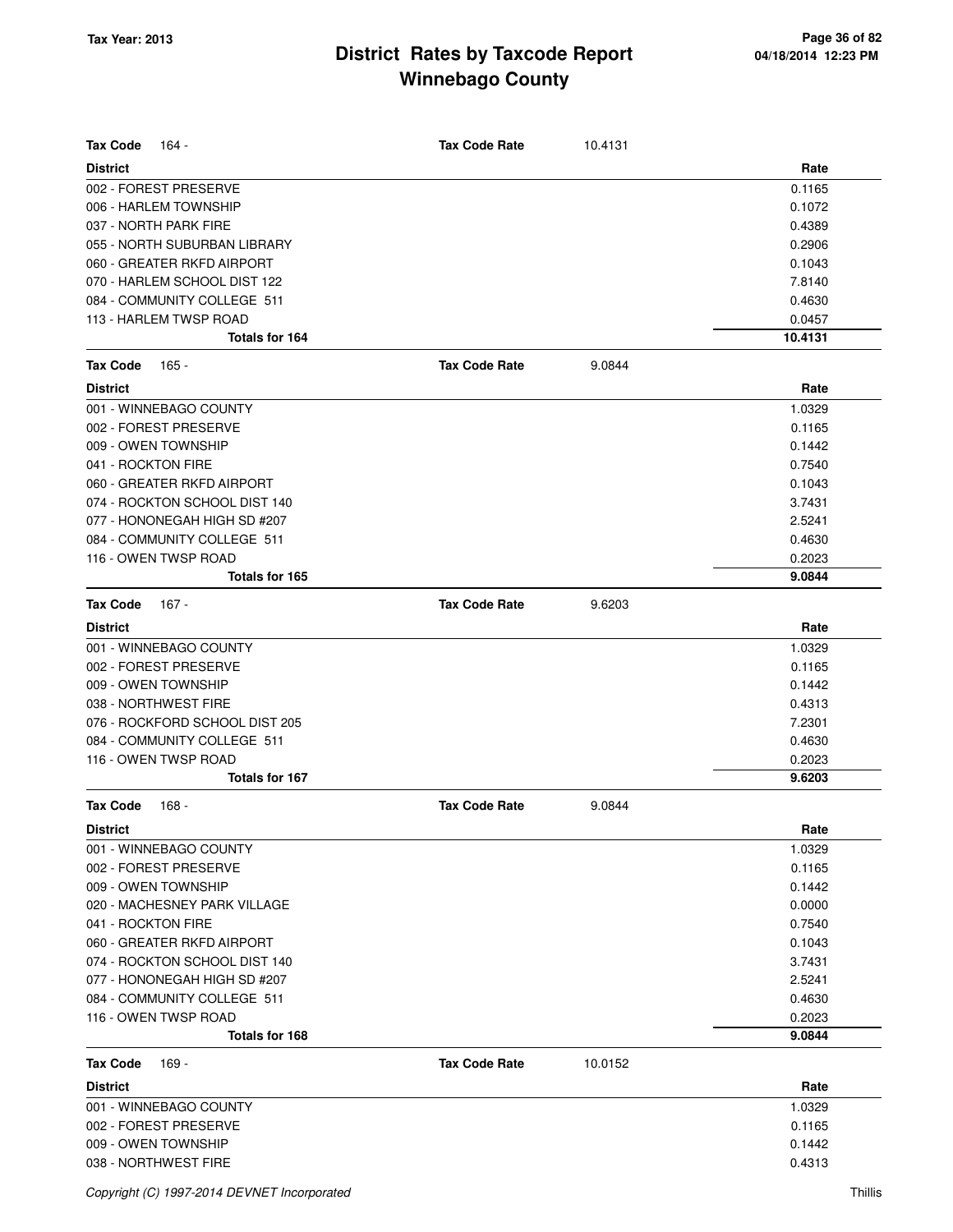| <b>Tax Code</b><br>169 -                                        | <b>Tax Code Rate</b> | 10.0152 |                  |
|-----------------------------------------------------------------|----------------------|---------|------------------|
| <b>District</b>                                                 |                      |         | Rate             |
| 055 - NORTH SUBURBAN LIBRARY                                    |                      |         | 0.2906           |
| 060 - GREATER RKFD AIRPORT                                      |                      |         | 0.1043           |
| 076 - ROCKFORD SCHOOL DIST 205                                  |                      |         | 7.2301           |
| 084 - COMMUNITY COLLEGE 511                                     |                      |         | 0.4630           |
| 116 - OWEN TWSP ROAD                                            |                      |         | 0.2023           |
| Totals for 169                                                  |                      |         | 10.0152          |
| <b>Tax Code</b><br>170 -                                        | <b>Tax Code Rate</b> | 9.9102  |                  |
| <b>District</b>                                                 |                      |         | Rate             |
| 001 - WINNEBAGO COUNTY                                          |                      |         | 1.0329           |
| 002 - FOREST PRESERVE                                           |                      |         | 0.1165           |
| 009 - OWEN TOWNSHIP                                             |                      |         | 0.1442           |
| 038 - NORTHWEST FIRE                                            |                      |         | 0.4313           |
| 051 - ROCK RIVER WATER REC                                      |                      |         | 0.1856           |
| 060 - GREATER RKFD AIRPORT                                      |                      |         | 0.1043           |
| 076 - ROCKFORD SCHOOL DIST 205                                  |                      |         | 7.2301           |
| 084 - COMMUNITY COLLEGE 511                                     |                      |         | 0.4630           |
| 116 - OWEN TWSP ROAD                                            |                      |         | 0.2023           |
| Totals for 170                                                  |                      |         | 9.9102           |
| <b>Tax Code</b><br>$171 -$                                      | <b>Tax Code Rate</b> | 10.9679 |                  |
| <b>District</b>                                                 |                      |         | Rate             |
| 001 - WINNEBAGO COUNTY                                          |                      |         | 1.0329           |
| 002 - FOREST PRESERVE                                           |                      |         | 0.1165           |
| 009 - OWEN TOWNSHIP                                             |                      |         | 0.1442           |
| 038 - NORTHWEST FIRE                                            |                      |         | 0.4313           |
| 046 - ROCKFORD PARK DISTRICT                                    |                      |         | 1.0577           |
| 051 - ROCK RIVER WATER REC                                      |                      |         | 0.1856           |
| 060 - GREATER RKFD AIRPORT                                      |                      |         | 0.1043           |
| 076 - ROCKFORD SCHOOL DIST 205                                  |                      |         | 7.2301           |
| 084 - COMMUNITY COLLEGE 511                                     |                      |         | 0.4630           |
| 116 - OWEN TWSP ROAD                                            |                      |         | 0.2023           |
| <b>Totals for 171</b>                                           |                      |         | 10.9679          |
| Tax Code<br>175 -                                               | <b>Tax Code Rate</b> | 10.2412 |                  |
| <b>District</b>                                                 |                      |         | Rate             |
| 001 - WINNEBAGO COUNTY                                          |                      |         | 1.0329           |
| 002 - FOREST PRESERVE                                           |                      |         | 0.1165           |
| 013 - ROSCOE TOWNSHIP                                           |                      |         | 0.1456           |
| 026 - SOUTH BELOIT CITY                                         |                      |         | 1.1395           |
| 061 - SOUTH BELOIT CITY LIBRARY                                 |                      |         | 0.2047           |
| 072 - PRAIRIE HILL SCH DIST 133                                 |                      |         | 4.4356           |
| 077 - HONONEGAH HIGH SD #207                                    |                      |         | 2.5241           |
| 084 - COMMUNITY COLLEGE 511                                     |                      |         | 0.4630           |
| 120 - ROSCOE TWSP ROAD                                          |                      |         | 0.1793           |
| Totals for 175                                                  |                      |         | 10.2412          |
| <b>Tax Code</b><br>176 -                                        | <b>Tax Code Rate</b> | 9.1876  |                  |
| <b>District</b>                                                 |                      |         | Rate             |
| 001 - WINNEBAGO COUNTY                                          |                      |         | 1.0329           |
| 002 - FOREST PRESERVE                                           |                      |         | 0.1165           |
| 013 - ROSCOE TOWNSHIP                                           |                      |         | 0.1456           |
| 055 - NORTH SUBURBAN LIBRARY<br>072 - PRAIRIE HILL SCH DIST 133 |                      |         | 0.2906<br>4.4356 |
|                                                                 |                      |         |                  |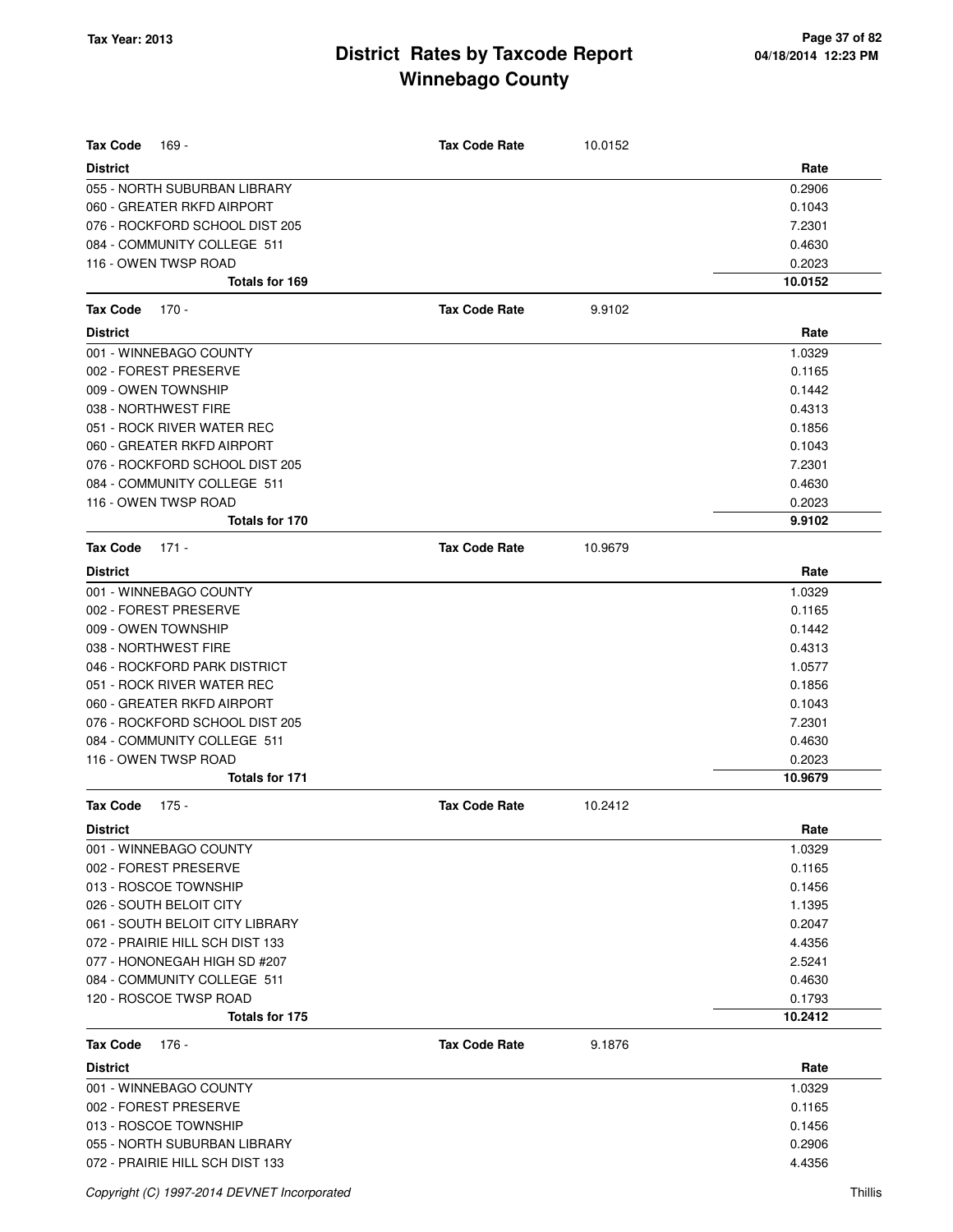| <b>Tax Code</b><br>176 -                                  | <b>Tax Code Rate</b> | 9.1876  |                  |
|-----------------------------------------------------------|----------------------|---------|------------------|
| <b>District</b>                                           |                      |         | Rate             |
| 077 - HONONEGAH HIGH SD #207                              |                      |         | 2.5241           |
| 084 - COMMUNITY COLLEGE 511                               |                      |         | 0.4630           |
| 120 - ROSCOE TWSP ROAD                                    |                      |         | 0.1793           |
| Totals for 176                                            |                      |         | 9.1876           |
| Tax Code<br>$177 -$                                       | <b>Tax Code Rate</b> | 10.3591 |                  |
| District                                                  |                      |         | Rate             |
| 001 - WINNEBAGO COUNTY                                    |                      |         | 1.0329           |
| 002 - FOREST PRESERVE                                     |                      |         | 0.1165           |
| 013 - ROSCOE TOWNSHIP                                     |                      |         | 0.1456           |
| 026 - SOUTH BELOIT CITY                                   |                      |         | 1.1395           |
| 061 - SOUTH BELOIT CITY LIBRARY                           |                      |         | 0.2047           |
| 079 - SOUTH BELOIT SD #320                                |                      |         | 7.0776           |
| 084 - COMMUNITY COLLEGE 511                               |                      |         | 0.4630           |
| 120 - ROSCOE TWSP ROAD                                    |                      |         | 0.1793           |
| <b>Totals for 177</b>                                     |                      |         | 10.3591          |
| Tax Code<br>178 -                                         | <b>Tax Code Rate</b> | 9.3055  |                  |
| <b>District</b>                                           |                      |         | Rate             |
| 001 - WINNEBAGO COUNTY                                    |                      |         | 1.0329           |
| 002 - FOREST PRESERVE                                     |                      |         | 0.1165           |
| 013 - ROSCOE TOWNSHIP                                     |                      |         | 0.1456           |
| 055 - NORTH SUBURBAN LIBRARY                              |                      |         | 0.2906           |
| 079 - SOUTH BELOIT SD #320                                |                      |         | 7.0776           |
| 084 - COMMUNITY COLLEGE 511                               |                      |         | 0.4630           |
| 120 - ROSCOE TWSP ROAD                                    |                      |         | 0.1793           |
| Totals for 178                                            |                      |         | 9.3055           |
| Tax Code<br>179 -                                         | <b>Tax Code Rate</b> | 10.0522 |                  |
| District                                                  |                      |         | Rate             |
| 001 - WINNEBAGO COUNTY                                    |                      |         | 1.0329           |
| 002 - FOREST PRESERVE                                     |                      |         | 0.1165           |
| 013 - ROSCOE TOWNSHIP                                     |                      |         | 0.1456           |
| 035 - HARLEM-ROSCOE FIRE                                  |                      |         | 0.7467           |
| 055 - NORTH SUBURBAN LIBRARY                              |                      |         | 0.2906           |
|                                                           |                      |         |                  |
| 079 - SOUTH BELOIT SD #320<br>084 - COMMUNITY COLLEGE 511 |                      |         | 7.0776<br>0.4630 |
| 120 - ROSCOE TWSP ROAD                                    |                      |         | 0.1793           |
| Totals for 179                                            |                      |         | 10.0522          |
| <b>Tax Code</b><br>$180 -$                                | <b>Tax Code Rate</b> | 9.9343  |                  |
| <b>District</b>                                           |                      |         | Rate             |
| 001 - WINNEBAGO COUNTY                                    |                      |         | 1.0329           |
| 002 - FOREST PRESERVE                                     |                      |         | 0.1165           |
| 013 - ROSCOE TOWNSHIP                                     |                      |         | 0.1456           |
| 035 - HARLEM-ROSCOE FIRE                                  |                      |         | 0.7467           |
| 055 - NORTH SUBURBAN LIBRARY                              |                      |         | 0.2906           |
| 072 - PRAIRIE HILL SCH DIST 133                           |                      |         | 4.4356           |
| 077 - HONONEGAH HIGH SD #207                              |                      |         | 2.5241           |
| 084 - COMMUNITY COLLEGE 511                               |                      |         | 0.4630           |
| 120 - ROSCOE TWSP ROAD                                    |                      |         | 0.1793           |
| Totals for 180                                            |                      |         | 9.9343           |
|                                                           |                      |         |                  |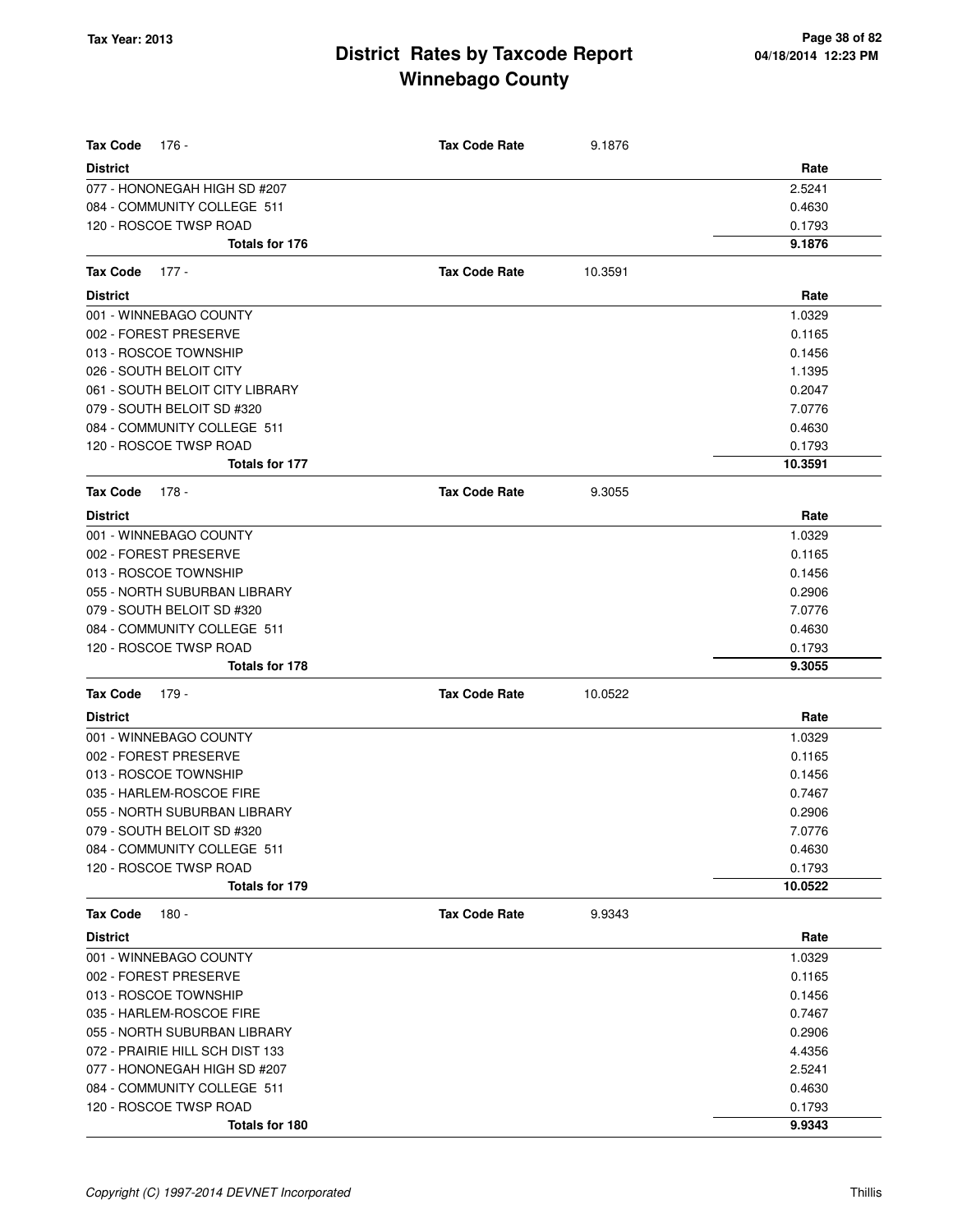| <b>Tax Code</b><br>181 -      | <b>Tax Code Rate</b> | 9.0095  |         |
|-------------------------------|----------------------|---------|---------|
| <b>District</b>               |                      |         | Rate    |
| 001 - WINNEBAGO COUNTY        |                      |         | 1.0329  |
| 002 - FOREST PRESERVE         |                      |         | 0.1165  |
| 013 - ROSCOE TOWNSHIP         |                      |         | 0.1456  |
| 035 - HARLEM-ROSCOE FIRE      |                      |         | 0.7467  |
| 055 - NORTH SUBURBAN LIBRARY  |                      |         | 0.2906  |
| 071 - KINNIKINNICK SD #131    |                      |         | 3.5108  |
| 077 - HONONEGAH HIGH SD #207  |                      |         | 2.5241  |
| 084 - COMMUNITY COLLEGE 511   |                      |         | 0.4630  |
| 120 - ROSCOE TWSP ROAD        |                      |         | 0.1793  |
| <b>Totals for 181</b>         |                      |         | 9.0095  |
| <b>Tax Code</b><br>182 -      | <b>Tax Code Rate</b> | 8.9512  |         |
| <b>District</b>               |                      |         | Rate    |
| 001 - WINNEBAGO COUNTY        |                      |         | 1.0329  |
| 002 - FOREST PRESERVE         |                      |         | 0.1165  |
| 013 - ROSCOE TOWNSHIP         |                      |         | 0.1456  |
| 035 - HARLEM-ROSCOE FIRE      |                      |         | 0.7467  |
| 074 - ROCKTON SCHOOL DIST 140 |                      |         | 3.7431  |
| 077 - HONONEGAH HIGH SD #207  |                      |         | 2.5241  |
| 084 - COMMUNITY COLLEGE 511   |                      |         | 0.4630  |
| 120 - ROSCOE TWSP ROAD        |                      |         | 0.1793  |
| Totals for 182                |                      |         | 8.9512  |
| <b>Tax Code</b><br>183 -      | <b>Tax Code Rate</b> | 8.9512  |         |
| <b>District</b>               |                      |         | Rate    |
| 001 - WINNEBAGO COUNTY        |                      |         | 1.0329  |
| 002 - FOREST PRESERVE         |                      |         | 0.1165  |
| 013 - ROSCOE TOWNSHIP         |                      |         | 0.1456  |
| 020 - MACHESNEY PARK VILLAGE  |                      |         | 0.0000  |
| 035 - HARLEM-ROSCOE FIRE      |                      |         | 0.7467  |
| 074 - ROCKTON SCHOOL DIST 140 |                      |         | 3.7431  |
| 077 - HONONEGAH HIGH SD #207  |                      |         | 2.5241  |
| 084 - COMMUNITY COLLEGE 511   |                      |         | 0.4630  |
| 120 - ROSCOE TWSP ROAD        |                      |         | 0.1793  |
| Totals for 183                |                      |         | 8.9512  |
| Tax Code<br>184 -             | <b>Tax Code Rate</b> | 10.8765 |         |
| <b>District</b>               |                      |         | Rate    |
| 001 - WINNEBAGO COUNTY        |                      |         | 1.0329  |
| 002 - FOREST PRESERVE         |                      |         | 0.1165  |
| 013 - ROSCOE TOWNSHIP         |                      |         | 0.1456  |
| 035 - HARLEM-ROSCOE FIRE      |                      |         | 0.7467  |
| 055 - NORTH SUBURBAN LIBRARY  |                      |         | 0.2906  |
| 075 - NORTH BOONE SD #200     |                      |         | 7.9019  |
| 084 - COMMUNITY COLLEGE 511   |                      |         | 0.4630  |
| 120 - ROSCOE TWSP ROAD        |                      |         | 0.1793  |
| Totals for 184                |                      |         | 10.8765 |
| <b>Tax Code</b><br>185 -      | <b>Tax Code Rate</b> | 9.6677  |         |
| <b>District</b>               |                      |         | Rate    |
| 001 - WINNEBAGO COUNTY        |                      |         | 1.0329  |
| 002 - FOREST PRESERVE         |                      |         | 0.1165  |
| 013 - ROSCOE TOWNSHIP         |                      |         | 0.1456  |
| 025 - ROSCOE VILLAGE          |                      |         | 0.6582  |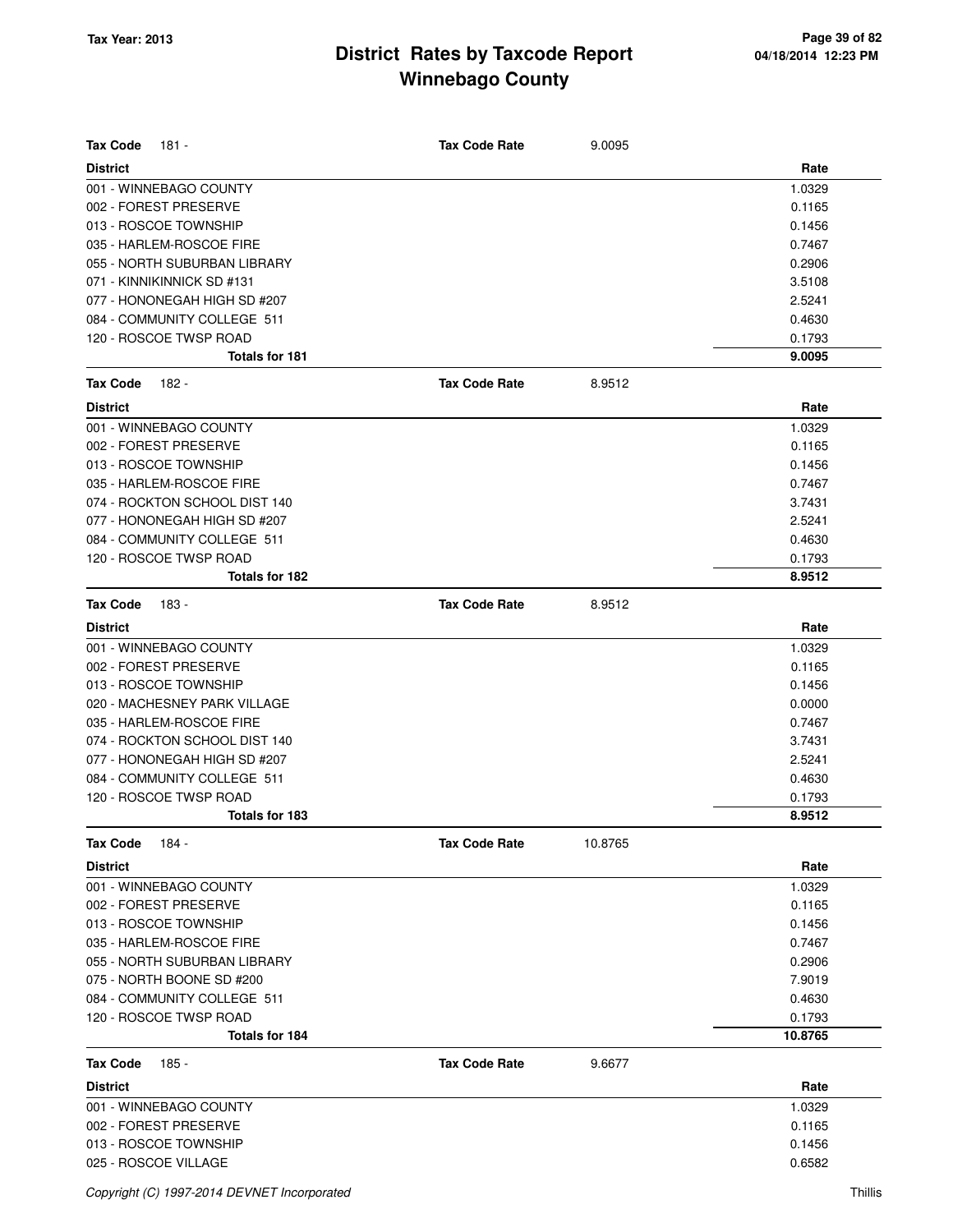| <b>Tax Code</b><br>185 -                 | <b>Tax Code Rate</b> | 9.6677  |                  |
|------------------------------------------|----------------------|---------|------------------|
| <b>District</b>                          |                      |         | Rate             |
| 035 - HARLEM-ROSCOE FIRE                 |                      |         | 0.7467           |
| 055 - NORTH SUBURBAN LIBRARY             |                      |         | 0.2906           |
| 071 - KINNIKINNICK SD #131               |                      |         | 3.5108           |
| 077 - HONONEGAH HIGH SD #207             |                      |         | 2.5241           |
| 084 - COMMUNITY COLLEGE 511              |                      |         | 0.4630           |
| 120 - ROSCOE TWSP ROAD                   |                      |         | 0.1793           |
| Totals for 185                           |                      |         | 9.6677           |
| <b>Tax Code</b><br>187 -                 | <b>Tax Code Rate</b> | 9.1951  |                  |
| <b>District</b>                          |                      |         | Rate             |
| 001 - WINNEBAGO COUNTY                   |                      |         | 1.0329           |
| 002 - FOREST PRESERVE                    |                      |         | 0.1165           |
| 013 - ROSCOE TOWNSHIP                    |                      |         | 0.1456           |
| 035 - HARLEM-ROSCOE FIRE                 |                      |         | 0.7467           |
| 051 - ROCK RIVER WATER REC               |                      |         | 0.1856           |
| 055 - NORTH SUBURBAN LIBRARY             |                      |         | 0.2906           |
| 071 - KINNIKINNICK SD #131               |                      |         | 3.5108           |
| 077 - HONONEGAH HIGH SD #207             |                      |         | 2.5241           |
| 084 - COMMUNITY COLLEGE 511              |                      |         | 0.4630           |
| 120 - ROSCOE TWSP ROAD                   |                      |         | 0.1793           |
| Totals for 187                           |                      |         | 9.1951           |
| <b>Tax Code</b><br>188                   | <b>Tax Code Rate</b> | 10.1199 |                  |
| <b>District</b>                          |                      |         | Rate             |
| 001 - WINNEBAGO COUNTY                   |                      |         | 1.0329           |
| 002 - FOREST PRESERVE                    |                      |         | 0.1165           |
| 013 - ROSCOE TOWNSHIP                    |                      |         | 0.1456           |
| 035 - HARLEM-ROSCOE FIRE                 |                      |         | 0.7467           |
| 051 - ROCK RIVER WATER REC               |                      |         | 0.1856           |
| 055 - NORTH SUBURBAN LIBRARY             |                      |         | 0.2906           |
| 072 - PRAIRIE HILL SCH DIST 133          |                      |         | 4.4356           |
| 077 - HONONEGAH HIGH SD #207             |                      |         | 2.5241           |
| 084 - COMMUNITY COLLEGE 511              |                      |         | 0.4630           |
| 120 - ROSCOE TWSP ROAD                   |                      |         | 0.1793           |
| Totals for 188                           |                      |         | 10.1199          |
| 189 -<br><b>Tax Code</b>                 | <b>Tax Code Rate</b> | 9.8533  |                  |
| <b>District</b>                          |                      |         | Rate             |
| 001 - WINNEBAGO COUNTY                   |                      |         | 1.0329           |
| 002 - FOREST PRESERVE                    |                      |         | 0.1165           |
| 013 - ROSCOE TOWNSHIP                    |                      |         | 0.1456           |
| 025 - ROSCOE VILLAGE                     |                      |         | 0.6582           |
| 035 - HARLEM-ROSCOE FIRE                 |                      |         | 0.7467           |
| 051 - ROCK RIVER WATER REC               |                      |         | 0.1856           |
| 055 - NORTH SUBURBAN LIBRARY             |                      |         | 0.2906           |
| 071 - KINNIKINNICK SD #131               |                      |         | 3.5108           |
| 077 - HONONEGAH HIGH SD #207             |                      |         | 2.5241           |
| 084 - COMMUNITY COLLEGE 511              |                      |         | 0.4630           |
| 120 - ROSCOE TWSP ROAD<br>Totals for 189 |                      |         | 0.1793<br>9.8533 |
|                                          |                      |         |                  |
| <b>Tax Code</b><br>190 -                 | <b>Tax Code Rate</b> | 10.3816 |                  |
| <b>District</b>                          |                      |         | Rate             |
| 001 - WINNEBAGO COUNTY                   |                      |         | 1.0329           |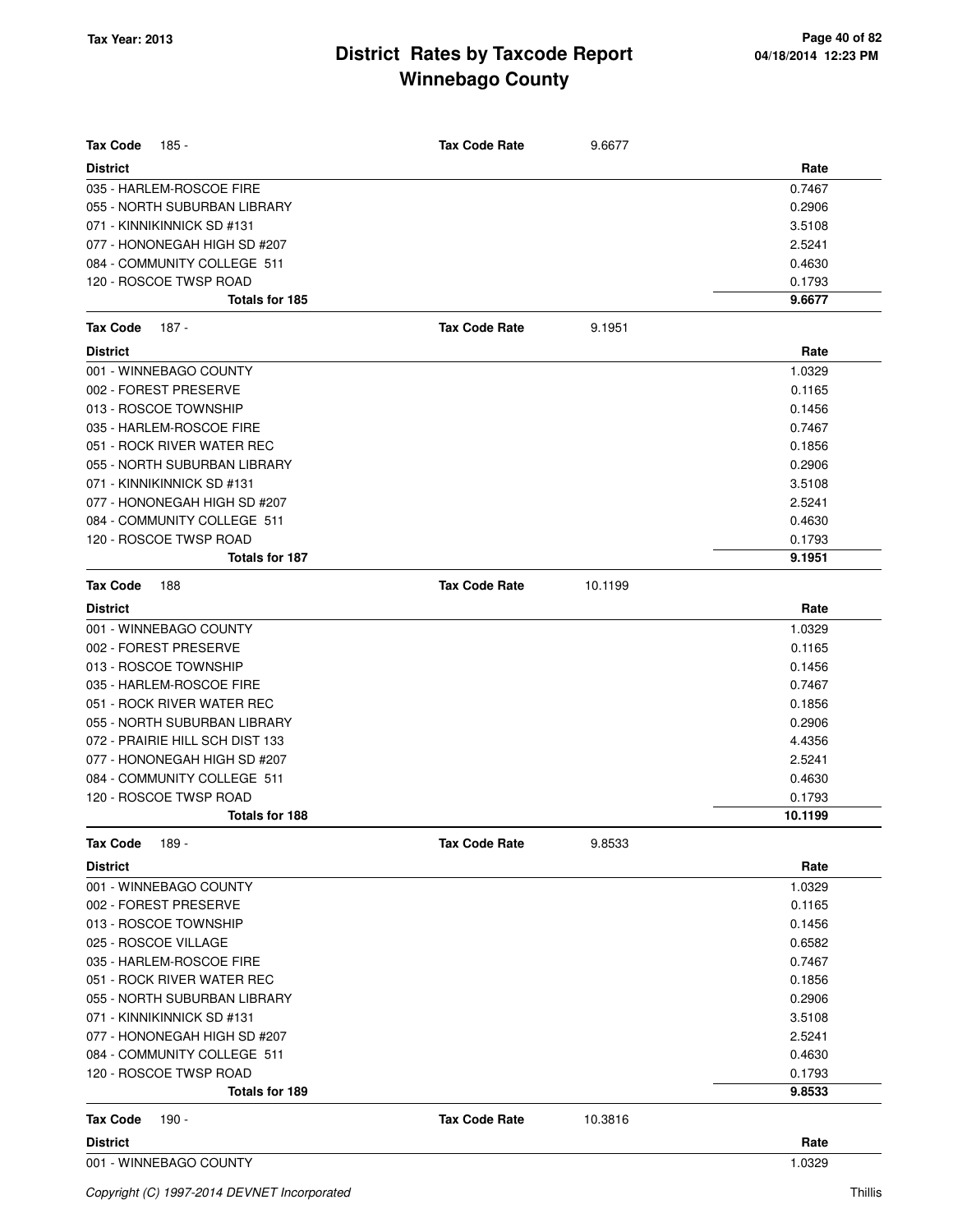| <b>Tax Code</b><br>190 -        | <b>Tax Code Rate</b> | 10.3816 |         |
|---------------------------------|----------------------|---------|---------|
| <b>District</b>                 |                      |         | Rate    |
| 002 - FOREST PRESERVE           |                      |         | 0.1165  |
| 012 - ROCKTON TOWNSHIP          |                      |         | 0.1939  |
| 026 - SOUTH BELOIT CITY         |                      |         | 1.1395  |
| 061 - SOUTH BELOIT CITY LIBRARY |                      |         | 0.2047  |
| 079 - SOUTH BELOIT SD #320      |                      |         | 7.0776  |
| 084 - COMMUNITY COLLEGE 511     |                      |         | 0.4630  |
| 119 - ROCKTON TWSP ROAD         |                      |         | 0.1535  |
| Totals for 190                  |                      |         | 10.3816 |
| <b>Tax Code</b><br>191 -        | <b>Tax Code Rate</b> | 10.0026 |         |
| <b>District</b>                 |                      |         | Rate    |
| 001 - WINNEBAGO COUNTY          |                      |         | 1.0329  |
| 002 - FOREST PRESERVE           |                      |         | 0.1165  |
| 012 - ROCKTON TOWNSHIP          |                      |         | 0.1939  |
| 041 - ROCKTON FIRE              |                      |         | 0.7540  |
| 057 - TALCOTT FREE LIBRARY      |                      |         | 0.2112  |
| 079 - SOUTH BELOIT SD #320      |                      |         | 7.0776  |
| 084 - COMMUNITY COLLEGE 511     |                      |         | 0.4630  |
| 119 - ROCKTON TWSP ROAD         |                      |         | 0.1535  |
| <b>Totals for 191</b>           |                      |         | 10.0026 |
| <b>Tax Code</b><br>$192 -$      | <b>Tax Code Rate</b> | 10.5925 |         |
|                                 |                      |         |         |
| <b>District</b>                 |                      |         | Rate    |
| 001 - WINNEBAGO COUNTY          |                      |         | 1.0329  |
| 002 - FOREST PRESERVE           |                      |         | 0.1165  |
| 013 - ROSCOE TOWNSHIP           |                      |         | 0.1456  |
| 025 - ROSCOE VILLAGE            |                      |         | 0.6582  |
| 035 - HARLEM-ROSCOE FIRE        |                      |         | 0.7467  |
| 055 - NORTH SUBURBAN LIBRARY    |                      |         | 0.2906  |
| 072 - PRAIRIE HILL SCH DIST 133 |                      |         | 4.4356  |
| 077 - HONONEGAH HIGH SD #207    |                      |         | 2.5241  |
| 084 - COMMUNITY COLLEGE 511     |                      |         | 0.4630  |
| 120 - ROSCOE TWSP ROAD          |                      |         | 0.1793  |
| Totals for 192                  |                      |         | 10.5925 |
| Tax Code 193 -                  | <b>Tax Code Rate</b> | 9.3004  |         |
| <b>District</b>                 |                      |         | Rate    |
| 001 - WINNEBAGO COUNTY          |                      |         | 1.0329  |
| 002 - FOREST PRESERVE           |                      |         | 0.1165  |
| 012 - ROCKTON TOWNSHIP          |                      |         | 0.1939  |
| 041 - ROCKTON FIRE              |                      |         | 0.7540  |
| 057 - TALCOTT FREE LIBRARY      |                      |         | 0.2112  |
| 073 - SHIRLAND SCHOOL DIST 134  |                      |         | 3.8513  |
| 077 - HONONEGAH HIGH SD #207    |                      |         | 2.5241  |
| 084 - COMMUNITY COLLEGE 511     |                      |         | 0.4630  |
| 119 - ROCKTON TWSP ROAD         |                      |         | 0.1535  |
| Totals for 193                  |                      |         | 9.3004  |
| <b>Tax Code</b><br>194 -        | <b>Tax Code Rate</b> | 10.0148 |         |
| <b>District</b>                 |                      |         | Rate    |
| 001 - WINNEBAGO COUNTY          |                      |         | 1.0329  |
| 002 - FOREST PRESERVE           |                      |         | 0.1165  |
| 006 - HARLEM TOWNSHIP           |                      |         | 0.1072  |
| 037 - NORTH PARK FIRE           |                      |         | 0.4389  |
|                                 |                      |         |         |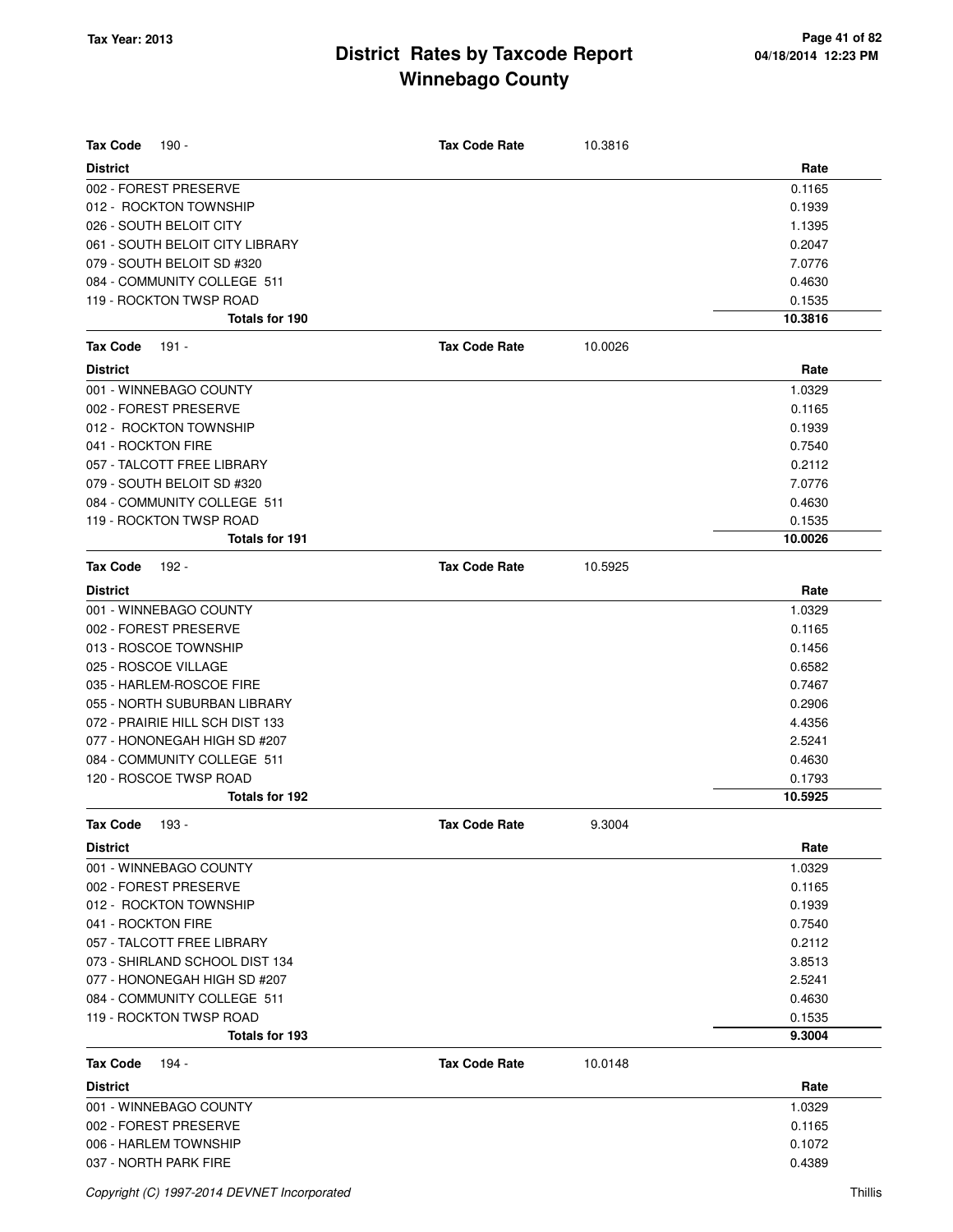| Tax Code<br>194 -                         | <b>Tax Code Rate</b> | 10.0148 |                  |
|-------------------------------------------|----------------------|---------|------------------|
| <b>District</b>                           |                      |         | Rate             |
| 051 - ROCK RIVER WATER REC                |                      |         | 0.1856           |
| 055 - NORTH SUBURBAN LIBRARY              |                      |         | 0.2906           |
| 060 - GREATER RKFD AIRPORT                |                      |         | 0.1043           |
| 076 - ROCKFORD SCHOOL DIST 205            |                      |         | 7.2301           |
| 084 - COMMUNITY COLLEGE 511               |                      |         | 0.4630           |
| 113 - HARLEM TWSP ROAD                    |                      |         | 0.0457           |
| Totals for 194                            |                      |         | 10.0148          |
| Tax Code<br>195 -                         | <b>Tax Code Rate</b> | 9.9282  |                  |
| <b>District</b>                           |                      |         | Rate             |
| 001 - WINNEBAGO COUNTY                    |                      |         | 1.0329           |
| 002 - FOREST PRESERVE                     |                      |         | 0.1165           |
| 009 - OWEN TOWNSHIP                       |                      |         | 0.1442           |
| 025 - ROSCOE VILLAGE                      |                      |         | 0.6582           |
| 041 - ROCKTON FIRE                        |                      |         | 0.7540           |
| 051 - ROCK RIVER WATER REC                |                      |         | 0.1856           |
| 060 - GREATER RKFD AIRPORT                |                      |         | 0.1043           |
| 074 - ROCKTON SCHOOL DIST 140             |                      |         | 3.7431           |
| 077 - HONONEGAH HIGH SD #207              |                      |         | 2.5241           |
| 084 - COMMUNITY COLLEGE 511               |                      |         | 0.4630           |
| 116 - OWEN TWSP ROAD                      |                      |         | 0.2023           |
| <b>Totals for 195</b>                     |                      |         | 9.9282           |
| Tax Code<br>196 -                         | <b>Tax Code Rate</b> | 9.1368  |                  |
| <b>District</b>                           |                      |         | Rate             |
| 001 - WINNEBAGO COUNTY                    |                      |         | 1.0329           |
| 002 - FOREST PRESERVE                     |                      |         | 0.1165           |
| 013 - ROSCOE TOWNSHIP                     |                      |         | 0.1456           |
| 035 - HARLEM-ROSCOE FIRE                  |                      |         | 0.7467           |
| 051 - ROCK RIVER WATER REC                |                      |         | 0.1856           |
| 074 - ROCKTON SCHOOL DIST 140             |                      |         | 3.7431           |
| 077 - HONONEGAH HIGH SD #207              |                      |         | 2.5241           |
| 084 - COMMUNITY COLLEGE 511               |                      |         | 0.4630           |
| 120 - ROSCOE TWSP ROAD                    |                      |         | 0.1793           |
| Totals for 196                            |                      |         | 9.1368           |
| Tax Code<br>197 -                         | <b>Tax Code Rate</b> | 9.8762  |                  |
| <b>District</b>                           |                      |         | Rate             |
| 001 - WINNEBAGO COUNTY                    |                      |         | 1.0329           |
| 002 - FOREST PRESERVE                     |                      |         | 0.1165           |
| 012 - ROCKTON TOWNSHIP                    |                      |         | 0.1939           |
| 024 - ROCKTON VILLAGE                     |                      |         | 0.6840           |
| 041 - ROCKTON FIRE                        |                      |         | 0.7540           |
| 057 - TALCOTT FREE LIBRARY                |                      |         | 0.2112           |
| 074 - ROCKTON SCHOOL DIST 140             |                      |         | 3.7431           |
| 077 - HONONEGAH HIGH SD #207              |                      |         | 2.5241           |
| 084 - COMMUNITY COLLEGE 511               |                      |         | 0.4630           |
| 119 - ROCKTON TWSP ROAD<br>Totals for 197 |                      |         | 0.1535<br>9.8762 |
|                                           |                      |         |                  |
| Tax Code<br>198 -                         | <b>Tax Code Rate</b> | 9.6935  |                  |
| <b>District</b>                           |                      |         | Rate             |
| 001 - WINNEBAGO COUNTY                    |                      |         | 1.0329           |
| 002 - FOREST PRESERVE                     |                      |         | 0.1165           |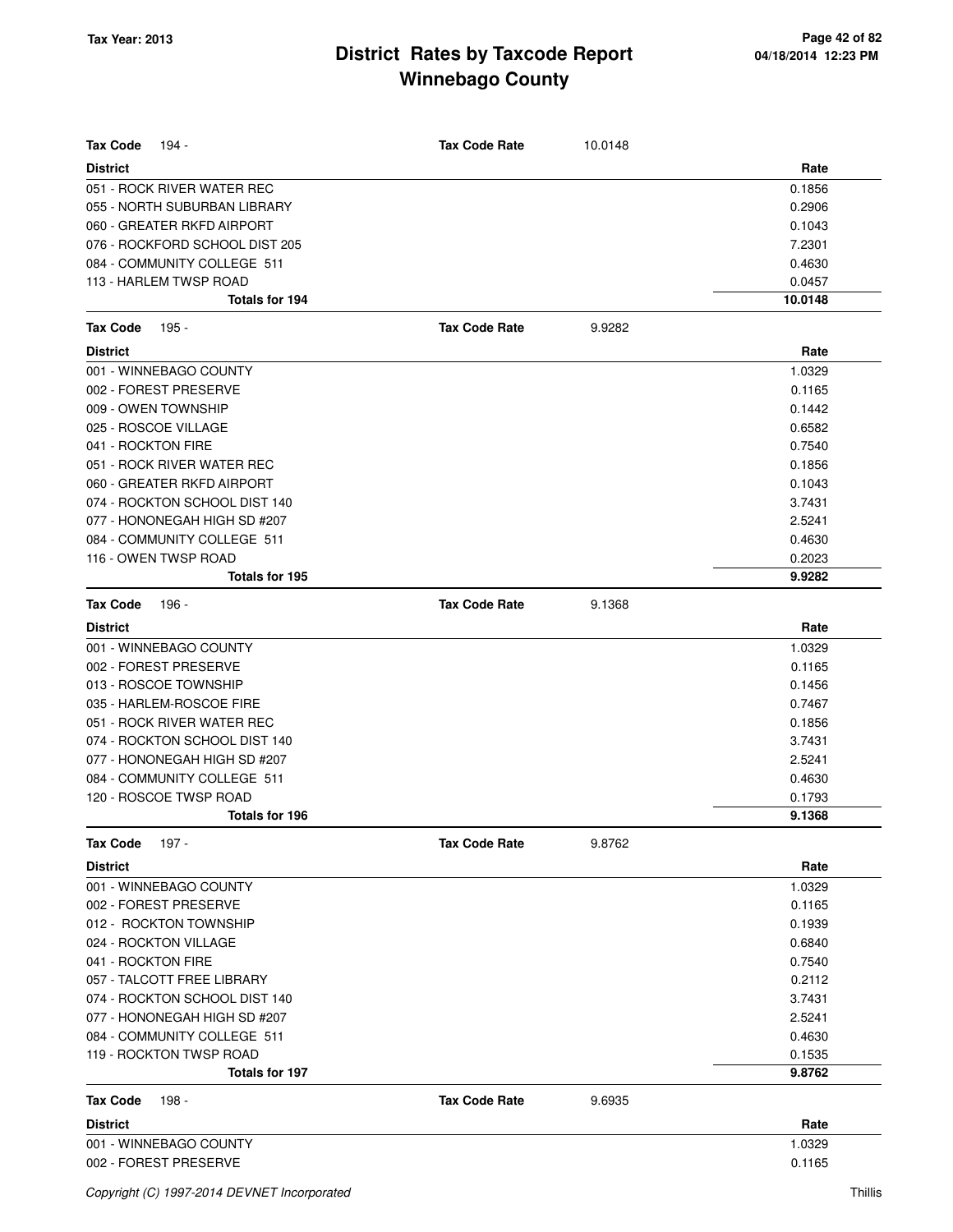| <b>Tax Code</b><br>198 -        | <b>Tax Code Rate</b> | 9.6935  |         |
|---------------------------------|----------------------|---------|---------|
| <b>District</b>                 |                      |         | Rate    |
| 013 - ROSCOE TOWNSHIP           |                      |         | 0.1456  |
| 024 - ROCKTON VILLAGE           |                      |         | 0.6840  |
| 035 - HARLEM-ROSCOE FIRE        |                      |         | 0.7467  |
| 055 - NORTH SUBURBAN LIBRARY    |                      |         | 0.2906  |
| 071 - KINNIKINNICK SD #131      |                      |         | 3.5108  |
| 077 - HONONEGAH HIGH SD #207    |                      |         | 2.5241  |
| 084 - COMMUNITY COLLEGE 511     |                      |         | 0.4630  |
| 120 - ROSCOE TWSP ROAD          |                      |         | 0.1793  |
| <b>Totals for 198</b>           |                      |         | 9.6935  |
| <b>Tax Code</b><br>199 -        | <b>Tax Code Rate</b> | 9.8791  |         |
| <b>District</b>                 |                      |         | Rate    |
| 001 - WINNEBAGO COUNTY          |                      |         | 1.0329  |
| 002 - FOREST PRESERVE           |                      |         | 0.1165  |
| 013 - ROSCOE TOWNSHIP           |                      |         | 0.1456  |
| 024 - ROCKTON VILLAGE           |                      |         | 0.6840  |
| 035 - HARLEM-ROSCOE FIRE        |                      |         | 0.7467  |
| 051 - ROCK RIVER WATER REC      |                      |         | 0.1856  |
| 055 - NORTH SUBURBAN LIBRARY    |                      |         | 0.2906  |
| 071 - KINNIKINNICK SD #131      |                      |         | 3.5108  |
| 077 - HONONEGAH HIGH SD #207    |                      |         | 2.5241  |
| 084 - COMMUNITY COLLEGE 511     |                      |         | 0.4630  |
| 120 - ROSCOE TWSP ROAD          |                      |         | 0.1793  |
| <b>Totals for 199</b>           |                      |         | 9.8791  |
| <b>Tax Code</b><br>200          | <b>Tax Code Rate</b> | 10.2188 |         |
| <b>District</b>                 |                      |         | Rate    |
| 001 - WINNEBAGO COUNTY          |                      |         | 1.0329  |
| 002 - FOREST PRESERVE           |                      |         | 0.1165  |
| 009 - OWEN TOWNSHIP             |                      |         | 0.1442  |
| 025 - ROSCOE VILLAGE            |                      |         | 0.6582  |
| 041 - ROCKTON FIRE              |                      |         | 0.7540  |
| 051 - ROCK RIVER WATER REC      |                      |         | 0.1856  |
| 055 - NORTH SUBURBAN LIBRARY    |                      |         | 0.2906  |
| 060 - GREATER RKFD AIRPORT      |                      |         | 0.1043  |
| 074 - ROCKTON SCHOOL DIST 140   |                      |         | 3.7431  |
| 077 - HONONEGAH HIGH SD #207    |                      |         | 2.5241  |
| 084 - COMMUNITY COLLEGE 511     |                      |         | 0.4630  |
| 116 - OWEN TWSP ROAD            |                      |         | 0.2023  |
| Totals for 200                  |                      |         | 10.2188 |
| Tax Code<br>$201 -$             | <b>Tax Code Rate</b> | 9.5712  |         |
| <b>District</b>                 |                      |         | Rate    |
| 001 - WINNEBAGO COUNTY          |                      |         | 1.0329  |
| 002 - FOREST PRESERVE           |                      |         | 0.1165  |
| 012 - ROCKTON TOWNSHIP          |                      |         | 0.1939  |
| 026 - SOUTH BELOIT CITY         |                      |         | 1.1395  |
| 061 - SOUTH BELOIT CITY LIBRARY |                      |         | 0.2047  |
| 074 - ROCKTON SCHOOL DIST 140   |                      |         | 3.7431  |
| 077 - HONONEGAH HIGH SD #207    |                      |         | 2.5241  |
| 084 - COMMUNITY COLLEGE 511     |                      |         | 0.4630  |
| 119 - ROCKTON TWSP ROAD         |                      |         | 0.1535  |
| Totals for 201                  |                      |         | 9.5712  |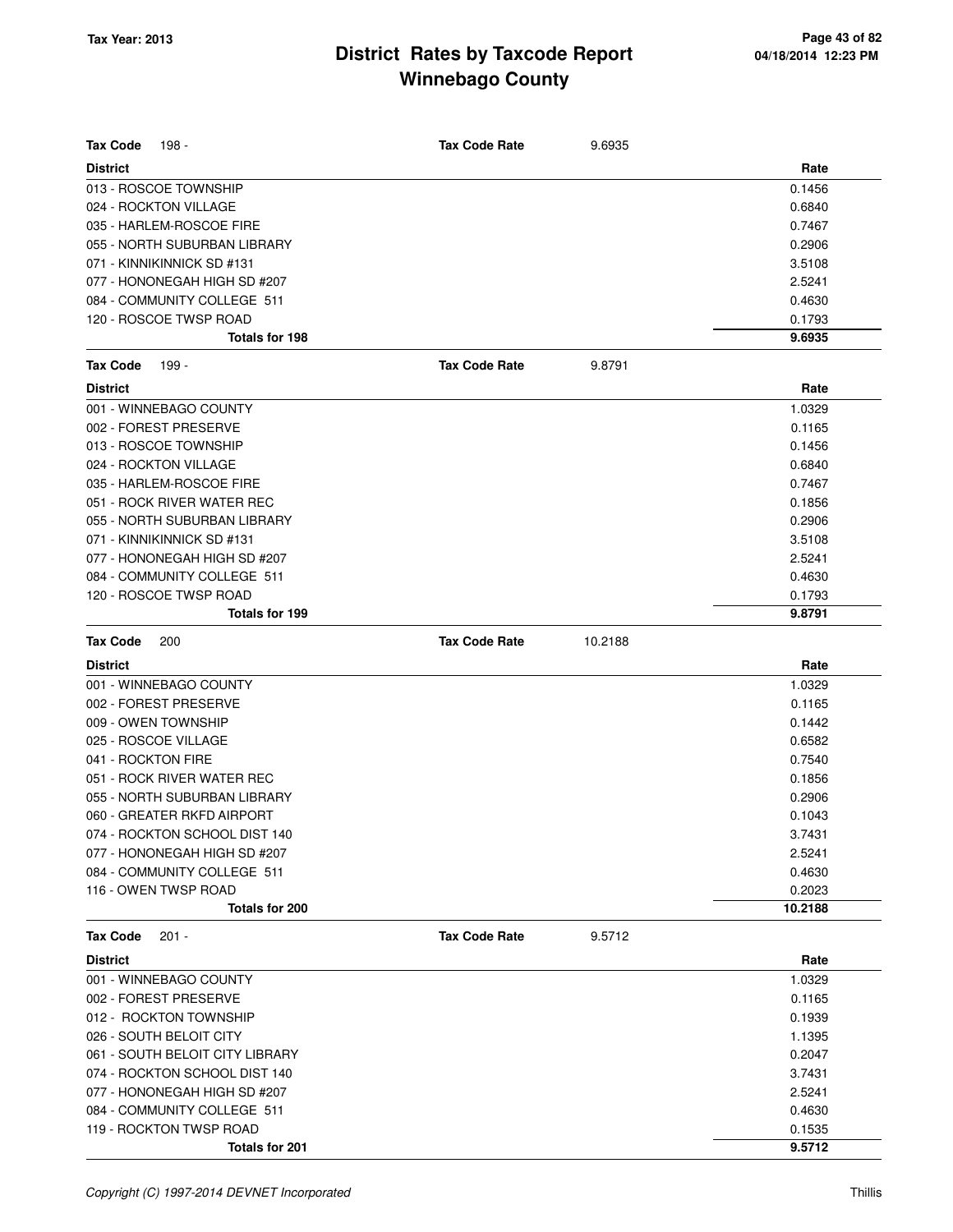| <b>Tax Code</b><br>$202 -$    | <b>Tax Code Rate</b> | 9.1922 |        |
|-------------------------------|----------------------|--------|--------|
| <b>District</b>               |                      |        | Rate   |
| 001 - WINNEBAGO COUNTY        |                      |        | 1.0329 |
| 002 - FOREST PRESERVE         |                      |        | 0.1165 |
| 012 - ROCKTON TOWNSHIP        |                      |        | 0.1939 |
| 041 - ROCKTON FIRE            |                      |        | 0.7540 |
| 057 - TALCOTT FREE LIBRARY    |                      |        | 0.2112 |
| 074 - ROCKTON SCHOOL DIST 140 |                      |        | 3.7431 |
| 077 - HONONEGAH HIGH SD #207  |                      |        | 2.5241 |
| 084 - COMMUNITY COLLEGE 511   |                      |        | 0.4630 |
| 119 - ROCKTON TWSP ROAD       |                      |        | 0.1535 |
| Totals for 202                |                      |        | 9.1922 |
| <b>Tax Code</b><br>$203 -$    | <b>Tax Code Rate</b> | 8.9599 |        |
| <b>District</b>               |                      |        | Rate   |
| 001 - WINNEBAGO COUNTY        |                      |        | 1.0329 |
| 002 - FOREST PRESERVE         |                      |        | 0.1165 |
| 012 - ROCKTON TOWNSHIP        |                      |        | 0.1939 |
| 041 - ROCKTON FIRE            |                      |        | 0.7540 |
| 057 - TALCOTT FREE LIBRARY    |                      |        | 0.2112 |
| 071 - KINNIKINNICK SD #131    |                      |        | 3.5108 |
| 077 - HONONEGAH HIGH SD #207  |                      |        | 2.5241 |
| 084 - COMMUNITY COLLEGE 511   |                      |        | 0.4630 |
| 119 - ROCKTON TWSP ROAD       |                      |        | 0.1535 |
| Totals for 203                |                      |        | 8.9599 |
| <b>Tax Code</b><br>$205 -$    | <b>Tax Code Rate</b> | 9.6181 |        |
| <b>District</b>               |                      |        | Rate   |
| 001 - WINNEBAGO COUNTY        |                      |        | 1.0329 |
| 002 - FOREST PRESERVE         |                      |        | 0.1165 |
| 012 - ROCKTON TOWNSHIP        |                      |        | 0.1939 |
| 025 - ROSCOE VILLAGE          |                      |        | 0.6582 |
| 041 - ROCKTON FIRE            |                      |        | 0.7540 |
| 057 - TALCOTT FREE LIBRARY    |                      |        | 0.2112 |
| 071 - KINNIKINNICK SD #131    |                      |        | 3.5108 |
| 077 - HONONEGAH HIGH SD #207  |                      |        | 2.5241 |
| 084 - COMMUNITY COLLEGE 511   |                      |        | 0.4630 |
| 119 - ROCKTON TWSP ROAD       |                      |        | 0.1535 |
| Totals for 205                |                      |        | 9.6181 |
| <b>Tax Code</b><br>$206 -$    | <b>Tax Code Rate</b> | 9.8037 |        |
| <b>District</b>               |                      |        | Rate   |
| 001 - WINNEBAGO COUNTY        |                      |        | 1.0329 |
| 002 - FOREST PRESERVE         |                      |        | 0.1165 |
| 012 - ROCKTON TOWNSHIP        |                      |        | 0.1939 |
| 025 - ROSCOE VILLAGE          |                      |        | 0.6582 |
| 041 - ROCKTON FIRE            |                      |        | 0.7540 |
| 051 - ROCK RIVER WATER REC    |                      |        | 0.1856 |
| 057 - TALCOTT FREE LIBRARY    |                      |        | 0.2112 |
| 071 - KINNIKINNICK SD #131    |                      |        | 3.5108 |
| 077 - HONONEGAH HIGH SD #207  |                      |        | 2.5241 |
| 084 - COMMUNITY COLLEGE 511   |                      |        | 0.4630 |
| 119 - ROCKTON TWSP ROAD       |                      |        | 0.1535 |
| Totals for 206                |                      |        | 9.8037 |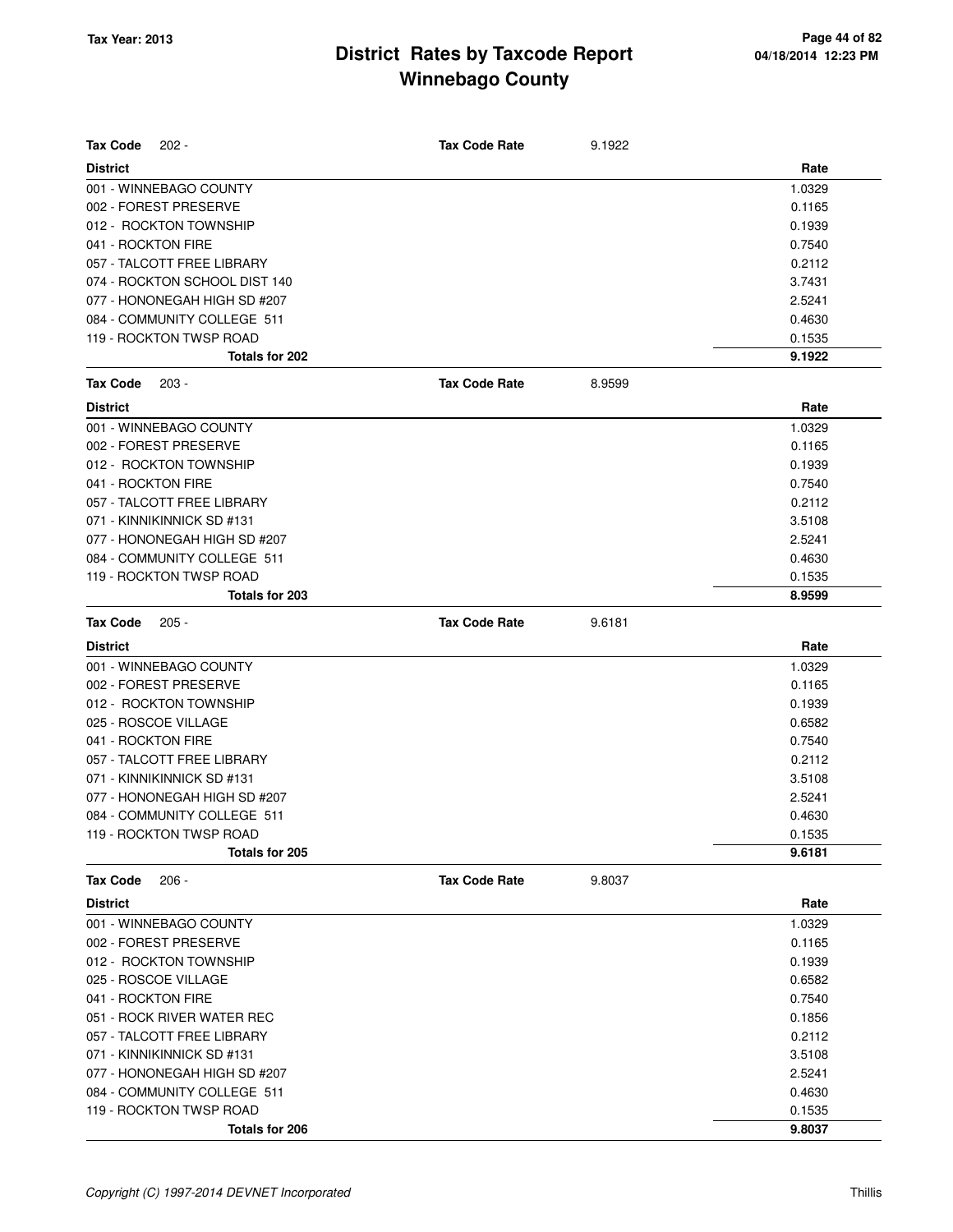| <b>Tax Code</b><br>207 -       | <b>Tax Code Rate</b> | 9.7950  |         |
|--------------------------------|----------------------|---------|---------|
| <b>District</b>                |                      |         | Rate    |
| 001 - WINNEBAGO COUNTY         |                      |         | 1.0329  |
| 002 - FOREST PRESERVE          |                      |         | 0.1165  |
| 013 - ROSCOE TOWNSHIP          |                      |         | 0.1456  |
| 025 - ROSCOE VILLAGE           |                      |         | 0.6582  |
| 035 - HARLEM-ROSCOE FIRE       |                      |         | 0.7467  |
| 051 - ROCK RIVER WATER REC     |                      |         | 0.1856  |
| 074 - ROCKTON SCHOOL DIST 140  |                      |         | 3.7431  |
| 077 - HONONEGAH HIGH SD #207   |                      |         | 2.5241  |
| 084 - COMMUNITY COLLEGE 511    |                      |         | 0.4630  |
| 120 - ROSCOE TWSP ROAD         |                      |         | 0.1793  |
| <b>Totals for 207</b>          |                      |         | 9.7950  |
| <b>Tax Code</b><br>$208 -$     | <b>Tax Code Rate</b> | 10.3226 |         |
| <b>District</b>                |                      |         | Rate    |
| 001 - WINNEBAGO COUNTY         |                      |         | 1.0329  |
| 002 - FOREST PRESERVE          |                      |         | 0.1165  |
| 006 - HARLEM TOWNSHIP          |                      |         | 0.1072  |
| 035 - HARLEM-ROSCOE FIRE       |                      |         | 0.7467  |
| 051 - ROCK RIVER WATER REC     |                      |         | 0.1856  |
| 055 - NORTH SUBURBAN LIBRARY   |                      |         | 0.2906  |
| 060 - GREATER RKFD AIRPORT     |                      |         | 0.1043  |
| 076 - ROCKFORD SCHOOL DIST 205 |                      |         | 7.2301  |
| 084 - COMMUNITY COLLEGE 511    |                      |         | 0.4630  |
| 113 - HARLEM TWSP ROAD         |                      |         | 0.0457  |
| Totals for 208                 |                      |         | 10.3226 |
| <b>Tax Code</b><br>$209 -$     | <b>Tax Code Rate</b> | 10.0856 |         |
| <b>District</b>                |                      |         | Rate    |
| 001 - WINNEBAGO COUNTY         |                      |         | 1.0329  |
| 002 - FOREST PRESERVE          |                      |         | 0.1165  |
| 013 - ROSCOE TOWNSHIP          |                      |         | 0.1456  |
| 025 - ROSCOE VILLAGE           |                      |         | 0.6582  |
| 035 - HARLEM-ROSCOE FIRE       |                      |         | 0.7467  |
| 051 - ROCK RIVER WATER REC     |                      |         | 0.1856  |
| 055 - NORTH SUBURBAN LIBRARY   |                      |         | 0.2906  |
| 074 - ROCKTON SCHOOL DIST 140  |                      |         | 3.7431  |
| 077 - HONONEGAH HIGH SD #207   |                      |         | 2.5241  |
| 084 - COMMUNITY COLLEGE 511    |                      |         | 0.4630  |
| 120 - ROSCOE TWSP ROAD         |                      |         | 0.1793  |
| Totals for 209                 |                      |         | 10.0856 |
| <b>Tax Code</b><br>$210 -$     | <b>Tax Code Rate</b> | 9.0580  |         |
| <b>District</b>                |                      |         | Rate    |
| 001 - WINNEBAGO COUNTY         |                      |         | 1.0329  |
| 002 - FOREST PRESERVE          |                      |         | 0.1165  |
| 015 - SHIRLAND TOWNSHIP        |                      |         | 0.2044  |
|                                |                      |         |         |
| 041 - ROCKTON FIRE             |                      |         | 0.7540  |
| 073 - SHIRLAND SCHOOL DIST 134 |                      |         | 3.8513  |
| 077 - HONONEGAH HIGH SD #207   |                      |         | 2.5241  |
| 084 - COMMUNITY COLLEGE 511    |                      |         | 0.4630  |
| 122 - SHIRLAND TWSP ROAD       |                      |         | 0.1118  |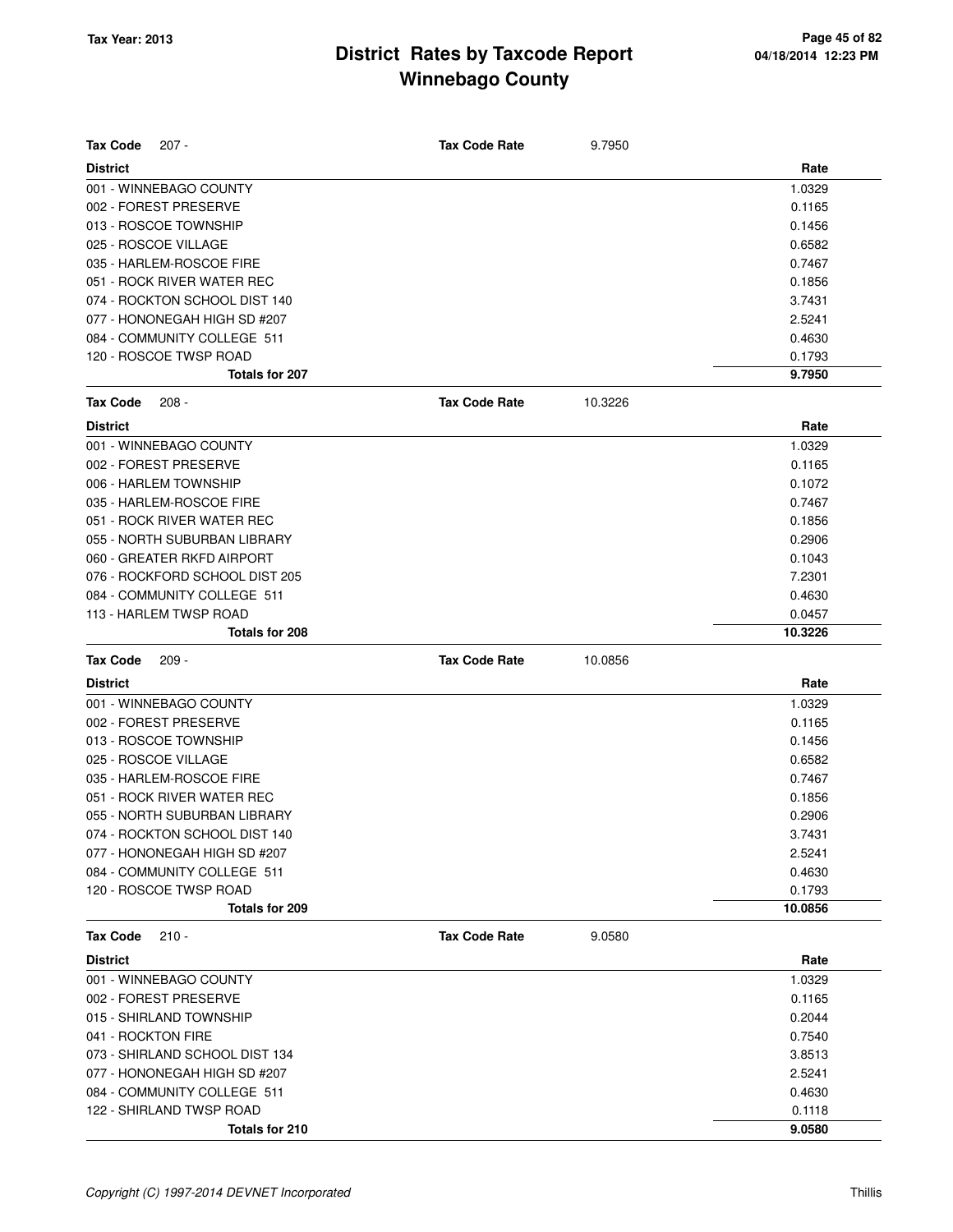| <b>Tax Code</b><br>$211 -$                  | <b>Tax Code Rate</b> | 9.0369  |         |
|---------------------------------------------|----------------------|---------|---------|
| <b>District</b>                             |                      |         | Rate    |
| 001 - WINNEBAGO COUNTY                      |                      |         | 1.0329  |
| 002 - FOREST PRESERVE                       |                      |         | 0.1165  |
| 015 - SHIRLAND TOWNSHIP                     |                      |         | 0.2044  |
| 033 - FIRE 1                                |                      |         | 0.7329  |
| 073 - SHIRLAND SCHOOL DIST 134              |                      |         | 3.8513  |
| 077 - HONONEGAH HIGH SD #207                |                      |         | 2.5241  |
| 084 - COMMUNITY COLLEGE 511                 |                      |         | 0.4630  |
| 122 - SHIRLAND TWSP ROAD                    |                      |         | 0.1118  |
| Totals for 211                              |                      |         | 9.0369  |
| <b>Tax Code</b><br>212                      | <b>Tax Code Rate</b> | 9.0256  |         |
| <b>District</b>                             |                      |         | Rate    |
| 001 - WINNEBAGO COUNTY                      |                      |         | 1.0329  |
| 002 - FOREST PRESERVE                       |                      |         | 0.1165  |
| 008 - LAONA TOWNSHIP                        |                      |         | 0.1114  |
| 033 - FIRE 1                                |                      |         | 0.7329  |
| 073 - SHIRLAND SCHOOL DIST 134              |                      |         | 3.8513  |
| 077 - HONONEGAH HIGH SD #207                |                      |         | 2.5241  |
| 084 - COMMUNITY COLLEGE 511                 |                      |         | 0.4630  |
| 115 - LAONA TWSP ROAD                       |                      |         | 0.1935  |
| Totals for 212                              |                      |         | 9.0256  |
| <b>Tax Code</b><br>215 - OAK CREST WEST SSA | <b>Tax Code Rate</b> | 10.1598 |         |
| <b>District</b>                             |                      |         | Rate    |
| 001 - WINNEBAGO COUNTY                      |                      |         | 1.0329  |
| 002 - FOREST PRESERVE                       |                      |         | 0.1165  |
| 006 - HARLEM TOWNSHIP                       |                      |         | 0.1072  |
| 019 - LOVES PARK CITY                       |                      |         | 0.0000  |
| 051 - ROCK RIVER WATER REC                  |                      |         | 0.1856  |
| 055 - NORTH SUBURBAN LIBRARY                |                      |         | 0.2906  |
| 060 - GREATER RKFD AIRPORT                  |                      |         | 0.1043  |
| 070 - HARLEM SCHOOL DIST 122                |                      |         | 7.8140  |
| 084 - COMMUNITY COLLEGE 511                 |                      |         | 0.4630  |
| 113 - HARLEM TWSP ROAD                      |                      |         | 0.0457  |
| Totals for 215                              |                      |         | 10.1598 |
| 217 - OAK CREST WEST SSA<br>Tax Code        | <b>Tax Code Rate</b> | 9.5759  |         |
| <b>District</b>                             |                      |         | Rate    |
| 001 - WINNEBAGO COUNTY                      |                      |         | 1.0329  |
| 002 - FOREST PRESERVE                       |                      |         | 0.1165  |
| 006 - HARLEM TOWNSHIP                       |                      |         | 0.1072  |
| 019 - LOVES PARK CITY                       |                      |         | 0.0000  |
| 051 - ROCK RIVER WATER REC                  |                      |         | 0.1856  |
| 055 - NORTH SUBURBAN LIBRARY                |                      |         | 0.2906  |
| 060 - GREATER RKFD AIRPORT                  |                      |         | 0.1043  |
| 076 - ROCKFORD SCHOOL DIST 205              |                      |         | 7.2301  |
| 084 - COMMUNITY COLLEGE 511                 |                      |         | 0.4630  |
| 113 - HARLEM TWSP ROAD                      |                      |         | 0.0457  |
| Totals for 217                              |                      |         | 9.5759  |
| <b>Tax Code</b><br>$220 -$                  | <b>Tax Code Rate</b> | 10.4118 |         |
| <b>District</b>                             |                      |         | Rate    |
| 001 - WINNEBAGO COUNTY                      |                      |         | 1.0329  |
| 002 - FOREST PRESERVE                       |                      |         | 0.1165  |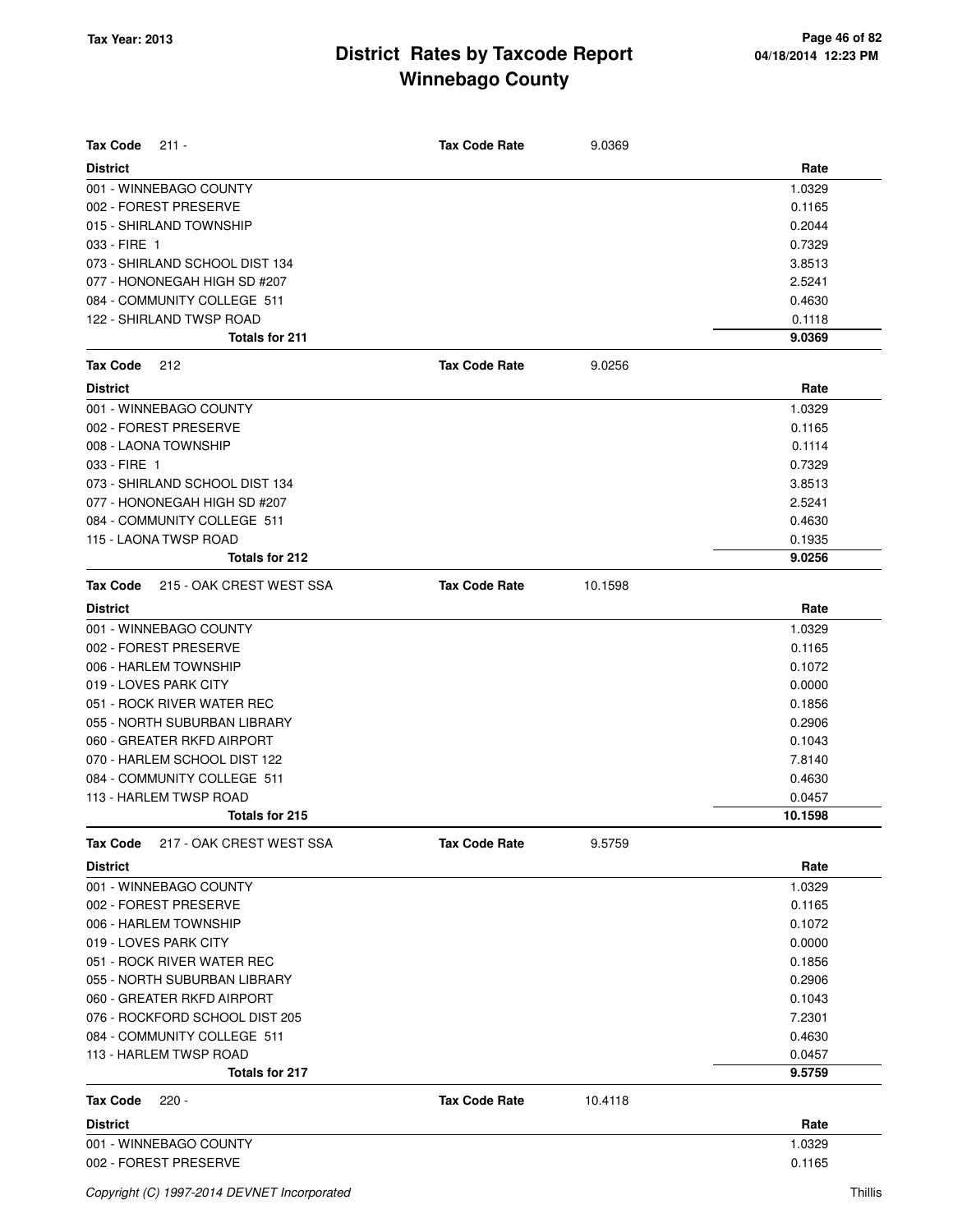| <b>Tax Code</b><br>$220 -$           | <b>Tax Code Rate</b> | 10.4118 |         |
|--------------------------------------|----------------------|---------|---------|
| <b>District</b>                      |                      |         | Rate    |
| 008 - LAONA TOWNSHIP                 |                      |         | 0.1114  |
| 033 - FIRE 1                         |                      |         | 0.7329  |
| 081 - DURAND UNIT SD #322            |                      |         | 7.7235  |
| 084 - COMMUNITY COLLEGE 511          |                      |         | 0.4630  |
| 102 - DU/LA MULTI TOWNSHIP           |                      |         | 0.0381  |
| 115 - LAONA TWSP ROAD                |                      |         | 0.1935  |
| Totals for 220                       |                      |         | 10.4118 |
| Tax Code<br>223 - JACKSON SCHOOL TIF | <b>Tax Code Rate</b> | 14.0023 |         |
| <b>District</b>                      |                      |         | Rate    |
| 001 - WINNEBAGO COUNTY               |                      |         | 1.0329  |
| 002 - FOREST PRESERVE                |                      |         | 0.1165  |
| 011 - ROCKFORD TOWNSHIP              |                      |         | 0.1288  |
| 023 - ROCKFORD CITY                  |                      |         | 3.0811  |
| 046 - ROCKFORD PARK DISTRICT         |                      |         | 1.0577  |
| 051 - ROCK RIVER WATER REC           |                      |         | 0.1856  |
| 059 - ROCKFORD CITY LIBRARY          |                      |         | 0.4724  |
| 060 - GREATER RKFD AIRPORT           |                      |         | 0.1043  |
| 076 - ROCKFORD SCHOOL DIST 205       |                      |         | 7.2301  |
| 084 - COMMUNITY COLLEGE 511          |                      |         | 0.4630  |
| 089 - JACKSON SCHOOL TIF             |                      |         | 0.0000  |
| 118 - ROCKFORD TWSP ROAD             |                      |         | 0.1299  |
| Totals for 223                       |                      |         | 14.0023 |
| <b>Tax Code</b><br>$226 -$           | <b>Tax Code Rate</b> | 14.0023 |         |
| <b>District</b>                      |                      |         | Rate    |
| 001 - WINNEBAGO COUNTY               |                      |         | 1.0329  |
| 002 - FOREST PRESERVE                |                      |         | 0.1165  |
| 011 - ROCKFORD TOWNSHIP              |                      |         | 0.1288  |
| 023 - ROCKFORD CITY                  |                      |         | 3.0811  |
| 046 - ROCKFORD PARK DISTRICT         |                      |         | 1.0577  |
| 051 - ROCK RIVER WATER REC           |                      |         | 0.1856  |
| 059 - ROCKFORD CITY LIBRARY          |                      |         | 0.4724  |
| 060 - GREATER RKFD AIRPORT           |                      |         | 0.1043  |
| 068 - WEST STATE & KILBURN TIF       |                      |         | 0.0000  |
| 076 - ROCKFORD SCHOOL DIST 205       |                      |         | 7.2301  |
| 084 - COMMUNITY COLLEGE 511          |                      |         | 0.4630  |
| 118 - ROCKFORD TWSP ROAD             |                      |         | 0.1299  |
| Totals for 226                       |                      |         | 14.0023 |
| 228 - DURAND VILLAGE TIF<br>Tax Code | <b>Tax Code Rate</b> | 10.8686 |         |
| <b>District</b>                      |                      |         | Rate    |
| 001 - WINNEBAGO COUNTY               |                      |         | 1.0329  |
| 002 - FOREST PRESERVE                |                      |         | 0.1165  |
| 005 - DURAND TOWNSHIP                |                      |         | 0.1632  |
| 018 - DURAND VILLAGE                 |                      |         | 0.2954  |
| 033 - FIRE 1                         |                      |         | 0.7329  |
| 050 - DURAND SANITARY                |                      |         | 0.0402  |
| 081 - DURAND UNIT SD #322            |                      |         | 7.7235  |
| 084 - COMMUNITY COLLEGE 511          |                      |         | 0.4630  |
| 102 - DU/LA MULTI TOWNSHIP           |                      |         | 0.0381  |
| 106 - DURAND VILLAGE TIF             |                      |         | 0.0000  |
| 112 - DURAND TWSP ROAD               |                      |         | 0.2629  |
| Totals for 228                       |                      |         | 10.8686 |

Copyright (C) 1997-2014 DEVNET Incorporated Thillis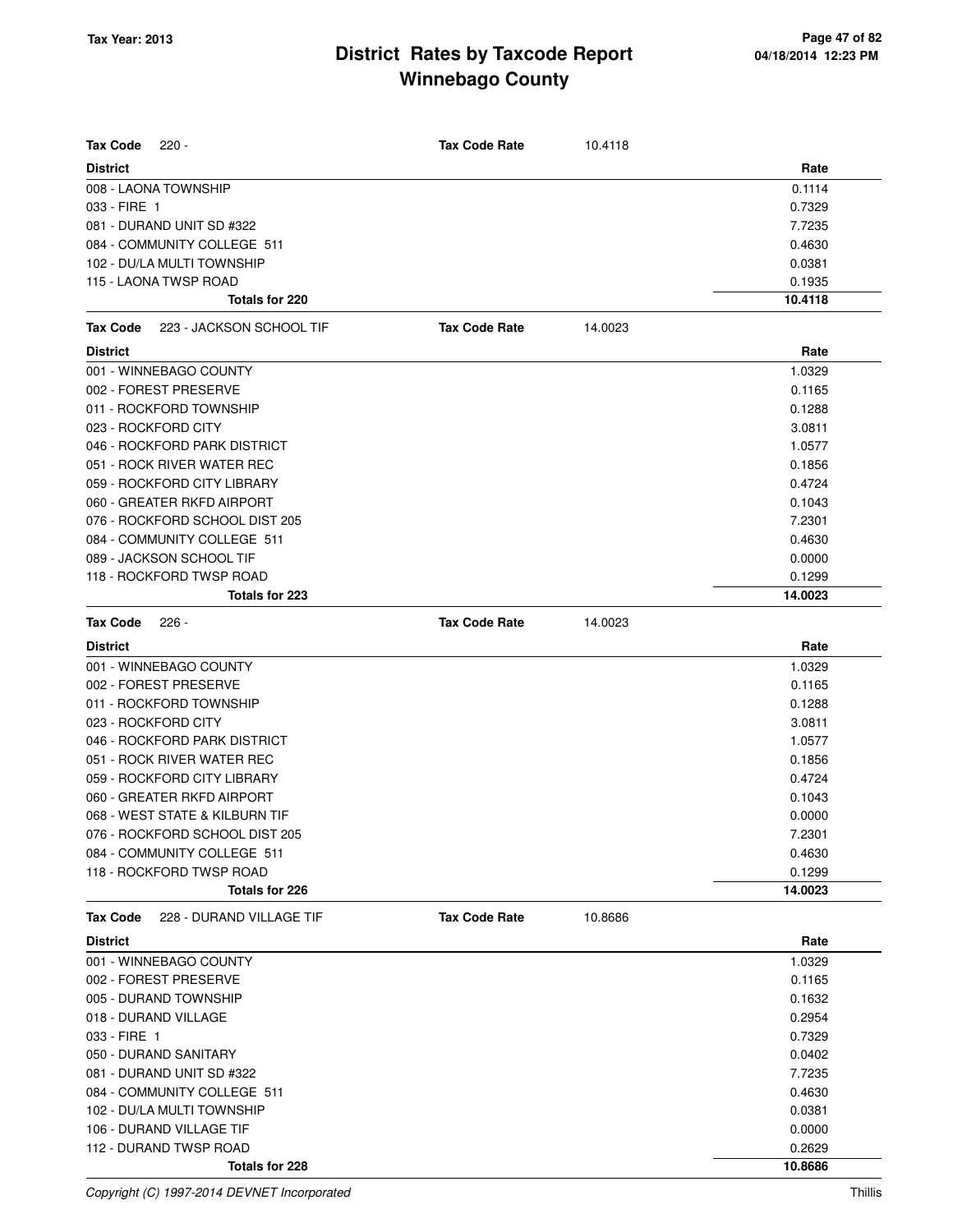| <b>Tax Code</b><br>$229 -$                                | <b>Tax Code Rate</b> | 10.8284 |                   |
|-----------------------------------------------------------|----------------------|---------|-------------------|
| <b>District</b>                                           |                      |         | Rate              |
| 001 - WINNEBAGO COUNTY                                    |                      |         | 1.0329            |
| 002 - FOREST PRESERVE                                     |                      |         | 0.1165            |
| 005 - DURAND TOWNSHIP                                     |                      |         | 0.1632            |
| 018 - DURAND VILLAGE                                      |                      |         | 0.2954            |
| 033 - FIRE 1                                              |                      |         | 0.7329            |
| 081 - DURAND UNIT SD #322                                 |                      |         | 7.7235            |
| 084 - COMMUNITY COLLEGE 511                               |                      |         | 0.4630            |
| 102 - DU/LA MULTI TOWNSHIP                                |                      |         | 0.0381            |
| 112 - DURAND TWSP ROAD                                    |                      |         | 0.2629            |
| Totals for 229                                            |                      |         | 10.8284           |
| <b>Tax Code</b><br>$230 -$                                | <b>Tax Code Rate</b> | 10.5330 |                   |
| <b>District</b>                                           |                      |         | Rate              |
| 001 - WINNEBAGO COUNTY                                    |                      |         | 1.0329            |
| 002 - FOREST PRESERVE                                     |                      |         | 0.1165            |
| 005 - DURAND TOWNSHIP                                     |                      |         | 0.1632            |
| 033 - FIRE 1                                              |                      |         | 0.7329            |
| 081 - DURAND UNIT SD #322                                 |                      |         | 7.7235            |
| 084 - COMMUNITY COLLEGE 511                               |                      |         | 0.4630            |
| 102 - DU/LA MULTI TOWNSHIP                                |                      |         | 0.0381            |
| 112 - DURAND TWSP ROAD<br>Totals for 230                  |                      |         | 0.2629<br>10.5330 |
|                                                           |                      |         |                   |
| <b>Tax Code</b><br>$231 -$                                | <b>Tax Code Rate</b> | 10.7208 |                   |
| <b>District</b>                                           |                      |         | Rate              |
| 001 - WINNEBAGO COUNTY                                    |                      |         | 1.0329            |
| 002 - FOREST PRESERVE                                     |                      |         | 0.1165            |
| 005 - DURAND TOWNSHIP                                     |                      |         | 0.1632            |
| 033 - FIRE 1                                              |                      |         | 0.7329            |
| 056 - PECATONICA LIBRARY                                  |                      |         | 0.1878            |
| 081 - DURAND UNIT SD #322                                 |                      |         | 7.7235            |
| 084 - COMMUNITY COLLEGE 511                               |                      |         | 0.4630            |
| 102 - DU/LA MULTI TOWNSHIP                                |                      |         | 0.0381            |
| 112 - DURAND TWSP ROAD<br>Totals for 231                  |                      |         | 0.2629<br>10.7208 |
|                                                           |                      |         |                   |
| <b>Tax Code</b><br>$232 -$                                | <b>Tax Code Rate</b> | 9.9144  |                   |
| <b>District</b>                                           |                      |         | Rate              |
| 001 - WINNEBAGO COUNTY                                    |                      |         | 1.0329            |
| 002 - FOREST PRESERVE                                     |                      |         | 0.1165            |
| 005 - DURAND TOWNSHIP                                     |                      |         | 0.1632            |
| 033 - FIRE 1                                              |                      |         | 0.7329            |
| 056 - PECATONICA LIBRARY                                  |                      |         | 0.1878            |
| 080 - PECATONICA UNIT SD #321                             |                      |         | 6.9171            |
| 084 - COMMUNITY COLLEGE 511<br>102 - DU/LA MULTI TOWNSHIP |                      |         | 0.4630<br>0.0381  |
| 112 - DURAND TWSP ROAD                                    |                      |         | 0.2629            |
| Totals for 232                                            |                      |         | 9.9144            |
|                                                           | <b>Tax Code Rate</b> |         |                   |
| <b>Tax Code</b><br>233 -                                  |                      | 10.8686 |                   |
| <b>District</b>                                           |                      |         | Rate              |
| 001 - WINNEBAGO COUNTY                                    |                      |         | 1.0329            |
| 002 - FOREST PRESERVE                                     |                      |         | 0.1165            |
| 005 - DURAND TOWNSHIP                                     |                      |         | 0.1632            |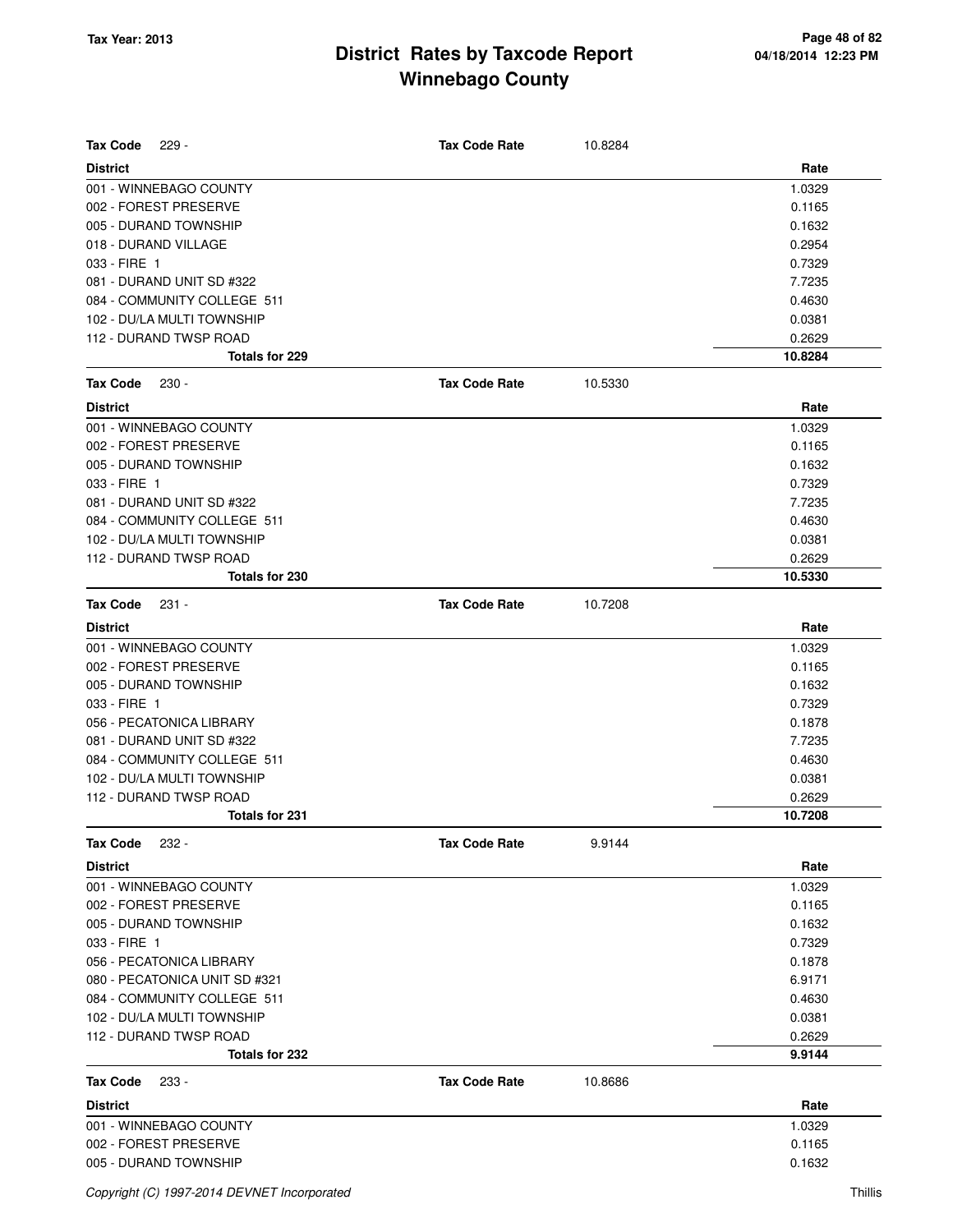| <b>Tax Code</b><br>$233 -$    | <b>Tax Code Rate</b> | 10.8686 |         |
|-------------------------------|----------------------|---------|---------|
| <b>District</b>               |                      |         | Rate    |
| 018 - DURAND VILLAGE          |                      |         | 0.2954  |
| 033 - FIRE 1                  |                      |         | 0.7329  |
| 050 - DURAND SANITARY         |                      |         | 0.0402  |
| 081 - DURAND UNIT SD #322     |                      |         | 7.7235  |
| 084 - COMMUNITY COLLEGE 511   |                      |         | 0.4630  |
| 102 - DU/LA MULTI TOWNSHIP    |                      |         | 0.0381  |
| 112 - DURAND TWSP ROAD        |                      |         | 0.2629  |
| Totals for 233                |                      |         | 10.8686 |
| <b>Tax Code</b><br>234 -      | <b>Tax Code Rate</b> | 10.5732 |         |
| <b>District</b>               |                      |         | Rate    |
| 001 - WINNEBAGO COUNTY        |                      |         | 1.0329  |
| 002 - FOREST PRESERVE         |                      |         | 0.1165  |
| 005 - DURAND TOWNSHIP         |                      |         | 0.1632  |
| 033 - FIRE 1                  |                      |         | 0.7329  |
| 050 - DURAND SANITARY         |                      |         | 0.0402  |
| 081 - DURAND UNIT SD #322     |                      |         | 7.7235  |
| 084 - COMMUNITY COLLEGE 511   |                      |         | 0.4630  |
| 102 - DU/LA MULTI TOWNSHIP    |                      |         | 0.0381  |
| 112 - DURAND TWSP ROAD        |                      |         | 0.2629  |
| Totals for 234                |                      |         | 10.5732 |
| <b>Tax Code</b><br>246 -      | <b>Tax Code Rate</b> | 10.4450 |         |
| <b>District</b>               |                      |         | Rate    |
| 001 - WINNEBAGO COUNTY        |                      |         | 1.0329  |
| 002 - FOREST PRESERVE         |                      |         | 0.1165  |
| 007 - HARRISON TOWNSHIP       |                      |         | 0.1231  |
| 033 - FIRE 1                  |                      |         | 0.7329  |
| 081 - DURAND UNIT SD #322     |                      |         | 7.7235  |
| 084 - COMMUNITY COLLEGE 511   |                      |         | 0.4630  |
| 101 - BU/HA MULTI TOWNSHIP    |                      |         | 0.0481  |
| 114 - HARRISON TWSP ROAD      |                      |         | 0.2050  |
| Totals for 246                |                      |         | 10.4450 |
| <b>Tax Code</b><br>$247 -$    | <b>Tax Code Rate</b> | 8.9887  |         |
| <b>District</b>               |                      |         | Rate    |
| 001 - WINNEBAGO COUNTY        |                      |         | 1.0329  |
| 002 - FOREST PRESERVE         |                      |         | 0.1165  |
| 007 - HARRISON TOWNSHIP       |                      |         | 0.1231  |
| 033 - FIRE 1                  |                      |         | 0.7329  |
| 074 - ROCKTON SCHOOL DIST 140 |                      |         | 3.7431  |
| 077 - HONONEGAH HIGH SD #207  |                      |         | 2.5241  |
| 084 - COMMUNITY COLLEGE 511   |                      |         | 0.4630  |
| 101 - BU/HA MULTI TOWNSHIP    |                      |         | 0.0481  |
| 114 - HARRISON TWSP ROAD      |                      |         | 0.2050  |
| Totals for 247                |                      |         | 8.9887  |
| <b>Tax Code</b><br>248 -      | <b>Tax Code Rate</b> | 9.8750  |         |
| <b>District</b>               |                      |         | Rate    |
| 001 - WINNEBAGO COUNTY        |                      |         | 1.0329  |
| 002 - FOREST PRESERVE         |                      |         | 0.1165  |
| 007 - HARRISON TOWNSHIP       |                      |         | 0.1231  |
| 033 - FIRE 1                  |                      |         | 0.7329  |
| 058 - WINNEBAGO LIBRARY       |                      |         | 0.2023  |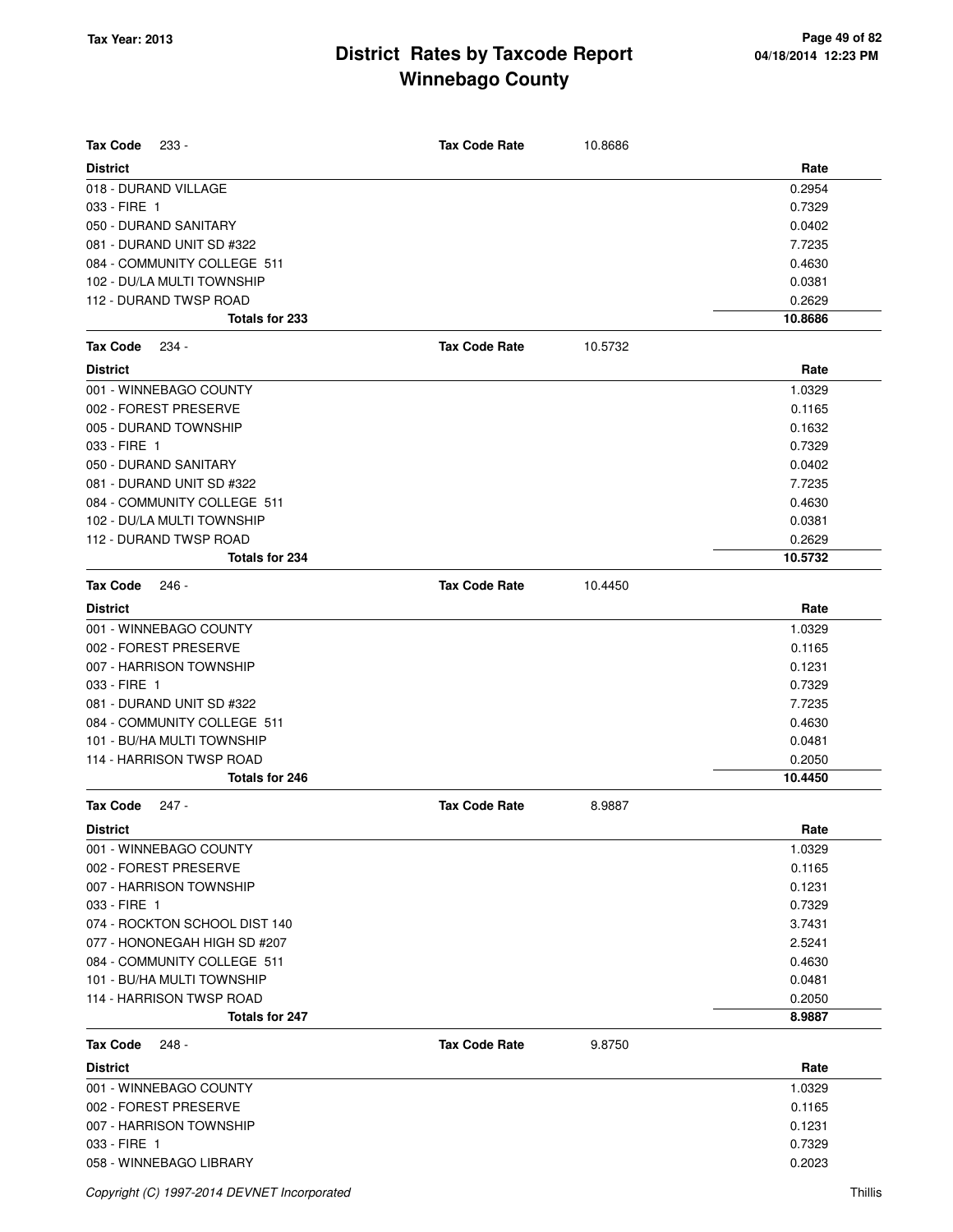| <b>Tax Code</b><br>248 -                                   | <b>Tax Code Rate</b> | 9.8750  |                  |
|------------------------------------------------------------|----------------------|---------|------------------|
| <b>District</b>                                            |                      |         | Rate             |
| 082 - WINNEBAGO UNIT SD #323                               |                      |         | 6.9512           |
| 084 - COMMUNITY COLLEGE 511                                |                      |         | 0.4630           |
| 101 - BU/HA MULTI TOWNSHIP                                 |                      |         | 0.0481           |
| 114 - HARRISON TWSP ROAD                                   |                      |         | 0.2050           |
| Totals for 248                                             |                      |         | 9.8750           |
| <b>Tax Code</b><br>254 -                                   | <b>Tax Code Rate</b> | 9.8654  |                  |
|                                                            |                      |         |                  |
| <b>District</b>                                            |                      |         | Rate             |
| 001 - WINNEBAGO COUNTY                                     |                      |         | 1.0329           |
| 002 - FOREST PRESERVE                                      |                      |         | 0.1165           |
| 003 - BURRITT TOWNSHIP                                     |                      |         | 0.1737           |
| 044 - W B S FIRE                                           |                      |         | 0.6414           |
| 058 - WINNEBAGO LIBRARY                                    |                      |         | 0.2023           |
| 062 - RKFD - WINN DRAINAGE<br>082 - WINNEBAGO UNIT SD #323 |                      |         | 0.0380<br>6.9512 |
| 084 - COMMUNITY COLLEGE 511                                |                      |         | 0.4630           |
| 101 - BU/HA MULTI TOWNSHIP                                 |                      |         | 0.0481           |
| 110 - BURRITT TWSP ROAD                                    |                      |         | 0.1983           |
| Totals for 254                                             |                      |         | 9.8654           |
| <b>Tax Code</b><br>258 -                                   | <b>Tax Code Rate</b> | 12.5372 |                  |
|                                                            |                      |         |                  |
| <b>District</b>                                            |                      |         | Rate             |
| 001 - WINNEBAGO COUNTY                                     |                      |         | 1.0329           |
| 002 - FOREST PRESERVE<br>003 - BURRITT TOWNSHIP            |                      |         | 0.1165<br>0.1737 |
| 023 - ROCKFORD CITY                                        |                      |         | 3.0811           |
| 059 - ROCKFORD CITY LIBRARY                                |                      |         | 0.4724           |
| 082 - WINNEBAGO UNIT SD #323                               |                      |         | 6.9512           |
| 084 - COMMUNITY COLLEGE 511                                |                      |         | 0.4630           |
| 101 - BU/HA MULTI TOWNSHIP                                 |                      |         | 0.0481           |
| 110 - BURRITT TWSP ROAD                                    |                      |         | 0.1983           |
| Totals for 258                                             |                      |         | 12.5372          |
| <b>Tax Code</b><br>$259 -$                                 | <b>Tax Code Rate</b> | 12.5031 |                  |
| <b>District</b>                                            |                      |         | Rate             |
| 001 - WINNEBAGO COUNTY                                     |                      |         | 1.0329           |
| 002 - FOREST PRESERVE                                      |                      |         | 0.1165           |
| 003 - BURRITT TOWNSHIP                                     |                      |         | 0.1737           |
| 023 - ROCKFORD CITY                                        |                      |         | 3.0811           |
| 059 - ROCKFORD CITY LIBRARY                                |                      |         | 0.4724           |
| 080 - PECATONICA UNIT SD #321                              |                      |         | 6.9171           |
| 084 - COMMUNITY COLLEGE 511                                |                      |         | 0.4630           |
| 101 - BU/HA MULTI TOWNSHIP                                 |                      |         | 0.0481           |
| 110 - BURRITT TWSP ROAD                                    |                      |         | 0.1983           |
| Totals for 259                                             |                      |         | 12.5031          |
| <b>Tax Code</b><br>260 -                                   | <b>Tax Code Rate</b> | 9.8274  |                  |
| <b>District</b>                                            |                      |         | Rate             |
| 001 - WINNEBAGO COUNTY                                     |                      |         | 1.0329           |
| 002 - FOREST PRESERVE                                      |                      |         | 0.1165           |
| 003 - BURRITT TOWNSHIP                                     |                      |         | 0.1737           |
| 044 - W B S FIRE                                           |                      |         | 0.6414           |
| 058 - WINNEBAGO LIBRARY                                    |                      |         | 0.2023           |
| 082 - WINNEBAGO UNIT SD #323                               |                      |         | 6.9512           |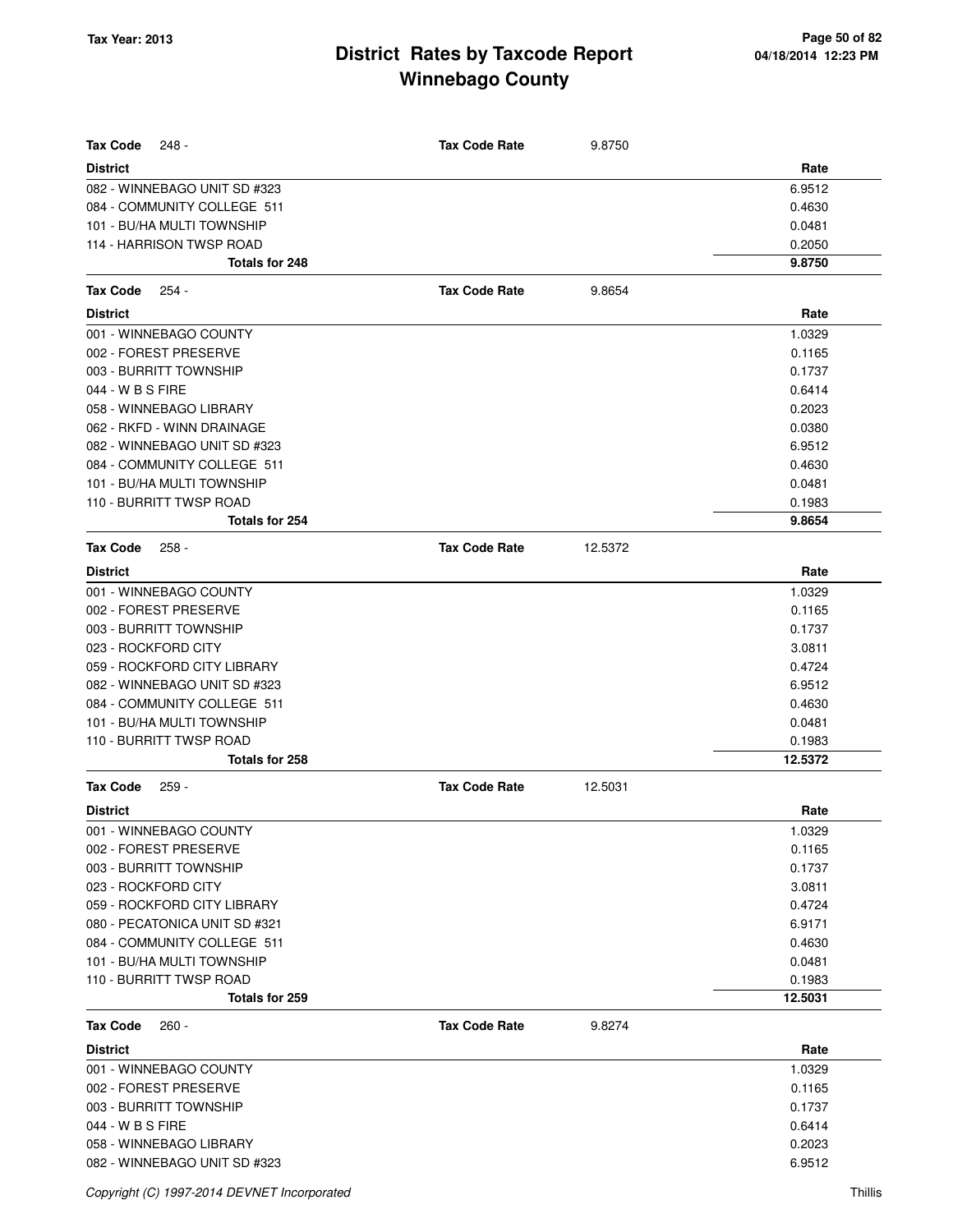| Tax Code<br>$260 -$                                   | <b>Tax Code Rate</b> | 9.8274 |                  |
|-------------------------------------------------------|----------------------|--------|------------------|
| <b>District</b>                                       |                      |        | Rate             |
| 084 - COMMUNITY COLLEGE 511                           |                      |        | 0.4630           |
| 101 - BU/HA MULTI TOWNSHIP                            |                      |        | 0.0481           |
| 110 - BURRITT TWSP ROAD                               |                      |        | 0.1983           |
| Totals for 260                                        |                      |        | 9.8274           |
| Tax Code<br>$261 -$                                   | <b>Tax Code Rate</b> | 9.5910 |                  |
| <b>District</b>                                       |                      |        | Rate             |
| 001 - WINNEBAGO COUNTY                                |                      |        | 1.0329           |
| 002 - FOREST PRESERVE                                 |                      |        | 0.1165           |
| 003 - BURRITT TOWNSHIP                                |                      |        | 0.1737           |
| 044 - W B S FIRE                                      |                      |        | 0.6414           |
| 080 - PECATONICA UNIT SD #321                         |                      |        | 6.9171           |
| 084 - COMMUNITY COLLEGE 511                           |                      |        | 0.4630           |
| 101 - BU/HA MULTI TOWNSHIP                            |                      |        | 0.0481           |
| 110 - BURRITT TWSP ROAD                               |                      |        | 0.1983           |
| Totals for 261                                        |                      |        | 9.5910           |
| Tax Code<br>$262 -$                                   | <b>Tax Code Rate</b> | 9.6251 |                  |
| District                                              |                      |        | Rate             |
| 001 - WINNEBAGO COUNTY                                |                      |        | 1.0329           |
| 002 - FOREST PRESERVE                                 |                      |        | 0.1165           |
| 003 - BURRITT TOWNSHIP                                |                      |        | 0.1737           |
| 044 - W B S FIRE                                      |                      |        | 0.6414           |
| 082 - WINNEBAGO UNIT SD #323                          |                      |        | 6.9512           |
| 084 - COMMUNITY COLLEGE 511                           |                      |        | 0.4630           |
| 101 - BU/HA MULTI TOWNSHIP                            |                      |        | 0.0481           |
| 110 - BURRITT TWSP ROAD                               |                      |        | 0.1983           |
| Totals for 262                                        |                      |        | 9.6251           |
| <b>Tax Code</b><br>263 -                              | <b>Tax Code Rate</b> | 9.6293 |                  |
| <b>District</b>                                       |                      |        | Rate             |
| 001 - WINNEBAGO COUNTY                                |                      |        | 1.0329           |
| 002 - FOREST PRESERVE                                 |                      |        | 0.1165           |
| 003 - BURRITT TOWNSHIP                                |                      |        | 0.1737           |
| 039 - PECATONICA FIRE                                 |                      |        | 0.4433           |
| 058 - WINNEBAGO LIBRARY                               |                      |        | 0.2023           |
| 082 - WINNEBAGO UNIT SD #323                          |                      |        | 6.9512           |
| 084 - COMMUNITY COLLEGE 511                           |                      |        | 0.4630           |
| 101 - BU/HA MULTI TOWNSHIP<br>110 - BURRITT TWSP ROAD |                      |        | 0.0481           |
| Totals for 263                                        |                      |        | 0.1983<br>9.6293 |
| 264 -                                                 | <b>Tax Code Rate</b> | 9.3929 |                  |
| Tax Code                                              |                      |        |                  |
| District<br>001 - WINNEBAGO COUNTY                    |                      |        | Rate             |
| 002 - FOREST PRESERVE                                 |                      |        | 1.0329<br>0.1165 |
| 003 - BURRITT TOWNSHIP                                |                      |        | 0.1737           |
| 039 - PECATONICA FIRE                                 |                      |        | 0.4433           |
| 080 - PECATONICA UNIT SD #321                         |                      |        | 6.9171           |
| 084 - COMMUNITY COLLEGE 511                           |                      |        | 0.4630           |
| 101 - BU/HA MULTI TOWNSHIP                            |                      |        | 0.0481           |
| 110 - BURRITT TWSP ROAD                               |                      |        | 0.1983           |
| Totals for 264                                        |                      |        | 9.3929           |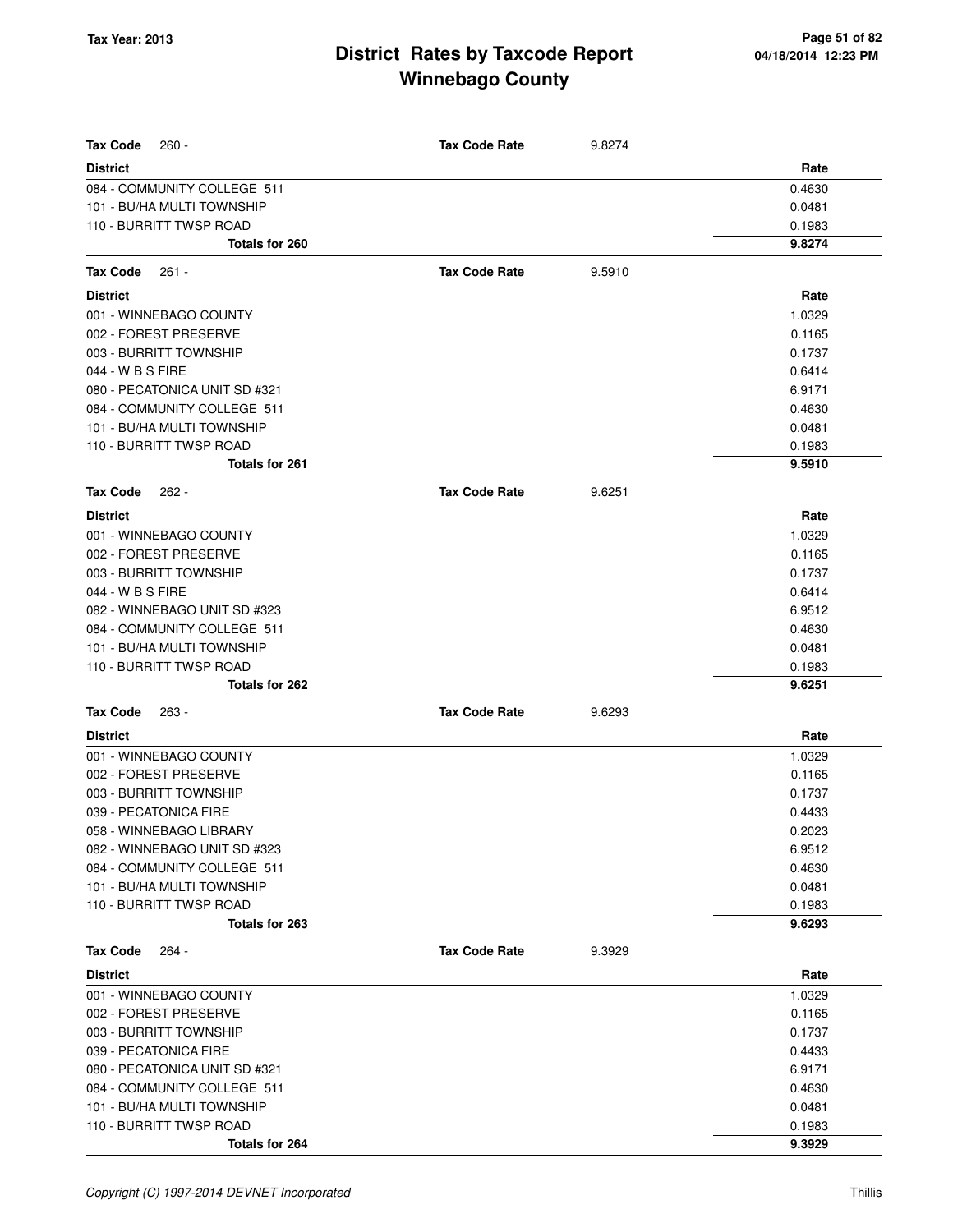| <b>Tax Code</b><br>$265 -$    | <b>Tax Code Rate</b> | 9.8129 |        |
|-------------------------------|----------------------|--------|--------|
| <b>District</b>               |                      |        | Rate   |
| 001 - WINNEBAGO COUNTY        |                      |        | 1.0329 |
| 002 - FOREST PRESERVE         |                      |        | 0.1165 |
| 003 - BURRITT TOWNSHIP        |                      |        | 0.1737 |
| 044 - W B S FIRE              |                      |        | 0.6414 |
| 056 - PECATONICA LIBRARY      |                      |        | 0.1878 |
| 082 - WINNEBAGO UNIT SD #323  |                      |        | 6.9512 |
| 084 - COMMUNITY COLLEGE 511   |                      |        | 0.4630 |
| 101 - BU/HA MULTI TOWNSHIP    |                      |        | 0.0481 |
| 110 - BURRITT TWSP ROAD       |                      |        | 0.1983 |
| Totals for 265                |                      |        | 9.8129 |
| <b>Tax Code</b><br>$266 -$    | <b>Tax Code Rate</b> | 9.7788 |        |
| <b>District</b>               |                      |        | Rate   |
| 001 - WINNEBAGO COUNTY        |                      |        | 1.0329 |
| 002 - FOREST PRESERVE         |                      |        | 0.1165 |
| 003 - BURRITT TOWNSHIP        |                      |        | 0.1737 |
| 044 - W B S FIRE              |                      |        | 0.6414 |
| 056 - PECATONICA LIBRARY      |                      |        | 0.1878 |
| 080 - PECATONICA UNIT SD #321 |                      |        | 6.9171 |
| 084 - COMMUNITY COLLEGE 511   |                      |        | 0.4630 |
| 101 - BU/HA MULTI TOWNSHIP    |                      |        | 0.0481 |
| 110 - BURRITT TWSP ROAD       |                      |        | 0.1983 |
| Totals for 266                |                      |        | 9.7788 |
| <b>Tax Code</b><br>$267 -$    | <b>Tax Code Rate</b> | 9.6148 |        |
| <b>District</b>               |                      |        | Rate   |
| 001 - WINNEBAGO COUNTY        |                      |        | 1.0329 |
| 002 - FOREST PRESERVE         |                      |        | 0.1165 |
| 003 - BURRITT TOWNSHIP        |                      |        | 0.1737 |
| 039 - PECATONICA FIRE         |                      |        | 0.4433 |
| 056 - PECATONICA LIBRARY      |                      |        | 0.1878 |
| 082 - WINNEBAGO UNIT SD #323  |                      |        | 6.9512 |
| 084 - COMMUNITY COLLEGE 511   |                      |        | 0.4630 |
| 101 - BU/HA MULTI TOWNSHIP    |                      |        | 0.0481 |
| 110 - BURRITT TWSP ROAD       |                      |        | 0.1983 |
| Totals for 267                |                      |        | 9.6148 |
| <b>Tax Code</b><br>$268 -$    | <b>Tax Code Rate</b> | 9.5807 |        |
| <b>District</b>               |                      |        | Rate   |
| 001 - WINNEBAGO COUNTY        |                      |        | 1.0329 |
| 002 - FOREST PRESERVE         |                      |        | 0.1165 |
| 003 - BURRITT TOWNSHIP        |                      |        | 0.1737 |
| 039 - PECATONICA FIRE         |                      |        | 0.4433 |
| 056 - PECATONICA LIBRARY      |                      |        | 0.1878 |
| 080 - PECATONICA UNIT SD #321 |                      |        | 6.9171 |
| 084 - COMMUNITY COLLEGE 511   |                      |        | 0.4630 |
| 101 - BU/HA MULTI TOWNSHIP    |                      |        | 0.0481 |
| 110 - BURRITT TWSP ROAD       |                      |        | 0.1983 |
| Totals for 268                |                      |        | 9.5807 |
| <b>Tax Code</b><br>281 -      | <b>Tax Code Rate</b> | 9.7054 |        |
| <b>District</b>               |                      |        | Rate   |
| 001 - WINNEBAGO COUNTY        |                      |        | 1.0329 |
| 002 - FOREST PRESERVE         |                      |        | 0.1165 |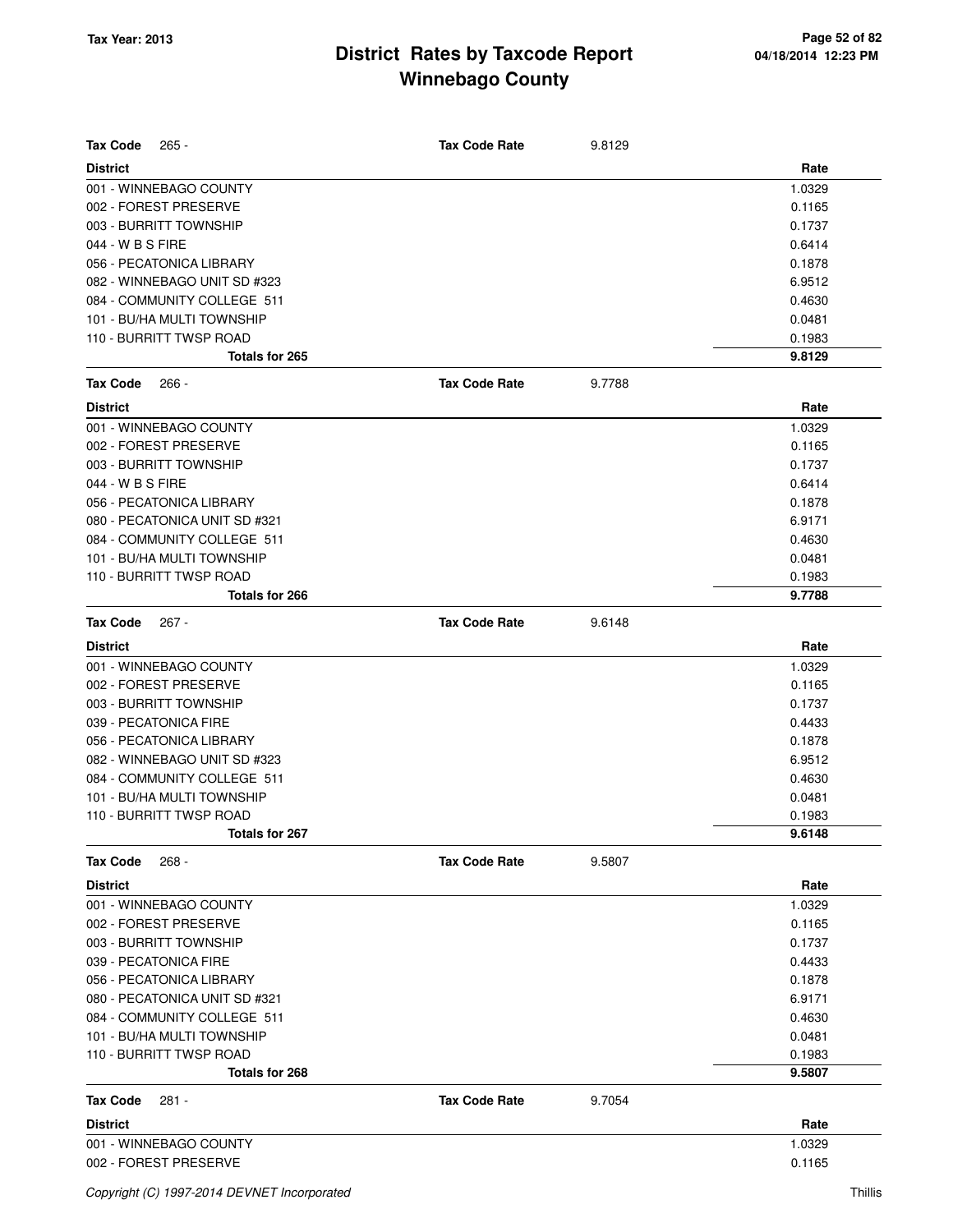| <b>Tax Code</b><br>$281 -$    | <b>Tax Code Rate</b> | 9.7054 |        |
|-------------------------------|----------------------|--------|--------|
| <b>District</b>               |                      |        | Rate   |
| 010 - PECATONICA TOWNSHIP     |                      |        | 0.1726 |
| 039 - PECATONICA FIRE         |                      |        | 0.4433 |
| 047 - SUMNER PARK             |                      |        | 0.1435 |
| 056 - PECATONICA LIBRARY      |                      |        | 0.1878 |
| 080 - PECATONICA UNIT SD #321 |                      |        | 6.9171 |
| 084 - COMMUNITY COLLEGE 511   |                      |        | 0.4630 |
| 117 - PECATONICA TWSP ROAD    |                      |        | 0.1769 |
| 124 - PE/SE MULTI TOWNSHIP    |                      |        | 0.0518 |
| <b>Totals for 281</b>         |                      |        | 9.7054 |
| <b>Tax Code</b><br>$282 -$    | <b>Tax Code Rate</b> | 9.7395 |        |
| <b>District</b>               |                      |        | Rate   |
| 001 - WINNEBAGO COUNTY        |                      |        | 1.0329 |
| 002 - FOREST PRESERVE         |                      |        | 0.1165 |
| 010 - PECATONICA TOWNSHIP     |                      |        | 0.1726 |
| 039 - PECATONICA FIRE         |                      |        | 0.4433 |
| 047 - SUMNER PARK             |                      |        | 0.1435 |
| 056 - PECATONICA LIBRARY      |                      |        | 0.1878 |
| 082 - WINNEBAGO UNIT SD #323  |                      |        | 6.9512 |
| 084 - COMMUNITY COLLEGE 511   |                      |        | 0.4630 |
| 117 - PECATONICA TWSP ROAD    |                      |        | 0.1769 |
| 124 - PE/SE MULTI TOWNSHIP    |                      |        | 0.0518 |
| Totals for 282                |                      |        | 9.7395 |
| <b>Tax Code</b><br>283 -      | <b>Tax Code Rate</b> | 9.9376 |        |
| <b>District</b>               |                      |        | Rate   |
| 001 - WINNEBAGO COUNTY        |                      |        | 1.0329 |
| 002 - FOREST PRESERVE         |                      |        | 0.1165 |
| 010 - PECATONICA TOWNSHIP     |                      |        | 0.1726 |
| 044 - W B S FIRE              |                      |        | 0.6414 |
| 047 - SUMNER PARK             |                      |        | 0.1435 |
| 056 - PECATONICA LIBRARY      |                      |        | 0.1878 |
| 082 - WINNEBAGO UNIT SD #323  |                      |        | 6.9512 |
| 084 - COMMUNITY COLLEGE 511   |                      |        | 0.4630 |
| 117 - PECATONICA TWSP ROAD    |                      |        | 0.1769 |
| 124 - PE/SE MULTI TOWNSHIP    |                      |        | 0.0518 |
| Totals for 283                |                      |        | 9.9376 |
| <b>Tax Code</b><br>284 -      | <b>Tax Code Rate</b> | 9.9035 |        |
| <b>District</b>               |                      |        | Rate   |
| 001 - WINNEBAGO COUNTY        |                      |        | 1.0329 |
| 002 - FOREST PRESERVE         |                      |        | 0.1165 |
| 010 - PECATONICA TOWNSHIP     |                      |        | 0.1726 |
| 044 - W B S FIRE              |                      |        | 0.6414 |
| 047 - SUMNER PARK             |                      |        | 0.1435 |
| 056 - PECATONICA LIBRARY      |                      |        | 0.1878 |
| 080 - PECATONICA UNIT SD #321 |                      |        | 6.9171 |
| 084 - COMMUNITY COLLEGE 511   |                      |        | 0.4630 |
| 117 - PECATONICA TWSP ROAD    |                      |        | 0.1769 |
| 124 - PE/SE MULTI TOWNSHIP    |                      |        | 0.0518 |
| Totals for 284                |                      |        | 9.9035 |
|                               |                      |        |        |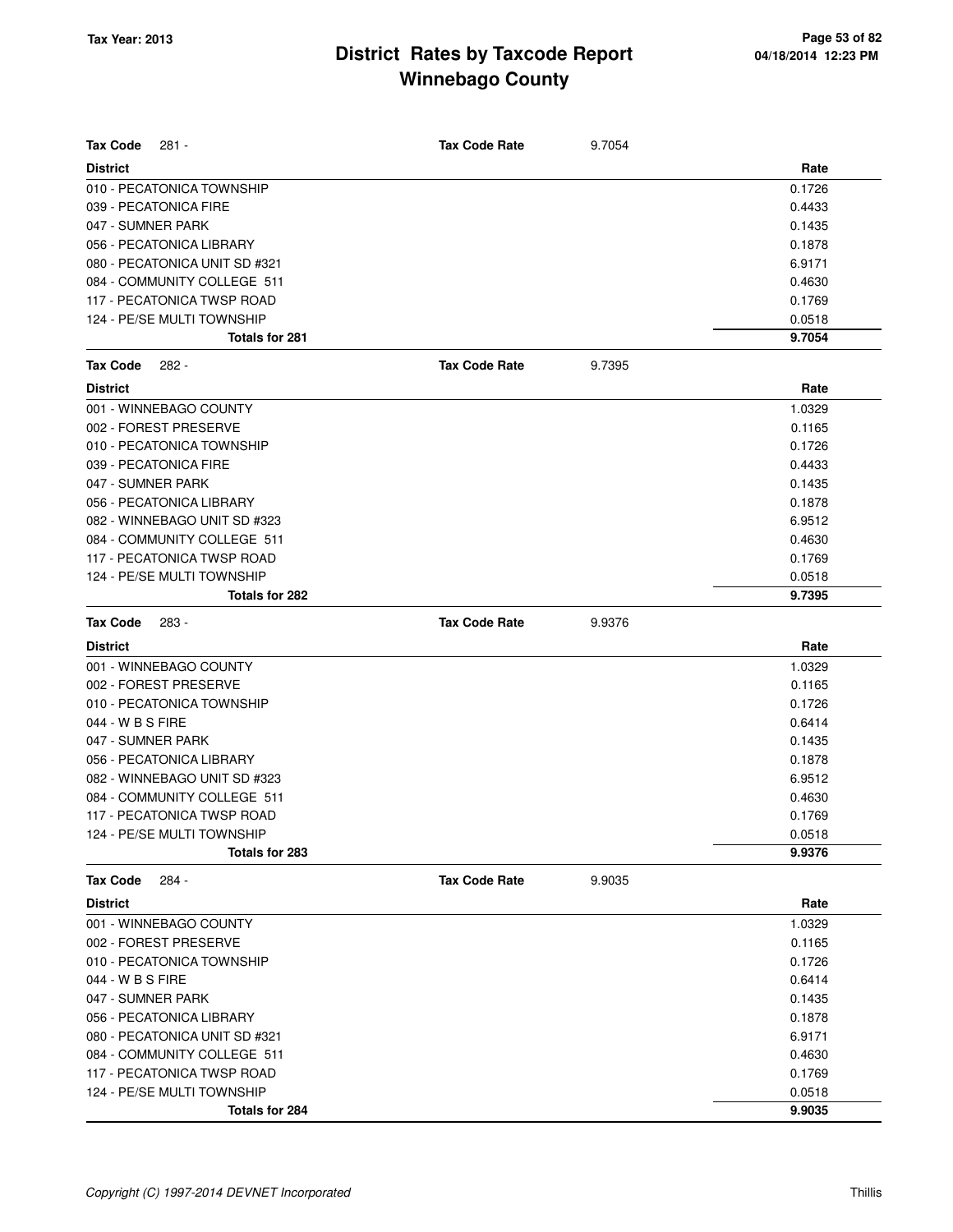| <b>Tax Code</b>   | 286 -                                        | <b>Tax Code Rate</b> | 10.1102 |                   |
|-------------------|----------------------------------------------|----------------------|---------|-------------------|
| <b>District</b>   |                                              |                      |         | Rate              |
|                   | 001 - WINNEBAGO COUNTY                       |                      |         | 1.0329            |
|                   | 002 - FOREST PRESERVE                        |                      |         | 0.1165            |
|                   | 010 - PECATONICA TOWNSHIP                    |                      |         | 0.1726            |
|                   | 022 - PECATONICA VILLAGE                     |                      |         | 0.4048            |
|                   | 039 - PECATONICA FIRE                        |                      |         | 0.4433            |
| 047 - SUMNER PARK |                                              |                      |         | 0.1435            |
|                   | 056 - PECATONICA LIBRARY                     |                      |         | 0.1878            |
|                   | 080 - PECATONICA UNIT SD #321                |                      |         | 6.9171            |
|                   | 084 - COMMUNITY COLLEGE 511                  |                      |         | 0.4630            |
|                   | 117 - PECATONICA TWSP ROAD                   |                      |         | 0.1769            |
|                   | 124 - PE/SE MULTI TOWNSHIP                   |                      |         | 0.0518            |
|                   | Totals for 286                               |                      |         | 10.1102           |
| <b>Tax Code</b>   | 290 - SOUTH BELOIT SSA 1                     | <b>Tax Code Rate</b> | 10.3816 |                   |
| <b>District</b>   |                                              |                      |         | Rate              |
|                   | 001 - WINNEBAGO COUNTY                       |                      |         | 1.0329            |
|                   | 002 - FOREST PRESERVE                        |                      |         | 0.1165            |
|                   | 012 - ROCKTON TOWNSHIP                       |                      |         | 0.1939            |
|                   | 026 - SOUTH BELOIT CITY                      |                      |         | 1.1395            |
|                   | 061 - SOUTH BELOIT CITY LIBRARY              |                      |         | 0.2047            |
|                   | 079 - SOUTH BELOIT SD #320                   |                      |         | 7.0776            |
|                   | 084 - COMMUNITY COLLEGE 511                  |                      |         | 0.4630            |
|                   | 119 - ROCKTON TWSP ROAD                      |                      |         | 0.1535            |
|                   | 160 - SOUTH BELOIT SSA 1                     |                      |         | 0.0000            |
|                   | Totals for 290                               |                      |         | 10.3816           |
|                   |                                              |                      |         |                   |
| <b>Tax Code</b>   | $300 -$                                      | <b>Tax Code Rate</b> | 10.5867 |                   |
| <b>District</b>   |                                              |                      |         | Rate              |
|                   | 001 - WINNEBAGO COUNTY                       |                      |         | 1.0329            |
|                   | 002 - FOREST PRESERVE                        |                      |         | 0.1165            |
|                   | 014 - SEWARD TOWNSHIP                        |                      |         | 0.4630            |
| 044 - W B S FIRE  |                                              |                      |         | 0.6414            |
|                   | 049 - SEWARD PARK DISTRICT                   |                      |         | 0.2100            |
|                   | 058 - WINNEBAGO LIBRARY                      |                      |         | 0.2023            |
|                   | 082 - WINNEBAGO UNIT SD #323                 |                      |         | 6.9512            |
|                   | 084 - COMMUNITY COLLEGE 511                  |                      |         | 0.4630            |
|                   | 121 - SEWARD TWSP ROAD                       |                      |         | 0.4546            |
|                   | 124 - PE/SE MULTI TOWNSHIP                   |                      |         | 0.0518            |
|                   | Totals for 300                               |                      |         | 10.5867           |
| <b>Tax Code</b>   | $301 -$                                      | <b>Tax Code Rate</b> | 10.3886 |                   |
| <b>District</b>   |                                              |                      |         | Rate              |
|                   | 001 - WINNEBAGO COUNTY                       |                      |         | 1.0329            |
|                   | 002 - FOREST PRESERVE                        |                      |         | 0.1165            |
|                   | 014 - SEWARD TOWNSHIP                        |                      |         | 0.4630            |
|                   | 039 - PECATONICA FIRE                        |                      |         | 0.4433            |
|                   | 049 - SEWARD PARK DISTRICT                   |                      |         | 0.2100            |
|                   | 058 - WINNEBAGO LIBRARY                      |                      |         | 0.2023            |
|                   | 082 - WINNEBAGO UNIT SD #323                 |                      |         | 6.9512            |
|                   | 084 - COMMUNITY COLLEGE 511                  |                      |         | 0.4630            |
|                   | 121 - SEWARD TWSP ROAD                       |                      |         | 0.4546            |
|                   | 124 - PE/SE MULTI TOWNSHIP<br>Totals for 301 |                      |         | 0.0518<br>10.3886 |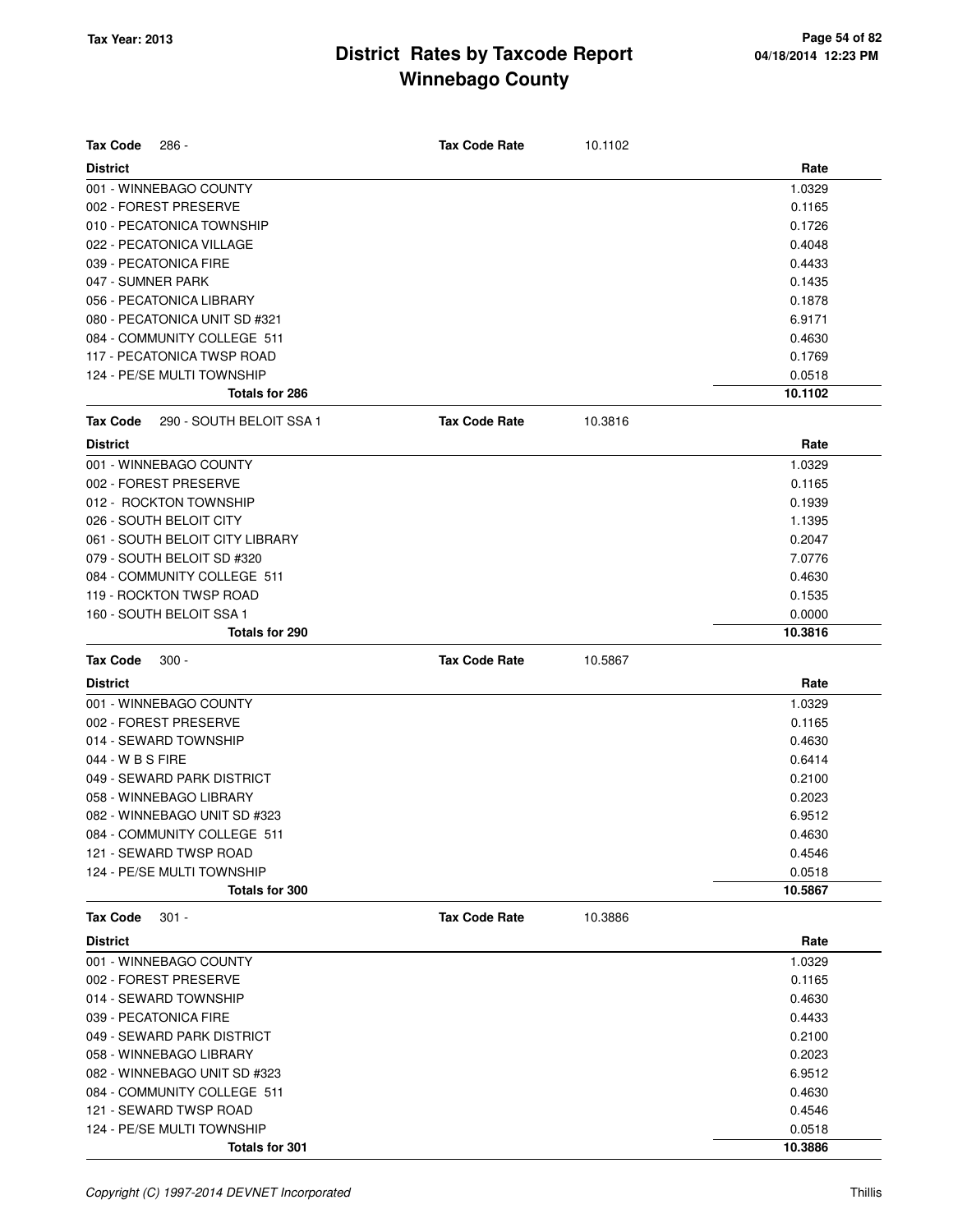| <b>Tax Code</b><br>$302 -$     | <b>Tax Code Rate</b> | 10.3400 |         |
|--------------------------------|----------------------|---------|---------|
| <b>District</b>                |                      |         | Rate    |
| 001 - WINNEBAGO COUNTY         |                      |         | 1.0329  |
| 002 - FOREST PRESERVE          |                      |         | 0.1165  |
| 014 - SEWARD TOWNSHIP          |                      |         | 0.4630  |
| 039 - PECATONICA FIRE          |                      |         | 0.4433  |
| 049 - SEWARD PARK DISTRICT     |                      |         | 0.2100  |
| 056 - PECATONICA LIBRARY       |                      |         | 0.1878  |
| 080 - PECATONICA UNIT SD #321  |                      |         | 6.9171  |
| 084 - COMMUNITY COLLEGE 511    |                      |         | 0.4630  |
| 121 - SEWARD TWSP ROAD         |                      |         | 0.4546  |
| 124 - PE/SE MULTI TOWNSHIP     |                      |         | 0.0518  |
| Totals for 302                 |                      |         | 10.3400 |
| <b>Tax Code</b><br>$303 -$     | <b>Tax Code Rate</b> | 10.3741 |         |
| <b>District</b>                |                      |         | Rate    |
| 001 - WINNEBAGO COUNTY         |                      |         | 1.0329  |
| 002 - FOREST PRESERVE          |                      |         | 0.1165  |
| 014 - SEWARD TOWNSHIP          |                      |         | 0.4630  |
| 039 - PECATONICA FIRE          |                      |         | 0.4433  |
| 049 - SEWARD PARK DISTRICT     |                      |         | 0.2100  |
| 056 - PECATONICA LIBRARY       |                      |         | 0.1878  |
| 082 - WINNEBAGO UNIT SD #323   |                      |         | 6.9512  |
| 084 - COMMUNITY COLLEGE 511    |                      |         | 0.4630  |
| 121 - SEWARD TWSP ROAD         |                      |         | 0.4546  |
| 124 - PE/SE MULTI TOWNSHIP     |                      |         | 0.0518  |
| Totals for 303                 |                      |         | 10.3741 |
| <b>Tax Code</b><br>304         | <b>Tax Code Rate</b> | 10.6780 |         |
| <b>District</b>                |                      |         | Rate    |
| 001 - WINNEBAGO COUNTY         |                      |         | 1.0329  |
| 002 - FOREST PRESERVE          |                      |         | 0.1165  |
| 009 - OWEN TOWNSHIP            |                      |         | 0.1442  |
| 038 - NORTHWEST FIRE           |                      |         | 0.4313  |
| 046 - ROCKFORD PARK DISTRICT   |                      |         | 1.0577  |
| 076 - ROCKFORD SCHOOL DIST 205 |                      |         | 7.2301  |
| 084 - COMMUNITY COLLEGE 511    |                      |         | 0.4630  |
| 116 - OWEN TWSP ROAD           |                      |         | 0.2023  |
| Totals for 304                 |                      |         | 10.6780 |
| <b>Tax Code</b><br>305         | <b>Tax Code Rate</b> | 10.3400 |         |
| <b>District</b>                |                      |         | Rate    |
| 001 - WINNEBAGO COUNTY         |                      |         | 1.0329  |
| 002 - FOREST PRESERVE          |                      |         | 0.1165  |
| 014 - SEWARD TOWNSHIP          |                      |         | 0.4630  |
| 039 - PECATONICA FIRE          |                      |         | 0.4433  |
| 049 - SEWARD PARK DISTRICT     |                      |         | 0.2100  |
| 056 - PECATONICA LIBRARY       |                      |         | 0.1878  |
| 080 - PECATONICA UNIT SD #321  |                      |         | 6.9171  |
| 084 - COMMUNITY COLLEGE 511    |                      |         | 0.4630  |
| 121 - SEWARD TWSP ROAD         |                      |         | 0.4546  |
|                                |                      |         |         |
| 124 - PE/SE MULTI TOWNSHIP     |                      |         | 0.0518  |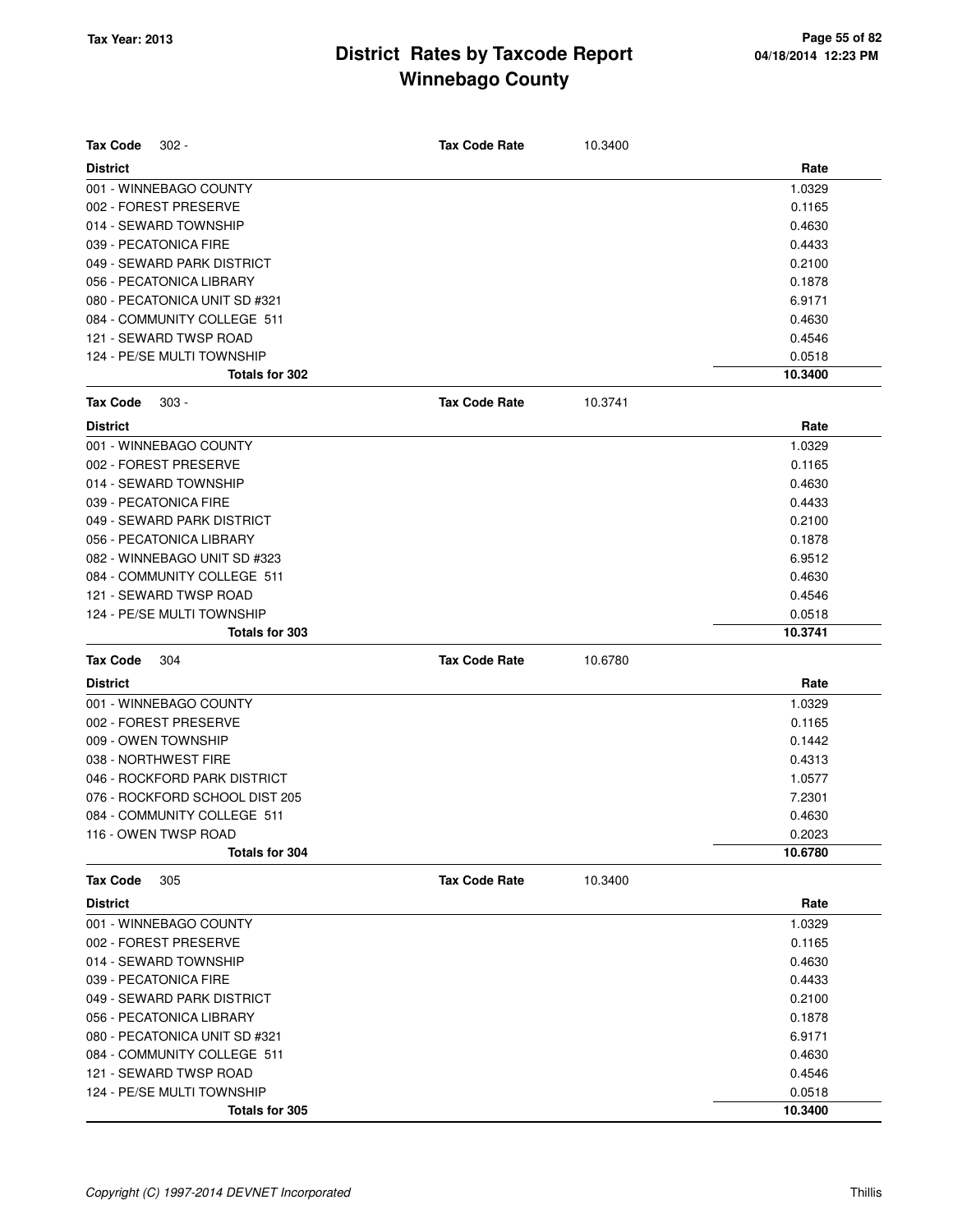| <b>Tax Code</b><br>306        | <b>Tax Code Rate</b> | 10.5202 |         |
|-------------------------------|----------------------|---------|---------|
| <b>District</b>               |                      |         | Rate    |
| 001 - WINNEBAGO COUNTY        |                      |         | 1.0329  |
| 002 - FOREST PRESERVE         |                      |         | 0.1165  |
| 014 - SEWARD TOWNSHIP         |                      |         | 0.4630  |
| 044 - W B S FIRE              |                      |         | 0.6414  |
| 047 - SUMNER PARK             |                      |         | 0.1435  |
| 058 - WINNEBAGO LIBRARY       |                      |         | 0.2023  |
| 082 - WINNEBAGO UNIT SD #323  |                      |         | 6.9512  |
| 084 - COMMUNITY COLLEGE 511   |                      |         | 0.4630  |
| 121 - SEWARD TWSP ROAD        |                      |         | 0.4546  |
| 124 - PE/SE MULTI TOWNSHIP    |                      |         | 0.0518  |
| Totals for 306                |                      |         | 10.5202 |
| <b>Tax Code</b><br>$307 -$    | <b>Tax Code Rate</b> | 10.1522 |         |
| <b>District</b>               |                      |         | Rate    |
| 001 - WINNEBAGO COUNTY        |                      |         | 1.0329  |
| 002 - FOREST PRESERVE         |                      |         | 0.1165  |
| 014 - SEWARD TOWNSHIP         |                      |         | 0.4630  |
| 039 - PECATONICA FIRE         |                      |         | 0.4433  |
| 049 - SEWARD PARK DISTRICT    |                      |         | 0.2100  |
| 080 - PECATONICA UNIT SD #321 |                      |         | 6.9171  |
| 084 - COMMUNITY COLLEGE 511   |                      |         | 0.4630  |
| 121 - SEWARD TWSP ROAD        |                      |         | 0.4546  |
| 124 - PE/SE MULTI TOWNSHIP    |                      |         | 0.0518  |
| Totals for 307                |                      |         | 10.1522 |
| <b>Tax Code</b><br>308        | <b>Tax Code Rate</b> | 10.3221 |         |
| <b>District</b>               |                      |         | Rate    |
| 001 - WINNEBAGO COUNTY        |                      |         | 1.0329  |
| 002 - FOREST PRESERVE         |                      |         | 0.1165  |
| 014 - SEWARD TOWNSHIP         |                      |         | 0.4630  |
| 039 - PECATONICA FIRE         |                      |         | 0.4433  |
| 047 - SUMNER PARK             |                      |         | 0.1435  |
| 058 - WINNEBAGO LIBRARY       |                      |         | 0.2023  |
| 082 - WINNEBAGO UNIT SD #323  |                      |         | 6.9512  |
| 084 - COMMUNITY COLLEGE 511   |                      |         | 0.4630  |
| 121 - SEWARD TWSP ROAD        |                      |         | 0.4546  |
| 124 - PE/SE MULTI TOWNSHIP    |                      |         | 0.0518  |
| Totals for 308                |                      |         | 10.3221 |
| <b>Tax Code</b><br>309        | <b>Tax Code Rate</b> | 10.2735 |         |
| <b>District</b>               |                      |         | Rate    |
| 001 - WINNEBAGO COUNTY        |                      |         | 1.0329  |
| 002 - FOREST PRESERVE         |                      |         | 0.1165  |
| 014 - SEWARD TOWNSHIP         |                      |         | 0.4630  |
| 039 - PECATONICA FIRE         |                      |         | 0.4433  |
| 047 - SUMNER PARK             |                      |         | 0.1435  |
| 056 - PECATONICA LIBRARY      |                      |         | 0.1878  |
| 080 - PECATONICA UNIT SD #321 |                      |         | 6.9171  |
| 084 - COMMUNITY COLLEGE 511   |                      |         | 0.4630  |
| 121 - SEWARD TWSP ROAD        |                      |         | 0.4546  |
| 124 - PE/SE MULTI TOWNSHIP    |                      |         | 0.0518  |
| Totals for 309                |                      |         | 10.2735 |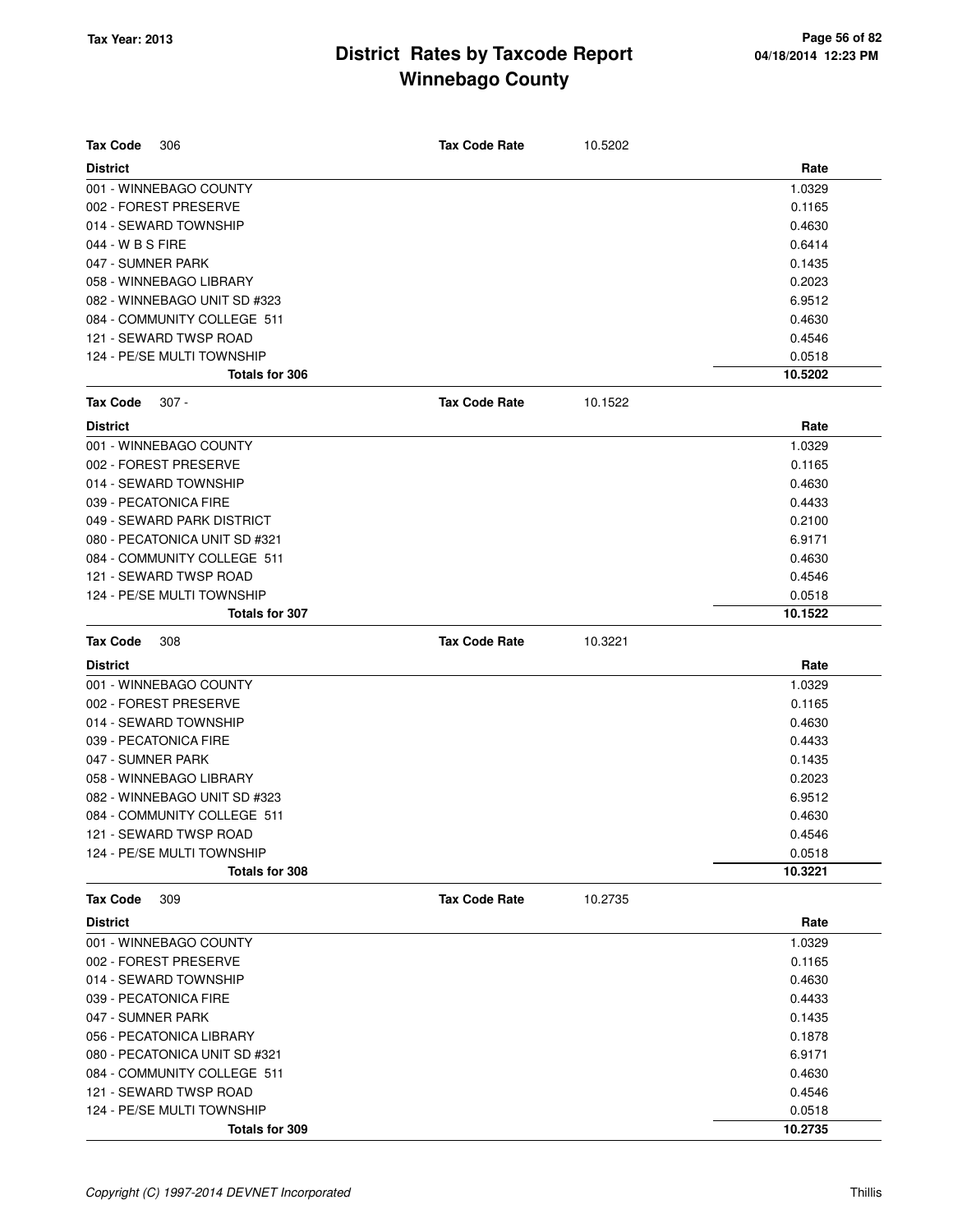| Tax Code<br>$310 -$          | <b>Tax Code Rate</b> | 10.3886 |         |
|------------------------------|----------------------|---------|---------|
| <b>District</b>              |                      |         | Rate    |
| 001 - WINNEBAGO COUNTY       |                      |         | 1.0329  |
| 002 - FOREST PRESERVE        |                      |         | 0.1165  |
| 014 - SEWARD TOWNSHIP        |                      |         | 0.4630  |
| 039 - PECATONICA FIRE        |                      |         | 0.4433  |
| 049 - SEWARD PARK DISTRICT   |                      |         | 0.2100  |
| 058 - WINNEBAGO LIBRARY      |                      |         | 0.2023  |
| 082 - WINNEBAGO UNIT SD #323 |                      |         | 6.9512  |
| 084 - COMMUNITY COLLEGE 511  |                      |         | 0.4630  |
| 121 - SEWARD TWSP ROAD       |                      |         | 0.4546  |
| 124 - PE/SE MULTI TOWNSHIP   |                      |         | 0.0518  |
| Totals for 310               |                      |         | 10.3886 |
| <b>Tax Code</b><br>311 -     | <b>Tax Code Rate</b> | 10.5867 |         |
| <b>District</b>              |                      |         | Rate    |
| 001 - WINNEBAGO COUNTY       |                      |         |         |
|                              |                      |         | 1.0329  |
| 002 - FOREST PRESERVE        |                      |         | 0.1165  |
| 014 - SEWARD TOWNSHIP        |                      |         | 0.4630  |
| 044 - W B S FIRE             |                      |         | 0.6414  |
| 049 - SEWARD PARK DISTRICT   |                      |         | 0.2100  |
| 058 - WINNEBAGO LIBRARY      |                      |         | 0.2023  |
| 082 - WINNEBAGO UNIT SD #323 |                      |         | 6.9512  |
| 084 - COMMUNITY COLLEGE 511  |                      |         | 0.4630  |
| 121 - SEWARD TWSP ROAD       |                      |         | 0.4546  |
| 124 - PE/SE MULTI TOWNSHIP   |                      |         | 0.0518  |
| <b>Totals for 311</b>        |                      |         | 10.5867 |
|                              |                      |         |         |
| <b>Tax Code</b><br>312       | <b>Tax Code Rate</b> | 10.3076 |         |
| <b>District</b>              |                      |         | Rate    |
| 001 - WINNEBAGO COUNTY       |                      |         | 1.0329  |
| 002 - FOREST PRESERVE        |                      |         | 0.1165  |
| 014 - SEWARD TOWNSHIP        |                      |         | 0.4630  |
| 039 - PECATONICA FIRE        |                      |         | 0.4433  |
| 047 - SUMNER PARK            |                      |         | 0.1435  |
| 056 - PECATONICA LIBRARY     |                      |         | 0.1878  |
| 082 - WINNEBAGO UNIT SD #323 |                      |         | 6.9512  |
| 084 - COMMUNITY COLLEGE 511  |                      |         | 0.4630  |
| 121 - SEWARD TWSP ROAD       |                      |         | 0.4546  |
| 124 - PE/SE MULTI TOWNSHIP   |                      |         | 0.0518  |
| Totals for 312               |                      |         | 10.3076 |
| <b>Tax Code</b><br>$313 -$   | <b>Tax Code Rate</b> | 10.7046 |         |
| <b>District</b>              |                      |         | Rate    |
| 001 - WINNEBAGO COUNTY       |                      |         | 1.0329  |
| 002 - FOREST PRESERVE        |                      |         | 0.1165  |
| 014 - SEWARD TOWNSHIP        |                      |         | 0.4630  |
| 034 - GERMAN VALLEY FIRE     |                      |         | 0.7593  |
| 049 - SEWARD PARK DISTRICT   |                      |         | 0.2100  |
| 058 - WINNEBAGO LIBRARY      |                      |         | 0.2023  |
| 082 - WINNEBAGO UNIT SD #323 |                      |         | 6.9512  |
| 084 - COMMUNITY COLLEGE 511  |                      |         | 0.4630  |
| 121 - SEWARD TWSP ROAD       |                      |         | 0.4546  |
| 124 - PE/SE MULTI TOWNSHIP   |                      |         | 0.0518  |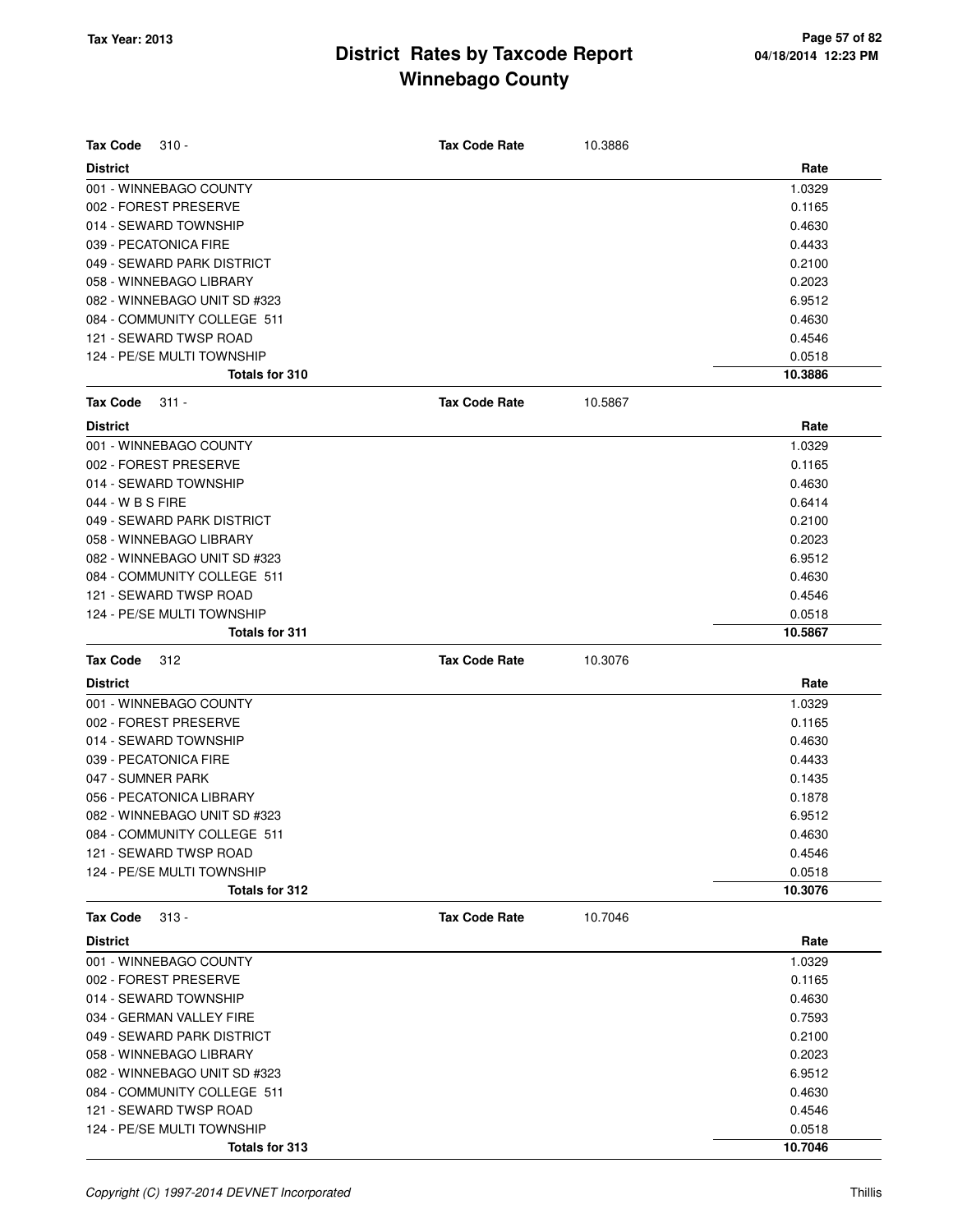| <b>Tax Code</b><br>314 -      | <b>Tax Code Rate</b> | 10.4786 |         |
|-------------------------------|----------------------|---------|---------|
| <b>District</b>               |                      |         | Rate    |
| 001 - WINNEBAGO COUNTY        |                      |         | 1.0329  |
| 002 - FOREST PRESERVE         |                      |         | 0.1165  |
| 014 - SEWARD TOWNSHIP         |                      |         | 0.4630  |
| 039 - PECATONICA FIRE         |                      |         | 0.4433  |
| 049 - SEWARD PARK DISTRICT    |                      |         | 0.2100  |
| 053 - SEWARD SANITARY         |                      |         | 0.0900  |
| 058 - WINNEBAGO LIBRARY       |                      |         | 0.2023  |
| 082 - WINNEBAGO UNIT SD #323  |                      |         | 6.9512  |
| 084 - COMMUNITY COLLEGE 511   |                      |         | 0.4630  |
| 121 - SEWARD TWSP ROAD        |                      |         | 0.4546  |
| 124 - PE/SE MULTI TOWNSHIP    |                      |         | 0.0518  |
| Totals for 314                |                      |         | 10.4786 |
| <b>Tax Code</b><br>315        | <b>Tax Code Rate</b> | 12.6246 |         |
| <b>District</b>               |                      |         | Rate    |
| 001 - WINNEBAGO COUNTY        |                      |         | 1.0329  |
| 002 - FOREST PRESERVE         |                      |         | 0.1165  |
| 016 - WINNEBAGO TOWNSHIP      |                      |         | 0.1593  |
| 023 - ROCKFORD CITY           |                      |         | 3.0811  |
| 048 - WINNEBAGO PARK DISTRICT |                      |         | 0.1237  |
| 059 - ROCKFORD CITY LIBRARY   |                      |         | 0.4724  |
| 062 - RKFD - WINN DRAINAGE    |                      |         | 0.0380  |
| 082 - WINNEBAGO UNIT SD #323  |                      |         | 6.9512  |
| 084 - COMMUNITY COLLEGE 511   |                      |         | 0.4630  |
| 123 - WINNEBAGO TWSP ROAD     |                      |         | 0.1865  |
| Totals for 315                |                      |         | 12.6246 |
| <b>Tax Code</b><br>324 -      | <b>Tax Code Rate</b> | 9.9148  |         |
| <b>District</b>               |                      |         | Rate    |
| 001 - WINNEBAGO COUNTY        |                      |         | 1.0329  |
| 002 - FOREST PRESERVE         |                      |         | 0.1165  |
| 016 - WINNEBAGO TOWNSHIP      |                      |         | 0.1593  |
| 044 - W B S FIRE              |                      |         | 0.6414  |
| 048 - WINNEBAGO PARK DISTRICT |                      |         | 0.1237  |
| 058 - WINNEBAGO LIBRARY       |                      |         | 0.2023  |
| 062 - RKFD - WINN DRAINAGE    |                      |         | 0.0380  |
| 082 - WINNEBAGO UNIT SD #323  |                      |         | 6.9512  |
| 084 - COMMUNITY COLLEGE 511   |                      |         | 0.4630  |
| 123 - WINNEBAGO TWSP ROAD     |                      |         | 0.1865  |
| Totals for 324                |                      |         | 9.9148  |
| <b>Tax Code</b><br>$325 -$    | <b>Tax Code Rate</b> | 10.7573 |         |
| <b>District</b>               |                      |         | Rate    |
| 001 - WINNEBAGO COUNTY        |                      |         | 1.0329  |
| 002 - FOREST PRESERVE         |                      |         | 0.1165  |
| 016 - WINNEBAGO TOWNSHIP      |                      |         | 0.1593  |
| 027 - WINNEBAGO VILLAGE       |                      |         | 0.8805  |
|                               |                      |         |         |
| 044 - W B S FIRE              |                      |         | 0.6414  |
| 048 - WINNEBAGO PARK DISTRICT |                      |         | 0.1237  |
| 058 - WINNEBAGO LIBRARY       |                      |         | 0.2023  |
| 082 - WINNEBAGO UNIT SD #323  |                      |         | 6.9512  |
| 084 - COMMUNITY COLLEGE 511   |                      |         | 0.4630  |
| 123 - WINNEBAGO TWSP ROAD     |                      |         | 0.1865  |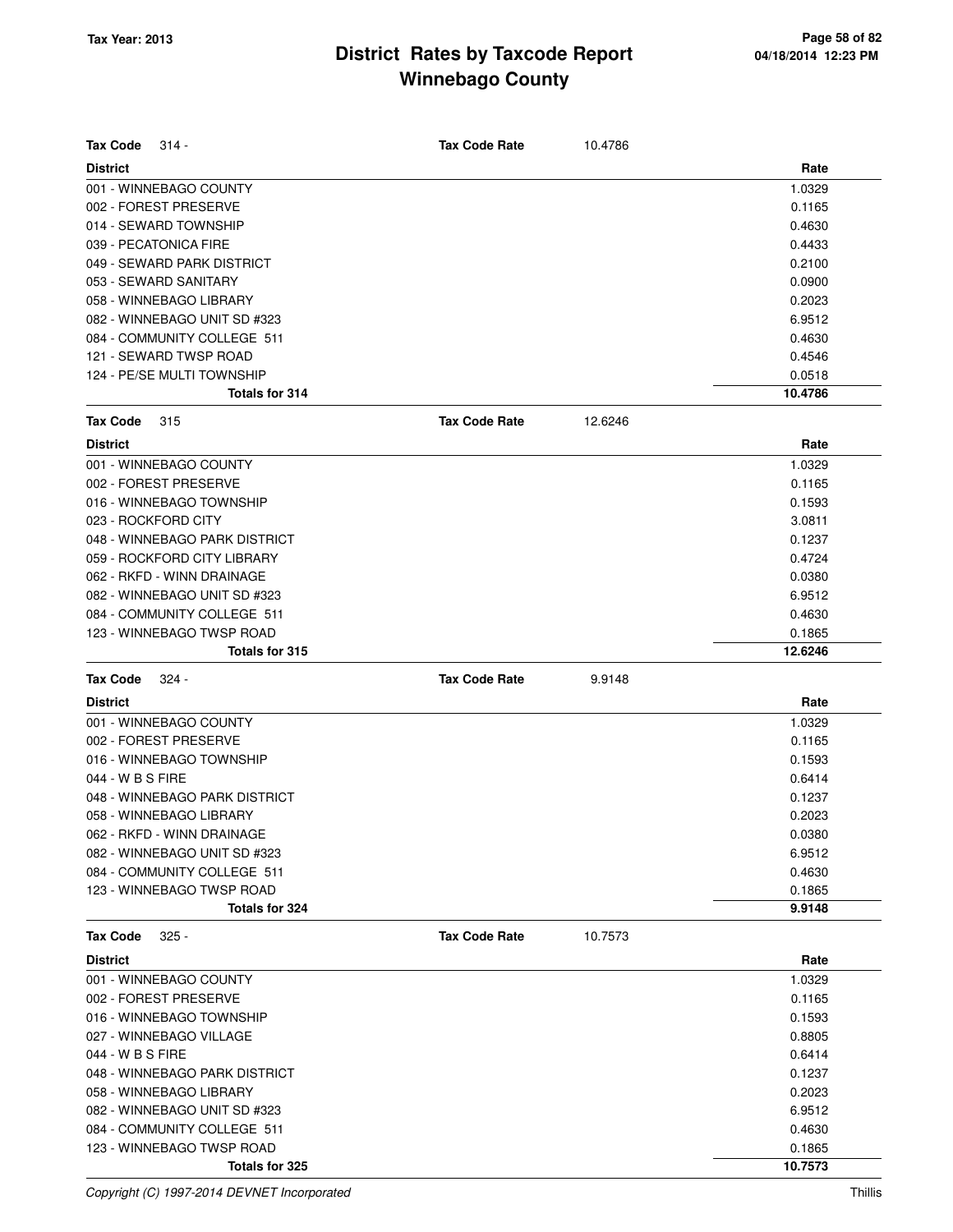| $326 -$<br>Tax Code                                  | <b>Tax Code Rate</b> | 9.8768  |         |
|------------------------------------------------------|----------------------|---------|---------|
| <b>District</b>                                      |                      |         | Rate    |
| 001 - WINNEBAGO COUNTY                               |                      |         | 1.0329  |
| 002 - FOREST PRESERVE                                |                      |         | 0.1165  |
| 016 - WINNEBAGO TOWNSHIP                             |                      |         | 0.1593  |
| 044 - W B S FIRE                                     |                      |         | 0.6414  |
| 048 - WINNEBAGO PARK DISTRICT                        |                      |         | 0.1237  |
| 058 - WINNEBAGO LIBRARY                              |                      |         | 0.2023  |
| 082 - WINNEBAGO UNIT SD #323                         |                      |         | 6.9512  |
| 084 - COMMUNITY COLLEGE 511                          |                      |         | 0.4630  |
| 123 - WINNEBAGO TWSP ROAD                            |                      |         | 0.1865  |
| Totals for 326                                       |                      |         | 9.8768  |
| <b>Tax Code</b><br>343 -                             | <b>Tax Code Rate</b> | 11.4990 |         |
| <b>District</b>                                      |                      |         | Rate    |
| 001 - WINNEBAGO COUNTY                               |                      |         | 1.0329  |
| 002 - FOREST PRESERVE                                |                      |         | 0.1165  |
| 004 - CHERRY VALLEY TOWNSHIP                         |                      |         | 0.1330  |
| 031 - CHERRY VALLEY FIRE                             |                      |         | 0.9166  |
| 046 - ROCKFORD PARK DISTRICT                         |                      |         | 1.0577  |
| 051 - ROCK RIVER WATER REC                           |                      |         | 0.1856  |
| 060 - GREATER RKFD AIRPORT                           |                      |         | 0.1043  |
| 076 - ROCKFORD SCHOOL DIST 205                       |                      |         | 7.2301  |
| 084 - COMMUNITY COLLEGE 511                          |                      |         | 0.4630  |
| 111 - CHERRY VALLEY TWSP ROAD                        |                      |         | 0.2593  |
| Totals for 343                                       |                      |         | 11.4990 |
| <b>Tax Code</b><br>$351 -$                           | <b>Tax Code Rate</b> | 7.6493  |         |
| <b>District</b>                                      |                      |         | Rate    |
| 001 - WINNEBAGO COUNTY                               |                      |         | 1.0329  |
| 002 - FOREST PRESERVE                                |                      |         | 0.1165  |
| 011 - ROCKFORD TOWNSHIP                              |                      |         | 0.1288  |
|                                                      |                      |         |         |
| 036 - NEW MILFORD FIRE                               |                      |         | 0.3874  |
| 060 - GREATER RKFD AIRPORT                           |                      |         | 0.1043  |
| 078 - MERIDIAN SCHOOL DIST 223                       |                      |         | 5.2865  |
| 084 - COMMUNITY COLLEGE 511                          |                      |         | 0.4630  |
| 118 - ROCKFORD TWSP ROAD                             |                      |         | 0.1299  |
| Totals for 351                                       |                      |         | 7.6493  |
| 358 - OLDE RIVER RIDGE PLAT 6 SSA<br><b>Tax Code</b> | <b>Tax Code Rate</b> | 10.0152 |         |
| <b>District</b>                                      |                      |         | Rate    |
| 001 - WINNEBAGO COUNTY                               |                      |         | 1.0329  |
| 002 - FOREST PRESERVE                                |                      |         | 0.1165  |
| 009 - OWEN TOWNSHIP                                  |                      |         | 0.1442  |
| 020 - MACHESNEY PARK VILLAGE                         |                      |         | 0.0000  |
| 038 - NORTHWEST FIRE                                 |                      |         | 0.4313  |
| 055 - NORTH SUBURBAN LIBRARY                         |                      |         | 0.2906  |
| 060 - GREATER RKFD AIRPORT                           |                      |         | 0.1043  |
| 076 - ROCKFORD SCHOOL DIST 205                       |                      |         | 7.2301  |
| 084 - COMMUNITY COLLEGE 511                          |                      |         | 0.4630  |
| 116 - OWEN TWSP ROAD                                 |                      |         | 0.2023  |
| 156 - OLDE RIVER RIDGE PLAT 6 SSA                    |                      |         | 0.0000  |
| Totals for 358                                       |                      |         | 10.0152 |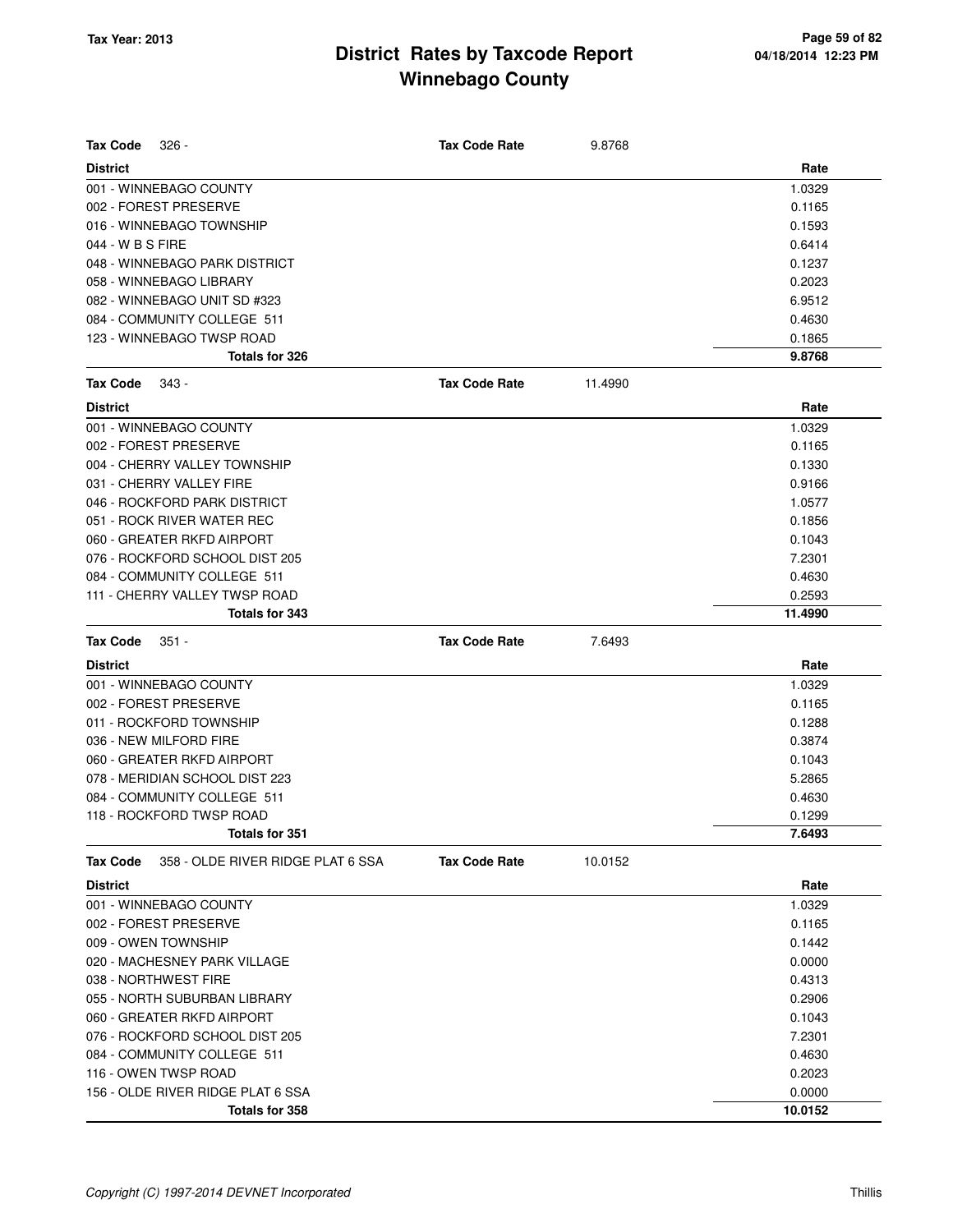| <b>Tax Code</b><br>$360 -$     | <b>Tax Code Rate</b> | 9.6203  |         |
|--------------------------------|----------------------|---------|---------|
| <b>District</b>                |                      |         | Rate    |
| 001 - WINNEBAGO COUNTY         |                      |         | 1.0329  |
| 002 - FOREST PRESERVE          |                      |         | 0.1165  |
| 009 - OWEN TOWNSHIP            |                      |         | 0.1442  |
| 038 - NORTHWEST FIRE           |                      |         | 0.4313  |
| 076 - ROCKFORD SCHOOL DIST 205 |                      |         | 7.2301  |
| 084 - COMMUNITY COLLEGE 511    |                      |         | 0.4630  |
| 116 - OWEN TWSP ROAD           |                      |         | 0.2023  |
| <b>Totals for 360</b>          |                      |         | 9.6203  |
| <b>Tax Code</b><br>$361 -$     | <b>Tax Code Rate</b> | 13.0324 |         |
| <b>District</b>                |                      |         | Rate    |
| 001 - WINNEBAGO COUNTY         |                      |         | 1.0329  |
| 002 - FOREST PRESERVE          |                      |         | 0.1165  |
| 009 - OWEN TOWNSHIP            |                      |         | 0.1442  |
| 023 - ROCKFORD CITY            |                      |         | 3.0811  |
| 051 - ROCK RIVER WATER REC     |                      |         | 0.1856  |
| 059 - ROCKFORD CITY LIBRARY    |                      |         | 0.4724  |
| 060 - GREATER RKFD AIRPORT     |                      |         | 0.1043  |
| 076 - ROCKFORD SCHOOL DIST 205 |                      |         | 7.2301  |
| 084 - COMMUNITY COLLEGE 511    |                      |         | 0.4630  |
| 116 - OWEN TWSP ROAD           |                      |         | 0.2023  |
| <b>Totals for 361</b>          |                      |         | 13.0324 |
| <b>Tax Code</b><br>$362 -$     | <b>Tax Code Rate</b> | 8.6574  |         |
| <b>District</b>                |                      |         | Rate    |
| 001 - WINNEBAGO COUNTY         |                      |         | 1.0329  |
| 002 - FOREST PRESERVE          |                      |         | 0.1165  |
| 009 - OWEN TOWNSHIP            |                      |         | 0.1442  |
| 038 - NORTHWEST FIRE           |                      |         | 0.4313  |
| 074 - ROCKTON SCHOOL DIST 140  |                      |         | 3.7431  |
| 077 - HONONEGAH HIGH SD #207   |                      |         | 2.5241  |
| 084 - COMMUNITY COLLEGE 511    |                      |         | 0.4630  |
| 116 - OWEN TWSP ROAD           |                      |         | 0.2023  |
| Totals for 362                 |                      |         | 8.6574  |
| Tax Code<br>363 -              | Tax Code Rate        | 9.5437  |         |
| <b>District</b>                |                      |         | Rate    |
| 001 - WINNEBAGO COUNTY         |                      |         | 1.0329  |
| 002 - FOREST PRESERVE          |                      |         | 0.1165  |
| 009 - OWEN TOWNSHIP            |                      |         | 0.1442  |
| 038 - NORTHWEST FIRE           |                      |         | 0.4313  |
| 058 - WINNEBAGO LIBRARY        |                      |         | 0.2023  |
| 082 - WINNEBAGO UNIT SD #323   |                      |         | 6.9512  |
| 084 - COMMUNITY COLLEGE 511    |                      |         | 0.4630  |
| 116 - OWEN TWSP ROAD           |                      |         | 0.2023  |
| Totals for 363                 |                      |         | 9.5437  |
| <b>Tax Code</b><br>364 -       | <b>Tax Code Rate</b> | 8.9801  |         |
| <b>District</b>                |                      |         | Rate    |
| 001 - WINNEBAGO COUNTY         |                      |         | 1.0329  |
| 002 - FOREST PRESERVE          |                      |         | 0.1165  |
| 009 - OWEN TOWNSHIP            |                      |         | 0.1442  |
| 041 - ROCKTON FIRE             |                      |         | 0.7540  |
| 074 - ROCKTON SCHOOL DIST 140  |                      |         | 3.7431  |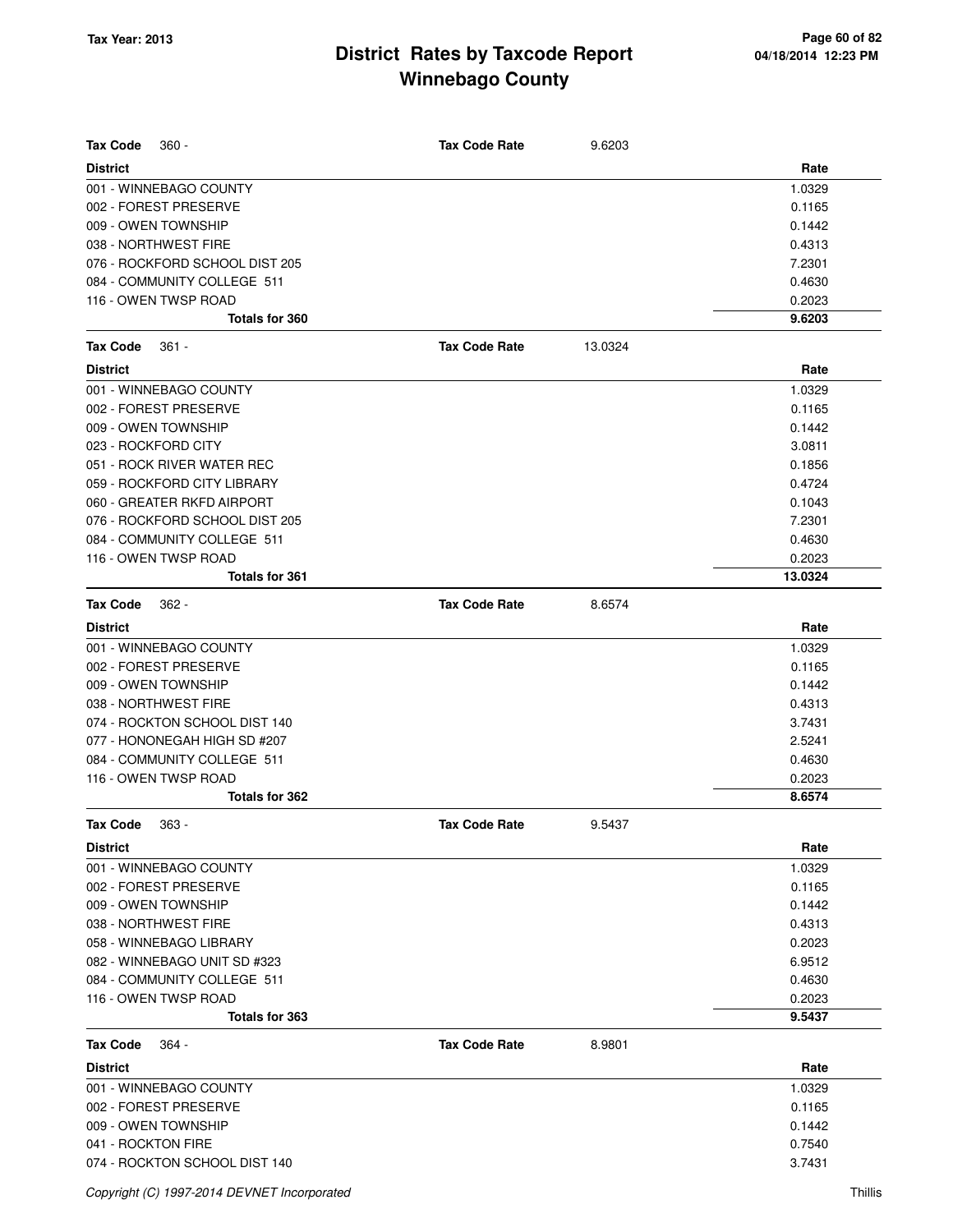| <b>Tax Code</b><br>364 -       | <b>Tax Code Rate</b> | 8.9801  |         |
|--------------------------------|----------------------|---------|---------|
| <b>District</b>                |                      |         | Rate    |
| 077 - HONONEGAH HIGH SD #207   |                      |         | 2.5241  |
| 084 - COMMUNITY COLLEGE 511    |                      |         | 0.4630  |
| 116 - OWEN TWSP ROAD           |                      |         | 0.2023  |
| <b>Totals for 364</b>          |                      |         | 8.9801  |
| <b>Tax Code</b><br>$365 -$     | <b>Tax Code Rate</b> | 10.2008 |         |
| <b>District</b>                |                      |         | Rate    |
| 001 - WINNEBAGO COUNTY         |                      |         | 1.0329  |
| 002 - FOREST PRESERVE          |                      |         | 0.1165  |
| 009 - OWEN TOWNSHIP            |                      |         | 0.1442  |
| 020 - MACHESNEY PARK VILLAGE   |                      |         | 0.0000  |
| 038 - NORTHWEST FIRE           |                      |         | 0.4313  |
| 051 - ROCK RIVER WATER REC     |                      |         | 0.1856  |
| 055 - NORTH SUBURBAN LIBRARY   |                      |         | 0.2906  |
| 060 - GREATER RKFD AIRPORT     |                      |         | 0.1043  |
| 076 - ROCKFORD SCHOOL DIST 205 |                      |         | 7.2301  |
| 084 - COMMUNITY COLLEGE 511    |                      |         | 0.4630  |
| 116 - OWEN TWSP ROAD           |                      |         | 0.2023  |
| <b>Totals for 365</b>          |                      |         | 10.2008 |
| <b>Tax Code</b><br>366 -       | <b>Tax Code Rate</b> | 10.5288 |         |
| <b>District</b>                |                      |         | Rate    |
| 001 - WINNEBAGO COUNTY         |                      |         | 1.0329  |
| 002 - FOREST PRESERVE          |                      |         | 0.1165  |
| 004 - CHERRY VALLEY TOWNSHIP   |                      |         | 0.1330  |
| 031 - CHERRY VALLEY FIRE       |                      |         | 0.9166  |
| 054 - CHERRY VALLEY LIBRARY    |                      |         | 0.3774  |
| 076 - ROCKFORD SCHOOL DIST 205 |                      |         | 7.2301  |
| 084 - COMMUNITY COLLEGE 511    |                      |         | 0.4630  |
| 111 - CHERRY VALLEY TWSP ROAD  |                      |         | 0.2593  |
| <b>Totals for 366</b>          |                      |         | 10.5288 |
| <b>Tax Code</b><br>367 -       | <b>Tax Code Rate</b> | 9.4727  |         |
| <b>District</b>                |                      |         | Rate    |
| 001 - WINNEBAGO COUNTY         |                      |         | 1.0329  |
| 002 - FOREST PRESERVE          |                      |         | 0.1165  |
| 004 - CHERRY VALLEY TOWNSHIP   |                      |         | 0.1330  |
| 031 - CHERRY VALLEY FIRE       |                      |         | 0.9166  |
| 054 - CHERRY VALLEY LIBRARY    |                      |         | 0.3774  |
| 083 - HIAWATHA SCHOOL DIST 426 |                      |         | 5.9134  |
| 085 - COMMUNITY COLLEGE 523    |                      |         | 0.7236  |
| 111 - CHERRY VALLEY TWSP ROAD  |                      |         | 0.2593  |
| <b>Totals for 367</b>          |                      |         | 9.4727  |
| <b>Tax Code</b><br>368 -       | <b>Tax Code Rate</b> | 10.0152 |         |
| <b>District</b>                |                      |         | Rate    |
| 001 - WINNEBAGO COUNTY         |                      |         | 1.0329  |
| 002 - FOREST PRESERVE          |                      |         | 0.1165  |
| 009 - OWEN TOWNSHIP            |                      |         | 0.1442  |
| 020 - MACHESNEY PARK VILLAGE   |                      |         | 0.0000  |
| 038 - NORTHWEST FIRE           |                      |         | 0.4313  |
| 055 - NORTH SUBURBAN LIBRARY   |                      |         | 0.2906  |
| 060 - GREATER RKFD AIRPORT     |                      |         | 0.1043  |
| 076 - ROCKFORD SCHOOL DIST 205 |                      |         | 7.2301  |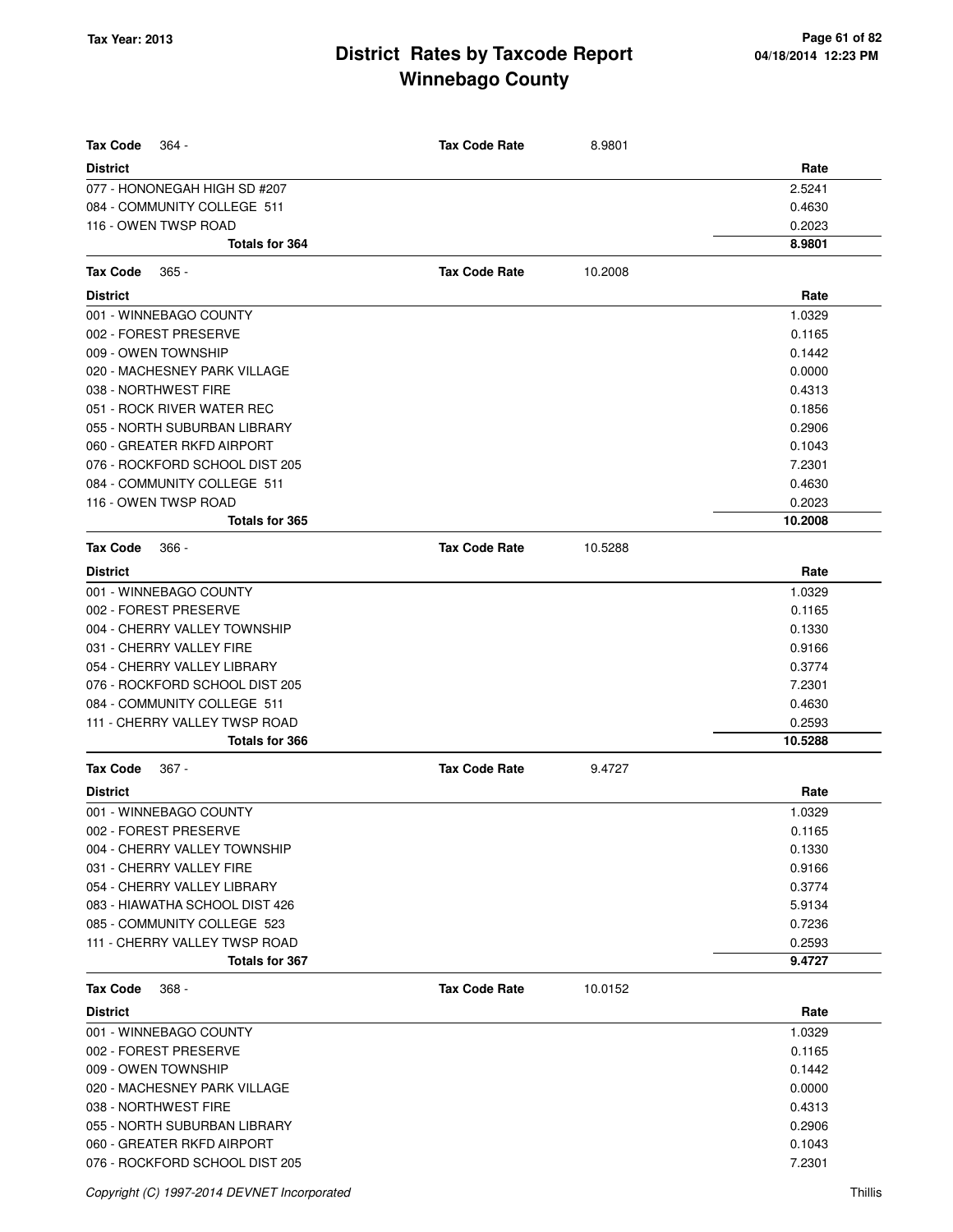| <b>Tax Code</b><br>$368 -$     | <b>Tax Code Rate</b> | 10.0152 |         |
|--------------------------------|----------------------|---------|---------|
| <b>District</b>                |                      |         | Rate    |
| 084 - COMMUNITY COLLEGE 511    |                      |         | 0.4630  |
| 116 - OWEN TWSP ROAD           |                      |         | 0.2023  |
| Totals for 368                 |                      |         | 10.0152 |
| <b>Tax Code</b><br>$369 -$     | <b>Tax Code Rate</b> | 10.2008 |         |
| <b>District</b>                |                      |         | Rate    |
| 001 - WINNEBAGO COUNTY         |                      |         | 1.0329  |
| 002 - FOREST PRESERVE          |                      |         | 0.1165  |
| 009 - OWEN TOWNSHIP            |                      |         | 0.1442  |
| 038 - NORTHWEST FIRE           |                      |         | 0.4313  |
| 051 - ROCK RIVER WATER REC     |                      |         | 0.1856  |
| 055 - NORTH SUBURBAN LIBRARY   |                      |         | 0.2906  |
| 060 - GREATER RKFD AIRPORT     |                      |         | 0.1043  |
| 076 - ROCKFORD SCHOOL DIST 205 |                      |         | 7.2301  |
| 084 - COMMUNITY COLLEGE 511    |                      |         | 0.4630  |
| 116 - OWEN TWSP ROAD           |                      |         | 0.2023  |
| Totals for 369                 |                      |         | 10.2008 |
| <b>Tax Code</b><br>370         | <b>Tax Code Rate</b> | 11.0280 |         |
| <b>District</b>                |                      |         | Rate    |
| 001 - WINNEBAGO COUNTY         |                      |         | 1.0329  |
| 002 - FOREST PRESERVE          |                      |         | 0.1165  |
| 011 - ROCKFORD TOWNSHIP        |                      |         | 0.1288  |
| 021 - NEW MILFORD VILLAGE      |                      |         | 0.0000  |
| 036 - NEW MILFORD FIRE         |                      |         | 0.3874  |
| 046 - ROCKFORD PARK DISTRICT   |                      |         | 1.0577  |
| 054 - CHERRY VALLEY LIBRARY    |                      |         | 0.3774  |
| 060 - GREATER RKFD AIRPORT     |                      |         | 0.1043  |
| 076 - ROCKFORD SCHOOL DIST 205 |                      |         | 7.2301  |
| 084 - COMMUNITY COLLEGE 511    |                      |         | 0.4630  |
| 118 - ROCKFORD TWSP ROAD       |                      |         | 0.1299  |
| <b>Totals for 370</b>          |                      |         | 11.0280 |
| <b>Tax Code</b><br>372         | <b>Tax Code Rate</b> | 11.2136 |         |
| District                       |                      |         | Rate    |
| 001 - WINNEBAGO COUNTY         |                      |         | 1.0329  |
| 002 - FOREST PRESERVE          |                      |         | 0.1165  |
| 011 - ROCKFORD TOWNSHIP        |                      |         | 0.1288  |
| 021 - NEW MILFORD VILLAGE      |                      |         | 0.0000  |
| 036 - NEW MILFORD FIRE         |                      |         | 0.3874  |
| 046 - ROCKFORD PARK DISTRICT   |                      |         | 1.0577  |
| 051 - ROCK RIVER WATER REC     |                      |         | 0.1856  |
| 054 - CHERRY VALLEY LIBRARY    |                      |         | 0.3774  |
| 060 - GREATER RKFD AIRPORT     |                      |         | 0.1043  |
| 076 - ROCKFORD SCHOOL DIST 205 |                      |         | 7.2301  |
| 084 - COMMUNITY COLLEGE 511    |                      |         | 0.4630  |
| 118 - ROCKFORD TWSP ROAD       |                      |         | 0.1299  |
| Totals for 372                 |                      |         | 11.2136 |
| <b>Tax Code</b><br>$373 -$     | <b>Tax Code Rate</b> | 9.7785  |         |
| <b>District</b>                |                      |         | Rate    |
| 001 - WINNEBAGO COUNTY         |                      |         | 1.0329  |
| 002 - FOREST PRESERVE          |                      |         | 0.1165  |
| 011 - ROCKFORD TOWNSHIP        |                      |         | 0.1288  |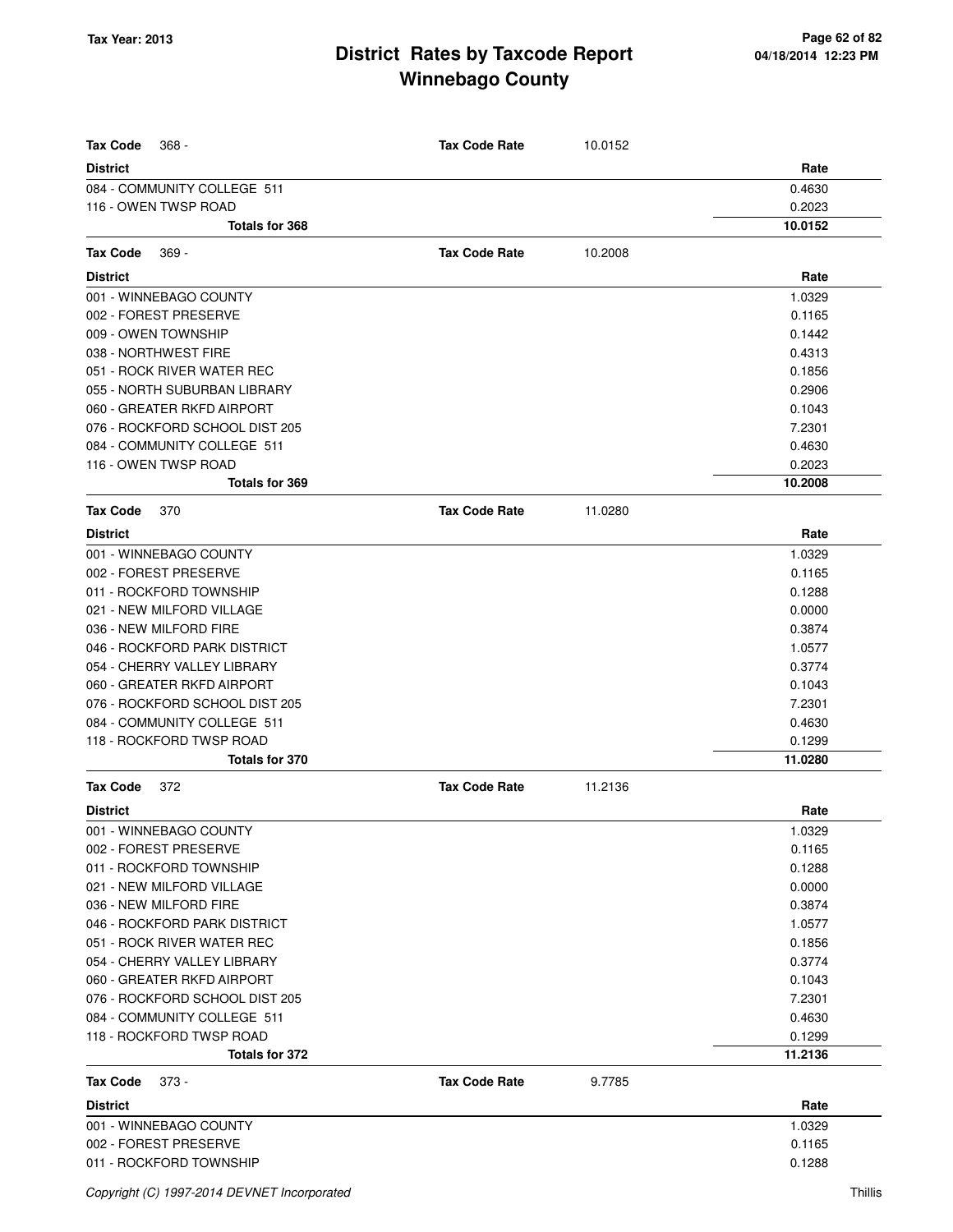| <b>Tax Code</b><br>373 -       | <b>Tax Code Rate</b> | 9.7785  |         |
|--------------------------------|----------------------|---------|---------|
| <b>District</b>                |                      |         | Rate    |
| 021 - NEW MILFORD VILLAGE      |                      |         | 0.0000  |
| 036 - NEW MILFORD FIRE         |                      |         | 0.3874  |
| 051 - ROCK RIVER WATER REC     |                      |         | 0.1856  |
| 060 - GREATER RKFD AIRPORT     |                      |         | 0.1043  |
| 076 - ROCKFORD SCHOOL DIST 205 |                      |         | 7.2301  |
| 084 - COMMUNITY COLLEGE 511    |                      |         | 0.4630  |
| 118 - ROCKFORD TWSP ROAD       |                      |         | 0.1299  |
| Totals for 373                 |                      |         | 9.7785  |
| $374 -$<br>Tax Code            | <b>Tax Code Rate</b> | 11.5572 |         |
| <b>District</b>                |                      |         | Rate    |
| 001 - WINNEBAGO COUNTY         |                      |         | 1.0329  |
| 002 - FOREST PRESERVE          |                      |         | 0.1165  |
| 011 - ROCKFORD TOWNSHIP        |                      |         | 0.1288  |
| 017 - CHERRY VALLEY VILLAGE    |                      |         | 0.0000  |
| 031 - CHERRY VALLEY FIRE       |                      |         | 0.9166  |
| 046 - ROCKFORD PARK DISTRICT   |                      |         | 1.0577  |
| 054 - CHERRY VALLEY LIBRARY    |                      |         | 0.3774  |
| 060 - GREATER RKFD AIRPORT     |                      |         | 0.1043  |
| 076 - ROCKFORD SCHOOL DIST 205 |                      |         | 7.2301  |
| 084 - COMMUNITY COLLEGE 511    |                      |         | 0.4630  |
| 118 - ROCKFORD TWSP ROAD       |                      |         | 0.1299  |
| Totals for 374                 |                      |         | 11.5572 |
| <b>Tax Code</b><br>$377 -$     | <b>Tax Code Rate</b> | 11.0327 |         |
| <b>District</b>                |                      |         | Rate    |
| 001 - WINNEBAGO COUNTY         |                      |         | 1.0329  |
| 002 - FOREST PRESERVE          |                      |         | 0.1165  |
| 011 - ROCKFORD TOWNSHIP        |                      |         | 0.1288  |
| 019 - LOVES PARK CITY          |                      |         | 0.0000  |
| 046 - ROCKFORD PARK DISTRICT   |                      |         | 1.0577  |
| 051 - ROCK RIVER WATER REC     |                      |         | 0.1856  |
| 060 - GREATER RKFD AIRPORT     |                      |         | 0.1043  |
| 070 - HARLEM SCHOOL DIST 122   |                      |         | 7.8140  |
| 084 - COMMUNITY COLLEGE 511    |                      |         | 0.4630  |
| 118 - ROCKFORD TWSP ROAD       |                      |         | 0.1299  |
| Totals for 377                 |                      |         | 11.0327 |
| $378 -$<br>Tax Code            | <b>Tax Code Rate</b> | 11.7428 |         |
| <b>District</b>                |                      |         | Rate    |
| 001 - WINNEBAGO COUNTY         |                      |         | 1.0329  |
| 002 - FOREST PRESERVE          |                      |         | 0.1165  |
| 011 - ROCKFORD TOWNSHIP        |                      |         | 0.1288  |
| 017 - CHERRY VALLEY VILLAGE    |                      |         | 0.0000  |
| 031 - CHERRY VALLEY FIRE       |                      |         | 0.9166  |
| 046 - ROCKFORD PARK DISTRICT   |                      |         | 1.0577  |
| 051 - ROCK RIVER WATER REC     |                      |         | 0.1856  |
| 054 - CHERRY VALLEY LIBRARY    |                      |         | 0.3774  |
| 060 - GREATER RKFD AIRPORT     |                      |         | 0.1043  |
| 076 - ROCKFORD SCHOOL DIST 205 |                      |         | 7.2301  |
| 084 - COMMUNITY COLLEGE 511    |                      |         | 0.4630  |
| 118 - ROCKFORD TWSP ROAD       |                      |         | 0.1299  |
| <b>Totals for 378</b>          |                      |         | 11.7428 |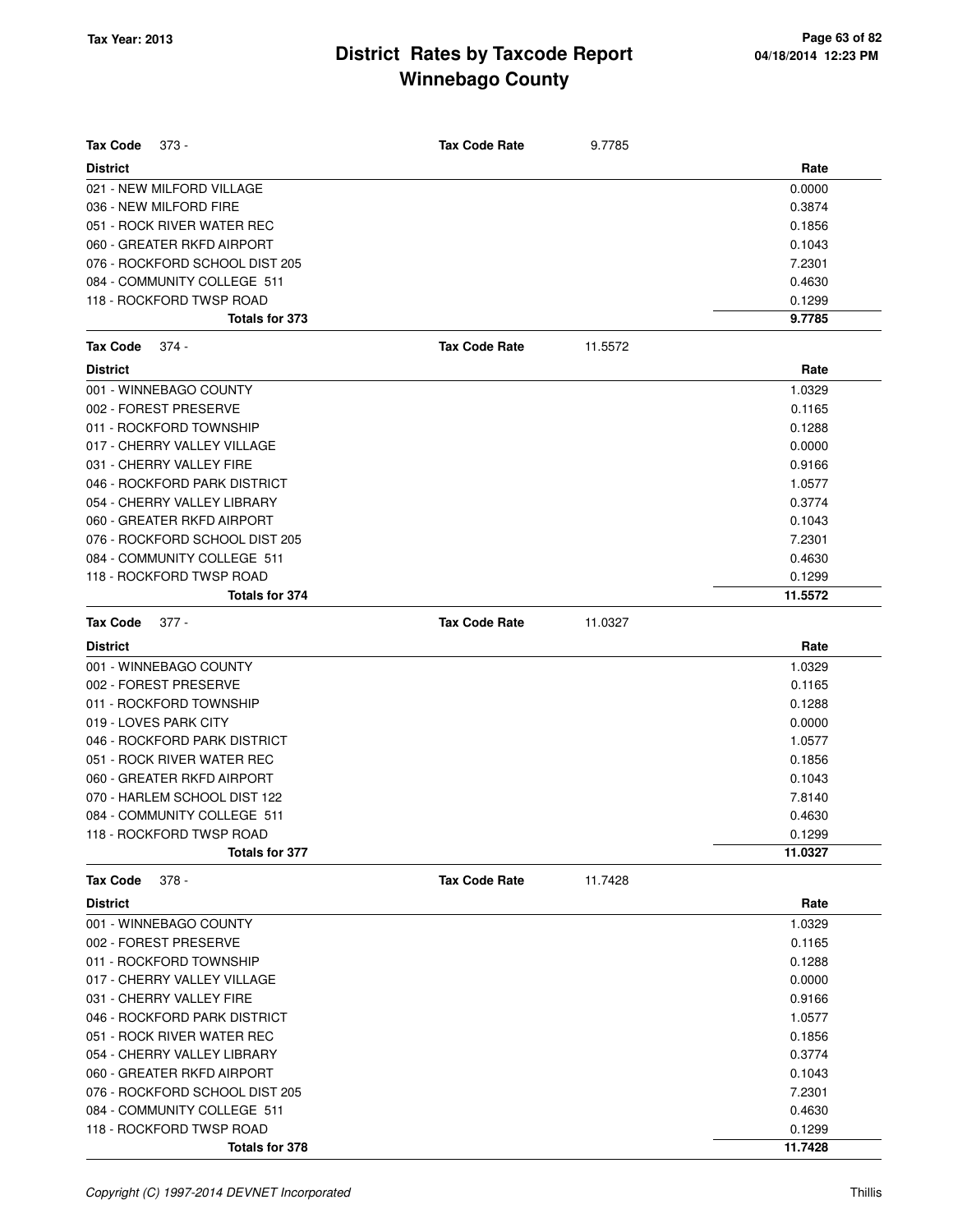| <b>Tax Code</b><br>379 -       | <b>Tax Code Rate</b> | 9.5929  |         |
|--------------------------------|----------------------|---------|---------|
| <b>District</b>                |                      |         | Rate    |
| 001 - WINNEBAGO COUNTY         |                      |         | 1.0329  |
| 002 - FOREST PRESERVE          |                      |         | 0.1165  |
| 011 - ROCKFORD TOWNSHIP        |                      |         | 0.1288  |
| 021 - NEW MILFORD VILLAGE      |                      |         | 0.0000  |
| 036 - NEW MILFORD FIRE         |                      |         | 0.3874  |
| 060 - GREATER RKFD AIRPORT     |                      |         | 0.1043  |
| 076 - ROCKFORD SCHOOL DIST 205 |                      |         | 7.2301  |
| 084 - COMMUNITY COLLEGE 511    |                      |         | 0.4630  |
| 118 - ROCKFORD TWSP ROAD       |                      |         | 0.1299  |
| Totals for 379                 |                      |         | 9.5929  |
| <b>Tax Code</b><br>380 -       | <b>Tax Code Rate</b> | 10.6506 |         |
| <b>District</b>                |                      |         | Rate    |
| 001 - WINNEBAGO COUNTY         |                      |         | 1.0329  |
| 002 - FOREST PRESERVE          |                      |         | 0.1165  |
| 011 - ROCKFORD TOWNSHIP        |                      |         | 0.1288  |
| 021 - NEW MILFORD VILLAGE      |                      |         | 0.0000  |
| 036 - NEW MILFORD FIRE         |                      |         | 0.3874  |
| 046 - ROCKFORD PARK DISTRICT   |                      |         | 1.0577  |
| 060 - GREATER RKFD AIRPORT     |                      |         | 0.1043  |
| 076 - ROCKFORD SCHOOL DIST 205 |                      |         | 7.2301  |
| 084 - COMMUNITY COLLEGE 511    |                      |         | 0.4630  |
| 118 - ROCKFORD TWSP ROAD       |                      |         | 0.1299  |
| <b>Totals for 380</b>          |                      |         | 10.6506 |
| <b>Tax Code</b><br>$381 -$     | <b>Tax Code Rate</b> | 13.7234 |         |
| <b>District</b>                |                      |         | Rate    |
| 001 - WINNEBAGO COUNTY         |                      |         | 1.0329  |
| 002 - FOREST PRESERVE          |                      |         | 0.1165  |
| 011 - ROCKFORD TOWNSHIP        |                      |         | 0.1288  |
| 023 - ROCKFORD CITY            |                      |         | 3.0811  |
| 046 - ROCKFORD PARK DISTRICT   |                      |         | 1.0577  |
| 051 - ROCK RIVER WATER REC     |                      |         | 0.1856  |
| 059 - ROCKFORD CITY LIBRARY    |                      |         | 0.4724  |
| 060 - GREATER RKFD AIRPORT     |                      |         | 0.1043  |
| 082 - WINNEBAGO UNIT SD #323   |                      |         | 6.9512  |
| 084 - COMMUNITY COLLEGE 511    |                      |         | 0.4630  |
| 118 - ROCKFORD TWSP ROAD       |                      |         | 0.1299  |
| Totals for 381                 |                      |         | 13.7234 |
| <b>Tax Code</b><br>$382 -$     | <b>Tax Code Rate</b> | 13.5378 |         |
| <b>District</b>                |                      |         | Rate    |
| 001 - WINNEBAGO COUNTY         |                      |         | 1.0329  |
| 002 - FOREST PRESERVE          |                      |         | 0.1165  |
| 011 - ROCKFORD TOWNSHIP        |                      |         | 0.1288  |
| 023 - ROCKFORD CITY            |                      |         | 3.0811  |
| 046 - ROCKFORD PARK DISTRICT   |                      |         | 1.0577  |
| 059 - ROCKFORD CITY LIBRARY    |                      |         | 0.4724  |
| 060 - GREATER RKFD AIRPORT     |                      |         | 0.1043  |
| 082 - WINNEBAGO UNIT SD #323   |                      |         | 6.9512  |
| 084 - COMMUNITY COLLEGE 511    |                      |         | 0.4630  |
| 118 - ROCKFORD TWSP ROAD       |                      |         | 0.1299  |
| Totals for 382                 |                      |         | 13.5378 |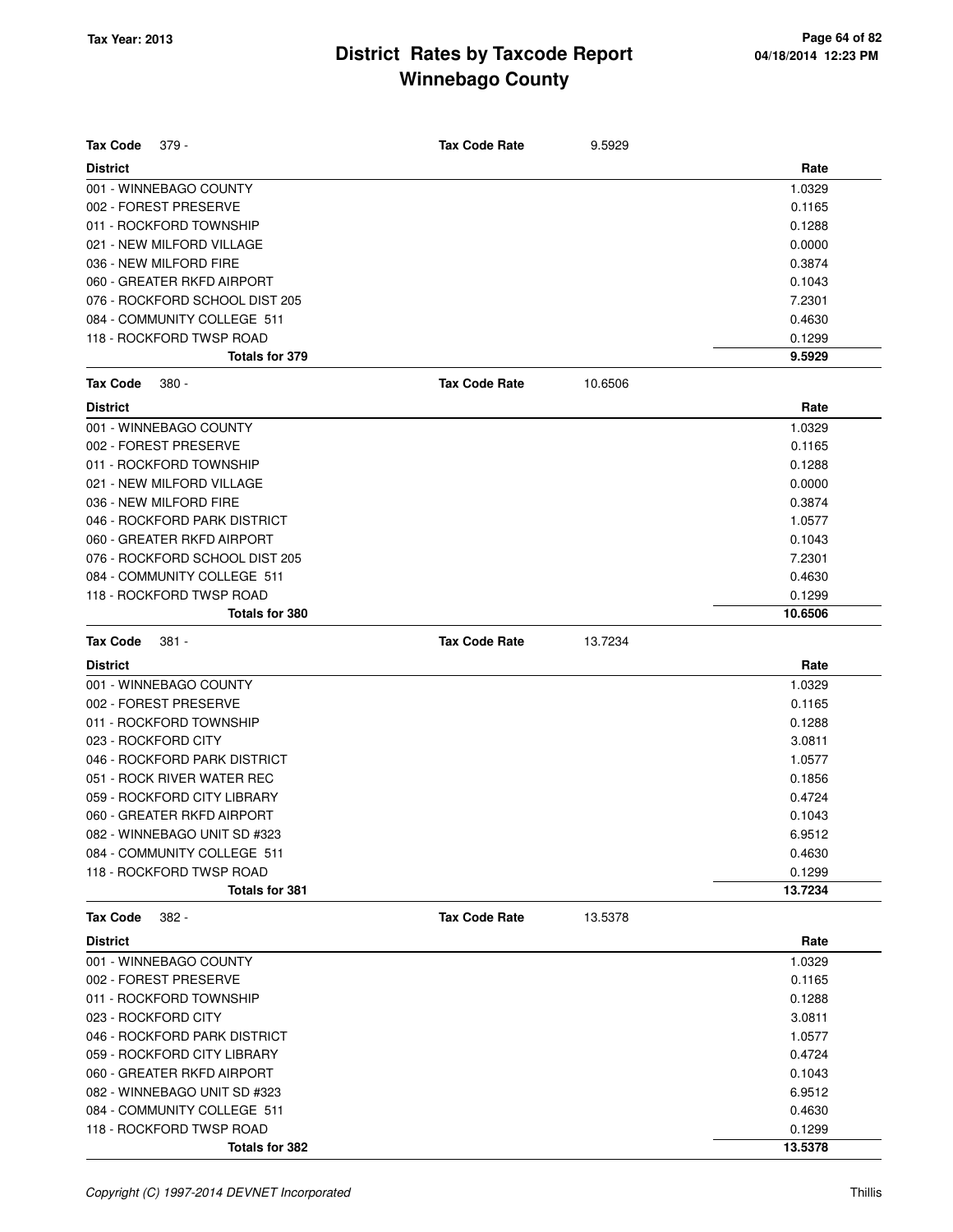| Tax Code<br>383 -              |                       | <b>Tax Code Rate</b> | 13.9503 |         |
|--------------------------------|-----------------------|----------------------|---------|---------|
| <b>District</b>                |                       |                      |         | Rate    |
| 001 - WINNEBAGO COUNTY         |                       |                      |         | 1.0329  |
| 002 - FOREST PRESERVE          |                       |                      |         | 0.1165  |
| 004 - CHERRY VALLEY TOWNSHIP   |                       |                      |         | 0.1330  |
| 023 - ROCKFORD CITY            |                       |                      |         | 3.0811  |
| 046 - ROCKFORD PARK DISTRICT   |                       |                      |         | 1.0577  |
| 059 - ROCKFORD CITY LIBRARY    |                       |                      |         | 0.4724  |
| 060 - GREATER RKFD AIRPORT     |                       |                      |         | 0.1043  |
| 076 - ROCKFORD SCHOOL DIST 205 |                       |                      |         | 7.2301  |
| 084 - COMMUNITY COLLEGE 511    |                       |                      |         | 0.4630  |
| 111 - CHERRY VALLEY TWSP ROAD  |                       |                      |         | 0.2593  |
|                                | Totals for 383        |                      |         | 13.9503 |
| <b>Tax Code</b><br>385 -       |                       | <b>Tax Code Rate</b> | 10.8362 |         |
|                                |                       |                      |         |         |
| <b>District</b>                |                       |                      |         | Rate    |
| 001 - WINNEBAGO COUNTY         |                       |                      |         | 1.0329  |
| 002 - FOREST PRESERVE          |                       |                      |         | 0.1165  |
| 011 - ROCKFORD TOWNSHIP        |                       |                      |         | 0.1288  |
| 021 - NEW MILFORD VILLAGE      |                       |                      |         | 0.0000  |
| 036 - NEW MILFORD FIRE         |                       |                      |         | 0.3874  |
| 046 - ROCKFORD PARK DISTRICT   |                       |                      |         | 1.0577  |
| 051 - ROCK RIVER WATER REC     |                       |                      |         | 0.1856  |
| 060 - GREATER RKFD AIRPORT     |                       |                      |         | 0.1043  |
| 076 - ROCKFORD SCHOOL DIST 205 |                       |                      |         | 7.2301  |
| 084 - COMMUNITY COLLEGE 511    |                       |                      |         | 0.4630  |
| 118 - ROCKFORD TWSP ROAD       |                       |                      |         | 0.1299  |
|                                | <b>Totals for 385</b> |                      |         | 10.8362 |
|                                |                       |                      |         |         |
| Tax Code<br>386 -              |                       | <b>Tax Code Rate</b> | 11.6908 |         |
| <b>District</b>                |                       |                      |         | Rate    |
| 001 - WINNEBAGO COUNTY         |                       |                      |         | 1.0329  |
| 002 - FOREST PRESERVE          |                       |                      |         | 0.1165  |
| 004 - CHERRY VALLEY TOWNSHIP   |                       |                      |         | 0.1330  |
| 021 - NEW MILFORD VILLAGE      |                       |                      |         | 0.0000  |
| 031 - CHERRY VALLEY FIRE       |                       |                      |         | 0.9166  |
| 046 - ROCKFORD PARK DISTRICT   |                       |                      |         | 1.0577  |
| 054 - CHERRY VALLEY LIBRARY    |                       |                      |         | 0.3774  |
| 060 - GREATER RKFD AIRPORT     |                       |                      |         | 0.1043  |
| 076 - ROCKFORD SCHOOL DIST 205 |                       |                      |         | 7.2301  |
| 084 - COMMUNITY COLLEGE 511    |                       |                      |         | 0.4630  |
| 111 - CHERRY VALLEY TWSP ROAD  |                       |                      |         | 0.2593  |
|                                | <b>Totals for 386</b> |                      |         | 11.6908 |
| Tax Code<br>$391 -$            |                       | <b>Tax Code Rate</b> | 14.0023 |         |
| <b>District</b>                |                       |                      |         | Rate    |
| 001 - WINNEBAGO COUNTY         |                       |                      |         | 1.0329  |
| 002 - FOREST PRESERVE          |                       |                      |         | 0.1165  |
| 011 - ROCKFORD TOWNSHIP        |                       |                      |         | 0.1288  |
| 023 - ROCKFORD CITY            |                       |                      |         | 3.0811  |
| 046 - ROCKFORD PARK DISTRICT   |                       |                      |         | 1.0577  |
| 051 - ROCK RIVER WATER REC     |                       |                      |         | 0.1856  |
| 059 - ROCKFORD CITY LIBRARY    |                       |                      |         | 0.4724  |
| 060 - GREATER RKFD AIRPORT     |                       |                      |         | 0.1043  |
| 076 - ROCKFORD SCHOOL DIST 205 |                       |                      |         | 7.2301  |

Copyright (C) 1997-2014 DEVNET Incorporated Thillis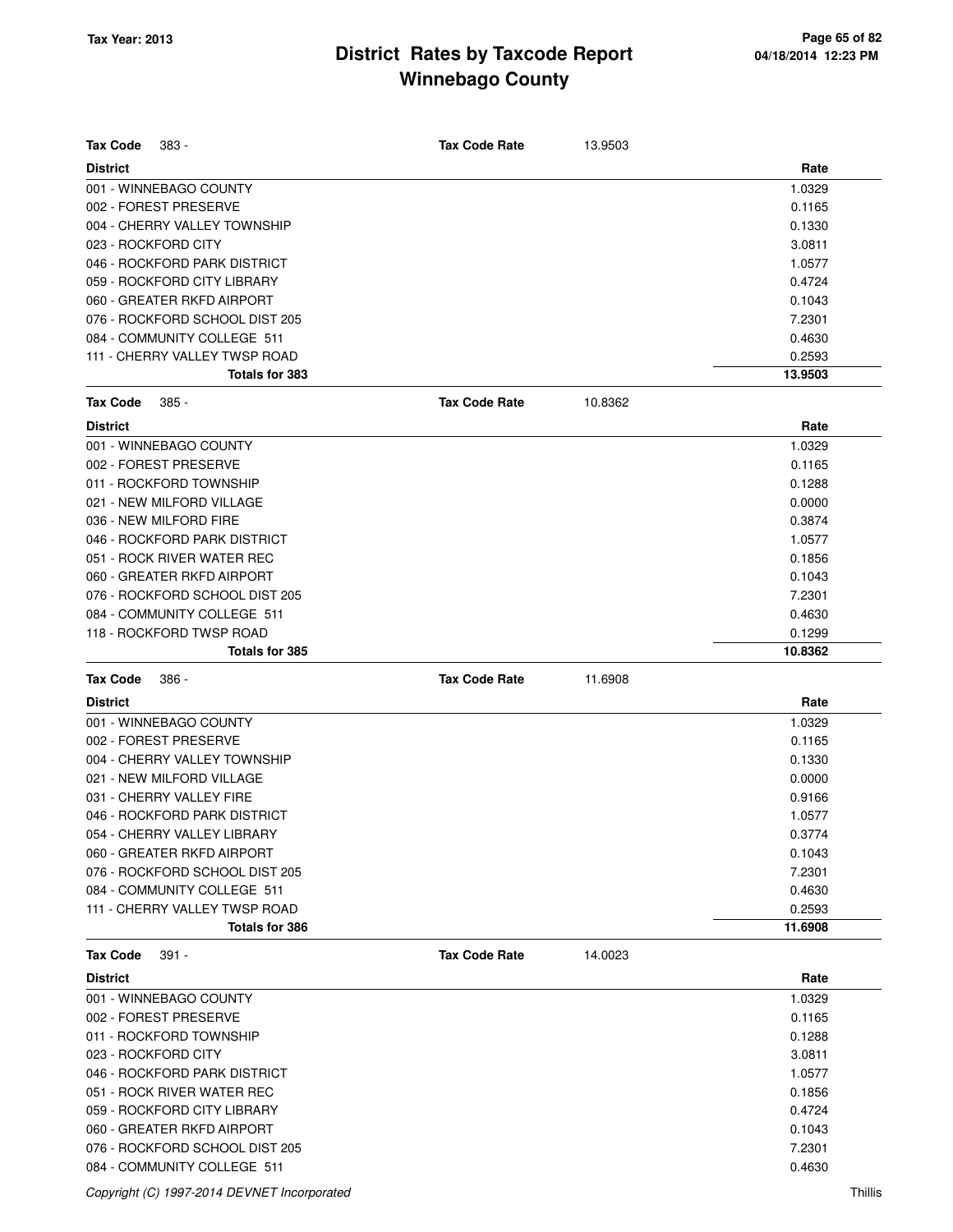| <b>Tax Code</b><br>391 -       | <b>Tax Code Rate</b> | 14.0023 |         |
|--------------------------------|----------------------|---------|---------|
| <b>District</b>                |                      |         | Rate    |
| 093 - NORTH MAIN TIF           |                      |         | 0.0000  |
| 118 - ROCKFORD TWSP ROAD       |                      |         | 0.1299  |
| <b>Totals for 391</b>          |                      |         | 14.0023 |
| <b>Tax Code</b><br>$392 -$     | <b>Tax Code Rate</b> | 14.0023 |         |
| <b>District</b>                |                      |         | Rate    |
| 001 - WINNEBAGO COUNTY         |                      |         | 1.0329  |
| 002 - FOREST PRESERVE          |                      |         | 0.1165  |
| 011 - ROCKFORD TOWNSHIP        |                      |         | 0.1288  |
| 023 - ROCKFORD CITY            |                      |         | 3.0811  |
| 046 - ROCKFORD PARK DISTRICT   |                      |         | 1.0577  |
| 051 - ROCK RIVER WATER REC     |                      |         | 0.1856  |
| 059 - ROCKFORD CITY LIBRARY    |                      |         | 0.4724  |
| 060 - GREATER RKFD AIRPORT     |                      |         | 0.1043  |
| 076 - ROCKFORD SCHOOL DIST 205 |                      |         | 7.2301  |
| 084 - COMMUNITY COLLEGE 511    |                      |         | 0.4630  |
| 094 - GLOBAL TRADE TIF #1      |                      |         | 0.0000  |
| 118 - ROCKFORD TWSP ROAD       |                      |         | 0.1299  |
| Totals for 392                 |                      |         | 14.0023 |
| <b>Tax Code</b><br>393 -       | <b>Tax Code Rate</b> | 9.9703  |         |
| <b>District</b>                |                      |         | Rate    |
| 001 - WINNEBAGO COUNTY         |                      |         | 1.0329  |
| 002 - FOREST PRESERVE          |                      |         | 0.1165  |
| 011 - ROCKFORD TOWNSHIP        |                      |         | 0.1288  |
| 021 - NEW MILFORD VILLAGE      |                      |         | 0.0000  |
| 036 - NEW MILFORD FIRE         |                      |         | 0.3874  |
| 054 - CHERRY VALLEY LIBRARY    |                      |         | 0.3774  |
| 060 - GREATER RKFD AIRPORT     |                      |         | 0.1043  |
| 076 - ROCKFORD SCHOOL DIST 205 |                      |         | 7.2301  |
| 084 - COMMUNITY COLLEGE 511    |                      |         | 0.4630  |
| 118 - ROCKFORD TWSP ROAD       |                      |         | 0.1299  |
| Totals for 393                 |                      |         | 9.9703  |
| <b>Tax Code</b><br>394         | <b>Tax Code Rate</b> | 9.9703  |         |
| <b>District</b>                |                      |         | Rate    |
| 001 - WINNEBAGO COUNTY         |                      |         | 1.0329  |
| 002 - FOREST PRESERVE          |                      |         | 0.1165  |
| 011 - ROCKFORD TOWNSHIP        |                      |         | 0.1288  |
| 017 - CHERRY VALLEY VILLAGE    |                      |         | 0.0000  |
| 036 - NEW MILFORD FIRE         |                      |         | 0.3874  |
| 054 - CHERRY VALLEY LIBRARY    |                      |         | 0.3774  |
| 060 - GREATER RKFD AIRPORT     |                      |         | 0.1043  |
| 076 - ROCKFORD SCHOOL DIST 205 |                      |         | 7.2301  |
| 084 - COMMUNITY COLLEGE 511    |                      |         | 0.4630  |
| 118 - ROCKFORD TWSP ROAD       |                      |         | 0.1299  |
| Totals for 394                 |                      |         | 9.9703  |
| <b>Tax Code</b><br>395         | <b>Tax Code Rate</b> | 9.5929  |         |
| <b>District</b>                |                      |         | Rate    |
| 001 - WINNEBAGO COUNTY         |                      |         | 1.0329  |
| 002 - FOREST PRESERVE          |                      |         | 0.1165  |
| 011 - ROCKFORD TOWNSHIP        |                      |         | 0.1288  |
| 017 - CHERRY VALLEY VILLAGE    |                      |         | 0.0000  |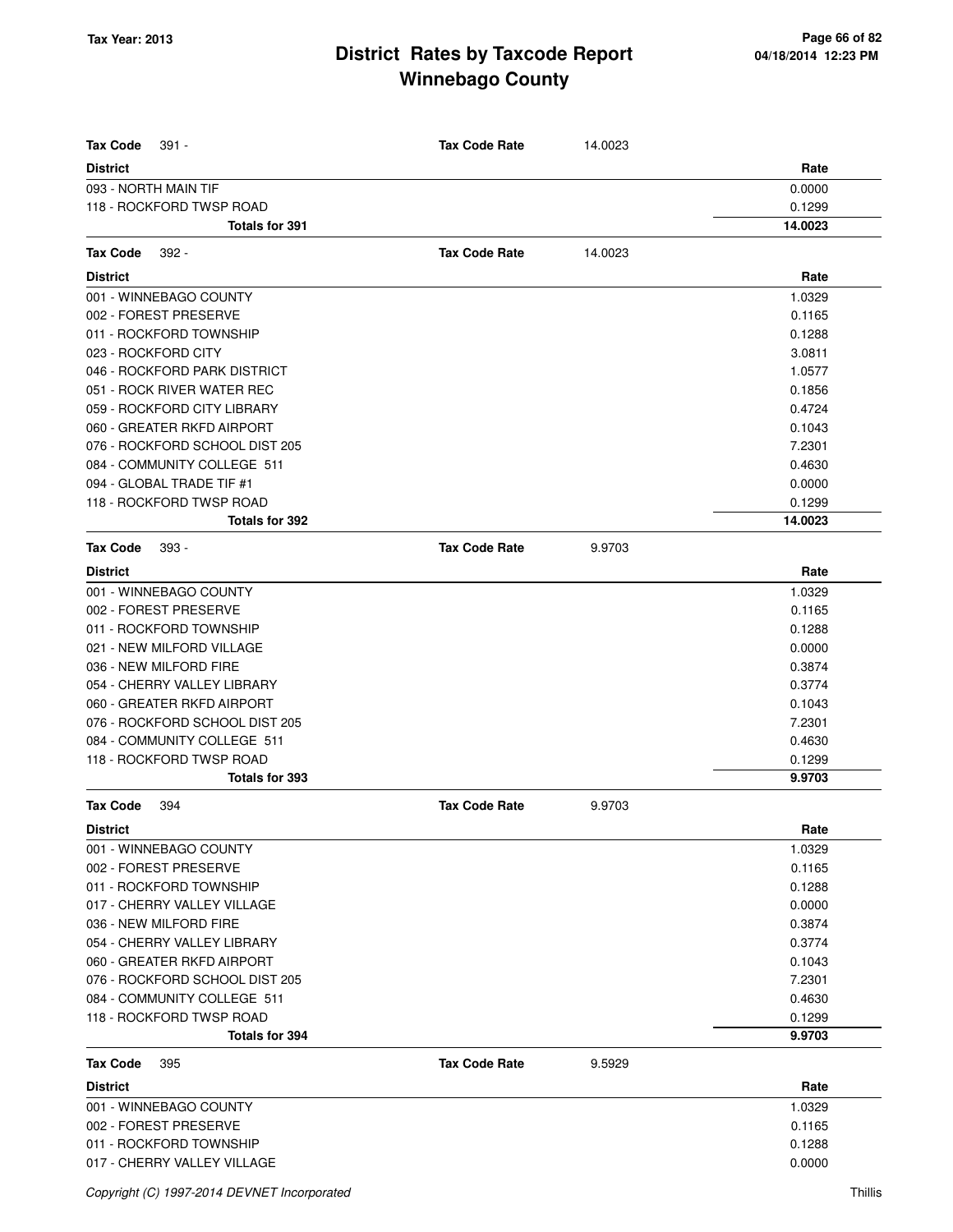| <b>Tax Code</b><br>395                                    | <b>Tax Code Rate</b> | 9.5929  |                   |
|-----------------------------------------------------------|----------------------|---------|-------------------|
| <b>District</b>                                           |                      |         | Rate              |
| 036 - NEW MILFORD FIRE                                    |                      |         | 0.3874            |
| 060 - GREATER RKFD AIRPORT                                |                      |         | 0.1043            |
| 076 - ROCKFORD SCHOOL DIST 205                            |                      |         | 7.2301            |
| 084 - COMMUNITY COLLEGE 511                               |                      |         | 0.4630            |
| 118 - ROCKFORD TWSP ROAD                                  |                      |         | 0.1299            |
| Totals for 395                                            |                      |         | 9.5929            |
| <b>Tax Code</b><br>396                                    | <b>Tax Code Rate</b> | 10.5288 |                   |
| <b>District</b>                                           |                      |         | Rate              |
| 001 - WINNEBAGO COUNTY                                    |                      |         | 1.0329            |
| 002 - FOREST PRESERVE                                     |                      |         | 0.1165            |
| 004 - CHERRY VALLEY TOWNSHIP                              |                      |         | 0.1330            |
| 017 - CHERRY VALLEY VILLAGE                               |                      |         | 0.0000            |
| 031 - CHERRY VALLEY FIRE                                  |                      |         | 0.9166            |
| 054 - CHERRY VALLEY LIBRARY                               |                      |         | 0.3774            |
| 076 - ROCKFORD SCHOOL DIST 205                            |                      |         | 7.2301            |
| 084 - COMMUNITY COLLEGE 511                               |                      |         | 0.4630            |
| 111 - CHERRY VALLEY TWSP ROAD                             |                      |         | 0.2593            |
| <b>Totals for 396</b>                                     |                      |         | 10.5288           |
| <b>Tax Code</b><br>397                                    | <b>Tax Code Rate</b> | 10.1221 |                   |
| <b>District</b>                                           |                      |         | Rate              |
| 001 - WINNEBAGO COUNTY                                    |                      |         | 1.0329            |
| 002 - FOREST PRESERVE                                     |                      |         | 0.1165            |
| 011 - ROCKFORD TOWNSHIP                                   |                      |         | 0.1288            |
| 017 - CHERRY VALLEY VILLAGE                               |                      |         | 0.0000            |
| 031 - CHERRY VALLEY FIRE                                  |                      |         | 0.9166            |
| 060 - GREATER RKFD AIRPORT                                |                      |         | 0.1043            |
| 076 - ROCKFORD SCHOOL DIST 205                            |                      |         | 7.2301            |
| 084 - COMMUNITY COLLEGE 511                               |                      |         | 0.4630            |
| 118 - ROCKFORD TWSP ROAD                                  |                      |         | 0.1299            |
| <b>Totals for 397</b>                                     |                      |         | 10.1221           |
| Tax Code<br>398 - Global Tradepark South TIF              | <b>Tax Code Rate</b> | 10.8154 |                   |
|                                                           |                      |         |                   |
| <b>District</b>                                           |                      |         | Rate              |
| 001 - WINNEBAGO COUNTY                                    |                      |         | 1.0329            |
| 002 - FOREST PRESERVE                                     |                      |         | 0.1165            |
| 011 - ROCKFORD TOWNSHIP                                   |                      |         | 0.1288            |
| 023 - ROCKFORD CITY                                       |                      |         | 3.0811            |
| 059 - ROCKFORD CITY LIBRARY                               |                      |         | 0.4724            |
| 060 - GREATER RKFD AIRPORT                                |                      |         | 0.1043            |
| 078 - MERIDIAN SCHOOL DIST 223                            |                      |         | 5.2865            |
| 084 - COMMUNITY COLLEGE 511                               |                      |         | 0.4630            |
| 118 - ROCKFORD TWSP ROAD                                  |                      |         | 0.1299            |
| 150 - GLOBAL TRADEPARK SOUTH TIF<br><b>Totals for 398</b> |                      |         | 0.0000<br>10.8154 |
|                                                           |                      |         |                   |
| Tax Code<br>$400 -$                                       | <b>Tax Code Rate</b> | 14.0023 |                   |
| <b>District</b>                                           |                      |         | Rate              |
| 001 - WINNEBAGO COUNTY                                    |                      |         | 1.0329            |
| 002 - FOREST PRESERVE                                     |                      |         | 0.1165            |
| 011 - ROCKFORD TOWNSHIP                                   |                      |         | 0.1288            |
| 023 - ROCKFORD CITY                                       |                      |         | 3.0811            |
| 046 - ROCKFORD PARK DISTRICT                              |                      |         | 1.0577            |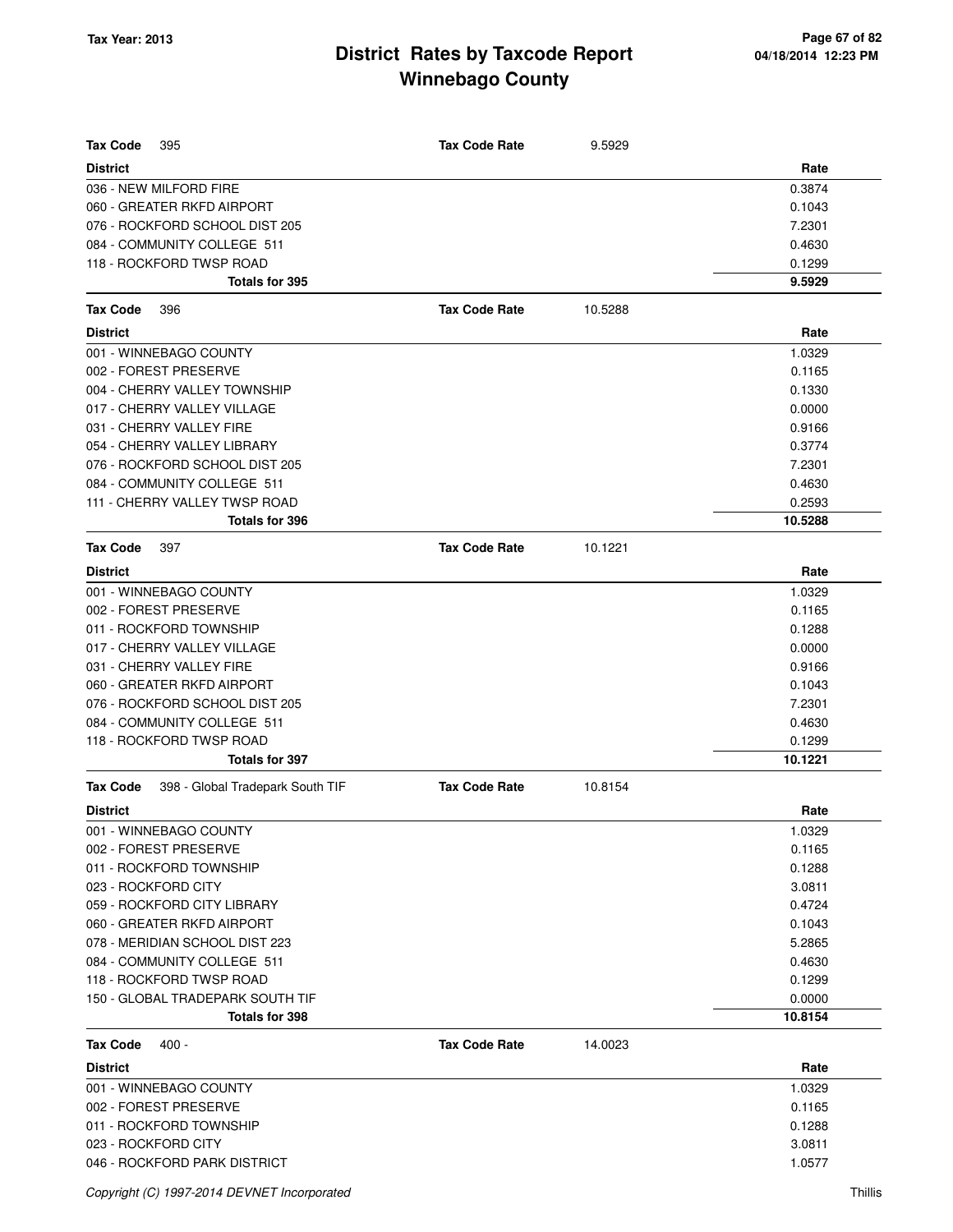| <b>Tax Code</b><br>$400 -$                   | <b>Tax Code Rate</b> | 14.0023 |         |
|----------------------------------------------|----------------------|---------|---------|
| <b>District</b>                              |                      |         | Rate    |
| 051 - ROCK RIVER WATER REC                   |                      |         | 0.1856  |
| 059 - ROCKFORD CITY LIBRARY                  |                      |         | 0.4724  |
| 060 - GREATER RKFD AIRPORT                   |                      |         | 0.1043  |
| 076 - ROCKFORD SCHOOL DIST 205               |                      |         | 7.2301  |
| 084 - COMMUNITY COLLEGE 511                  |                      |         | 0.4630  |
| 118 - ROCKFORD TWSP ROAD                     |                      |         | 0.1299  |
| Totals for 400                               |                      |         | 14.0023 |
| <b>Tax Code</b><br>402 - WAGON WHEEL TIF     | <b>Tax Code Rate</b> | 9.8762  |         |
| <b>District</b>                              |                      |         | Rate    |
| 001 - WINNEBAGO COUNTY                       |                      |         | 1.0329  |
| 002 - FOREST PRESERVE                        |                      |         | 0.1165  |
| 012 - ROCKTON TOWNSHIP                       |                      |         | 0.1939  |
| 024 - ROCKTON VILLAGE                        |                      |         | 0.6840  |
| 041 - ROCKTON FIRE                           |                      |         | 0.7540  |
| 057 - TALCOTT FREE LIBRARY                   |                      |         | 0.2112  |
| 074 - ROCKTON SCHOOL DIST 140                |                      |         | 3.7431  |
| 077 - HONONEGAH HIGH SD #207                 |                      |         | 2.5241  |
| 084 - COMMUNITY COLLEGE 511                  |                      |         | 0.4630  |
| 119 - ROCKTON TWSP ROAD                      |                      |         | 0.1535  |
| 125 - WAGON WHEEL TIF                        |                      |         | 0.0000  |
| <b>Totals for 402</b>                        |                      |         | 9.8762  |
| 403 - RIVER OAKS TIF<br><b>Tax Code</b>      | <b>Tax Code Rate</b> | 14.0023 |         |
| <b>District</b>                              |                      |         | Rate    |
| 001 - WINNEBAGO COUNTY                       |                      |         | 1.0329  |
| 002 - FOREST PRESERVE                        |                      |         | 0.1165  |
| 011 - ROCKFORD TOWNSHIP                      |                      |         | 0.1288  |
| 023 - ROCKFORD CITY                          |                      |         | 3.0811  |
| 046 - ROCKFORD PARK DISTRICT                 |                      |         | 1.0577  |
| 051 - ROCK RIVER WATER REC                   |                      |         | 0.1856  |
| 059 - ROCKFORD CITY LIBRARY                  |                      |         | 0.4724  |
| 060 - GREATER RKFD AIRPORT                   |                      |         | 0.1043  |
| 076 - ROCKFORD SCHOOL DIST 205               |                      |         | 7.2301  |
| 084 - COMMUNITY COLLEGE 511                  |                      |         | 0.4630  |
| 118 - ROCKFORD TWSP ROAD                     |                      |         | 0.1299  |
| 126 - RIVER OAKS TIF                         |                      |         | 0.0000  |
| Totals for 403                               |                      |         | 14.0023 |
| 404 - GARRISON SCHOOL TIF<br><b>Tax Code</b> | <b>Tax Code Rate</b> | 14.0023 |         |
| <b>District</b>                              |                      |         | Rate    |
| 001 - WINNEBAGO COUNTY                       |                      |         | 1.0329  |
| 002 - FOREST PRESERVE                        |                      |         | 0.1165  |
| 011 - ROCKFORD TOWNSHIP                      |                      |         | 0.1288  |
| 023 - ROCKFORD CITY                          |                      |         | 3.0811  |
| 046 - ROCKFORD PARK DISTRICT                 |                      |         | 1.0577  |
| 051 - ROCK RIVER WATER REC                   |                      |         | 0.1856  |
| 059 - ROCKFORD CITY LIBRARY                  |                      |         | 0.4724  |
| 060 - GREATER RKFD AIRPORT                   |                      |         | 0.1043  |
| 076 - ROCKFORD SCHOOL DIST 205               |                      |         | 7.2301  |
| 084 - COMMUNITY COLLEGE 511                  |                      |         | 0.4630  |
| 118 - ROCKFORD TWSP ROAD                     |                      |         | 0.1299  |
| 127 - GARRISON SCHOOL TIF                    |                      |         | 0.0000  |
| Totals for 404                               |                      |         | 14.0023 |

Copyright (C) 1997-2014 DEVNET Incorporated Thillis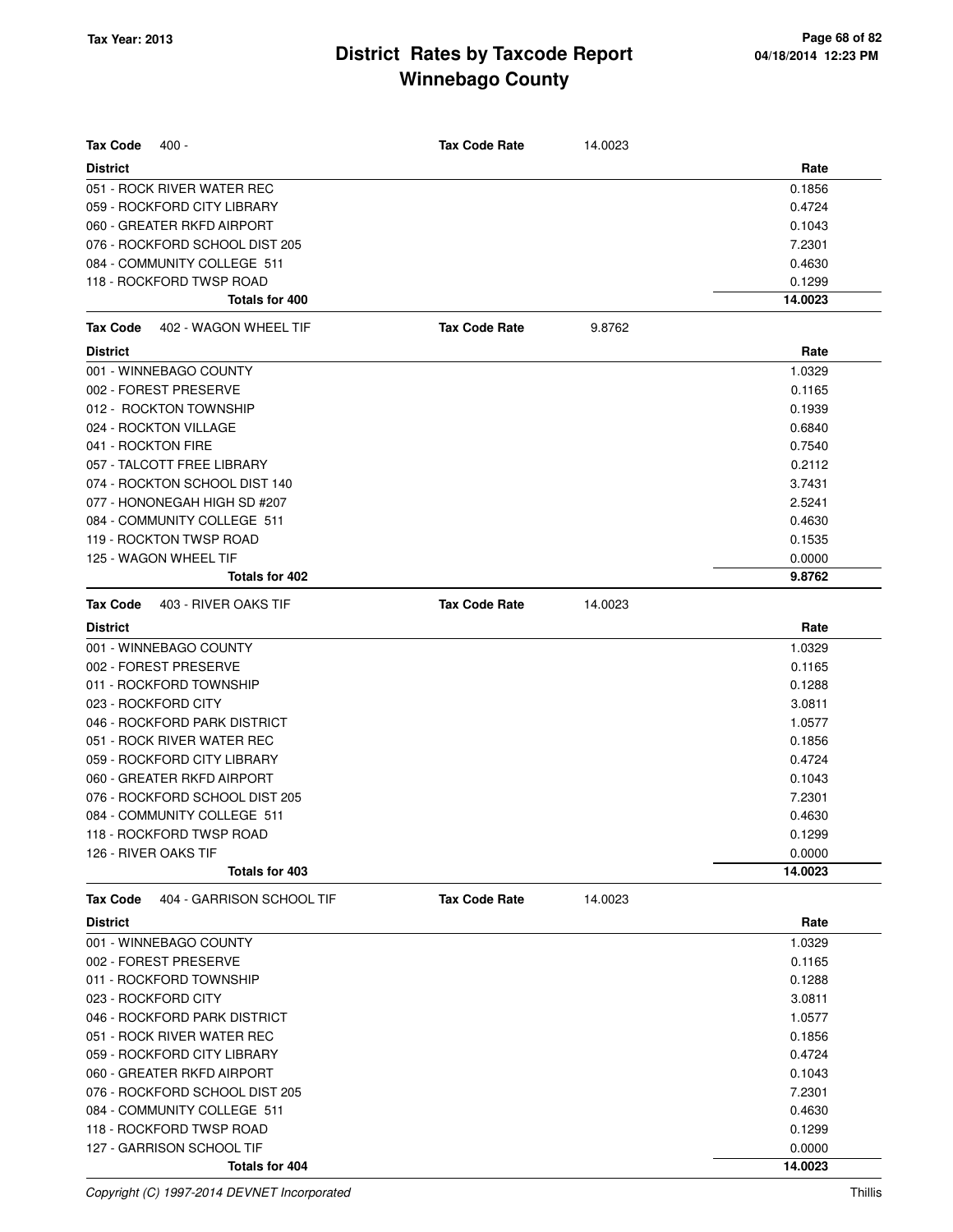| <b>Tax Code</b><br>405 - KISH/HAR TIF       | <b>Tax Code Rate</b> | 14.0023 |         |
|---------------------------------------------|----------------------|---------|---------|
| <b>District</b>                             |                      |         | Rate    |
| 001 - WINNEBAGO COUNTY                      |                      |         | 1.0329  |
| 002 - FOREST PRESERVE                       |                      |         | 0.1165  |
| 011 - ROCKFORD TOWNSHIP                     |                      |         | 0.1288  |
| 023 - ROCKFORD CITY                         |                      |         | 3.0811  |
| 046 - ROCKFORD PARK DISTRICT                |                      |         | 1.0577  |
| 051 - ROCK RIVER WATER REC                  |                      |         | 0.1856  |
| 059 - ROCKFORD CITY LIBRARY                 |                      |         | 0.4724  |
| 060 - GREATER RKFD AIRPORT                  |                      |         | 0.1043  |
| 076 - ROCKFORD SCHOOL DIST 205              |                      |         | 7.2301  |
| 084 - COMMUNITY COLLEGE 511                 |                      |         | 0.4630  |
| 118 - ROCKFORD TWSP ROAD                    |                      |         | 0.1299  |
| 128 - KISHWAUKEE/HARRISON TIF               |                      |         | 0.0000  |
| Totals for 405                              |                      |         | 14.0023 |
| <b>Tax Code</b><br>406 - Lincolnwood TIF #2 | <b>Tax Code Rate</b> | 14.0023 |         |
| <b>District</b>                             |                      |         | Rate    |
| 001 - WINNEBAGO COUNTY                      |                      |         | 1.0329  |
| 002 - FOREST PRESERVE                       |                      |         | 0.1165  |
| 011 - ROCKFORD TOWNSHIP                     |                      |         | 0.1288  |
| 023 - ROCKFORD CITY                         |                      |         | 3.0811  |
| 046 - ROCKFORD PARK DISTRICT                |                      |         | 1.0577  |
| 051 - ROCK RIVER WATER REC                  |                      |         | 0.1856  |
| 059 - ROCKFORD CITY LIBRARY                 |                      |         | 0.4724  |
| 060 - GREATER RKFD AIRPORT                  |                      |         | 0.1043  |
| 076 - ROCKFORD SCHOOL DIST 205              |                      |         | 7.2301  |
| 084 - COMMUNITY COLLEGE 511                 |                      |         | 0.4630  |
| 118 - ROCKFORD TWSP ROAD                    |                      |         | 0.1299  |
| 129 - LINCOLNWOOD TIF #2                    |                      |         | 0.0000  |
| <b>Totals for 406</b>                       |                      |         | 14.0023 |
| <b>Tax Code</b><br>407 -                    | <b>Tax Code Rate</b> | 14.0023 |         |
| <b>District</b>                             |                      |         | Rate    |
| 001 - WINNEBAGO COUNTY                      |                      |         | 1.0329  |
| 002 - FOREST PRESERVE                       |                      |         | 0.1165  |
| 011 - ROCKFORD TOWNSHIP                     |                      |         | 0.1288  |
| 023 - ROCKFORD CITY                         |                      |         | 3.0811  |
| 046 - ROCKFORD PARK DISTRICT                |                      |         | 1.0577  |
| 051 - ROCK RIVER WATER REC                  |                      |         | 0.1856  |
| 059 - ROCKFORD CITY LIBRARY                 |                      |         | 0.4724  |
| 060 - GREATER RKFD AIRPORT                  |                      |         | 0.1043  |
| 076 - ROCKFORD SCHOOL DIST 205              |                      |         | 7.2301  |
| 084 - COMMUNITY COLLEGE 511                 |                      |         | 0.4630  |
| 118 - ROCKFORD TWSP ROAD                    |                      |         | 0.1299  |
| 130 - HOPE VI TIF                           |                      |         | 0.0000  |
| <b>Totals for 407</b>                       |                      |         | 14.0023 |
| <b>Tax Code</b><br>408 - QUARRY TIF         | <b>Tax Code Rate</b> | 11.9642 |         |
| <b>District</b>                             |                      |         | Rate    |
| 001 - WINNEBAGO COUNTY                      |                      |         | 1.0329  |
| 002 - FOREST PRESERVE                       |                      |         | 0.1165  |
| 006 - HARLEM TOWNSHIP                       |                      |         | 0.1072  |
| 020 - MACHESNEY PARK VILLAGE                |                      |         | 0.0000  |
| 035 - HARLEM-ROSCOE FIRE                    |                      |         | 0.7467  |
| 046 - ROCKFORD PARK DISTRICT                |                      |         | 1.0577  |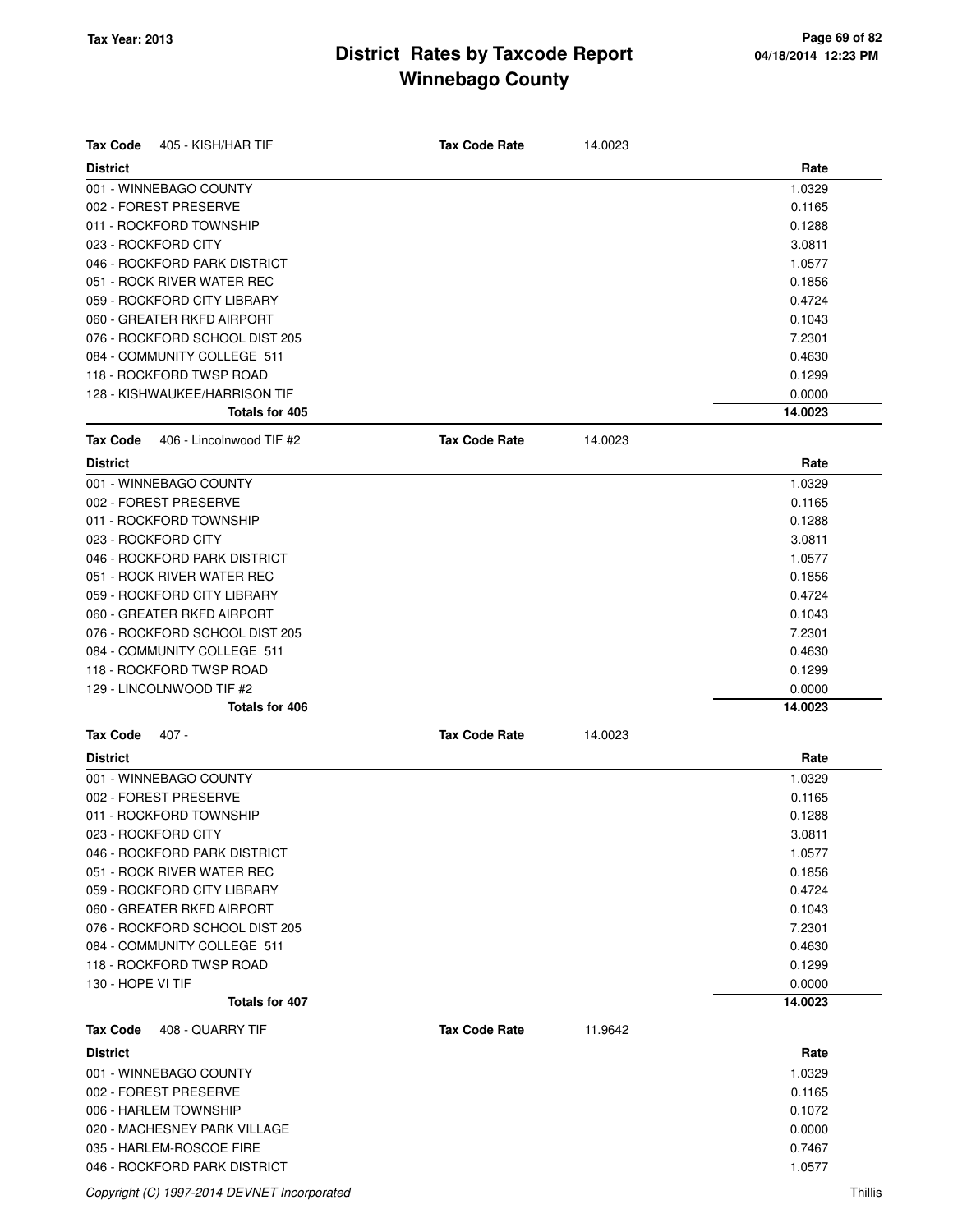| <b>Tax Code</b><br>408 - QUARRY TIF                 | <b>Tax Code Rate</b> | 11.9642 |         |
|-----------------------------------------------------|----------------------|---------|---------|
| <b>District</b>                                     |                      |         | Rate    |
| 051 - ROCK RIVER WATER REC                          |                      |         | 0.1856  |
| 055 - NORTH SUBURBAN LIBRARY                        |                      |         | 0.2906  |
| 060 - GREATER RKFD AIRPORT                          |                      |         | 0.1043  |
| 070 - HARLEM SCHOOL DIST 122                        |                      |         | 7.8140  |
| 084 - COMMUNITY COLLEGE 511                         |                      |         | 0.4630  |
| 113 - HARLEM TWSP ROAD                              |                      |         | 0.0457  |
| 131 - QUARRY TIF                                    |                      |         | 0.0000  |
| Totals for 408                                      |                      |         | 11.9642 |
| 409 - NORTH 2ND / LOVES PARK TIF<br><b>Tax Code</b> | <b>Tax Code Rate</b> | 11.3233 |         |
| <b>District</b>                                     |                      |         | Rate    |
| 001 - WINNEBAGO COUNTY                              |                      |         | 1.0329  |
| 002 - FOREST PRESERVE                               |                      |         | 0.1165  |
| 011 - ROCKFORD TOWNSHIP                             |                      |         | 0.1288  |
| 019 - LOVES PARK CITY                               |                      |         | 0.0000  |
| 046 - ROCKFORD PARK DISTRICT                        |                      |         | 1.0577  |
| 051 - ROCK RIVER WATER REC                          |                      |         | 0.1856  |
| 055 - NORTH SUBURBAN LIBRARY                        |                      |         | 0.2906  |
| 060 - GREATER RKFD AIRPORT                          |                      |         | 0.1043  |
| 070 - HARLEM SCHOOL DIST 122                        |                      |         | 7.8140  |
| 084 - COMMUNITY COLLEGE 511                         |                      |         | 0.4630  |
| 118 - ROCKFORD TWSP ROAD                            |                      |         | 0.1299  |
| 132 - NORTH 2ND TIF LOVES PARK                      |                      |         | 0.0000  |
| Totals for 409                                      |                      |         | 11.3233 |
| <b>Tax Code</b><br>$410 -$                          | <b>Tax Code Rate</b> | 14.0023 |         |
| <b>District</b>                                     |                      |         | Rate    |
| 001 - WINNEBAGO COUNTY                              |                      |         | 1.0329  |
| 002 - FOREST PRESERVE                               |                      |         | 0.1165  |
| 011 - ROCKFORD TOWNSHIP                             |                      |         | 0.1288  |
| 023 - ROCKFORD CITY                                 |                      |         | 3.0811  |
| 046 - ROCKFORD PARK DISTRICT                        |                      |         | 1.0577  |
| 051 - ROCK RIVER WATER REC                          |                      |         | 0.1856  |
| 059 - ROCKFORD CITY LIBRARY                         |                      |         | 0.4724  |
| 060 - GREATER RKFD AIRPORT                          |                      |         | 0.1043  |
| 076 - ROCKFORD SCHOOL DIST 205                      |                      |         | 7.2301  |
| 084 - COMMUNITY COLLEGE 511                         |                      |         | 0.4630  |
| 118 - ROCKFORD TWSP ROAD                            |                      |         | 0.1299  |
| 133 - GLOBAL TRADE TIF #2                           |                      |         | 0.0000  |
| Totals for 410                                      |                      |         | 14.0023 |
| <b>Tax Code</b><br>411 - Global Trade TIF #2        | <b>Tax Code Rate</b> | 13.8167 |         |
| <b>District</b>                                     |                      |         | Rate    |
| 001 - WINNEBAGO COUNTY                              |                      |         | 1.0329  |
| 002 - FOREST PRESERVE                               |                      |         | 0.1165  |
| 011 - ROCKFORD TOWNSHIP                             |                      |         | 0.1288  |
| 023 - ROCKFORD CITY                                 |                      |         | 3.0811  |
| 046 - ROCKFORD PARK DISTRICT                        |                      |         | 1.0577  |
| 059 - ROCKFORD CITY LIBRARY                         |                      |         | 0.4724  |
| 060 - GREATER RKFD AIRPORT                          |                      |         | 0.1043  |
| 076 - ROCKFORD SCHOOL DIST 205                      |                      |         | 7.2301  |
| 084 - COMMUNITY COLLEGE 511                         |                      |         | 0.4630  |
| 118 - ROCKFORD TWSP ROAD                            |                      |         | 0.1299  |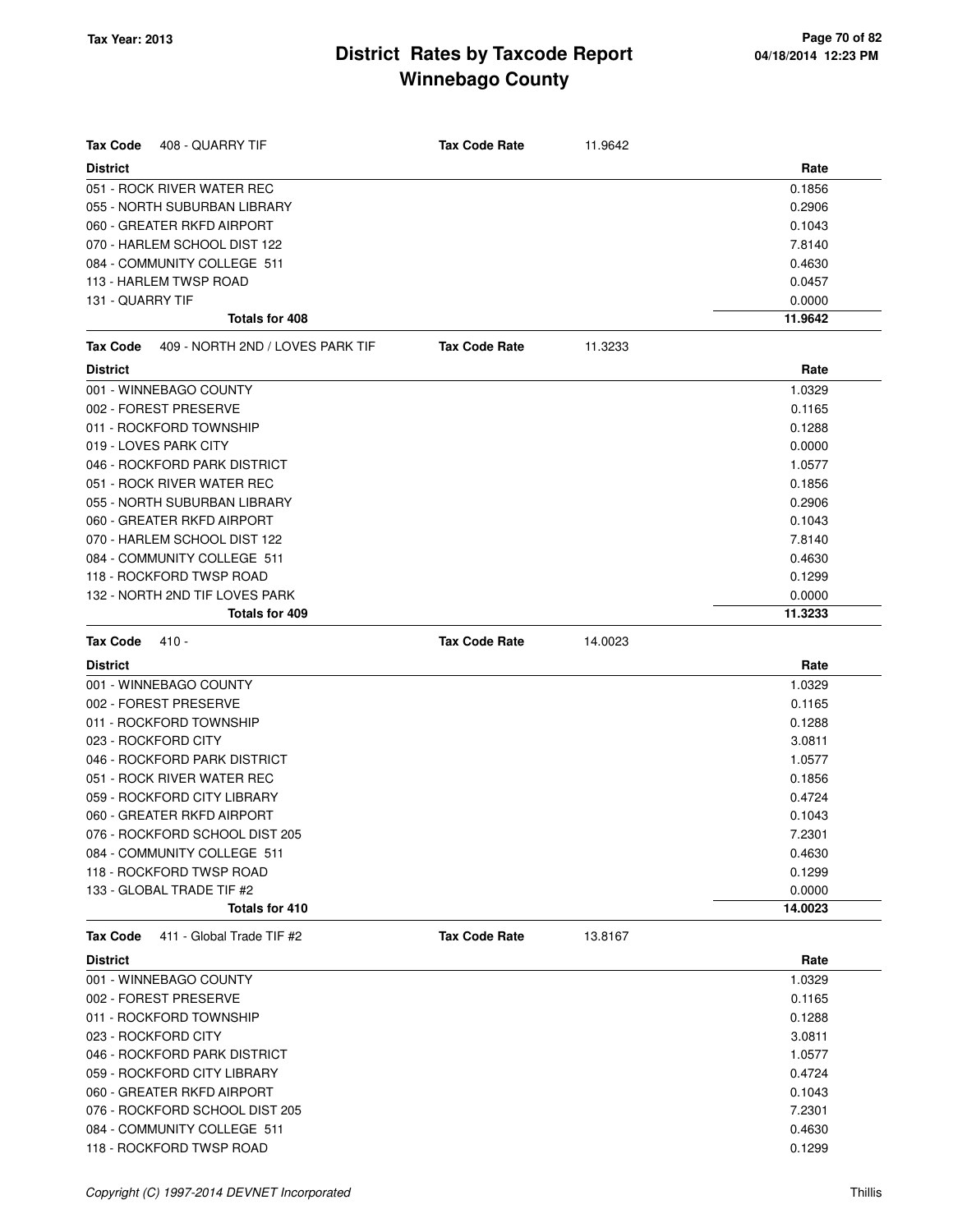| <b>Tax Code</b>           | 411 - Global Trade TIF #2                | <b>Tax Code Rate</b> | 13.8167 |         |
|---------------------------|------------------------------------------|----------------------|---------|---------|
| <b>District</b>           |                                          |                      |         | Rate    |
| 133 - GLOBAL TRADE TIF #2 |                                          |                      |         | 0.0000  |
|                           | <b>Totals for 411</b>                    |                      |         | 13.8167 |
| Tax Code                  | 412 - ASSISTED LIVING / RIVER HOUSING    | <b>Tax Code Rate</b> | 14.0023 |         |
| <b>District</b>           |                                          |                      |         | Rate    |
| 001 - WINNEBAGO COUNTY    |                                          |                      |         | 1.0329  |
| 002 - FOREST PRESERVE     |                                          |                      |         | 0.1165  |
| 011 - ROCKFORD TOWNSHIP   |                                          |                      |         | 0.1288  |
| 023 - ROCKFORD CITY       |                                          |                      |         | 3.0811  |
|                           | 046 - ROCKFORD PARK DISTRICT             |                      |         | 1.0577  |
|                           | 051 - ROCK RIVER WATER REC               |                      |         | 0.1856  |
|                           | 059 - ROCKFORD CITY LIBRARY              |                      |         | 0.4724  |
|                           | 060 - GREATER RKFD AIRPORT               |                      |         | 0.1043  |
|                           | 076 - ROCKFORD SCHOOL DIST 205           |                      |         | 7.2301  |
|                           | 084 - COMMUNITY COLLEGE 511              |                      |         | 0.4630  |
|                           | 118 - ROCKFORD TWSP ROAD                 |                      |         | 0.1299  |
|                           | 134 - ASSISTED LIVING/ RIVER HOUSING TIF |                      |         | 0.0000  |
|                           | Totals for 412                           |                      |         | 14.0023 |
| <b>Tax Code</b>           | 413 - NORTH 2ND / MACHESNEY PARK TIF     | <b>Tax Code Rate</b> | 10.7209 |         |
| <b>District</b>           |                                          |                      |         | Rate    |
| 001 - WINNEBAGO COUNTY    |                                          |                      |         | 1.0329  |
| 002 - FOREST PRESERVE     |                                          |                      |         | 0.1165  |
| 006 - HARLEM TOWNSHIP     |                                          |                      |         | 0.1072  |
|                           | 020 - MACHESNEY PARK VILLAGE             |                      |         | 0.0000  |
| 035 - HARLEM-ROSCOE FIRE  |                                          |                      |         | 0.7467  |
|                           | 055 - NORTH SUBURBAN LIBRARY             |                      |         | 0.2906  |
|                           | 060 - GREATER RKFD AIRPORT               |                      |         | 0.1043  |
|                           | 070 - HARLEM SCHOOL DIST 122             |                      |         | 7.8140  |
|                           | 084 - COMMUNITY COLLEGE 511              |                      |         | 0.4630  |
| 113 - HARLEM TWSP ROAD    |                                          |                      |         | 0.0457  |
|                           | 135 - NORTH 2ND TIF MACHESNEY PARK       |                      |         | 0.0000  |
|                           | Totals for 413                           |                      |         | 10.7209 |
| Tax Code                  | 414 - NORTH 2ND / MACHESNEY PARK TIF     | <b>Tax Code Rate</b> | 10.9065 |         |
| <b>District</b>           |                                          |                      |         | Rate    |
| 001 - WINNEBAGO COUNTY    |                                          |                      |         | 1.0329  |
| 002 - FOREST PRESERVE     |                                          |                      |         | 0.1165  |
| 006 - HARLEM TOWNSHIP     |                                          |                      |         | 0.1072  |
|                           | 020 - MACHESNEY PARK VILLAGE             |                      |         | 0.0000  |
| 035 - HARLEM-ROSCOE FIRE  |                                          |                      |         | 0.7467  |
|                           | 051 - ROCK RIVER WATER REC               |                      |         | 0.1856  |
|                           | 055 - NORTH SUBURBAN LIBRARY             |                      |         | 0.2906  |
|                           | 060 - GREATER RKFD AIRPORT               |                      |         | 0.1043  |
|                           | 070 - HARLEM SCHOOL DIST 122             |                      |         | 7.8140  |
|                           | 084 - COMMUNITY COLLEGE 511              |                      |         | 0.4630  |
| 113 - HARLEM TWSP ROAD    |                                          |                      |         | 0.0457  |
|                           | 135 - NORTH 2ND TIF MACHESNEY PARK       |                      |         | 0.0000  |
|                           | Totals for 414                           |                      |         | 10.9065 |
| <b>Tax Code</b><br>416 -  |                                          | <b>Tax Code Rate</b> | 10.5987 |         |
| <b>District</b>           |                                          |                      |         | Rate    |
| 001 - WINNEBAGO COUNTY    |                                          |                      |         | 1.0329  |
| 002 - FOREST PRESERVE     |                                          |                      |         | 0.1165  |
|                           |                                          |                      |         |         |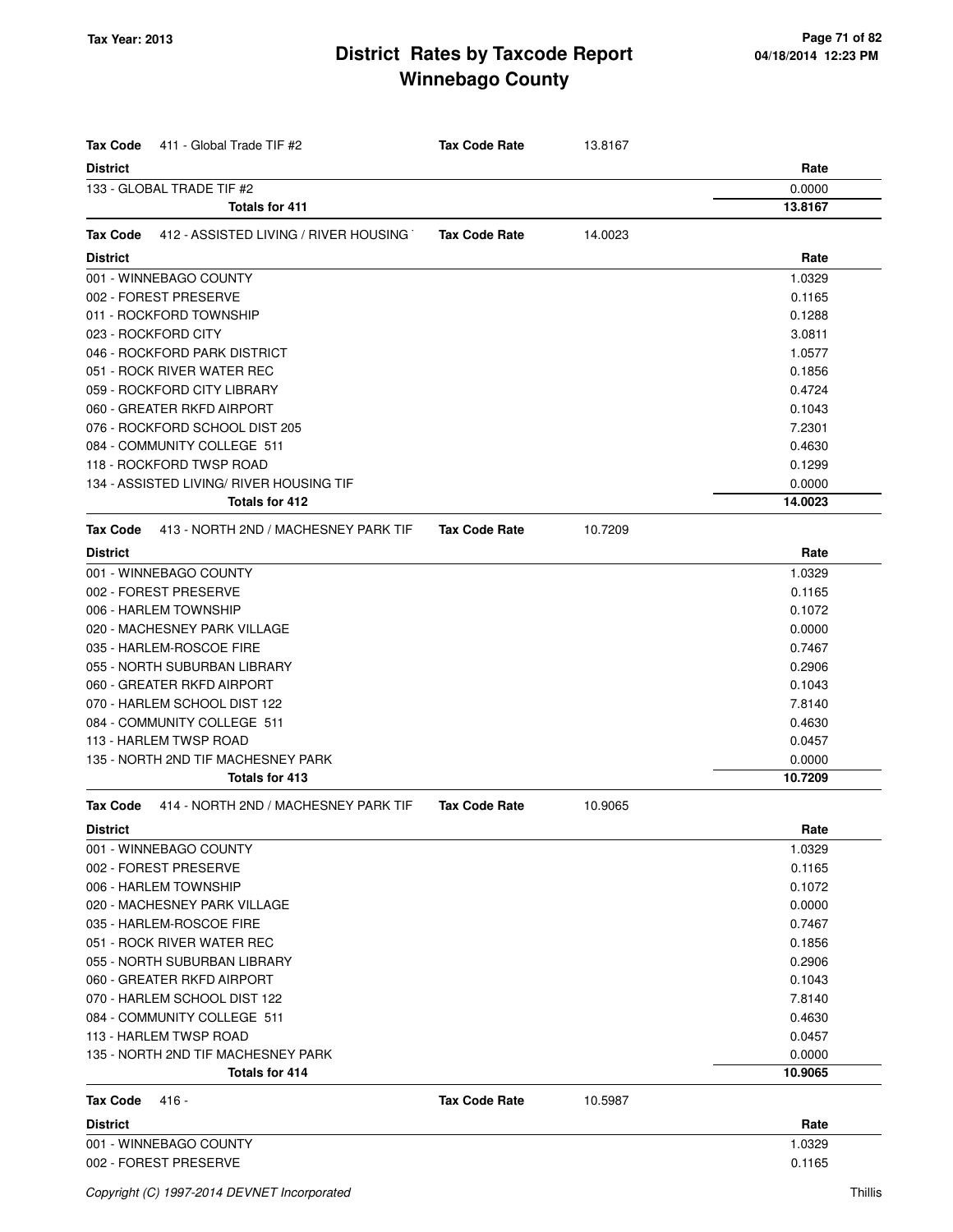| <b>Tax Code</b><br>416 -                  | <b>Tax Code Rate</b> | 10.5987 |         |
|-------------------------------------------|----------------------|---------|---------|
| <b>District</b>                           |                      |         | Rate    |
| 006 - HARLEM TOWNSHIP                     |                      |         | 0.1072  |
| 020 - MACHESNEY PARK VILLAGE              |                      |         | 0.0000  |
| 037 - NORTH PARK FIRE                     |                      |         | 0.4389  |
| 051 - ROCK RIVER WATER REC                |                      |         | 0.1856  |
| 055 - NORTH SUBURBAN LIBRARY              |                      |         | 0.2906  |
| 060 - GREATER RKFD AIRPORT                |                      |         | 0.1043  |
| 070 - HARLEM SCHOOL DIST 122              |                      |         | 7.8140  |
| 084 - COMMUNITY COLLEGE 511               |                      |         | 0.4630  |
| 113 - HARLEM TWSP ROAD                    |                      |         | 0.0457  |
| 135 - NORTH 2ND TIF MACHESNEY PARK        |                      |         | 0.0000  |
| Totals for 416                            |                      |         | 10.5987 |
| 417 - MAIN/WHITMAN TIF<br><b>Tax Code</b> | <b>Tax Code Rate</b> | 14.0023 |         |
| <b>District</b>                           |                      |         | Rate    |
| 001 - WINNEBAGO COUNTY                    |                      |         | 1.0329  |
| 002 - FOREST PRESERVE                     |                      |         | 0.1165  |
| 011 - ROCKFORD TOWNSHIP                   |                      |         | 0.1288  |
| 023 - ROCKFORD CITY                       |                      |         | 3.0811  |
| 046 - ROCKFORD PARK DISTRICT              |                      |         | 1.0577  |
| 051 - ROCK RIVER WATER REC                |                      |         | 0.1856  |
| 059 - ROCKFORD CITY LIBRARY               |                      |         | 0.4724  |
| 060 - GREATER RKFD AIRPORT                |                      |         | 0.1043  |
| 076 - ROCKFORD SCHOOL DIST 205            |                      |         | 7.2301  |
| 084 - COMMUNITY COLLEGE 511               |                      |         | 0.4630  |
| 118 - ROCKFORD TWSP ROAD                  |                      |         | 0.1299  |
| 137 - MAIN/WHITMAN TIF                    |                      |         | 0.0000  |
| <b>Totals for 417</b>                     |                      |         | 14.0023 |
| 418 - MIDTOWN TIF<br><b>Tax Code</b>      | <b>Tax Code Rate</b> | 14.0023 |         |
|                                           |                      |         | Rate    |
| <b>District</b>                           |                      |         |         |
| 001 - WINNEBAGO COUNTY                    |                      |         | 1.0329  |
| 002 - FOREST PRESERVE                     |                      |         | 0.1165  |
| 011 - ROCKFORD TOWNSHIP                   |                      |         | 0.1288  |
| 023 - ROCKFORD CITY                       |                      |         | 3.0811  |
| 046 - ROCKFORD PARK DISTRICT              |                      |         | 1.0577  |
| 051 - ROCK RIVER WATER REC                |                      |         | 0.1856  |
| 059 - ROCKFORD CITY LIBRARY               |                      |         | 0.4724  |
| 060 - GREATER RKFD AIRPORT                |                      |         | 0.1043  |
| 076 - ROCKFORD SCHOOL DIST 205            |                      |         | 7.2301  |
| 084 - COMMUNITY COLLEGE 511               |                      |         | 0.4630  |
| 118 - ROCKFORD TWSP ROAD                  |                      |         | 0.1299  |
| 138 - MIDTOWN TIF                         |                      |         | 0.0000  |
| Totals for 418                            |                      |         | 14.0023 |
| <b>Tax Code</b><br>419 - KISH/HAR TIF #2  | <b>Tax Code Rate</b> | 14.0023 |         |
| <b>District</b>                           |                      |         | Rate    |
| 001 - WINNEBAGO COUNTY                    |                      |         | 1.0329  |
| 002 - FOREST PRESERVE                     |                      |         | 0.1165  |
| 011 - ROCKFORD TOWNSHIP                   |                      |         | 0.1288  |
| 023 - ROCKFORD CITY                       |                      |         | 3.0811  |
| 046 - ROCKFORD PARK DISTRICT              |                      |         | 1.0577  |
| 051 - ROCK RIVER WATER REC                |                      |         | 0.1856  |
| 059 - ROCKFORD CITY LIBRARY               |                      |         | 0.4724  |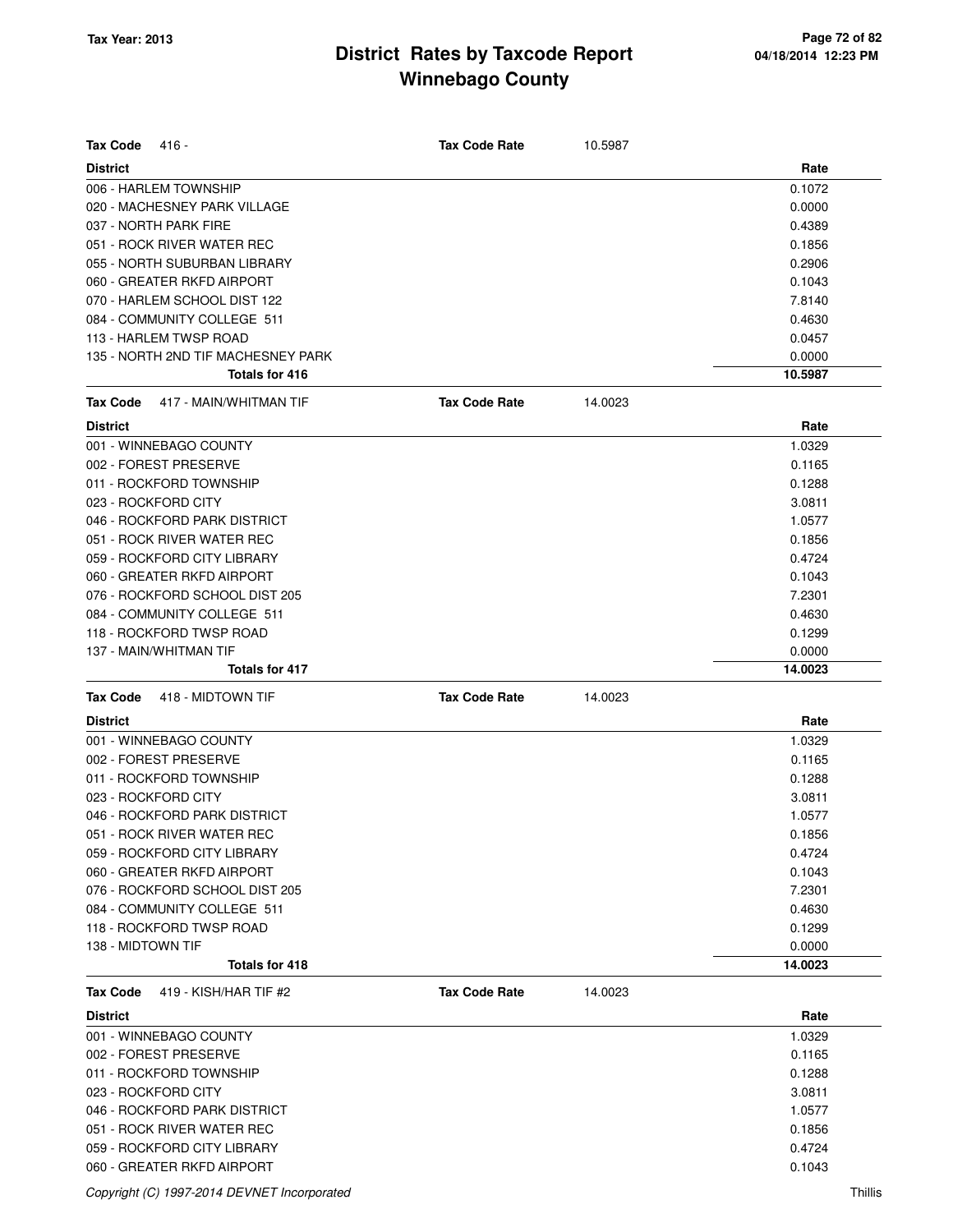| <b>District</b><br>Rate<br>076 - ROCKFORD SCHOOL DIST 205<br>7.2301<br>084 - COMMUNITY COLLEGE 511<br>0.4630<br>118 - ROCKFORD TWSP ROAD<br>0.1299<br>139 - KISH/HAR TIF #2<br>0.0000<br>14.0023<br><b>Totals for 419</b><br>420 - FORMER BELOIT CORP TIF<br>Tax Code<br><b>Tax Code Rate</b><br>9.8762<br>Rate<br><b>District</b><br>001 - WINNEBAGO COUNTY<br>1.0329<br>002 - FOREST PRESERVE<br>0.1165<br>012 - ROCKTON TOWNSHIP<br>0.1939<br>024 - ROCKTON VILLAGE<br>0.6840<br>041 - ROCKTON FIRE<br>0.7540<br>057 - TALCOTT FREE LIBRARY<br>0.2112<br>074 - ROCKTON SCHOOL DIST 140<br>3.7431<br>077 - HONONEGAH HIGH SD #207<br>2.5241<br>084 - COMMUNITY COLLEGE 511<br>0.4630<br>119 - ROCKTON TWSP ROAD<br>0.1535<br>140 - FORMER BELOIT CORP TIF<br>0.0000<br>Totals for 420<br>9.8762<br>421 - GLOBAL TRADE TIF #3<br><b>Tax Code Rate</b><br>14.0023<br>Tax Code<br><b>District</b><br>Rate<br>001 - WINNEBAGO COUNTY<br>1.0329<br>002 - FOREST PRESERVE<br>0.1165<br>011 - ROCKFORD TOWNSHIP<br>0.1288<br>023 - ROCKFORD CITY<br>3.0811<br>046 - ROCKFORD PARK DISTRICT<br>1.0577<br>051 - ROCK RIVER WATER REC<br>0.1856<br>059 - ROCKFORD CITY LIBRARY<br>0.4724<br>060 - GREATER RKFD AIRPORT<br>0.1043<br>076 - ROCKFORD SCHOOL DIST 205<br>7.2301<br>084 - COMMUNITY COLLEGE 511<br>0.4630<br>118 - ROCKFORD TWSP ROAD<br>0.1299 |
|-----------------------------------------------------------------------------------------------------------------------------------------------------------------------------------------------------------------------------------------------------------------------------------------------------------------------------------------------------------------------------------------------------------------------------------------------------------------------------------------------------------------------------------------------------------------------------------------------------------------------------------------------------------------------------------------------------------------------------------------------------------------------------------------------------------------------------------------------------------------------------------------------------------------------------------------------------------------------------------------------------------------------------------------------------------------------------------------------------------------------------------------------------------------------------------------------------------------------------------------------------------------------------------------------------------------------------------------------------|
|                                                                                                                                                                                                                                                                                                                                                                                                                                                                                                                                                                                                                                                                                                                                                                                                                                                                                                                                                                                                                                                                                                                                                                                                                                                                                                                                                     |
|                                                                                                                                                                                                                                                                                                                                                                                                                                                                                                                                                                                                                                                                                                                                                                                                                                                                                                                                                                                                                                                                                                                                                                                                                                                                                                                                                     |
|                                                                                                                                                                                                                                                                                                                                                                                                                                                                                                                                                                                                                                                                                                                                                                                                                                                                                                                                                                                                                                                                                                                                                                                                                                                                                                                                                     |
|                                                                                                                                                                                                                                                                                                                                                                                                                                                                                                                                                                                                                                                                                                                                                                                                                                                                                                                                                                                                                                                                                                                                                                                                                                                                                                                                                     |
|                                                                                                                                                                                                                                                                                                                                                                                                                                                                                                                                                                                                                                                                                                                                                                                                                                                                                                                                                                                                                                                                                                                                                                                                                                                                                                                                                     |
|                                                                                                                                                                                                                                                                                                                                                                                                                                                                                                                                                                                                                                                                                                                                                                                                                                                                                                                                                                                                                                                                                                                                                                                                                                                                                                                                                     |
|                                                                                                                                                                                                                                                                                                                                                                                                                                                                                                                                                                                                                                                                                                                                                                                                                                                                                                                                                                                                                                                                                                                                                                                                                                                                                                                                                     |
|                                                                                                                                                                                                                                                                                                                                                                                                                                                                                                                                                                                                                                                                                                                                                                                                                                                                                                                                                                                                                                                                                                                                                                                                                                                                                                                                                     |
|                                                                                                                                                                                                                                                                                                                                                                                                                                                                                                                                                                                                                                                                                                                                                                                                                                                                                                                                                                                                                                                                                                                                                                                                                                                                                                                                                     |
|                                                                                                                                                                                                                                                                                                                                                                                                                                                                                                                                                                                                                                                                                                                                                                                                                                                                                                                                                                                                                                                                                                                                                                                                                                                                                                                                                     |
|                                                                                                                                                                                                                                                                                                                                                                                                                                                                                                                                                                                                                                                                                                                                                                                                                                                                                                                                                                                                                                                                                                                                                                                                                                                                                                                                                     |
|                                                                                                                                                                                                                                                                                                                                                                                                                                                                                                                                                                                                                                                                                                                                                                                                                                                                                                                                                                                                                                                                                                                                                                                                                                                                                                                                                     |
|                                                                                                                                                                                                                                                                                                                                                                                                                                                                                                                                                                                                                                                                                                                                                                                                                                                                                                                                                                                                                                                                                                                                                                                                                                                                                                                                                     |
|                                                                                                                                                                                                                                                                                                                                                                                                                                                                                                                                                                                                                                                                                                                                                                                                                                                                                                                                                                                                                                                                                                                                                                                                                                                                                                                                                     |
|                                                                                                                                                                                                                                                                                                                                                                                                                                                                                                                                                                                                                                                                                                                                                                                                                                                                                                                                                                                                                                                                                                                                                                                                                                                                                                                                                     |
|                                                                                                                                                                                                                                                                                                                                                                                                                                                                                                                                                                                                                                                                                                                                                                                                                                                                                                                                                                                                                                                                                                                                                                                                                                                                                                                                                     |
|                                                                                                                                                                                                                                                                                                                                                                                                                                                                                                                                                                                                                                                                                                                                                                                                                                                                                                                                                                                                                                                                                                                                                                                                                                                                                                                                                     |
|                                                                                                                                                                                                                                                                                                                                                                                                                                                                                                                                                                                                                                                                                                                                                                                                                                                                                                                                                                                                                                                                                                                                                                                                                                                                                                                                                     |
|                                                                                                                                                                                                                                                                                                                                                                                                                                                                                                                                                                                                                                                                                                                                                                                                                                                                                                                                                                                                                                                                                                                                                                                                                                                                                                                                                     |
|                                                                                                                                                                                                                                                                                                                                                                                                                                                                                                                                                                                                                                                                                                                                                                                                                                                                                                                                                                                                                                                                                                                                                                                                                                                                                                                                                     |
|                                                                                                                                                                                                                                                                                                                                                                                                                                                                                                                                                                                                                                                                                                                                                                                                                                                                                                                                                                                                                                                                                                                                                                                                                                                                                                                                                     |
|                                                                                                                                                                                                                                                                                                                                                                                                                                                                                                                                                                                                                                                                                                                                                                                                                                                                                                                                                                                                                                                                                                                                                                                                                                                                                                                                                     |
|                                                                                                                                                                                                                                                                                                                                                                                                                                                                                                                                                                                                                                                                                                                                                                                                                                                                                                                                                                                                                                                                                                                                                                                                                                                                                                                                                     |
|                                                                                                                                                                                                                                                                                                                                                                                                                                                                                                                                                                                                                                                                                                                                                                                                                                                                                                                                                                                                                                                                                                                                                                                                                                                                                                                                                     |
|                                                                                                                                                                                                                                                                                                                                                                                                                                                                                                                                                                                                                                                                                                                                                                                                                                                                                                                                                                                                                                                                                                                                                                                                                                                                                                                                                     |
|                                                                                                                                                                                                                                                                                                                                                                                                                                                                                                                                                                                                                                                                                                                                                                                                                                                                                                                                                                                                                                                                                                                                                                                                                                                                                                                                                     |
|                                                                                                                                                                                                                                                                                                                                                                                                                                                                                                                                                                                                                                                                                                                                                                                                                                                                                                                                                                                                                                                                                                                                                                                                                                                                                                                                                     |
|                                                                                                                                                                                                                                                                                                                                                                                                                                                                                                                                                                                                                                                                                                                                                                                                                                                                                                                                                                                                                                                                                                                                                                                                                                                                                                                                                     |
|                                                                                                                                                                                                                                                                                                                                                                                                                                                                                                                                                                                                                                                                                                                                                                                                                                                                                                                                                                                                                                                                                                                                                                                                                                                                                                                                                     |
|                                                                                                                                                                                                                                                                                                                                                                                                                                                                                                                                                                                                                                                                                                                                                                                                                                                                                                                                                                                                                                                                                                                                                                                                                                                                                                                                                     |
|                                                                                                                                                                                                                                                                                                                                                                                                                                                                                                                                                                                                                                                                                                                                                                                                                                                                                                                                                                                                                                                                                                                                                                                                                                                                                                                                                     |
|                                                                                                                                                                                                                                                                                                                                                                                                                                                                                                                                                                                                                                                                                                                                                                                                                                                                                                                                                                                                                                                                                                                                                                                                                                                                                                                                                     |
|                                                                                                                                                                                                                                                                                                                                                                                                                                                                                                                                                                                                                                                                                                                                                                                                                                                                                                                                                                                                                                                                                                                                                                                                                                                                                                                                                     |
| 141 - GLOBAL TRADE TIF #3<br>0.0000                                                                                                                                                                                                                                                                                                                                                                                                                                                                                                                                                                                                                                                                                                                                                                                                                                                                                                                                                                                                                                                                                                                                                                                                                                                                                                                 |
| 14.0023<br>Totals for 421                                                                                                                                                                                                                                                                                                                                                                                                                                                                                                                                                                                                                                                                                                                                                                                                                                                                                                                                                                                                                                                                                                                                                                                                                                                                                                                           |
| Tax Code<br>422 - RIVER DISTRICT NORTH TIF<br><b>Tax Code Rate</b><br>14.0023                                                                                                                                                                                                                                                                                                                                                                                                                                                                                                                                                                                                                                                                                                                                                                                                                                                                                                                                                                                                                                                                                                                                                                                                                                                                       |
| Rate<br><b>District</b>                                                                                                                                                                                                                                                                                                                                                                                                                                                                                                                                                                                                                                                                                                                                                                                                                                                                                                                                                                                                                                                                                                                                                                                                                                                                                                                             |
| 001 - WINNEBAGO COUNTY<br>1.0329                                                                                                                                                                                                                                                                                                                                                                                                                                                                                                                                                                                                                                                                                                                                                                                                                                                                                                                                                                                                                                                                                                                                                                                                                                                                                                                    |
| 002 - FOREST PRESERVE<br>0.1165                                                                                                                                                                                                                                                                                                                                                                                                                                                                                                                                                                                                                                                                                                                                                                                                                                                                                                                                                                                                                                                                                                                                                                                                                                                                                                                     |
| 011 - ROCKFORD TOWNSHIP<br>0.1288                                                                                                                                                                                                                                                                                                                                                                                                                                                                                                                                                                                                                                                                                                                                                                                                                                                                                                                                                                                                                                                                                                                                                                                                                                                                                                                   |
| 023 - ROCKFORD CITY<br>3.0811                                                                                                                                                                                                                                                                                                                                                                                                                                                                                                                                                                                                                                                                                                                                                                                                                                                                                                                                                                                                                                                                                                                                                                                                                                                                                                                       |
| 046 - ROCKFORD PARK DISTRICT<br>1.0577                                                                                                                                                                                                                                                                                                                                                                                                                                                                                                                                                                                                                                                                                                                                                                                                                                                                                                                                                                                                                                                                                                                                                                                                                                                                                                              |
| 051 - ROCK RIVER WATER REC<br>0.1856                                                                                                                                                                                                                                                                                                                                                                                                                                                                                                                                                                                                                                                                                                                                                                                                                                                                                                                                                                                                                                                                                                                                                                                                                                                                                                                |
| 059 - ROCKFORD CITY LIBRARY<br>0.4724                                                                                                                                                                                                                                                                                                                                                                                                                                                                                                                                                                                                                                                                                                                                                                                                                                                                                                                                                                                                                                                                                                                                                                                                                                                                                                               |
| 060 - GREATER RKFD AIRPORT<br>0.1043                                                                                                                                                                                                                                                                                                                                                                                                                                                                                                                                                                                                                                                                                                                                                                                                                                                                                                                                                                                                                                                                                                                                                                                                                                                                                                                |
| 076 - ROCKFORD SCHOOL DIST 205<br>7.2301                                                                                                                                                                                                                                                                                                                                                                                                                                                                                                                                                                                                                                                                                                                                                                                                                                                                                                                                                                                                                                                                                                                                                                                                                                                                                                            |
| 084 - COMMUNITY COLLEGE 511<br>0.4630                                                                                                                                                                                                                                                                                                                                                                                                                                                                                                                                                                                                                                                                                                                                                                                                                                                                                                                                                                                                                                                                                                                                                                                                                                                                                                               |
| 118 - ROCKFORD TWSP ROAD<br>0.1299<br>142 - RIVER DISTRICT NORTH TIF<br>0.0000                                                                                                                                                                                                                                                                                                                                                                                                                                                                                                                                                                                                                                                                                                                                                                                                                                                                                                                                                                                                                                                                                                                                                                                                                                                                      |
| 14.0023<br>Totals for 422                                                                                                                                                                                                                                                                                                                                                                                                                                                                                                                                                                                                                                                                                                                                                                                                                                                                                                                                                                                                                                                                                                                                                                                                                                                                                                                           |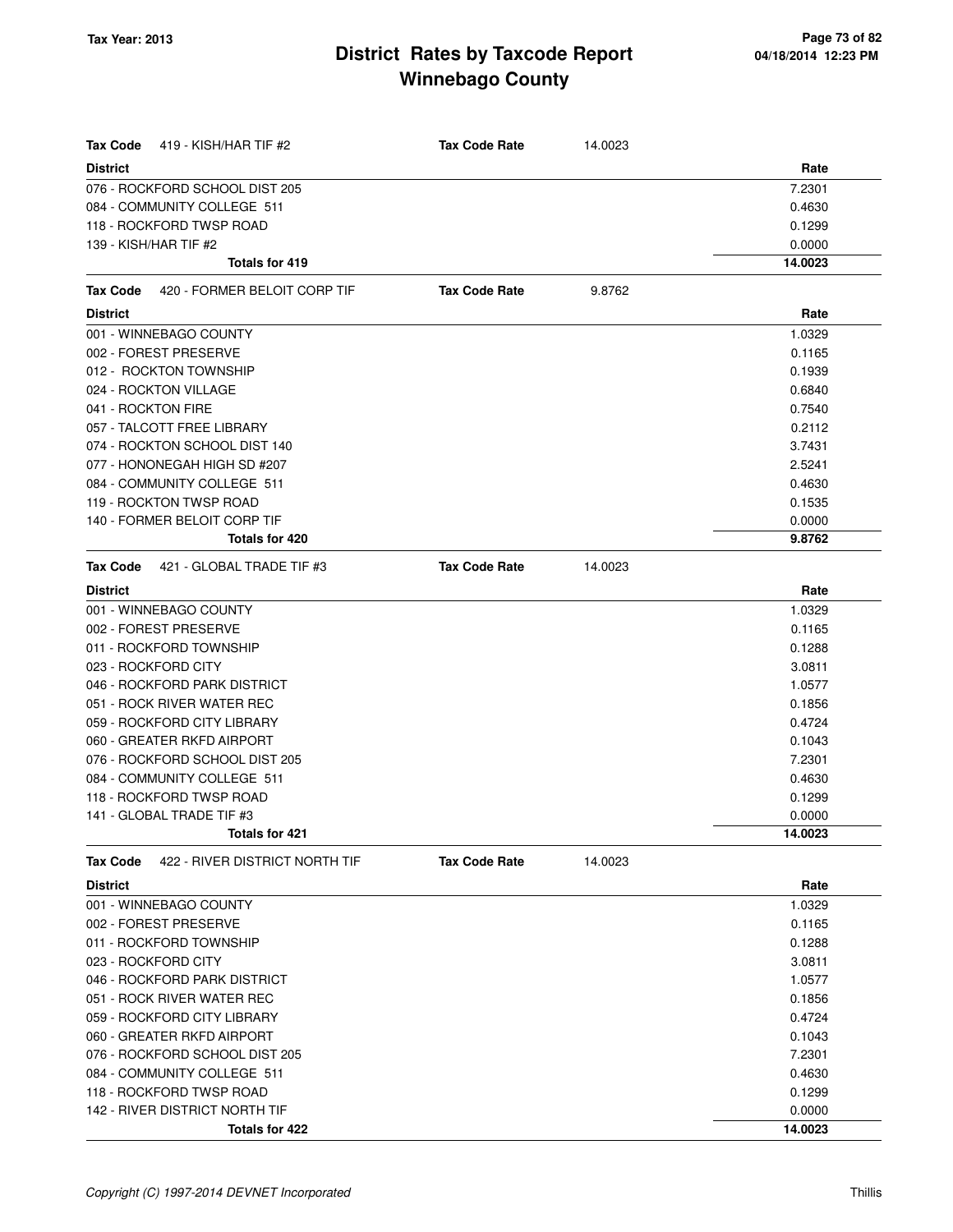| <b>Tax Code</b><br>423 -                                | <b>Tax Code Rate</b> | 14.0023 |                |
|---------------------------------------------------------|----------------------|---------|----------------|
| <b>District</b>                                         |                      |         | Rate           |
| 001 - WINNEBAGO COUNTY                                  |                      |         | 1.0329         |
| 002 - FOREST PRESERVE                                   |                      |         | 0.1165         |
| 011 - ROCKFORD TOWNSHIP                                 |                      |         | 0.1288         |
| 023 - ROCKFORD CITY                                     |                      |         | 3.0811         |
| 046 - ROCKFORD PARK DISTRICT                            |                      |         | 1.0577         |
| 051 - ROCK RIVER WATER REC                              |                      |         | 0.1856         |
| 059 - ROCKFORD CITY LIBRARY                             |                      |         | 0.4724         |
| 060 - GREATER RKFD AIRPORT                              |                      |         | 0.1043         |
| 076 - ROCKFORD SCHOOL DIST 205                          |                      |         | 7.2301         |
| 084 - COMMUNITY COLLEGE 511                             |                      |         | 0.4630         |
| 118 - ROCKFORD TWSP ROAD                                |                      |         | 0.1299         |
| 143 - BROADWAY TIF                                      |                      |         | 0.0000         |
| Totals for 423                                          |                      |         | 14.0023        |
| <b>Tax Code</b><br>424 -                                | <b>Tax Code Rate</b> | 14.0023 |                |
| <b>District</b>                                         |                      |         | Rate           |
| 001 - WINNEBAGO COUNTY                                  |                      |         | 1.0329         |
| 002 - FOREST PRESERVE                                   |                      |         | 0.1165         |
| 011 - ROCKFORD TOWNSHIP                                 |                      |         | 0.1288         |
| 023 - ROCKFORD CITY                                     |                      |         | 3.0811         |
| 046 - ROCKFORD PARK DISTRICT                            |                      |         | 1.0577         |
| 051 - ROCK RIVER WATER REC                              |                      |         | 0.1856         |
| 059 - ROCKFORD CITY LIBRARY                             |                      |         | 0.4724         |
| 060 - GREATER RKFD AIRPORT                              |                      |         | 0.1043         |
| 076 - ROCKFORD SCHOOL DIST 205                          |                      |         | 7.2301         |
| 084 - COMMUNITY COLLEGE 511                             |                      |         | 0.4630         |
| 118 - ROCKFORD TWSP ROAD                                |                      |         | 0.1299         |
| 144 - EAST RIVER TIF                                    |                      |         | 0.0000         |
| Totals for 424                                          |                      |         | 14.0023        |
| 425 - SUMNER ROAD / GROVE STREET TIF<br><b>Tax Code</b> | <b>Tax Code Rate</b> | 10.1102 |                |
|                                                         |                      |         |                |
| <b>District</b><br>001 - WINNEBAGO COUNTY               |                      |         | Rate<br>1.0329 |
|                                                         |                      |         |                |
| 002 - FOREST PRESERVE                                   |                      |         | 0.1165         |
| 010 - PECATONICA TOWNSHIP                               |                      |         | 0.1726         |
| 022 - PECATONICA VILLAGE                                |                      |         | 0.4048         |
| 039 - PECATONICA FIRE                                   |                      |         | 0.4433         |
| 047 - SUMNER PARK                                       |                      |         | 0.1435         |
| 056 - PECATONICA LIBRARY                                |                      |         | 0.1878         |
| 080 - PECATONICA UNIT SD #321                           |                      |         | 6.9171         |
| 084 - COMMUNITY COLLEGE 511                             |                      |         | 0.4630         |
| 117 - PECATONICA TWSP ROAD                              |                      |         | 0.1769         |
| 124 - PE/SE MULTI TOWNSHIP                              |                      |         | 0.0518         |
| 145 - SUMNER ROAD/GROVE STREET TIF                      |                      |         | 0.0000         |
| Totals for 425                                          |                      |         | 10.1102        |
| 426 - LOVES PARK CORPORATE CENTER T<br>Tax Code         | <b>Tax Code Rate</b> | 10.7394 |                |
| <b>District</b>                                         |                      |         | Rate           |
| 001 - WINNEBAGO COUNTY                                  |                      |         | 1.0329         |
| 002 - FOREST PRESERVE                                   |                      |         | 0.1165         |
| 011 - ROCKFORD TOWNSHIP                                 |                      |         | 0.1288         |
| 019 - LOVES PARK CITY                                   |                      |         | 0.0000         |
| 046 - ROCKFORD PARK DISTRICT                            |                      |         | 1.0577         |
| 051 - ROCK RIVER WATER REC                              |                      |         | 0.1856         |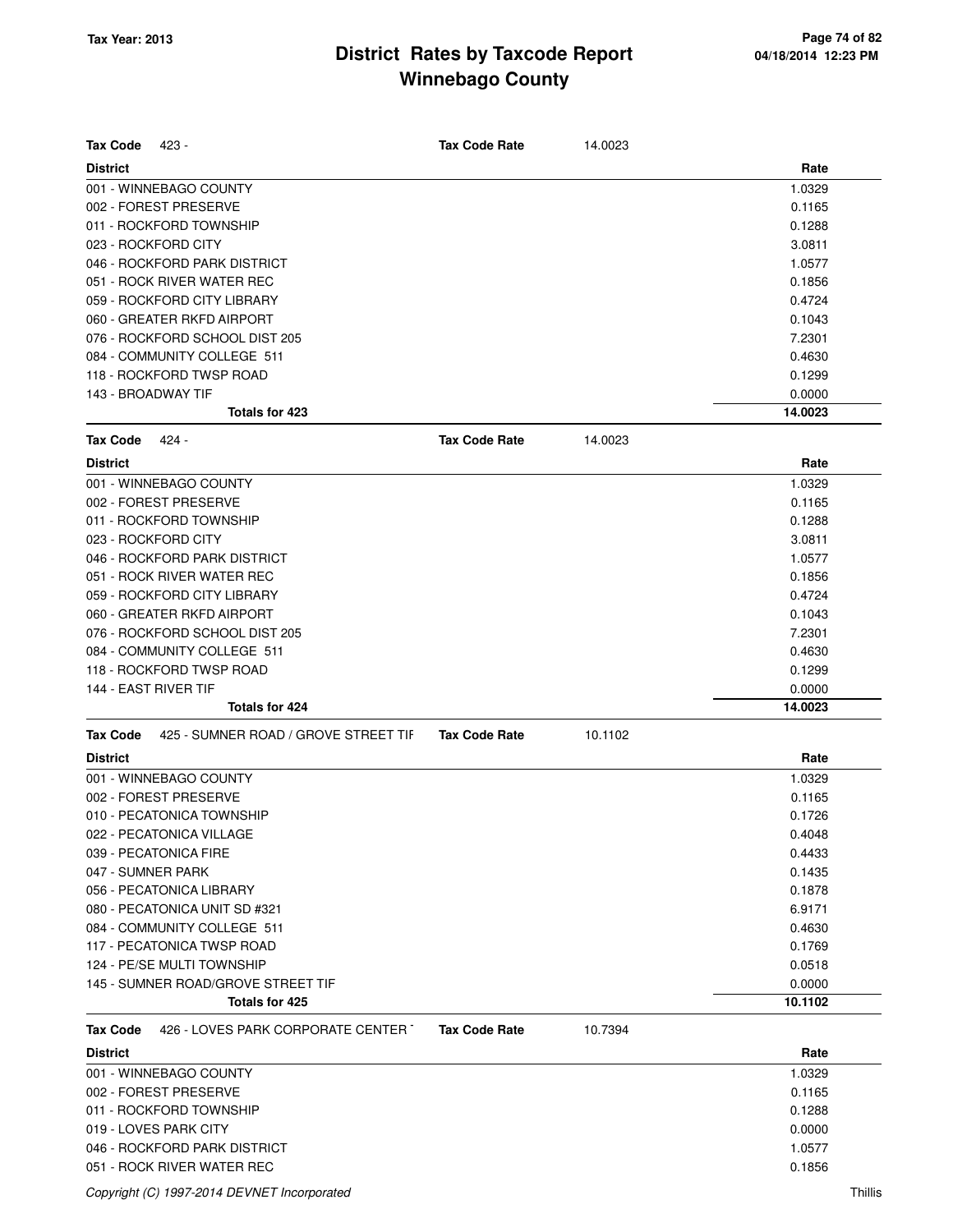| Tax Code        | 426 - LOVES PARK CORPORATE CENTER T          | <b>Tax Code Rate</b> | 10.7394 |         |
|-----------------|----------------------------------------------|----------------------|---------|---------|
| <b>District</b> |                                              |                      |         | Rate    |
|                 | 055 - NORTH SUBURBAN LIBRARY                 |                      |         | 0.2906  |
|                 | 060 - GREATER RKFD AIRPORT                   |                      |         | 0.1043  |
|                 | 076 - ROCKFORD SCHOOL DIST 205               |                      |         | 7.2301  |
|                 | 084 - COMMUNITY COLLEGE 511                  |                      |         | 0.4630  |
|                 | 118 - ROCKFORD TWSP ROAD                     |                      |         | 0.1299  |
|                 | 146 - LOVES PARK CORP CENTER TIF             |                      |         | 0.0000  |
|                 | Totals for 426                               |                      |         | 10.7394 |
| Tax Code        | 427 - LOVES PARK CORPORATE CENTER T          | <b>Tax Code Rate</b> | 10.4480 |         |
| <b>District</b> |                                              |                      |         | Rate    |
|                 | 001 - WINNEBAGO COUNTY                       |                      |         | 1.0329  |
|                 | 002 - FOREST PRESERVE                        |                      |         | 0.1165  |
|                 | 006 - HARLEM TOWNSHIP                        |                      |         | 0.1072  |
|                 | 019 - LOVES PARK CITY                        |                      |         | 0.0000  |
|                 | 046 - ROCKFORD PARK DISTRICT                 |                      |         | 1.0577  |
|                 | 055 - NORTH SUBURBAN LIBRARY                 |                      |         | 0.2906  |
|                 | 060 - GREATER RKFD AIRPORT                   |                      |         | 0.1043  |
|                 | 076 - ROCKFORD SCHOOL DIST 205               |                      |         | 7.2301  |
|                 | 084 - COMMUNITY COLLEGE 511                  |                      |         | 0.4630  |
|                 | 113 - HARLEM TWSP ROAD                       |                      |         | 0.0457  |
|                 | 146 - LOVES PARK CORP CENTER TIF             |                      |         | 0.0000  |
|                 | <b>Totals for 427</b>                        |                      |         | 10.4480 |
| Tax Code        | 428 - LOVES PARK CORPORATE CENTER            | <b>Tax Code Rate</b> | 10.6336 |         |
| <b>District</b> |                                              |                      |         | Rate    |
|                 | 001 - WINNEBAGO COUNTY                       |                      |         | 1.0329  |
|                 | 002 - FOREST PRESERVE                        |                      |         | 0.1165  |
|                 | 006 - HARLEM TOWNSHIP                        |                      |         | 0.1072  |
|                 | 019 - LOVES PARK CITY                        |                      |         | 0.0000  |
|                 | 046 - ROCKFORD PARK DISTRICT                 |                      |         | 1.0577  |
|                 | 051 - ROCK RIVER WATER REC                   |                      |         | 0.1856  |
|                 | 055 - NORTH SUBURBAN LIBRARY                 |                      |         | 0.2906  |
|                 | 060 - GREATER RKFD AIRPORT                   |                      |         | 0.1043  |
|                 | 076 - ROCKFORD SCHOOL DIST 205               |                      |         | 7.2301  |
|                 | 084 - COMMUNITY COLLEGE 511                  |                      |         | 0.4630  |
|                 | 113 - HARLEM TWSP ROAD                       |                      |         | 0.0457  |
|                 | 146 - LOVES PARK CORP CENTER TIF             |                      |         | 0.0000  |
|                 | <b>Totals for 428</b>                        |                      |         | 10.6336 |
| Tax Code        | 429 - Weststone Industrial Business Park TIF | <b>Tax Code Rate</b> | 10.1370 |         |
| <b>District</b> |                                              |                      |         | Rate    |
|                 | 001 - WINNEBAGO COUNTY                       |                      |         | 1.0329  |
|                 | 002 - FOREST PRESERVE                        |                      |         | 0.1165  |
|                 | 006 - HARLEM TOWNSHIP                        |                      |         | 0.1072  |
|                 | 020 - MACHESNEY PARK VILLAGE                 |                      |         | 0.0000  |
|                 | 035 - HARLEM-ROSCOE FIRE                     |                      |         | 0.7467  |
|                 | 055 - NORTH SUBURBAN LIBRARY                 |                      |         | 0.2906  |
|                 | 060 - GREATER RKFD AIRPORT                   |                      |         | 0.1043  |
|                 | 076 - ROCKFORD SCHOOL DIST 205               |                      |         | 7.2301  |
|                 | 084 - COMMUNITY COLLEGE 511                  |                      |         | 0.4630  |
|                 | 113 - HARLEM TWSP ROAD                       |                      |         | 0.0457  |
|                 | 147 - WESTSTONE TIF                          |                      |         | 0.0000  |
|                 | Totals for 429                               |                      |         | 10.1370 |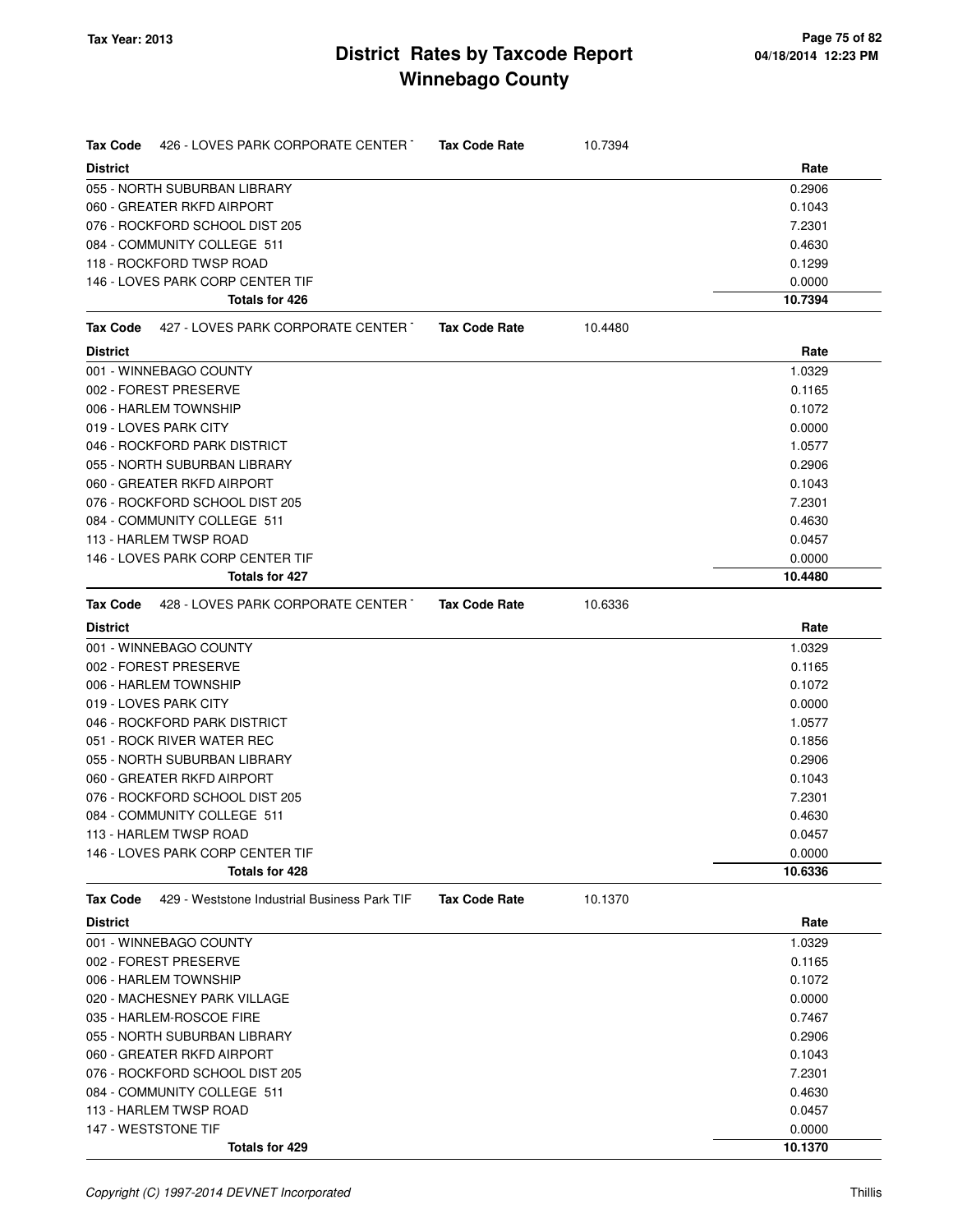| Tax Code<br>430 - Weststone Industrial Business Park TIF | <b>Tax Code Rate</b> | 10.3226 |         |
|----------------------------------------------------------|----------------------|---------|---------|
| <b>District</b>                                          |                      |         | Rate    |
| 001 - WINNEBAGO COUNTY                                   |                      |         | 1.0329  |
| 002 - FOREST PRESERVE                                    |                      |         | 0.1165  |
| 006 - HARLEM TOWNSHIP                                    |                      |         | 0.1072  |
| 020 - MACHESNEY PARK VILLAGE                             |                      |         | 0.0000  |
| 035 - HARLEM-ROSCOE FIRE                                 |                      |         | 0.7467  |
| 051 - ROCK RIVER WATER REC                               |                      |         | 0.1856  |
| 055 - NORTH SUBURBAN LIBRARY                             |                      |         | 0.2906  |
| 060 - GREATER RKFD AIRPORT                               |                      |         | 0.1043  |
| 076 - ROCKFORD SCHOOL DIST 205                           |                      |         | 7.2301  |
| 084 - COMMUNITY COLLEGE 511                              |                      |         | 0.4630  |
| 113 - HARLEM TWSP ROAD                                   |                      |         | 0.0457  |
| 147 - WESTSTONE TIF                                      |                      |         | 0.0000  |
| Totals for 430                                           |                      |         | 10.3226 |
| 431 - Weststone Industrial Business Park TIF<br>Tax Code | <b>Tax Code Rate</b> | 10.3226 |         |
| <b>District</b>                                          |                      |         | Rate    |
| 001 - WINNEBAGO COUNTY                                   |                      |         | 1.0329  |
| 002 - FOREST PRESERVE                                    |                      |         | 0.1165  |
| 006 - HARLEM TOWNSHIP                                    |                      |         | 0.1072  |
| 035 - HARLEM-ROSCOE FIRE                                 |                      |         | 0.7467  |
| 051 - ROCK RIVER WATER REC                               |                      |         | 0.1856  |
| 055 - NORTH SUBURBAN LIBRARY                             |                      |         | 0.2906  |
| 060 - GREATER RKFD AIRPORT                               |                      |         | 0.1043  |
| 076 - ROCKFORD SCHOOL DIST 205                           |                      |         | 7.2301  |
| 084 - COMMUNITY COLLEGE 511                              |                      |         | 0.4630  |
| 113 - HARLEM TWSP ROAD                                   |                      |         | 0.0457  |
| 147 - WESTSTONE TIF                                      |                      |         | 0.0000  |
| Totals for 431                                           |                      |         | 10.3226 |
| 432 - Weststone Industrial Business Park TIF<br>Tax Code | <b>Tax Code Rate</b> | 10.1370 |         |
| <b>District</b>                                          |                      |         | Rate    |
| 001 - WINNEBAGO COUNTY                                   |                      |         | 1.0329  |
| 002 - FOREST PRESERVE                                    |                      |         | 0.1165  |
| 006 - HARLEM TOWNSHIP                                    |                      |         | 0.1072  |
| 035 - HARLEM-ROSCOE FIRE                                 |                      |         | 0.7467  |
| 055 - NORTH SUBURBAN LIBRARY                             |                      |         | 0.2906  |
| 060 - GREATER RKFD AIRPORT                               |                      |         | 0.1043  |
| 076 - ROCKFORD SCHOOL DIST 205                           |                      |         | 7.2301  |
| 084 - COMMUNITY COLLEGE 511                              |                      |         | 0.4630  |
| 113 - HARLEM TWSP ROAD                                   |                      |         | 0.0457  |
| 147 - WESTSTONE TIF                                      |                      |         | 0.0000  |
| Totals for 432                                           |                      |         | 10.1370 |
| 433 - North Willow Creek Ind Business Park T<br>Tax Code | <b>Tax Code Rate</b> | 10.9065 |         |
| <b>District</b>                                          |                      |         | Rate    |
| 001 - WINNEBAGO COUNTY                                   |                      |         | 1.0329  |
| 002 - FOREST PRESERVE                                    |                      |         | 0.1165  |
| 006 - HARLEM TOWNSHIP                                    |                      |         | 0.1072  |
| 020 - MACHESNEY PARK VILLAGE                             |                      |         | 0.0000  |
| 035 - HARLEM-ROSCOE FIRE                                 |                      |         | 0.7467  |
| 051 - ROCK RIVER WATER REC                               |                      |         | 0.1856  |
| 055 - NORTH SUBURBAN LIBRARY                             |                      |         | 0.2906  |
| 060 - GREATER RKFD AIRPORT                               |                      |         | 0.1043  |
| 070 - HARLEM SCHOOL DIST 122                             |                      |         | 7.8140  |

Copyright (C) 1997-2014 DEVNET Incorporated Thillis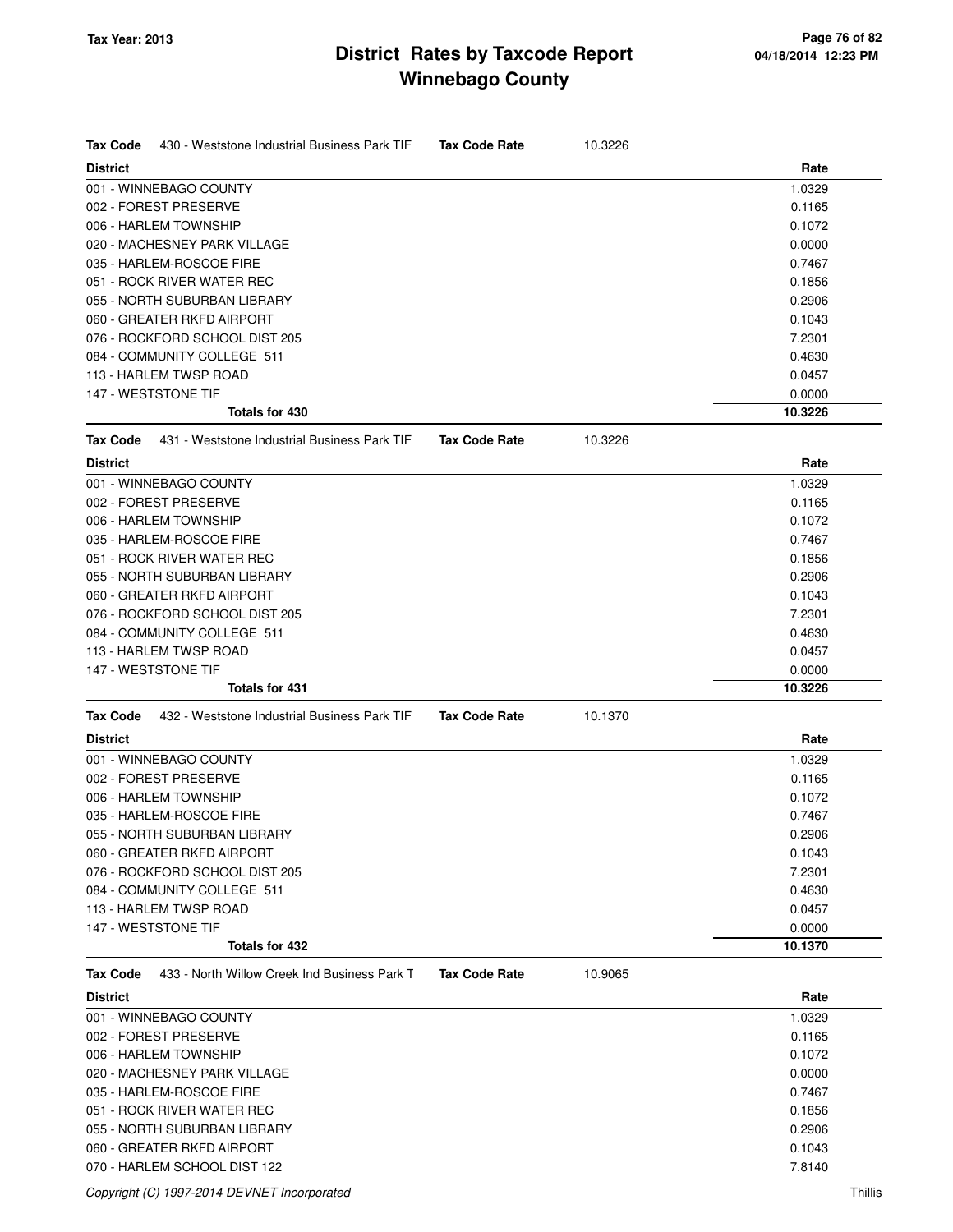| <b>Tax Code</b><br>433 - North Willow Creek Ind Business Park T | <b>Tax Code Rate</b> | 10.9065 |         |
|-----------------------------------------------------------------|----------------------|---------|---------|
| <b>District</b>                                                 |                      |         | Rate    |
| 084 - COMMUNITY COLLEGE 511                                     |                      |         | 0.4630  |
| 113 - HARLEM TWSP ROAD                                          |                      |         | 0.0457  |
| 148 - NORTH WILLOW CREEK TIF                                    |                      |         | 0.0000  |
| Totals for 433                                                  |                      |         | 10.9065 |
| 434 - South Willow Creek Ind Business Park 1<br><b>Tax Code</b> | <b>Tax Code Rate</b> | 10.9065 |         |
| <b>District</b>                                                 |                      |         | Rate    |
| 001 - WINNEBAGO COUNTY                                          |                      |         | 1.0329  |
| 002 - FOREST PRESERVE                                           |                      |         | 0.1165  |
| 006 - HARLEM TOWNSHIP                                           |                      |         | 0.1072  |
| 035 - HARLEM-ROSCOE FIRE                                        |                      |         | 0.7467  |
| 051 - ROCK RIVER WATER REC                                      |                      |         | 0.1856  |
| 055 - NORTH SUBURBAN LIBRARY                                    |                      |         | 0.2906  |
| 060 - GREATER RKFD AIRPORT                                      |                      |         | 0.1043  |
| 070 - HARLEM SCHOOL DIST 122                                    |                      |         | 7.8140  |
| 084 - COMMUNITY COLLEGE 511                                     |                      |         | 0.4630  |
| 113 - HARLEM TWSP ROAD                                          |                      |         | 0.0457  |
| 149 - SOUTH WILLOW CREEK TIF                                    |                      |         | 0.0000  |
| <b>Totals for 434</b>                                           |                      |         | 10.9065 |
| <b>Tax Code</b><br>435 - South Willow Creek Ind Business Park 1 | <b>Tax Code Rate</b> | 10.9065 |         |
| <b>District</b>                                                 |                      |         | Rate    |
| 001 - WINNEBAGO COUNTY                                          |                      |         | 1.0329  |
| 002 - FOREST PRESERVE                                           |                      |         | 0.1165  |
| 006 - HARLEM TOWNSHIP                                           |                      |         | 0.1072  |
| 020 - MACHESNEY PARK VILLAGE                                    |                      |         | 0.0000  |
| 035 - HARLEM-ROSCOE FIRE                                        |                      |         | 0.7467  |
| 051 - ROCK RIVER WATER REC                                      |                      |         | 0.1856  |
| 055 - NORTH SUBURBAN LIBRARY                                    |                      |         | 0.2906  |
| 060 - GREATER RKFD AIRPORT                                      |                      |         | 0.1043  |
| 070 - HARLEM SCHOOL DIST 122                                    |                      |         | 7.8140  |
| 084 - COMMUNITY COLLEGE 511                                     |                      |         | 0.4630  |
| 113 - HARLEM TWSP ROAD                                          |                      |         | 0.0457  |
| 149 - SOUTH WILLOW CREEK TIF                                    |                      |         | 0.0000  |
| Totals for 435                                                  |                      |         | 10.9065 |
| 436 - GLOBAL TRADEPARK SOUTH TIF<br>Tax Code                    | <b>Tax Code Rate</b> | 7.9469  |         |
| <b>District</b>                                                 |                      |         | Rate    |
| 001 - WINNEBAGO COUNTY                                          |                      |         | 1.0329  |
| 002 - FOREST PRESERVE                                           |                      |         | 0.1165  |
| 011 - ROCKFORD TOWNSHIP                                         |                      |         | 0.1288  |
| 042 - STILLMAN FIRE                                             |                      |         | 0.6850  |
| 060 - GREATER RKFD AIRPORT                                      |                      |         | 0.1043  |
| 078 - MERIDIAN SCHOOL DIST 223                                  |                      |         | 5.2865  |
| 084 - COMMUNITY COLLEGE 511                                     |                      |         | 0.4630  |
| 118 - ROCKFORD TWSP ROAD                                        |                      |         | 0.1299  |
| 150 - GLOBAL TRADEPARK SOUTH TIF                                |                      |         | 0.0000  |
| Totals for 436                                                  |                      |         | 7.9469  |
| Tax Code<br>437 - GLOBAL TRADEPARK SOUTH TIF                    | <b>Tax Code Rate</b> | 7.6493  |         |
| <b>District</b>                                                 |                      |         | Rate    |
| 001 - WINNEBAGO COUNTY                                          |                      |         | 1.0329  |
| 002 - FOREST PRESERVE                                           |                      |         | 0.1165  |
| 011 - ROCKFORD TOWNSHIP                                         |                      |         | 0.1288  |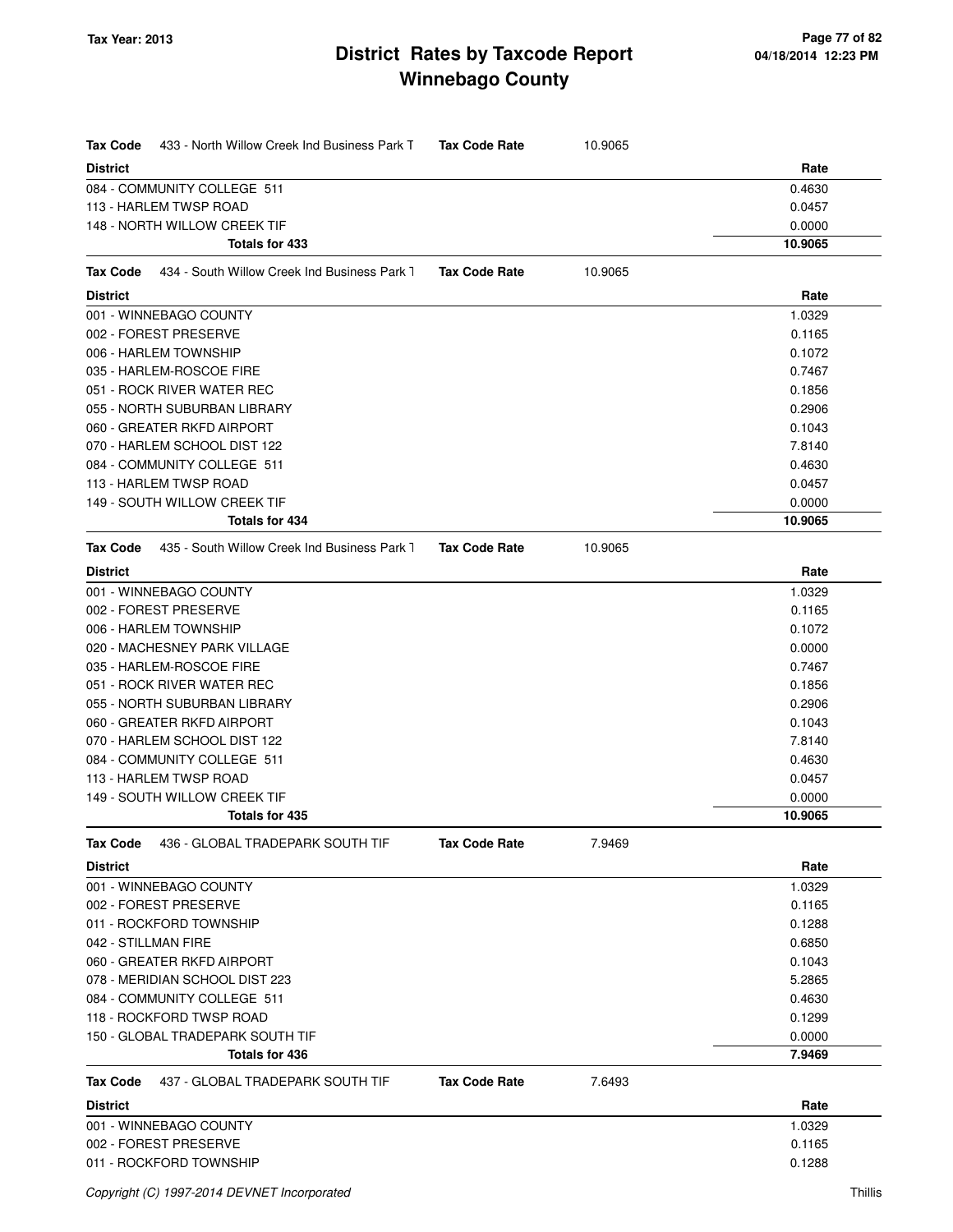| <b>Tax Code</b><br>437 - GLOBAL TRADEPARK SOUTH TIF | <b>Tax Code Rate</b> | 7.6493  |         |
|-----------------------------------------------------|----------------------|---------|---------|
| <b>District</b>                                     |                      |         | Rate    |
| 036 - NEW MILFORD FIRE                              |                      |         | 0.3874  |
| 060 - GREATER RKFD AIRPORT                          |                      |         | 0.1043  |
| 078 - MERIDIAN SCHOOL DIST 223                      |                      |         | 5.2865  |
| 084 - COMMUNITY COLLEGE 511                         |                      |         | 0.4630  |
| 118 - ROCKFORD TWSP ROAD                            |                      |         | 0.1299  |
| 150 - GLOBAL TRADEPARK SOUTH TIF                    |                      |         | 0.0000  |
| Totals for 437                                      |                      |         | 7.6493  |
| 438 - I-39 / BAXTER ROAD TIF<br>Tax Code            | <b>Tax Code Rate</b> | 9.9703  |         |
| <b>District</b>                                     |                      |         | Rate    |
| 001 - WINNEBAGO COUNTY                              |                      |         | 1.0329  |
| 002 - FOREST PRESERVE                               |                      |         | 0.1165  |
| 011 - ROCKFORD TOWNSHIP                             |                      |         | 0.1288  |
| 036 - NEW MILFORD FIRE                              |                      |         | 0.3874  |
| 054 - CHERRY VALLEY LIBRARY                         |                      |         | 0.3774  |
| 060 - GREATER RKFD AIRPORT                          |                      |         | 0.1043  |
| 076 - ROCKFORD SCHOOL DIST 205                      |                      |         | 7.2301  |
| 084 - COMMUNITY COLLEGE 511                         |                      |         | 0.4630  |
| 118 - ROCKFORD TWSP ROAD                            |                      |         | 0.1299  |
| 151 - I-39 / BAXTER ROAD TIF                        |                      |         | 0.0000  |
| <b>Totals for 438</b>                               |                      |         | 9.9703  |
| Tax Code<br>439 - I-39 / BAXTER ROAD TIF            | <b>Tax Code Rate</b> | 10.4995 |         |
| <b>District</b>                                     |                      |         | Rate    |
| 001 - WINNEBAGO COUNTY                              |                      |         | 1.0329  |
| 002 - FOREST PRESERVE                               |                      |         | 0.1165  |
| 011 - ROCKFORD TOWNSHIP                             |                      |         | 0.1288  |
| 017 - CHERRY VALLEY VILLAGE                         |                      |         | 0.0000  |
| 031 - CHERRY VALLEY FIRE                            |                      |         | 0.9166  |
| 054 - CHERRY VALLEY LIBRARY                         |                      |         | 0.3774  |
| 060 - GREATER RKFD AIRPORT                          |                      |         | 0.1043  |
| 076 - ROCKFORD SCHOOL DIST 205                      |                      |         | 7.2301  |
| 084 - COMMUNITY COLLEGE 511                         |                      |         | 0.4630  |
| 118 - ROCKFORD TWSP ROAD                            |                      |         | 0.1299  |
| 151 - I-39 / BAXTER ROAD TIF                        |                      |         | 0.0000  |
| Totals for 439                                      |                      |         | 10.4995 |
| <b>Tax Code</b><br>440 - I-39 / BAXTER ROAD TIF     | <b>Tax Code Rate</b> | 10.6331 |         |
| <b>District</b>                                     |                      |         | Rate    |
| 001 - WINNEBAGO COUNTY                              |                      |         | 1.0329  |
| 002 - FOREST PRESERVE                               |                      |         | 0.1165  |
| 004 - CHERRY VALLEY TOWNSHIP                        |                      |         | 0.1330  |
| 017 - CHERRY VALLEY VILLAGE                         |                      |         | 0.0000  |
| 031 - CHERRY VALLEY FIRE                            |                      |         | 0.9166  |
| 054 - CHERRY VALLEY LIBRARY                         |                      |         | 0.3774  |
| 060 - GREATER RKFD AIRPORT                          |                      |         | 0.1043  |
| 076 - ROCKFORD SCHOOL DIST 205                      |                      |         | 7.2301  |
| 084 - COMMUNITY COLLEGE 511                         |                      |         | 0.4630  |
| 111 - CHERRY VALLEY TWSP ROAD                       |                      |         | 0.2593  |
| 151 - I-39 / BAXTER ROAD TIF                        |                      |         | 0.0000  |
| Totals for 440                                      |                      |         | 10.6331 |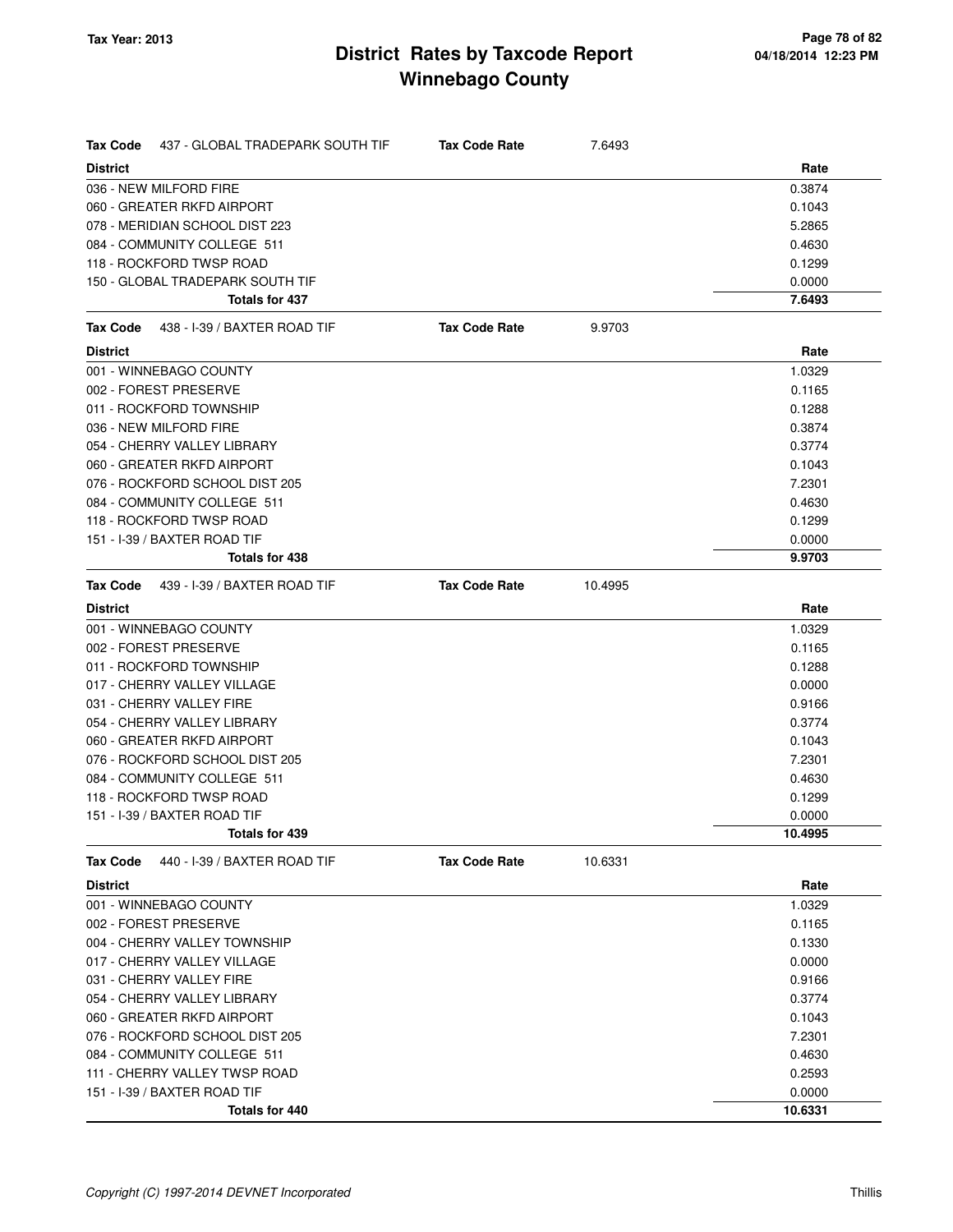| <b>Tax Code</b><br>441 - I-39 / BAXTER ROAD TIF          | <b>Tax Code Rate</b> | 9.9703  |         |
|----------------------------------------------------------|----------------------|---------|---------|
| <b>District</b>                                          |                      |         | Rate    |
| 001 - WINNEBAGO COUNTY                                   |                      |         | 1.0329  |
| 002 - FOREST PRESERVE                                    |                      |         | 0.1165  |
| 011 - ROCKFORD TOWNSHIP                                  |                      |         | 0.1288  |
| 021 - NEW MILFORD VILLAGE                                |                      |         | 0.0000  |
| 036 - NEW MILFORD FIRE                                   |                      |         | 0.3874  |
| 054 - CHERRY VALLEY LIBRARY                              |                      |         | 0.3774  |
| 060 - GREATER RKFD AIRPORT                               |                      |         | 0.1043  |
| 076 - ROCKFORD SCHOOL DIST 205                           |                      |         | 7.2301  |
| 084 - COMMUNITY COLLEGE 511                              |                      |         | 0.4630  |
| 118 - ROCKFORD TWSP ROAD                                 |                      |         | 0.1299  |
| 151 - I-39 / BAXTER ROAD TIF                             |                      |         | 0.0000  |
| <b>Totals for 441</b>                                    |                      |         | 9.9703  |
| 442 - Zenith Cutter Redevelopment Project Ar<br>Tax Code | <b>Tax Code Rate</b> | 11.2175 |         |
| <b>District</b>                                          |                      |         | Rate    |
| 001 - WINNEBAGO COUNTY                                   |                      |         | 1.0329  |
| 002 - FOREST PRESERVE                                    |                      |         | 0.1165  |
| 006 - HARLEM TOWNSHIP                                    |                      |         | 0.1072  |
| 019 - LOVES PARK CITY                                    |                      |         | 0.0000  |
| 046 - ROCKFORD PARK DISTRICT                             |                      |         | 1.0577  |
| 051 - ROCK RIVER WATER REC                               |                      |         | 0.1856  |
| 055 - NORTH SUBURBAN LIBRARY                             |                      |         | 0.2906  |
| 060 - GREATER RKFD AIRPORT                               |                      |         | 0.1043  |
| 070 - HARLEM SCHOOL DIST 122                             |                      |         | 7.8140  |
| 084 - COMMUNITY COLLEGE 511                              |                      |         | 0.4630  |
| 113 - HARLEM TWSP ROAD                                   |                      |         | 0.0457  |
| 152 - ZENITH CUTTER TIF                                  |                      |         | 0.0000  |
| <b>Totals for 442</b>                                    |                      |         | 11.2175 |
| <b>Tax Code</b><br>443 - SPRING CREEK LAKES TIF          | <b>Tax Code Rate</b> | 9.3903  |         |
| <b>District</b>                                          |                      |         | Rate    |
| 001 - WINNEBAGO COUNTY                                   |                      |         | 1.0329  |
| 002 - FOREST PRESERVE                                    |                      |         | 0.1165  |
| 006 - HARLEM TOWNSHIP                                    |                      |         | 0.1072  |
| 019 - LOVES PARK CITY                                    |                      |         | 0.0000  |
| 055 - NORTH SUBURBAN LIBRARY                             |                      |         | 0.2906  |
| 060 - GREATER RKFD AIRPORT                               |                      |         | 0.1043  |
| 076 - ROCKFORD SCHOOL DIST 205                           |                      |         | 7.2301  |
| 084 - COMMUNITY COLLEGE 511                              |                      |         | 0.4630  |
| 113 - HARLEM TWSP ROAD                                   |                      |         | 0.0457  |
| 153 - SPRING CREEK LAKES TIF                             |                      |         | 0.0000  |
| Totals for 443                                           |                      |         | 9.3903  |
| 444 - SPRING CREEK LAKES TIF<br><b>Tax Code</b>          | <b>Tax Code Rate</b> | 10.6336 |         |
| <b>District</b>                                          |                      |         | Rate    |
| 001 - WINNEBAGO COUNTY                                   |                      |         | 1.0329  |
| 002 - FOREST PRESERVE                                    |                      |         | 0.1165  |
| 006 - HARLEM TOWNSHIP                                    |                      |         | 0.1072  |
| 019 - LOVES PARK CITY                                    |                      |         | 0.0000  |
| 046 - ROCKFORD PARK DISTRICT                             |                      |         | 1.0577  |
| 051 - ROCK RIVER WATER REC                               |                      |         | 0.1856  |
| 055 - NORTH SUBURBAN LIBRARY                             |                      |         | 0.2906  |
| 060 - GREATER RKFD AIRPORT                               |                      |         | 0.1043  |
| 076 - ROCKFORD SCHOOL DIST 205                           |                      |         | 7.2301  |

Copyright (C) 1997-2014 DEVNET Incorporated Thillis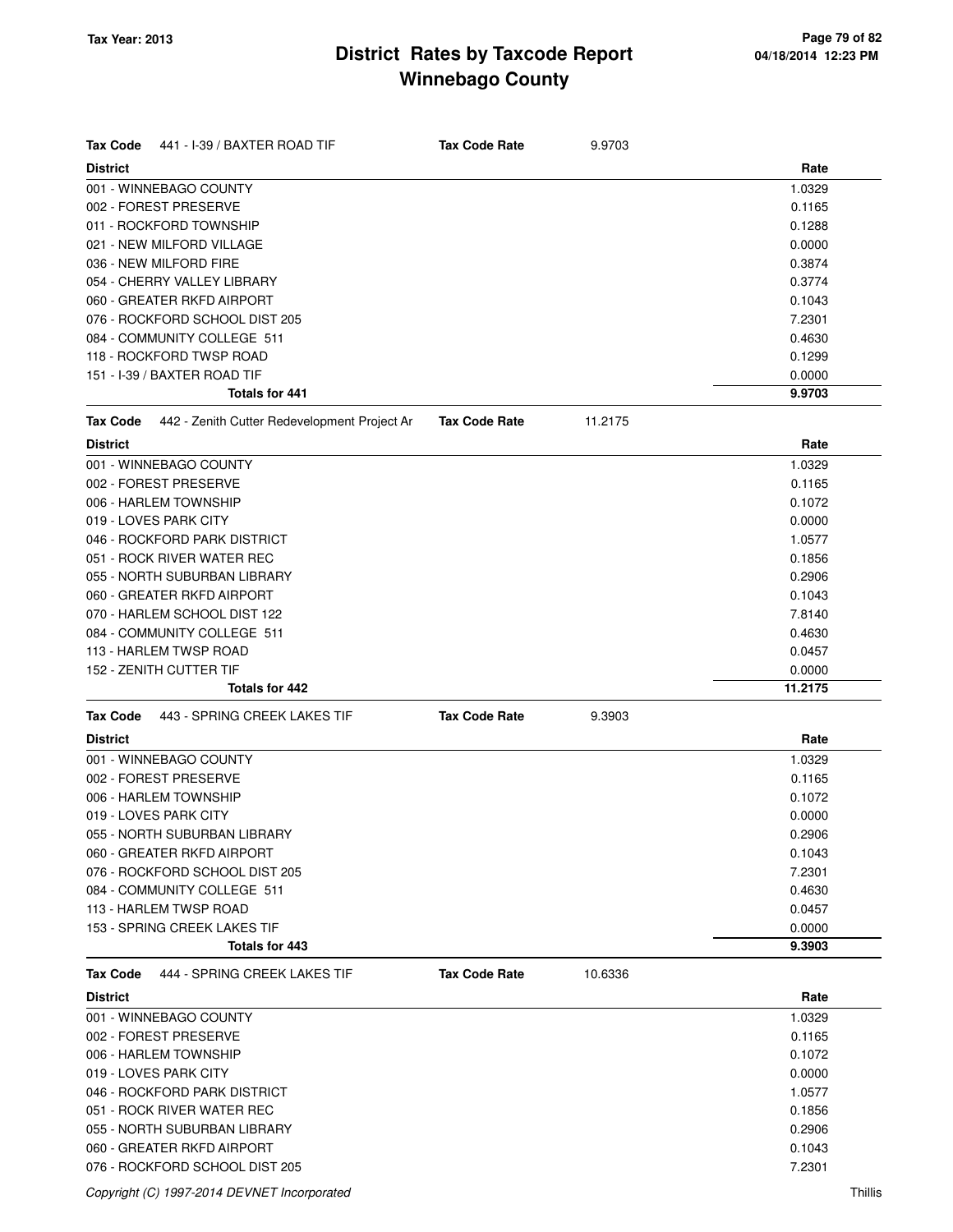| <b>Tax Code</b><br>444 - SPRING CREEK LAKES TIF                | <b>Tax Code Rate</b> | 10.6336 |                  |
|----------------------------------------------------------------|----------------------|---------|------------------|
| <b>District</b>                                                |                      |         | Rate             |
| 084 - COMMUNITY COLLEGE 511                                    |                      |         | 0.4630           |
| 113 - HARLEM TWSP ROAD                                         |                      |         | 0.0457           |
| 153 - SPRING CREEK LAKES TIF                                   |                      |         | 0.0000           |
| <b>Totals for 444</b>                                          |                      |         | 10.6336          |
| Tax Code<br>445 - SPRING CREEK LAKES TIF                       | <b>Tax Code Rate</b> | 10.0148 |                  |
| <b>District</b>                                                |                      |         | Rate             |
| 001 - WINNEBAGO COUNTY                                         |                      |         | 1.0329           |
| 002 - FOREST PRESERVE                                          |                      |         | 0.1165           |
| 006 - HARLEM TOWNSHIP                                          |                      |         | 0.1072           |
| 037 - NORTH PARK FIRE                                          |                      |         | 0.4389           |
| 051 - ROCK RIVER WATER REC                                     |                      |         | 0.1856           |
| 055 - NORTH SUBURBAN LIBRARY                                   |                      |         | 0.2906           |
| 060 - GREATER RKFD AIRPORT                                     |                      |         | 0.1043           |
| 076 - ROCKFORD SCHOOL DIST 205                                 |                      |         | 7.2301           |
| 084 - COMMUNITY COLLEGE 511                                    |                      |         | 0.4630           |
| 113 - HARLEM TWSP ROAD                                         |                      |         | 0.0457           |
| 153 - SPRING CREEK LAKES TIF                                   |                      |         | 0.0000           |
| Totals for 445                                                 |                      |         | 10.0148          |
| <b>Tax Code</b><br>446 - SPRING CREEK LAKES TIF                | <b>Tax Code Rate</b> | 11.1783 |                  |
| <b>District</b>                                                |                      |         | Rate             |
| 001 - WINNEBAGO COUNTY                                         |                      |         | 1.0329           |
| 002 - FOREST PRESERVE                                          |                      |         | 0.1165           |
| 011 - ROCKFORD TOWNSHIP                                        |                      |         | 0.1288           |
| 037 - NORTH PARK FIRE                                          |                      |         | 0.4389           |
| 046 - ROCKFORD PARK DISTRICT                                   |                      |         | 1.0577           |
| 051 - ROCK RIVER WATER REC                                     |                      |         | 0.1856           |
| 055 - NORTH SUBURBAN LIBRARY                                   |                      |         | 0.2906           |
| 060 - GREATER RKFD AIRPORT                                     |                      |         | 0.1043           |
| 076 - ROCKFORD SCHOOL DIST 205                                 |                      |         | 7.2301           |
| 084 - COMMUNITY COLLEGE 511                                    |                      |         | 0.4630           |
| 118 - ROCKFORD TWSP ROAD                                       |                      |         | 0.1299           |
| 153 - SPRING CREEK LAKES TIF                                   |                      |         | 0.0000           |
| Totals for 446                                                 |                      |         | 11.1783          |
| 447 - Former Warner Electric Brake & Clutch<br><b>Tax Code</b> | <b>Tax Code Rate</b> | 9.6677  |                  |
| <b>District</b>                                                |                      |         | Rate             |
| 001 - WINNEBAGO COUNTY                                         |                      |         | 1.0329           |
| 002 - FOREST PRESERVE                                          |                      |         | 0.1165           |
| 013 - ROSCOE TOWNSHIP                                          |                      |         | 0.1456           |
| 025 - ROSCOE VILLAGE                                           |                      |         | 0.6582           |
| 035 - HARLEM-ROSCOE FIRE                                       |                      |         | 0.7467           |
| 055 - NORTH SUBURBAN LIBRARY                                   |                      |         | 0.2906           |
| 071 - KINNIKINNICK SD #131                                     |                      |         | 3.5108           |
| 077 - HONONEGAH HIGH SD #207                                   |                      |         | 2.5241           |
| 084 - COMMUNITY COLLEGE 511<br>120 - ROSCOE TWSP ROAD          |                      |         | 0.4630<br>0.1793 |
| 154 - FORMER WARNER ELECTRIC TIF                               |                      |         | 0.0000           |
| <b>Totals for 447</b>                                          |                      |         | 9.6677           |
| Tax Code<br>448 - SPRING CREEK LAKES TIF                       | <b>Tax Code Rate</b> | 10.7394 |                  |
| <b>District</b>                                                |                      |         | Rate             |
| 001 - WINNEBAGO COUNTY                                         |                      |         | 1.0329           |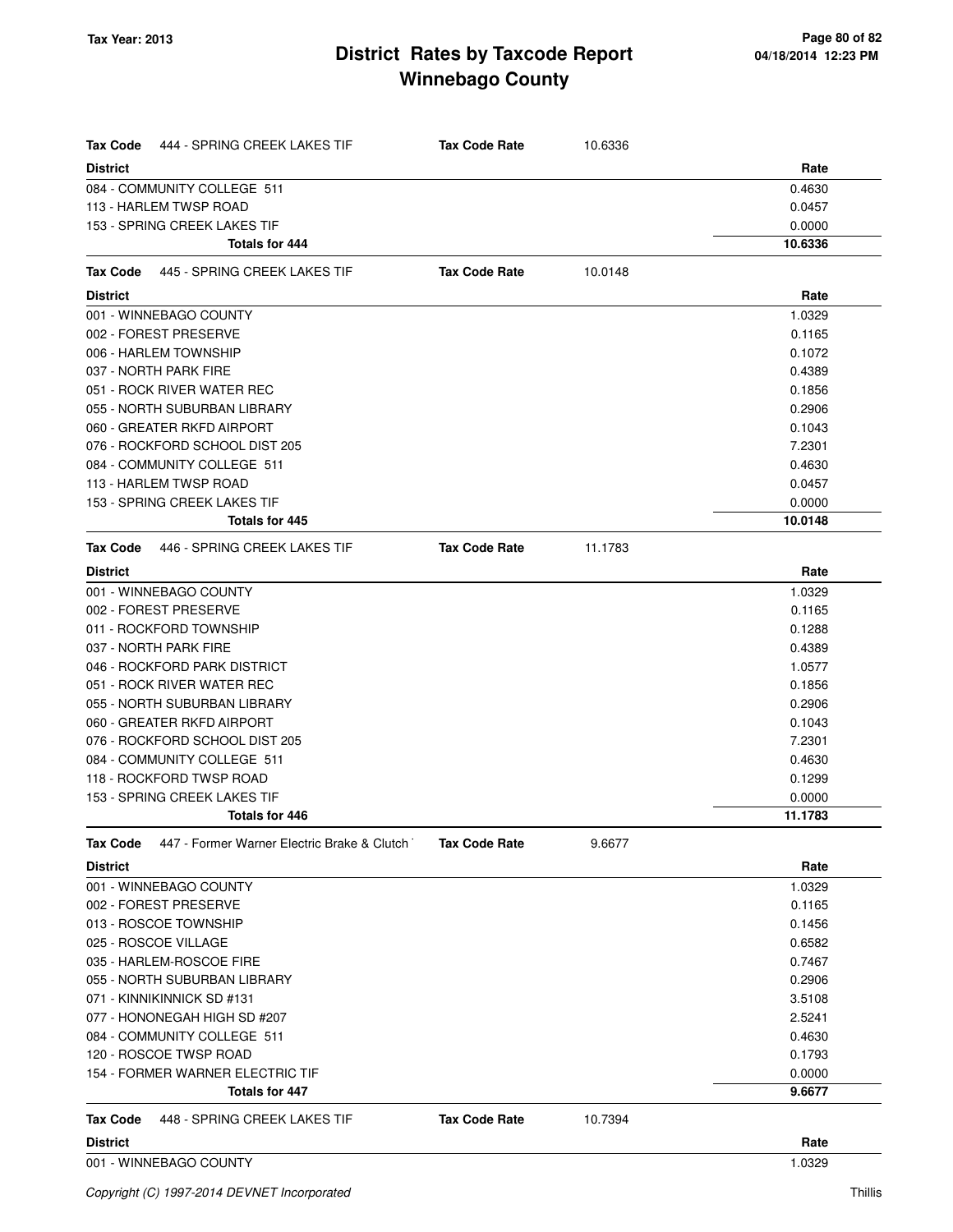| <b>Tax Code</b><br>448 - SPRING CREEK LAKES TIF       | <b>Tax Code Rate</b> | 10.7394 |         |
|-------------------------------------------------------|----------------------|---------|---------|
| <b>District</b>                                       |                      |         | Rate    |
| 002 - FOREST PRESERVE                                 |                      |         | 0.1165  |
| 011 - ROCKFORD TOWNSHIP                               |                      |         | 0.1288  |
| 019 - LOVES PARK CITY                                 |                      |         | 0.0000  |
| 046 - ROCKFORD PARK DISTRICT                          |                      |         | 1.0577  |
| 051 - ROCK RIVER WATER REC                            |                      |         | 0.1856  |
| 055 - NORTH SUBURBAN LIBRARY                          |                      |         | 0.2906  |
| 060 - GREATER RKFD AIRPORT                            |                      |         | 0.1043  |
| 076 - ROCKFORD SCHOOL DIST 205                        |                      |         | 7.2301  |
| 084 - COMMUNITY COLLEGE 511                           |                      |         | 0.4630  |
| 118 - ROCKFORD TWSP ROAD                              |                      |         | 0.1299  |
| 153 - SPRING CREEK LAKES TIF                          |                      |         | 0.0000  |
| <b>Totals for 448</b>                                 |                      |         | 10.7394 |
| 449 - SPRING CREEK LAKES TIF<br><b>Tax Code</b>       | <b>Tax Code Rate</b> | 9.5759  |         |
| <b>District</b>                                       |                      |         | Rate    |
| 001 - WINNEBAGO COUNTY                                |                      |         | 1.0329  |
| 002 - FOREST PRESERVE                                 |                      |         | 0.1165  |
| 006 - HARLEM TOWNSHIP                                 |                      |         | 0.1072  |
| 019 - LOVES PARK CITY                                 |                      |         | 0.0000  |
| 051 - ROCK RIVER WATER REC                            |                      |         | 0.1856  |
| 055 - NORTH SUBURBAN LIBRARY                          |                      |         | 0.2906  |
| 060 - GREATER RKFD AIRPORT                            |                      |         | 0.1043  |
| 076 - ROCKFORD SCHOOL DIST 205                        |                      |         | 7.2301  |
| 084 - COMMUNITY COLLEGE 511                           |                      |         | 0.4630  |
| 113 - HARLEM TWSP ROAD                                |                      |         | 0.0457  |
| 153 - SPRING CREEK LAKES TIF                          |                      |         | 0.0000  |
| <b>Totals for 449</b>                                 |                      |         | 9.5759  |
| 450 - JEFFERSON / NORTH 3RD ST TIF<br><b>Tax Code</b> | <b>Tax Code Rate</b> | 14.0023 |         |
| <b>District</b>                                       |                      |         | Rate    |
| 001 - WINNEBAGO COUNTY                                |                      |         | 1.0329  |
| 002 - FOREST PRESERVE                                 |                      |         | 0.1165  |
| 011 - ROCKFORD TOWNSHIP                               |                      |         | 0.1288  |
| 023 - ROCKFORD CITY                                   |                      |         | 3.0811  |
| 046 - ROCKFORD PARK DISTRICT                          |                      |         | 1.0577  |
| 051 - ROCK RIVER WATER REC                            |                      |         | 0.1856  |
| 059 - ROCKFORD CITY LIBRARY                           |                      |         | 0.4724  |
| 060 - GREATER RKFD AIRPORT                            |                      |         | 0.1043  |
| 076 - ROCKFORD SCHOOL DIST 205                        |                      |         | 7.2301  |
| 084 - COMMUNITY COLLEGE 511                           |                      |         | 0.4630  |
| 118 - ROCKFORD TWSP ROAD                              |                      |         | 0.1299  |
| 157 - JEFFERSON / NORTH 3RD ST TIF                    |                      |         | 0.0000  |
| Totals for 450                                        |                      |         | 14.0023 |
| 451 - MULFORD & EAST STATE ST TIF<br>Tax Code         | <b>Tax Code Rate</b> | 14.0023 |         |
| <b>District</b>                                       |                      |         | Rate    |
| 001 - WINNEBAGO COUNTY                                |                      |         | 1.0329  |
| 002 - FOREST PRESERVE                                 |                      |         | 0.1165  |
| 011 - ROCKFORD TOWNSHIP                               |                      |         | 0.1288  |
| 023 - ROCKFORD CITY                                   |                      |         | 3.0811  |
| 046 - ROCKFORD PARK DISTRICT                          |                      |         | 1.0577  |
| 051 - ROCK RIVER WATER REC                            |                      |         | 0.1856  |
| 059 - ROCKFORD CITY LIBRARY                           |                      |         | 0.4724  |
| 060 - GREATER RKFD AIRPORT                            |                      |         | 0.1043  |